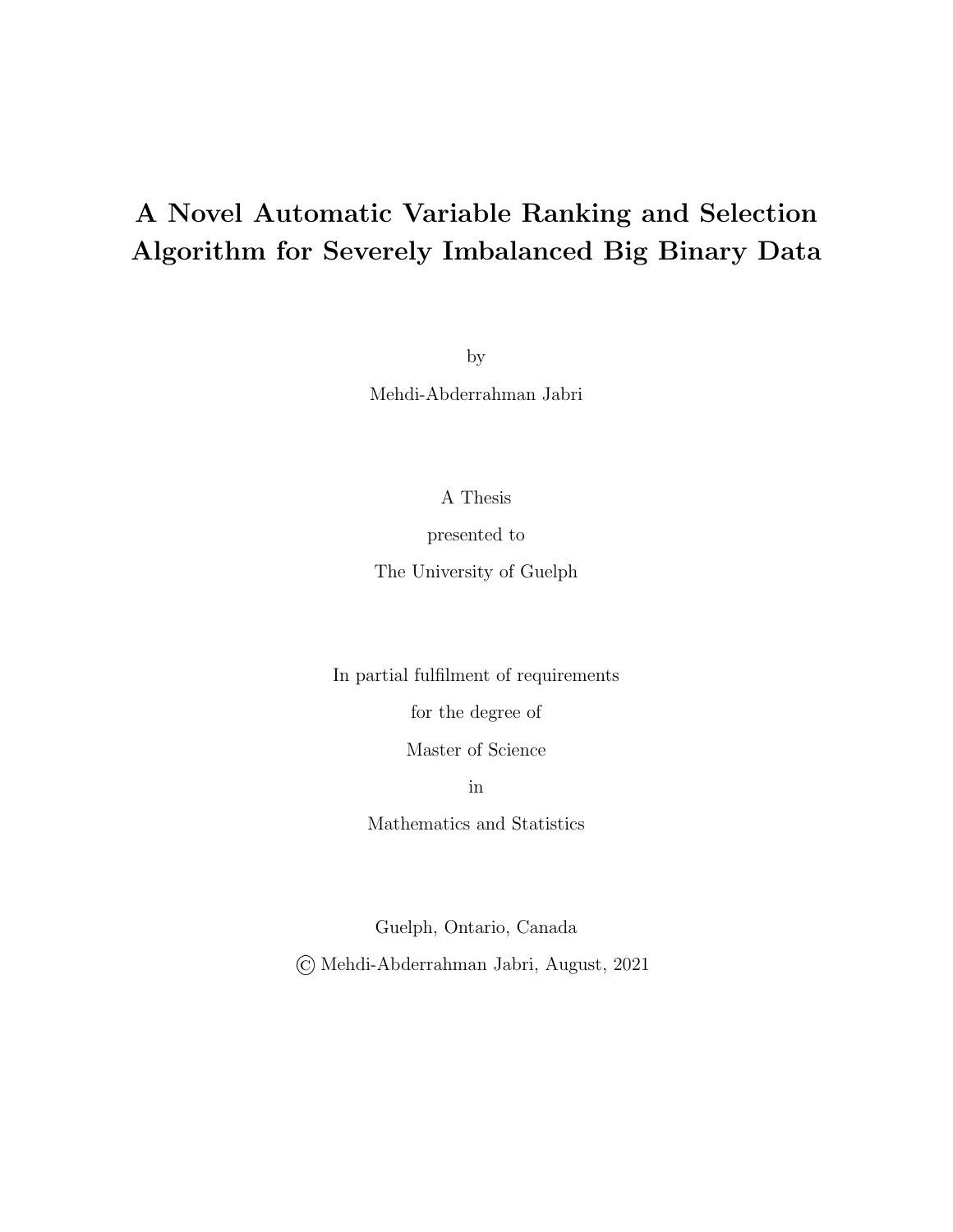### ABSTRACT

### A NOVEL AUTOMATIC VARIABLE RANKING AND SELECTION ALGORITHM FOR SEVERELY IMBALANCED BIG BINARY DATA

Mehdi-Abderrahman Jabri Advisor: University of Guelph, 2021 **Dr. Khurram Nadeem** 

This thesis develops a novel automatic variable ranking and selection algorithm for regularised ordinary logistic regression (OLR) models in the presence of severe class-imbalance and potentially involving large scale datasets. We also consider the possibility of strong correlation among a subset of signal and noise covariates. Our algorithm utilizes an ensemble of regularised OLR model fits, such as the Least Absolute Shrinkage and Selection Operator (LASSO), the two-stage Adaptive Lasso, and Ridge Regression, to obtain stable variable rankings. The algorithm also considers three automatic selection methods employed to recover a set of influential variables using derived rank scores from an ensemble of model fits. The simulation study results showed that our algorithm is robust against severe class-imbalance under the presence of highly correlated covariates, and consistently obtained stable variable rankings and each automatic selection method recovered high proportions of signal covariates whilst filtering out noise. We exemplify our methodology using a large volume of severely imbalanced high-dimensional wildland fire data, demonstrating the value of our methodology, which can also be used in other areas of application such as genomics and fraud detection.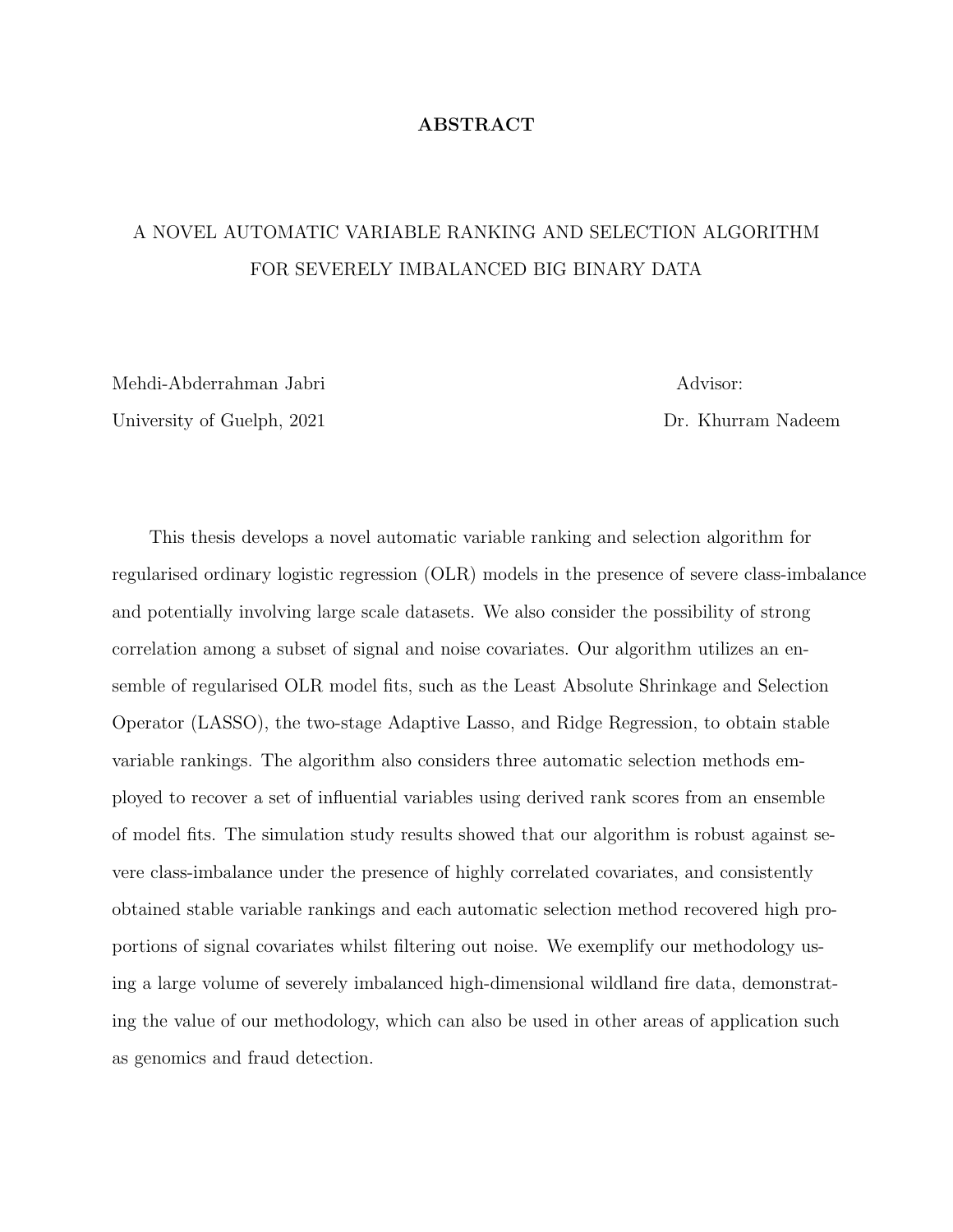## Acknowledgments

I would like to express my sincerest appreciation to my supervisor Dr. Khurram Nadeem, a true professional, whom I have collaborated with since my undergraduate studies and has provided me the opportunity and funding to explore this topic. Dr. Khurram Nadeem has helped me tremendous ways, such as furthering my knowledge in the field of Statistics and improving the way I communicate research. I would also like extend my gratitude to Dr. Tony Desmond for serving on my examining committee and for also being a fantastic professor. There are several other professors I have had throughout my time here at the University of Guelph which I give many thanks towards and also to the other members of our faculty. Finally, words cannot express how much I thank my family for their dedication and support towards my education throughout my time in university.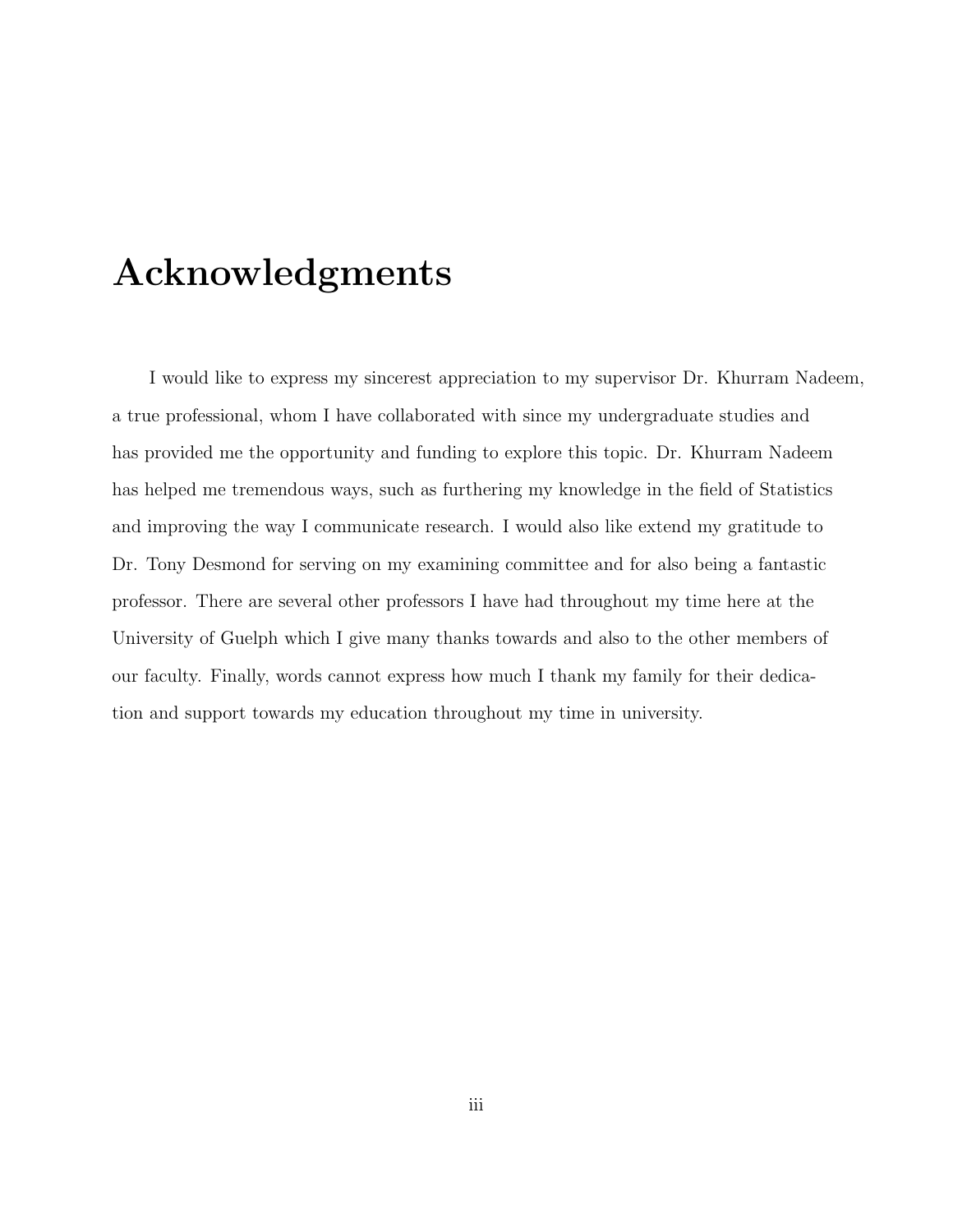# **Contents**

|                  | Abstract |                                                                      | ii             |
|------------------|----------|----------------------------------------------------------------------|----------------|
|                  |          | Acknowledgments                                                      | iii            |
|                  |          | List of Tables                                                       | xi             |
|                  |          | List of Figures                                                      | xvi            |
| $\mathbf 1$      |          | Introduction                                                         | $\mathbf{1}$   |
| $\overline{2}$   |          | <b>Materials and Methods</b>                                         | $\mathbf{5}$   |
|                  | 2.1      |                                                                      | 5              |
|                  |          | 2.1.1                                                                | $\mathbf 5$    |
|                  |          | The Least Absolute Shrinkage and Selection Operator (Lasso)<br>2.1.2 | $\,6\,$        |
|                  |          | 2.1.3                                                                | $\overline{7}$ |
|                  |          | 2.1.4                                                                | 8              |
|                  | 2.2      | Class Imbalance and Response-Based Sampling                          | 9              |
|                  |          | 2.2.1                                                                | 9              |
|                  |          | 2.2.2                                                                | 10             |
|                  | 2.3      | Automatic Variable Ranking and Selection Methods                     | 12             |
|                  |          | Automatic Variable Ranking Algorithm<br>2.3.1                        | 13             |
|                  |          | 2.3.2                                                                | 17             |
| 3                |          | <b>Simulation Study Design</b>                                       | 22             |
|                  | 3.1      |                                                                      | 24             |
|                  | 3.2      | Data Generation of Correlated Categorical Responses                  | 25             |
|                  | 3.3      |                                                                      | 30             |
| $\boldsymbol{4}$ |          | <b>Simulation Results</b>                                            | 32             |
|                  | 4.1      | Variable Ranking and Selection Performance with Un-Correlated Data   | 33             |
|                  |          | 4.1.1                                                                | 33             |
|                  |          | 4.1.2                                                                | 38             |
|                  | 4.2      | Variable Ranking and Selection Performance with Correlated Data      | 43             |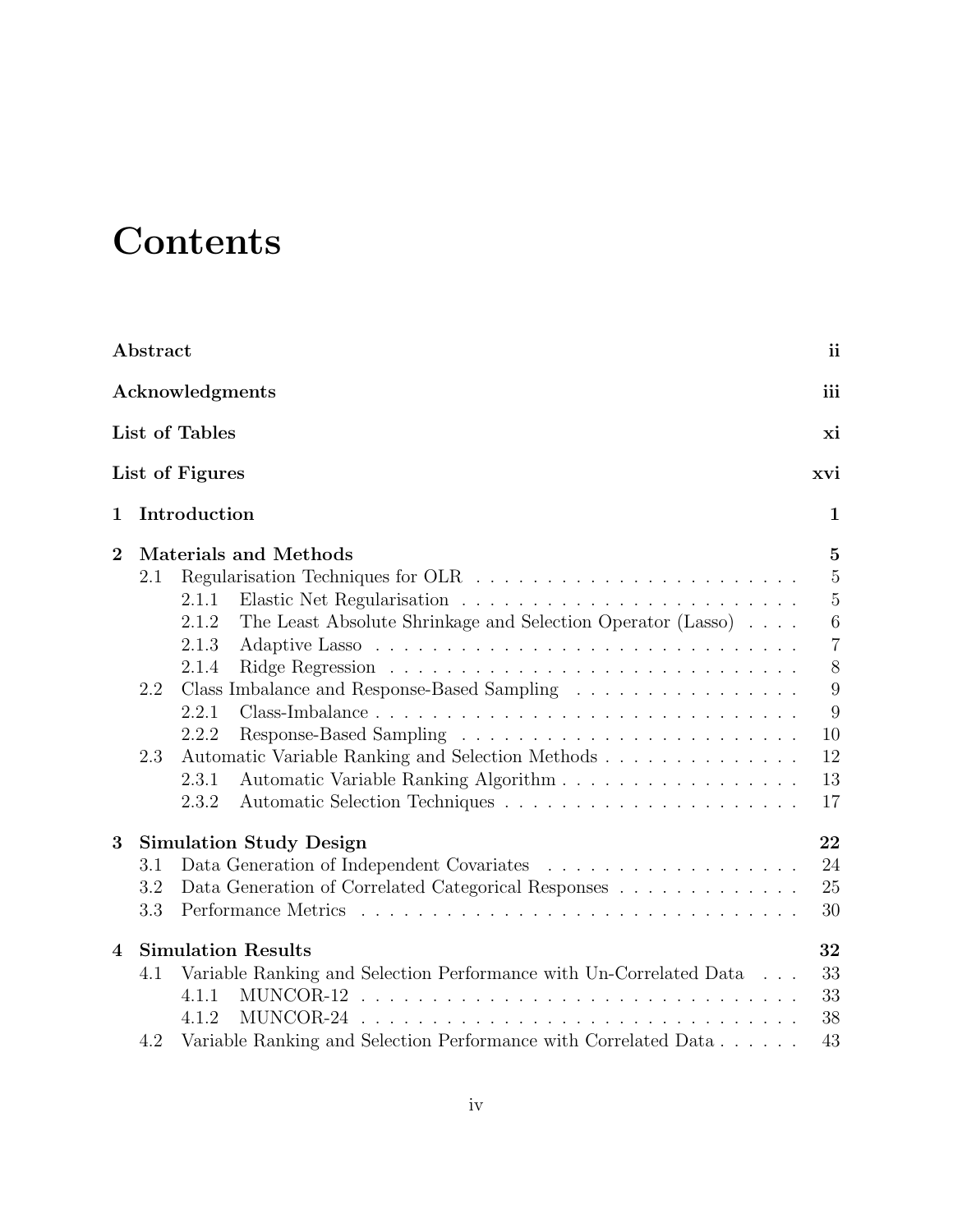|              |                   | 421                                                                     | 43 |
|--------------|-------------------|-------------------------------------------------------------------------|----|
|              |                   | 4.2.2                                                                   | 47 |
|              | 4.3               |                                                                         | 53 |
|              | 4.4               |                                                                         | 57 |
| $\mathbf{5}$ |                   | A Case Study on Mesoscale Spatio-Temporal Wildland Fire Occurrence Mod- |    |
|              |                   | els in British Columbia                                                 | 60 |
|              | 5.1               |                                                                         | 60 |
|              | 5.2               |                                                                         | 61 |
|              | 5.3               | Wildland Fire Occurrence Modelling with the Logistic-Lasso              | 62 |
|              | 5.4               | Variable Ranking and Selection via a Heuristic Approach                 | 64 |
|              | 5.5               | Variable Ranking and Selection via Automatic Thresholding Methods       | 64 |
| 6            |                   | <b>Conclusions and Future Work</b>                                      | 70 |
|              | 6.1               |                                                                         | 70 |
|              | 6.2               |                                                                         | 71 |
|              | Appendix          |                                                                         | 74 |
|              | References<br>123 |                                                                         |    |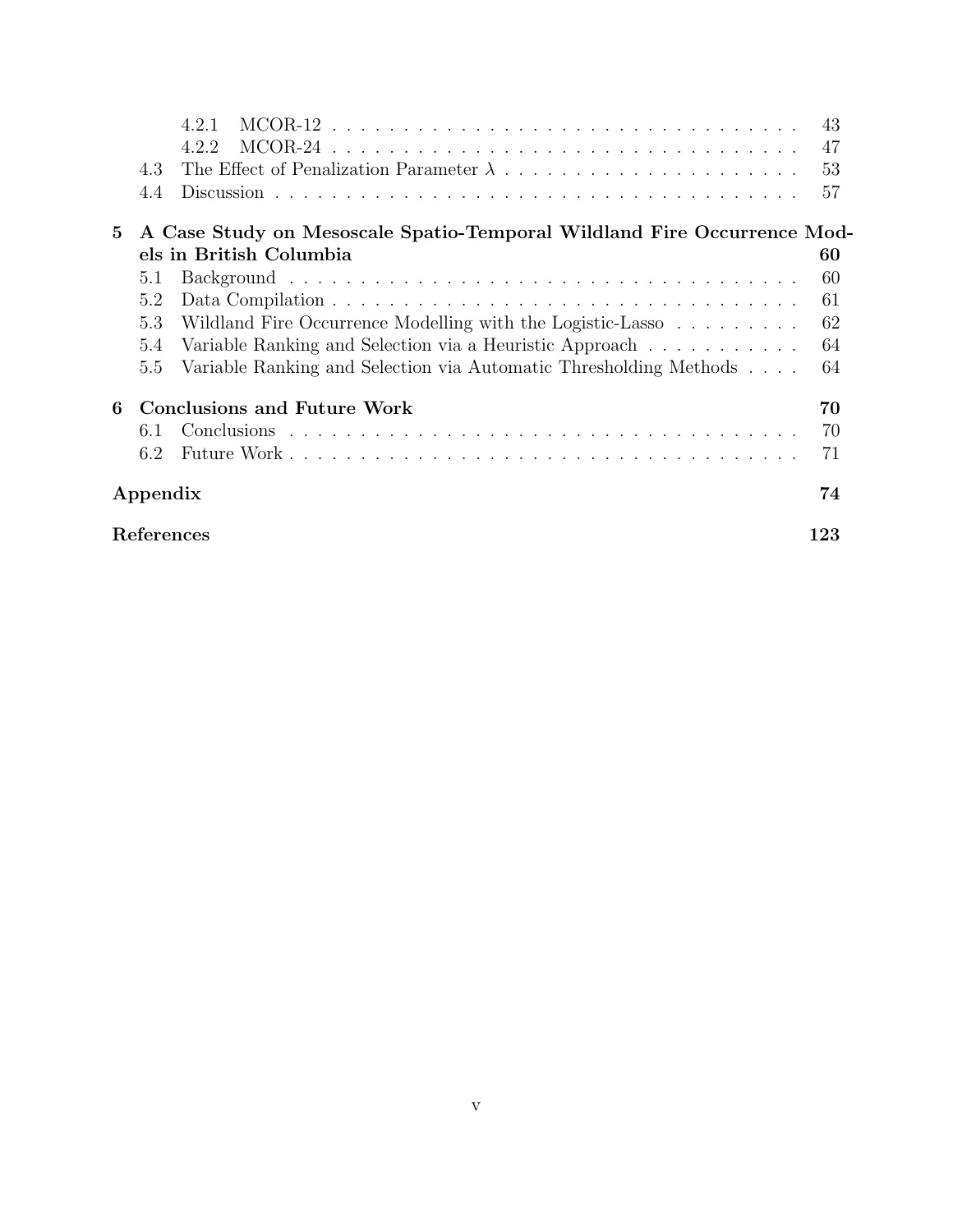# List of Tables

| 3.1<br>3.2 | Description of each simulation model<br>Initial size of original dataset $n^*$ generated under each class-imbalance ratio<br>$I_R$ needed to achieve each target balanced sample size $n_b$                                                                                                                                                                                                                                                                                                                                                                                        | 22<br>23 |
|------------|------------------------------------------------------------------------------------------------------------------------------------------------------------------------------------------------------------------------------------------------------------------------------------------------------------------------------------------------------------------------------------------------------------------------------------------------------------------------------------------------------------------------------------------------------------------------------------|----------|
| 4.1        | MUNCOR-12 - Variable selection AUC scores for each automatic selection<br>method based on the variable ranking and selection algorithm, along with<br>the mean AUC scores across $M = 500$ fits of each regularised model with $I_R$<br>$= 1:1000$ . The mean AUC score for ridge regression corresponds to cRank                                                                                                                                                                                                                                                                  | 37       |
| 4.2        | applied to an individual fit.<br>MUNCOR-24 - Variable selection AUC scores for each automatic selection<br>method based on the variable ranking and selection algorithm, along with<br>the mean AUC scores across $M = 500$ fits of each regularised model with $I_R$<br>$= 1:1000$ . The mean AUC score for ridge regression corresponds to cRank                                                                                                                                                                                                                                 |          |
| 4.3        | applied to an individual fit.<br>and the contract of the contract of the contract of the contract of the contract of the contract of the contract of the contract of the contract of the contract of the contract of the contract of the contract of the contra<br>MCOR-12 - Variable selection AUC scores for each automatic selection<br>method based on the variable ranking and selection algorithm, along with<br>the mean AUC scores across $M = 500$ fits of each regularised model with $I_R$<br>$= 1:1000$ . The mean AUC score for ridge regression corresponds to cRank | 42       |
| 4.4        | applied to an individual fit.<br>and a series of the contract of the contract of the contract of the contract of the contract of the contract of<br>$\rm{MCOR}\text{-}24$ - Variable selection AUC scores for each automatic selection<br>method based on the variable ranking and selection algorithm, along with<br>the mean AUC scores across $M = 500$ fits of each regularised model with $I_R$<br>$= 1:1000$ . The mean AUC score for ridge regression corresponds to cRank                                                                                                  | 47       |
| 4.5        | MCOR-24 - Variable selection AUC scores for each automatic selection<br>method based on the variable ranking and selection algorithm, along with<br>the mean AUC scores across $M = 500$ fits of each regularised model with $I_R$<br>$= 1:1000$ and $\lambda =$ "lambda.1se". The mean AUC score for ridge regression<br>corresponds to cRank applied to an individual fit. $\ldots \ldots \ldots \ldots \ldots$                                                                                                                                                                  | 52<br>57 |
| 5.1        | Number of selected covariates by each automatic threshold for the HCF,<br>PLCF and OLCF models, generated from our ranking results with per-<br>muted covariates along with the results reported in Nadeem et al. $(2020)$                                                                                                                                                                                                                                                                                                                                                         | 66       |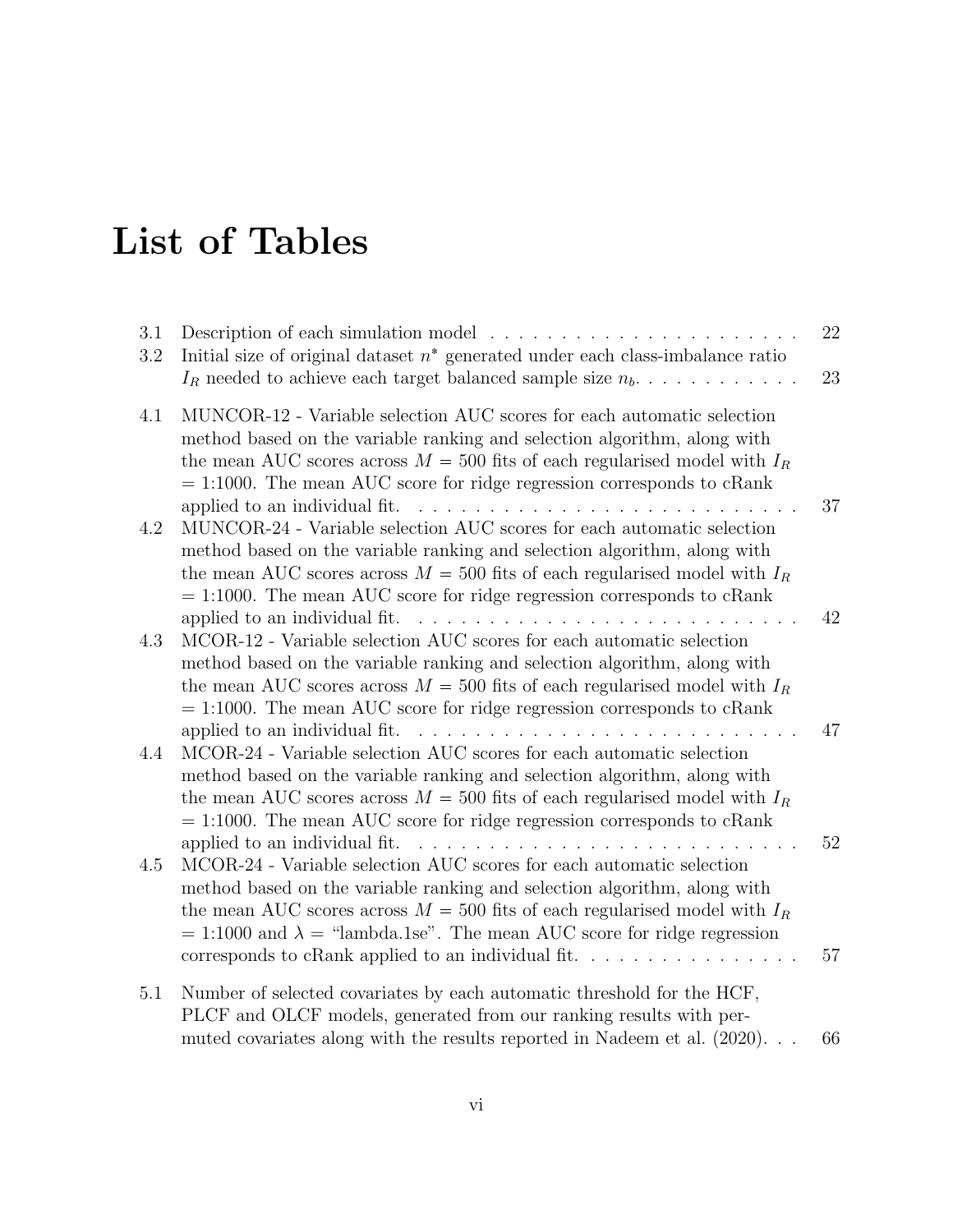| A1             | MUNCOR-12 - Variable Selection TPR scores for each automatic selection                                                                                   |    |
|----------------|----------------------------------------------------------------------------------------------------------------------------------------------------------|----|
|                | method based on the variable ranking and selection algorithm, along with                                                                                 |    |
|                | the mean TPR scores across $M = 500$ fits of each regularised model with                                                                                 |    |
|                | $I_R = 1.50$ . The mean TPR score for ridge regression corresponds to cRank                                                                              |    |
|                |                                                                                                                                                          | 74 |
| A2             | MUNCOR-12 - Variable Selection TPR scores for each automatic selection                                                                                   |    |
|                | method based on the variable ranking and selection algorithm, along with                                                                                 |    |
|                | the mean TPR scores across $M = 500$ fits of each regularised model with                                                                                 |    |
|                | $I_R = 1:100$ . The mean TPR score for ridge regression corresponds to cRank                                                                             |    |
|                | applied to an individual fit. $\ldots \ldots \ldots \ldots \ldots \ldots$                                                                                | 75 |
| A3             | MUNCOR-12 - Variable Selection TPR scores for each automatic selection                                                                                   |    |
|                | method based on the variable ranking and selection algorithm, along with                                                                                 |    |
|                | the mean TPR scores across $M = 500$ fits of each regularised model with $I_R$                                                                           |    |
|                | $= 1:1000$ . The mean TPR score for ridge regression corresponds to cRank                                                                                |    |
|                |                                                                                                                                                          | 76 |
| A4             | MUNCOR-12 - Variable Selection FPR scores for each automatic selection                                                                                   |    |
|                | method based on the variable ranking and selection algorithm, along with                                                                                 |    |
|                | the mean FPR scores across $M = 500$ fits of each regularised model with                                                                                 |    |
|                | $I_R = 1.50$ . The mean FPR score for ridge regression corresponds to cRank                                                                              |    |
|                |                                                                                                                                                          | 77 |
| A5             | MUNCOR-12 - Variable Selection FPR scores for each automatic selection                                                                                   |    |
|                | method based on the variable ranking and selection algorithm, along with                                                                                 |    |
|                | the mean FPR scores across $M = 500$ fits of each regularised model with<br>$I_R = 1:100$ . The mean FPR score for ridge regression corresponds to cRank |    |
|                | applied to an individual fit. $\ldots \ldots \ldots \ldots \ldots$                                                                                       | 78 |
| A <sub>6</sub> | MUNCOR-12 - Variable Selection FPR scores for each automatic selection                                                                                   |    |
|                | method based on the variable ranking and selection algorithm, along with                                                                                 |    |
|                | the mean FPR scores across $M = 500$ fits of each regularised model with $I_R$                                                                           |    |
|                | $= 1:1000$ . The mean FPR score for ridge regression corresponds to cRank                                                                                |    |
|                | applied to an individual fit.<br><u>. </u>                                                                                                               | 79 |
| A7             | MUNCOR-24 - Variable Selection TPR scores for each automatic selection                                                                                   |    |
|                | method based on the variable ranking and selection algorithm, along with                                                                                 |    |
|                | the mean TPR scores across $M = 500$ fits of each regularised model with                                                                                 |    |
|                | $I_R = 1:50$ . The mean TPR score for ridge regression corresponds to cRank                                                                              |    |
|                |                                                                                                                                                          | 80 |
| A8             | $\rm MUNCOR\text{-}24$ - Variable Selection TPR scores for each automatic selection                                                                      |    |
|                | method based on the variable ranking and selection algorithm, along with                                                                                 |    |
|                | the mean TPR scores across $M = 500$ fits of each regularised model with                                                                                 |    |
|                | $I_R = 1:100$ . The mean TPR score for ridge regression corresponds to cRank                                                                             |    |
|                |                                                                                                                                                          | 81 |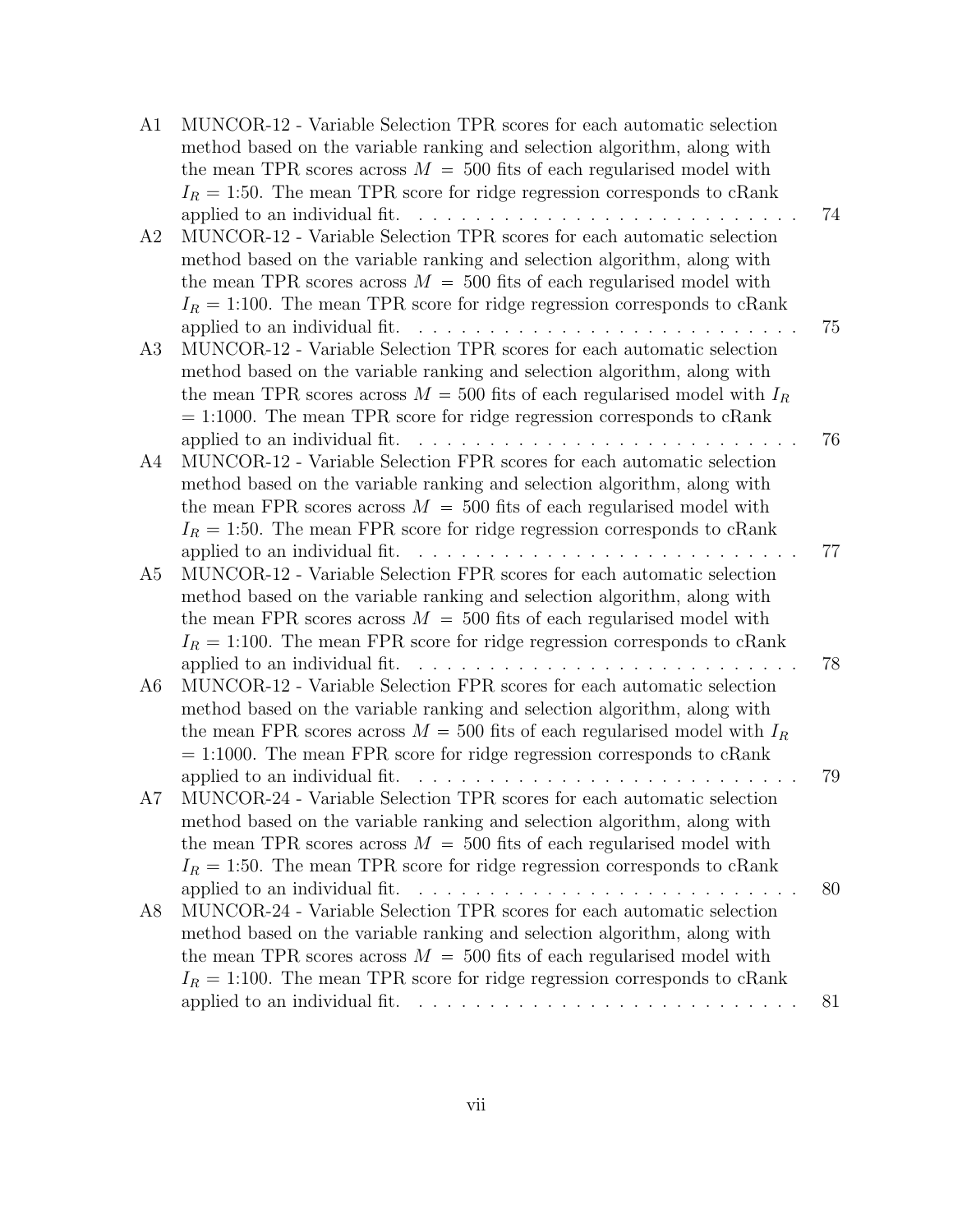| A9  | MUNCOR-24 - Variable Selection TPR scores for each automatic selection                                         |
|-----|----------------------------------------------------------------------------------------------------------------|
|     | method based on the variable ranking and selection algorithm, along with                                       |
|     | the mean TPR scores across $M = 500$ fits of each regularised model with $I_R$                                 |
|     | $= 1:1000$ . The mean TPR score for ridge regression corresponds to cRank                                      |
|     | 82                                                                                                             |
| A10 | MUNCOR-24 - Variable Selection FPR scores for each automatic selection                                         |
|     | method based on the variable ranking and selection algorithm, along with                                       |
|     | the mean FPR scores across $M = 500$ fits of each regularised model with                                       |
|     | $I_R = 1.50$ . The mean FPR score for ridge regression corresponds to cRank                                    |
|     | applied to an individual fit. $\ldots \ldots \ldots \ldots \ldots \ldots$<br>83                                |
| A11 | MUNCOR-24 - Variable Selection FPR scores for each automatic selection                                         |
|     | method based on the variable ranking and selection algorithm, along with                                       |
|     | the mean FPR scores across $M = 500$ fits of each regularised model with                                       |
|     | $I_R = 1:100$ . The mean FPR score for ridge regression corresponds to cRank                                   |
|     | applied to an individual fit. $\ldots$ , $\ldots$ , $\ldots$ , $\ldots$ , $\ldots$ , $\ldots$ , $\ldots$<br>84 |
| A12 | MUNCOR-24 - Variable Selection FPR scores for each automatic selection                                         |
|     | method based on the variable ranking and selection algorithm, along with                                       |
|     | the mean FPR scores across $M = 500$ fits of each regularised model with $I_R$                                 |
|     | $= 1:1000$ . The mean FPR score for ridge regression corresponds to cRank                                      |
|     | applied to an individual fit. $\ldots$ , $\ldots$ , $\ldots$ , $\ldots$ , $\ldots$<br>85                       |
|     | A13 MCOR-12 - Variable Selection TPR scores for each automatic selection                                       |
|     | method based on the variable ranking and selection algorithm, along with                                       |
|     | the mean TPR scores across $M = 500$ fits of each regularised model with                                       |
|     | $I_R = 1:50$ . The mean TPR score for ridge regression corresponds to cRank<br>86                              |
|     | A14 MCOR-12 - Variable Selection TPR scores for each automatic selection                                       |
|     | method based on the variable ranking and selection algorithm, along with                                       |
|     | the mean TPR scores across $M = 500$ fits of each regularised model with                                       |
|     | $I_R = 1:100$ . The mean TPR score for ridge regression corresponds to cRank                                   |
|     | 87                                                                                                             |
|     | A15 MCOR-12 - Variable Selection TPR scores for each automatic selection                                       |
|     | method based on the variable ranking and selection algorithm, along with                                       |
|     | the mean TPR scores across $M = 500$ fits of each regularised model with $I_R$                                 |
|     | $= 1:1000$ . The mean TPR score for ridge regression corresponds to cRank                                      |
|     | 88                                                                                                             |
| A16 | MCOR-12 - Variable Selection FPR scores for each automatic selection                                           |
|     | method based on the variable ranking and selection algorithm, along with                                       |
|     | the mean FPR scores across $M = 500$ fits of each regularised model with                                       |
|     | $I_R = 1:50$ . The mean FPR score for ridge regression corresponds to cRank                                    |
|     | 89                                                                                                             |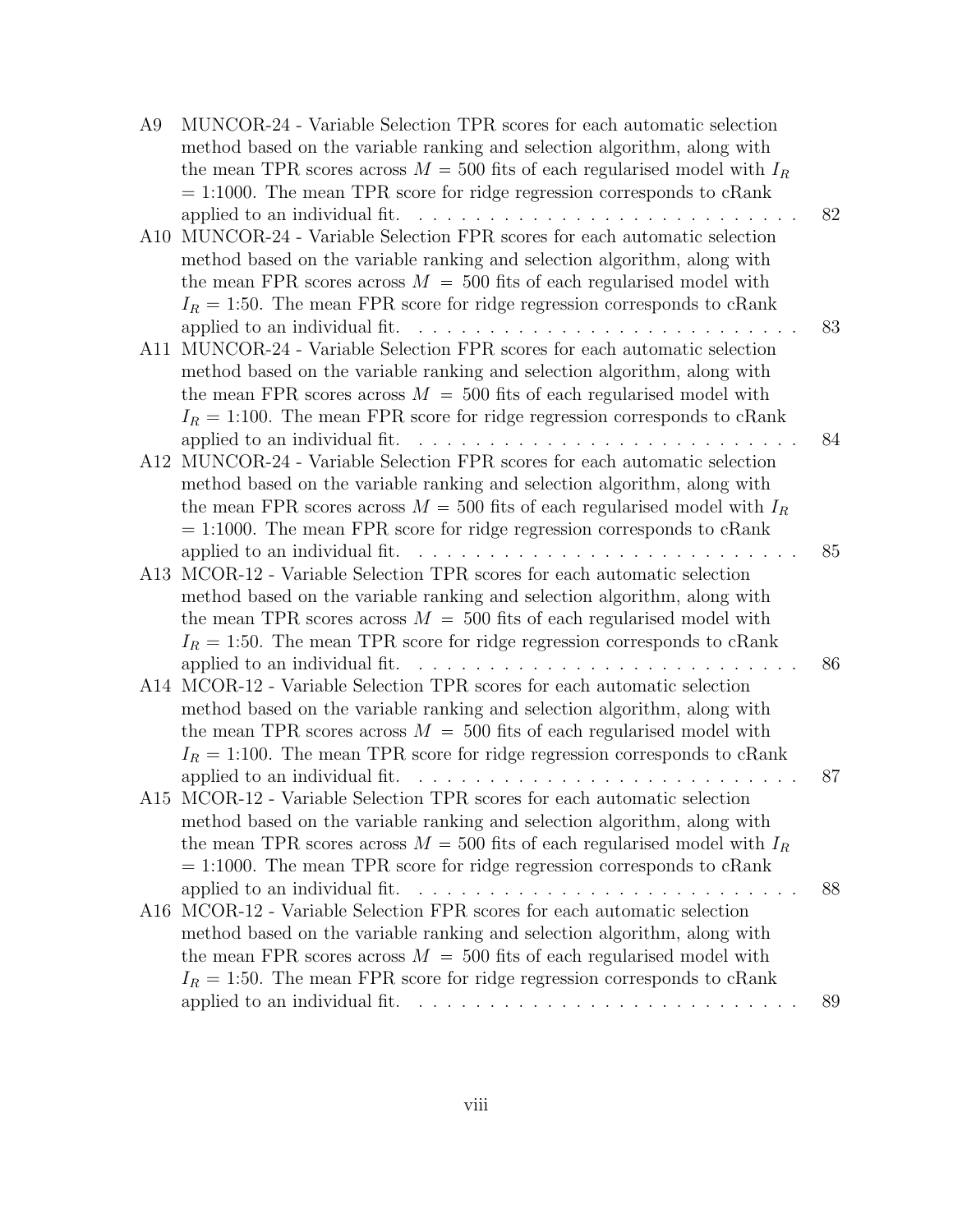|     | A17 MCOR-12 - Variable Selection FPR scores for each automatic selection                                                                                   |
|-----|------------------------------------------------------------------------------------------------------------------------------------------------------------|
|     | method based on the variable ranking and selection algorithm, along with                                                                                   |
|     | the mean FPR scores across $M = 500$ fits of each regularised model with                                                                                   |
|     | $I_R = 1:100$ . The mean FPR score for ridge regression corresponds to cRank                                                                               |
|     | 90                                                                                                                                                         |
| A18 | MCOR-12 - Variable Selection FPR scores for each automatic selection                                                                                       |
|     | method based on the variable ranking and selection algorithm, along with                                                                                   |
|     | the mean FPR scores across $M = 500$ fits of each regularised model with $I_R$                                                                             |
|     | $= 1:1000$ . The mean FPR score for ridge regression corresponds to cRank                                                                                  |
|     | 91                                                                                                                                                         |
| A19 | MCOR-24 - Variable Selection TPR scores for each automatic selection                                                                                       |
|     | method based on the variable ranking and selection algorithm, along with                                                                                   |
|     | the mean TPR scores across $M = 500$ fits of each regularised model with                                                                                   |
|     | $I_R = 1.50$ . The mean TPR score for ridge regression corresponds to cRank                                                                                |
|     | 92                                                                                                                                                         |
| A20 | MCOR-24 - Variable Selection TPR scores for each automatic selection                                                                                       |
|     | method based on the variable ranking and selection algorithm, along with                                                                                   |
|     | the mean TPR scores across $M = 500$ fits of each regularised model with                                                                                   |
|     | $I_R = 1:100$ . The mean TPR score for ridge regression corresponds to cRank                                                                               |
|     | applied to an individual fit. $\ldots$ , $\ldots$ , $\ldots$ , $\ldots$ , $\ldots$<br>93                                                                   |
| A21 | MCOR-24 - Variable Selection TPR scores for each automatic selection                                                                                       |
|     | method based on the variable ranking and selection algorithm, along with<br>the mean TPR scores across $M = 500$ fits of each regularised model with $I_R$ |
|     | $= 1:1000$ . The mean TPR score for ridge regression corresponds to cRank                                                                                  |
|     | applied to an individual fit. $\ldots$ , $\ldots$ , $\ldots$ , $\ldots$ , $\ldots$<br>94                                                                   |
| A22 | MCOR-24 - Variable Selection FPR scores for each automatic selection                                                                                       |
|     | method based on the variable ranking and selection algorithm, along with                                                                                   |
|     | the mean FPR scores across $M = 500$ fits of each regularised model with                                                                                   |
|     | $I_R = 1:50$ . The mean FPR score for ridge regression corresponds to cRank                                                                                |
|     | 95                                                                                                                                                         |
|     | A23 MCOR-24 - Variable Selection FPR scores for each automatic selection                                                                                   |
|     | method based on the variable ranking and selection algorithm, along with                                                                                   |
|     | the mean FPR scores across $M = 500$ fits of each regularised model with                                                                                   |
|     | $I_R = 1:100$ . The mean FPR score for ridge regression corresponds to cRank                                                                               |
|     | 96                                                                                                                                                         |
|     | A24 MCOR-24 - Variable Selection FPR scores for each automatic selection                                                                                   |
|     | method based on the variable ranking and selection algorithm, along with                                                                                   |
|     | the mean FPR scores across $M = 500$ fits of each regularised model with $I_R$                                                                             |
|     | $= 1:1000$ . The mean FPR score for ridge regression corresponds to cRank                                                                                  |
|     | applied to an individual fit. $\ldots \ldots \ldots \ldots \ldots \ldots \ldots \ldots \ldots$<br>97                                                       |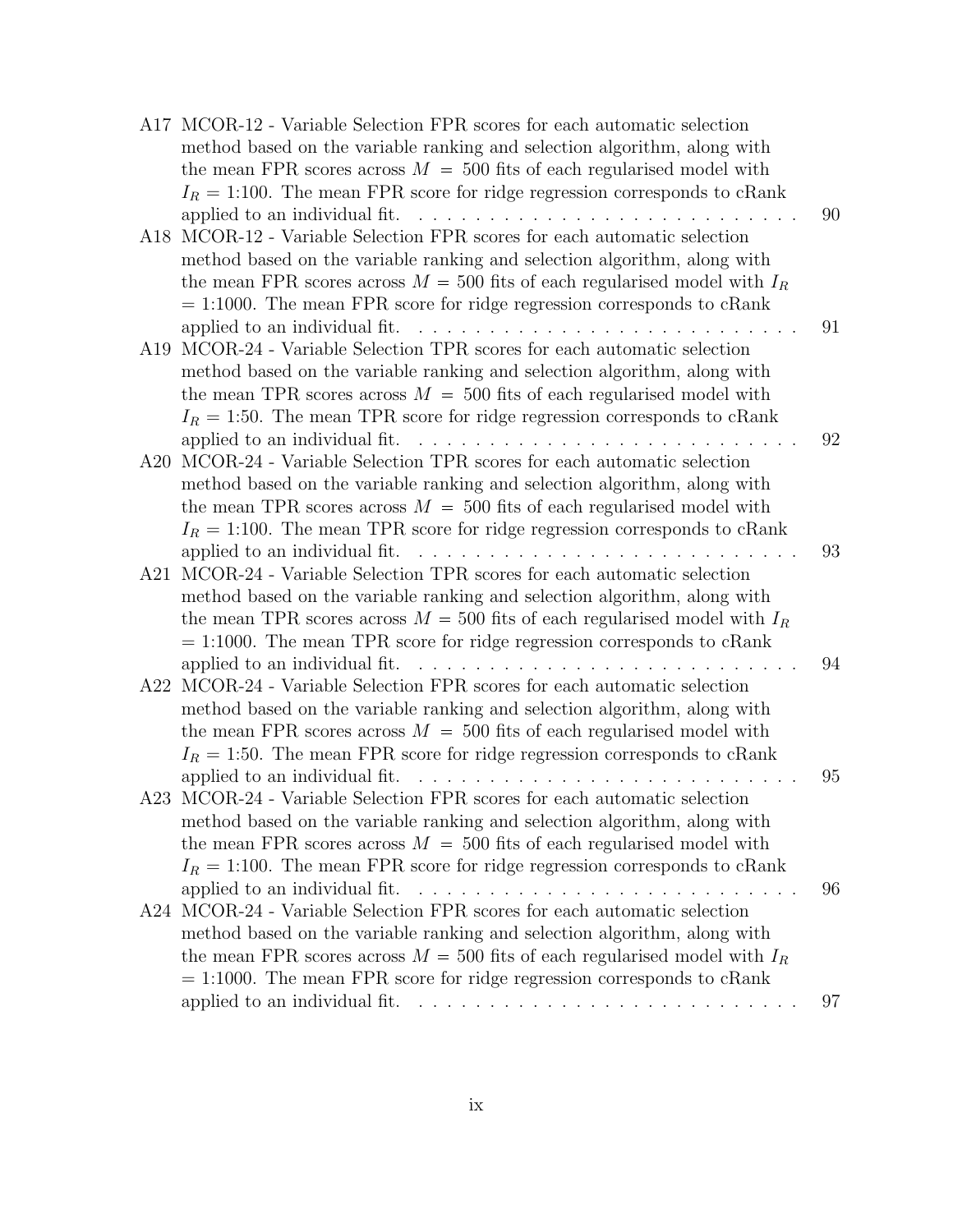|     | A25 MUNCOR-12 - Variable Selection AUC scores for each automatic selection                                          |     |
|-----|---------------------------------------------------------------------------------------------------------------------|-----|
|     | method based on the variable ranking and selection algorithm, along with                                            |     |
|     | the mean AUC scores across $M = 500$ fits of each regularised model with                                            |     |
|     | $I_R = 1.50$ . The mean AUC score for ridge regression corresponds to cRank                                         |     |
|     |                                                                                                                     | 98  |
| A26 | MUNCOR-12 - Variable Selection AUC scores for each automatic selection                                              |     |
|     | method based on the variable ranking and selection algorithm, along with                                            |     |
|     | the mean AUC scores across $M = 500$ fits of each regularised model with                                            |     |
|     | $I_R = 1:100$ . The mean AUC score for ridge regression corresponds to cRank                                        |     |
|     | applied to an individual fit. $\ldots$ , $\ldots$ , $\ldots$ , $\ldots$ , $\ldots$ , $\ldots$ , $\ldots$ , $\ldots$ | 99  |
| A27 | MUNCOR-24 - Variable Selection AUC scores for each automatic selection                                              |     |
|     | method based on the variable ranking and selection algorithm, along with                                            |     |
|     | the mean AUC scores across $M = 500$ fits of each regularised model with                                            |     |
|     | $I_R = 1.50$ . The mean AUC score for ridge regression corresponds to cRank                                         |     |
|     | applied to an individual fit. $\ldots \ldots \ldots \ldots \ldots \ldots \ldots \ldots \ldots$                      | 100 |
| A28 | MUNCOR-24 - Variable Selection AUC scores for each automatic selection                                              |     |
|     | method based on the variable ranking and selection algorithm, along with                                            |     |
|     | the mean AUC scores across $M = 500$ fits of each regularised model with                                            |     |
|     | $I_R = 1:100$ . The mean AUC score for ridge regression corresponds to cRank                                        |     |
|     |                                                                                                                     | 101 |
| A29 | MCOR-12 - Variable Selection AUC scores for each automatic selection                                                |     |
|     | method based on the variable ranking and selection algorithm, along with                                            |     |
|     | the mean AUC scores across $M = 500$ fits of each regularised model with                                            |     |
|     | $I_R = 1.50$ . The mean AUC score for ridge regression corresponds to cRank                                         |     |
|     |                                                                                                                     | 102 |
| A30 | MCOR-12 - Variable Selection AUC scores for each automatic selection                                                |     |
|     | method based on the variable ranking and selection algorithm, along with                                            |     |
|     | the mean AUC scores across $M = 500$ fits of each regularised model with                                            |     |
|     | $I_R = 1:100$ . The mean AUC score for ridge regression corresponds to cRank                                        | 103 |
|     | A31 MCOR-24 - Variable Selection AUC scores for each automatic selection                                            |     |
|     | method based on the variable ranking and selection algorithm, along with                                            |     |
|     | the mean AUC scores across $M = 500$ fits of each regularised model with                                            |     |
|     | $I_R = 1:50$ . The mean AUC score for ridge regression corresponds to cRank                                         |     |
|     |                                                                                                                     | 104 |
|     | A32 MCOR-24 - Variable Selection AUC scores for each automatic selection                                            |     |
|     | method based on the variable ranking and selection algorithm, along with                                            |     |
|     | the mean AUC scores across $M = 500$ fits of each regularised model with                                            |     |
|     | $I_R = 1:100$ . The mean AUC score for ridge regression corresponds to cRank                                        |     |
|     | applied to an individual fit. $\ldots \ldots \ldots \ldots \ldots \ldots \ldots \ldots \ldots$                      | 105 |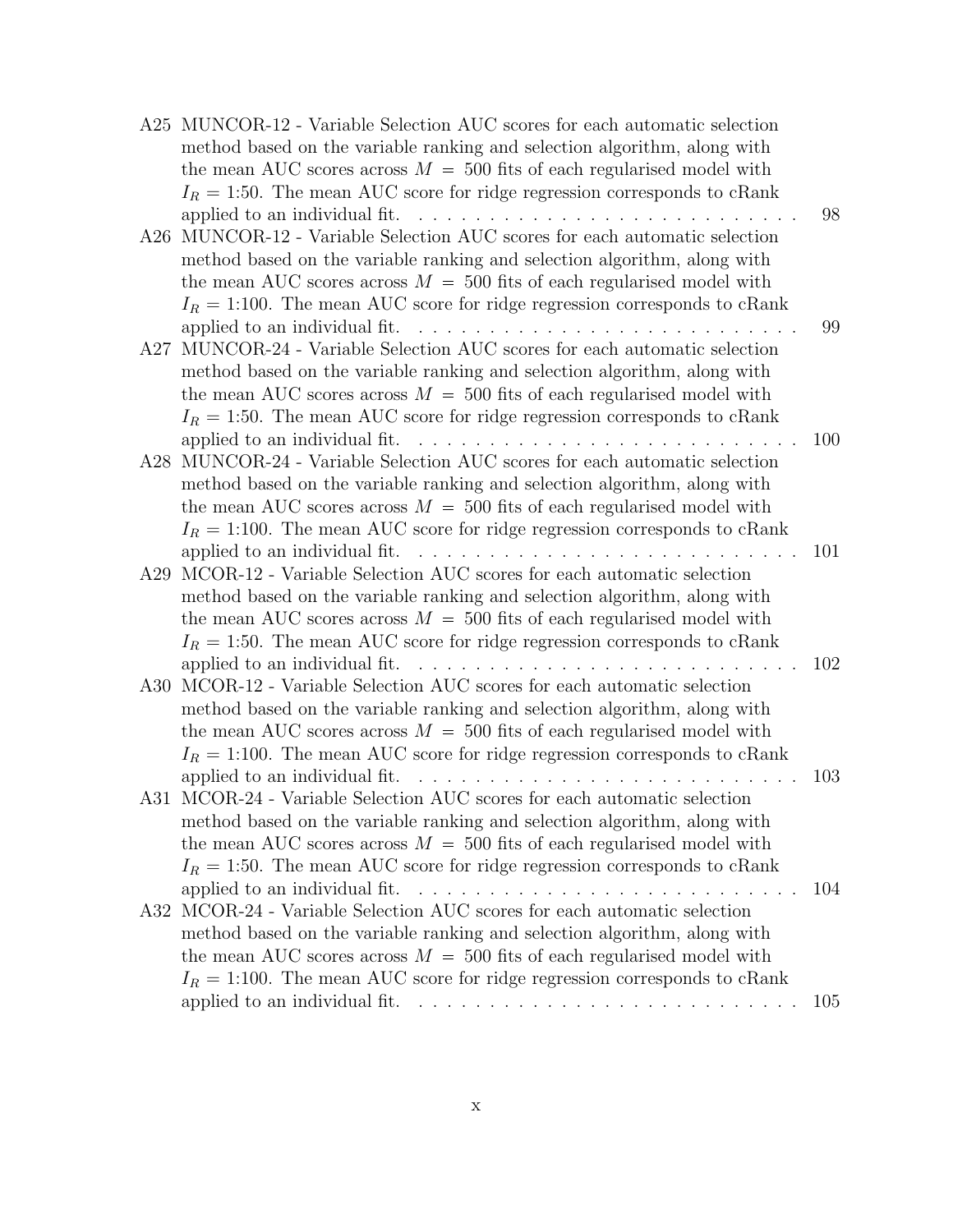| A33 MCOR-24 - Variable Selection TPR scores for each automatic selection                                                                                                                                                                                                                                                                                                                                                                                     |  |
|--------------------------------------------------------------------------------------------------------------------------------------------------------------------------------------------------------------------------------------------------------------------------------------------------------------------------------------------------------------------------------------------------------------------------------------------------------------|--|
| method based on the variable ranking and selection algorithm, along with                                                                                                                                                                                                                                                                                                                                                                                     |  |
| the mean TPR scores across $M = 500$ fits of each regularised model with $I_R$                                                                                                                                                                                                                                                                                                                                                                               |  |
| $= 1:1000$ and $\lambda =$ "lambda.1se". The mean TPR score for ridge regression                                                                                                                                                                                                                                                                                                                                                                             |  |
|                                                                                                                                                                                                                                                                                                                                                                                                                                                              |  |
| A34 MCOR-24 - Variable Selection FPR scores for each automatic selection                                                                                                                                                                                                                                                                                                                                                                                     |  |
| $\mathcal{A} = \mathcal{A} + \mathcal{A} + \mathcal{A} + \mathcal{A} + \mathcal{A} + \mathcal{A} + \mathcal{A} + \mathcal{A} + \mathcal{A} + \mathcal{A} + \mathcal{A} + \mathcal{A} + \mathcal{A} + \mathcal{A} + \mathcal{A} + \mathcal{A} + \mathcal{A} + \mathcal{A} + \mathcal{A} + \mathcal{A} + \mathcal{A} + \mathcal{A} + \mathcal{A} + \mathcal{A} + \mathcal{A} + \mathcal{A} + \mathcal{A} + \mathcal{A} + \mathcal{A} + \mathcal{A} + \mathcal$ |  |

method based on the variable ranking and selection algorithm, along with the mean FPR scores across  $M = 500$  fits of each regularised model with  $I_R$  $= 1:1000$  and  $\lambda =$  "lambda.1se". The mean FPR score for ridge regression corresponds to cRank applied to an individual fit.  $\dots \dots \dots \dots \dots \dots \dots$  107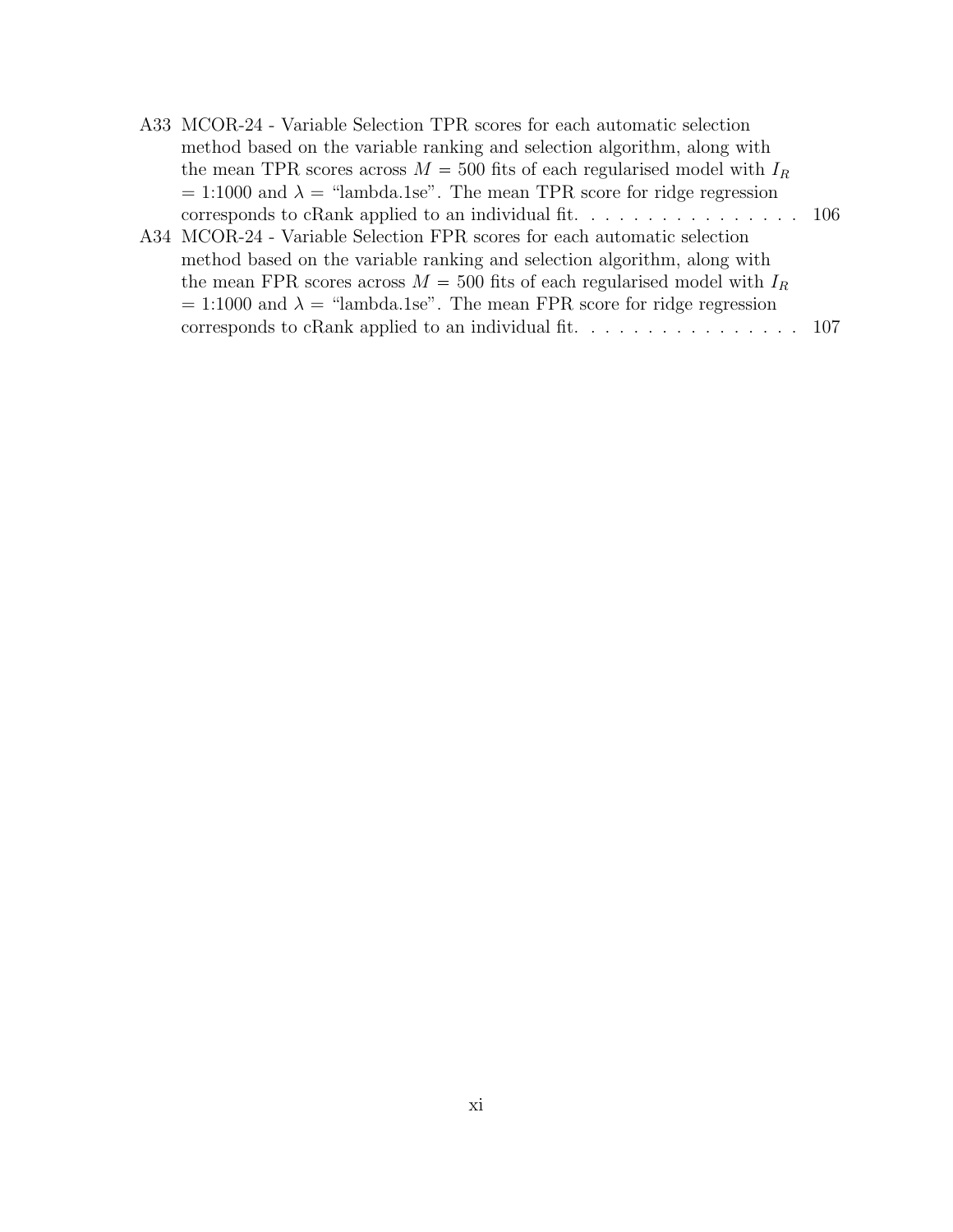# List of Figures

| 3.1 | Distribution of class probabilities with imbalanced data (a) and with bal-<br>anced data after adjusting OLR intercept with offset $(b)$                                                                                                                                                                                                                                                                                             | 24 |
|-----|--------------------------------------------------------------------------------------------------------------------------------------------------------------------------------------------------------------------------------------------------------------------------------------------------------------------------------------------------------------------------------------------------------------------------------------|----|
| 4.1 | MUNCOR-12 - Distribution of variable selection TPR scores across $M =$<br>500 model fits for each $n_b$ across all $I_R$ 's. The marker " $\times$ " corresponds to<br>the TPR score obtained using the automatic selection technique cRank<br>from the variable ranking and selection algorithm. The distribution under<br>the ridge regression model corresponds to cRank applied to the individual                                |    |
| 4.2 | model fits.<br>.<br>MUNCOR-12 - Distribution of variable selection FPR scores across $M =$<br>500 model fits for each $n_b$ across all $I_R$ 's. The marker " $\times$ " corresponds to<br>the FPR score obtained using the automatic selection technique cRank<br>from the variable ranking and selection algorithm. The distribution under<br>the ridge regression model corresponds to cRank applied to the individual            | 34 |
| 4.3 | model fits<br>and a control<br>MUNCOR-12 - Distribution of variable selection AUC scores across $M =$<br>500 model fits for each $n_b$ across all $I_R$ 's. The marker " $\times$ " corresponds to<br>the AUC score obtained using the automatic selection technique cRank<br>from the variable ranking and selection algorithm. The distribution under<br>the ridge regression model corresponds to cRank applied to the individual | 35 |
| 4.4 | MUNCOR-24 - Distribution of variable selection TPR scores across $M =$<br>500 model fits for each $n_b$ across all $I_R$ 's. The marker " $\times$ " corresponds to<br>the TPR score obtained using the automatic selection technique cRank<br>from the variable ranking and selection algorithm. The distribution under<br>the ridge regression model corresponds to cRank applied to the individual                                | 36 |
| 4.5 | model fits. $\ldots$<br>MUNCOR-24 - Distribution of variable selection FPR scores across $M =$<br>500 model fits for each $n_b$ across all $I_R$ 's. The marker " $\times$ " corresponds to<br>the FPR score obtained using the automatic selection technique cRank<br>from the variable ranking and selection algorithm. The distribution under<br>the ridge regression model corresponds to cRank applied to the individual        | 38 |
|     | model fits. $\ldots$ $\ldots$ $\ldots$ $\ldots$ $\ldots$                                                                                                                                                                                                                                                                                                                                                                             | 39 |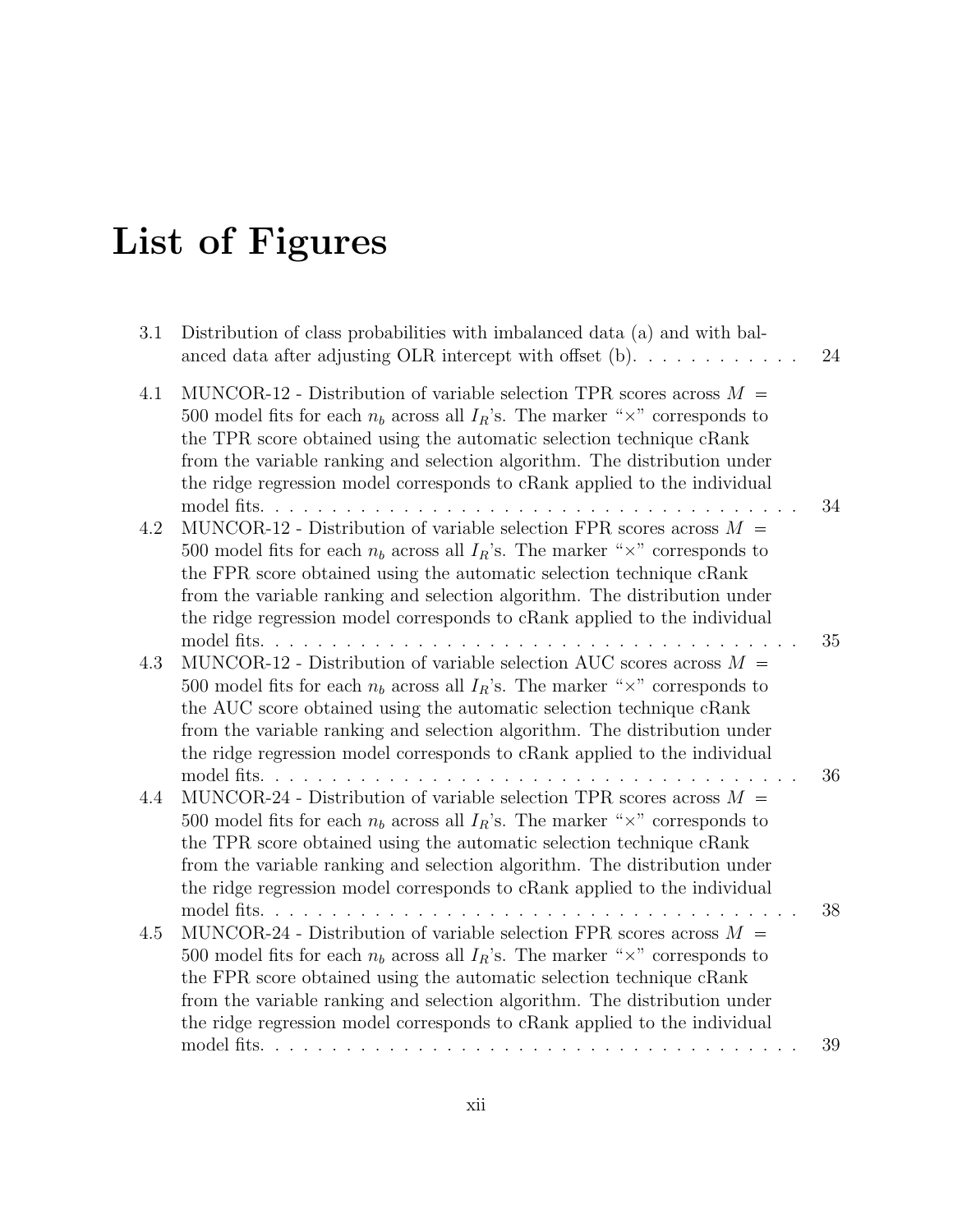| 4.6  | MUNCOR-24 - Distribution of variable selection AUC scores across $M =$<br>500 model fits for each $n_b$ across all $I_R$ 's. The marker " $\times$ " corresponds to<br>the AUC score obtained using the automatic selection technique cRank<br>from the variable ranking and selection algorithm. The distribution under                                                                                                                                                                         |    |
|------|--------------------------------------------------------------------------------------------------------------------------------------------------------------------------------------------------------------------------------------------------------------------------------------------------------------------------------------------------------------------------------------------------------------------------------------------------------------------------------------------------|----|
| 4.7  | the ridge regression model corresponds to cRank applied to the individual<br>MCOR-12 - Distribution of variable selection TPR scores across $M = 500$<br>model fits for each $n_b$ across all $I_R$ 's. The marker " $\times$ " corresponds to the                                                                                                                                                                                                                                               | 41 |
| 4.8  | TPR score obtained using the automatic selection technique cRank from the<br>variable ranking and selection algorithm. The distribution under the ridge<br>regression model corresponds to cRank applied to the individual model fits<br>MCOR-12 - Distribution of variable selection FPR scores across $M = 500$<br>model fits for each $n_b$ across all $I_R$ 's. The marker " $\times$ " corresponds to the                                                                                   | 44 |
| 4.9  | FPR score obtained using the automatic selection technique cRank from the<br>variable ranking and selection algorithm. The distribution under the ridge<br>regression model corresponds to cRank applied to the individual model fits<br>$MCOR-12$ - Distribution of variable selection AUC scores across = 500 model<br>fits for each $n_b$ across all $I_R$ 's. The marker " $\times$ " corresponds to the AUC                                                                                 | 45 |
| 4.10 | score obtained using the automatic selection technique cRank from the vari-<br>able ranking and selection algorithm. The distribution under the ridge re-<br>gression model corresponds to cRank applied to the individual model fits<br>MCOR-24 - Distribution of variable selection TPR scores across $M = 500$<br>model fits for each $n_b$ across all $I_R$ 's. The marker " $\times$ " corresponds to the<br>TPR score obtained using the automatic selection technique cRank from the      | 46 |
|      | variable ranking and selection algorithm. The distribution under the ridge<br>regression model corresponds to cRank applied to the individual model fits<br>4.11 MCOR-24 - Distribution of variable selection FPR scores across $M = 500$<br>model fits for each $n_b$ across all $I_R$ 's. The marker " $\times$ " corresponds to the                                                                                                                                                           | 48 |
|      | FPR score obtained using the automatic selection technique cRank from the<br>variable ranking and selection algorithm. The distribution under the ridge<br>regression model corresponds to cRank applied to the individual model fits<br>4.12 MCOR-24 - Distribution of variable selection AUC scores across $M = 500$<br>model fits for each $n_b$ across all $I_R$ 's. The marker " $\times$ " corresponds to the<br>AUC score obtained using the automatic selection technique cRank from the | 50 |
|      | variable ranking and selection algorithm. The distribution under the ridge<br>regression model corresponds to cRank applied to the individual model fits<br>4.13 MCOR-24 - Distribution of variable selection TPR scores across $M = 500$<br>model fits with (a) $\lambda$ = "lambda.min" and (b) $\lambda$ = "lambda.1se", for $n_b$ =<br>1000, 3000 and $I_R = 1:1000$ . The marker " $\times$ " corresponds to the TPR score                                                                  | 51 |
|      | obtained using the automatic selection technique cRank from the variable<br>ranking and selection algorithm. The distribution under the ridge regression<br>model corresponds to cRank applied to the individual model fits                                                                                                                                                                                                                                                                      | 53 |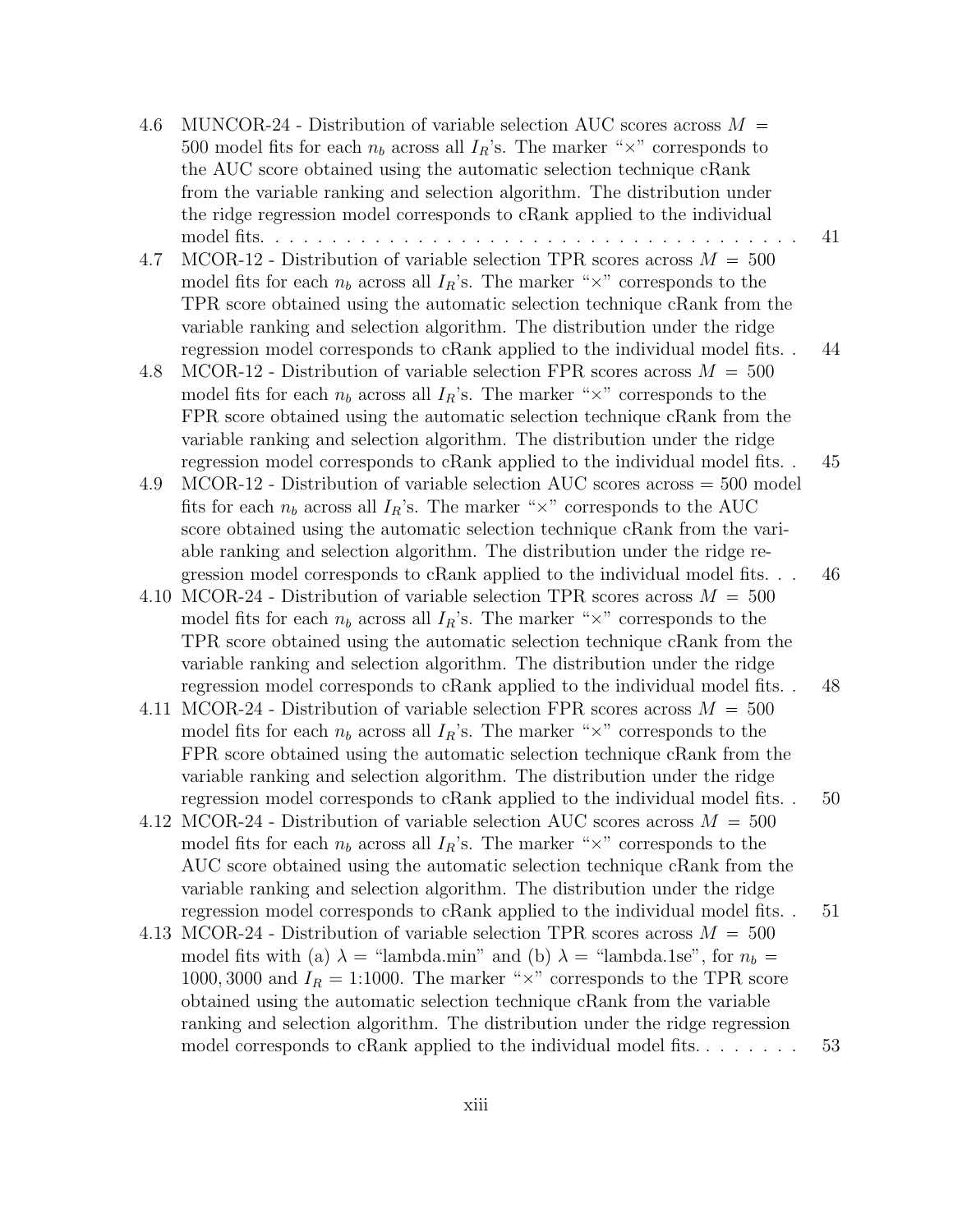| 4.15           | 4.14 MCOR-24 - Distribution of variable selection FPR scores across $M = 500$<br>model fits with (a) $\lambda =$ "lambda.min" and (b) $\lambda =$ "lambda.1se", for $n_b =$<br>1000, 3000 and $I_R = 1:1000$ . The marker " $\times$ " corresponds to the FPR score<br>obtained using the automatic selection technique cRank from the variable<br>ranking and selection algorithm. The distribution under the ridge regression<br>model corresponds to cRank applied to the individual model fits<br>MCOR-24 - Distribution of variable selection AUC scores across $M = 500$<br>model fits with (a) $\lambda$ = "lambda.min" and (b) $\lambda$ = "lambda.1se", for $n_b$ =<br>1000, 3000 and $I_R = 1:1000$ . The marker " $\times$ " corresponds to the AUC score<br>obtained using the automatic selection technique cRank from the variable<br>ranking and selection algorithm. The distribution under the ridge regression<br>model corresponds to cRank applied to the individual model fits | 55<br>56   |
|----------------|-----------------------------------------------------------------------------------------------------------------------------------------------------------------------------------------------------------------------------------------------------------------------------------------------------------------------------------------------------------------------------------------------------------------------------------------------------------------------------------------------------------------------------------------------------------------------------------------------------------------------------------------------------------------------------------------------------------------------------------------------------------------------------------------------------------------------------------------------------------------------------------------------------------------------------------------------------------------------------------------------------|------------|
| 5.1<br>5.2     | (Nadeem et al., 2020) The relationship of $Rank(x_i)$ and $P_{Drop}$ , where each<br>point corresponds to a covariate in each model. The dashed line is deter-<br>mined around $0.2$ threshold where $23, 32,$ and $20$ covariates were selected to<br>the left of the threshold for the OLCF, PLCF and HCF models respectively.<br>$Rank(x_i)$ vs $P_{Drop}$ scores for the HCF model with a subset of permuted co-                                                                                                                                                                                                                                                                                                                                                                                                                                                                                                                                                                                | 65         |
|                | variates                                                                                                                                                                                                                                                                                                                                                                                                                                                                                                                                                                                                                                                                                                                                                                                                                                                                                                                                                                                            | 67         |
| 5.3            | $Rank(x_i)$ vs $P_{Drop}$ scores for the PLCF model with a subset of permuted                                                                                                                                                                                                                                                                                                                                                                                                                                                                                                                                                                                                                                                                                                                                                                                                                                                                                                                       |            |
| 5.4            | <u> 1950 - Johann Johann Johann Johann Johann Johann Johann Johann Johann Johann Johann Johann Johann Johann Johann Johann Johann Johann Johann Johann Johann Johann Johann Johann Johann Johann Johann Johann Johann Johann Joh</u><br>covariates<br>$\mathbf{r}$ and $\mathbf{r}$ and $\mathbf{r}$ and $\mathbf{r}$<br>$Rank(x_i)$ vs $P_{Drop}$ scores for the OLCF model with a subset of permuted<br>covariates                                                                                                                                                                                                                                                                                                                                                                                                                                                                                                                                                                                | 68<br>69   |
| A <sub>1</sub> | MUNCOR-12 - Distribution of variable selection TPR scores across $M =$<br>500 model fits for each $I_R$ across all $n_b$ 's. The marker " $\times$ " corresponds to<br>the TPR score obtained using the automatic selection technique cRank<br>from the variable ranking and selection algorithm. The distribution under<br>the ridge regression model corresponds to cRank applied to the individual<br>model fits                                                                                                                                                                                                                                                                                                                                                                                                                                                                                                                                                                                 | 108        |
| A2             | MUNCOR-24 - Distribution of variable selection TPR scores across $M =$<br>500 model fits for each $I_R$ across all $n_b$ 's. The marker " $\times$ " corresponds to<br>the TPR score obtained using the automatic selection technique cRank<br>from the variable ranking and selection algorithm. The distribution under<br>the ridge regression model corresponds to cRank applied to the individual                                                                                                                                                                                                                                                                                                                                                                                                                                                                                                                                                                                               |            |
| A3             | MCOR-12 - Distribution of variable selection TPR scores across $M = 500$<br>model fits for each $I_R$ across all $n_b$ 's. The marker " $\times$ " corresponds to the<br>TPR score obtained using the automatic selection technique cRank from the<br>variable ranking and selection algorithm. The distribution under the ridge                                                                                                                                                                                                                                                                                                                                                                                                                                                                                                                                                                                                                                                                    | 109        |
|                | regression model corresponds to cRank applied to the individual model fits                                                                                                                                                                                                                                                                                                                                                                                                                                                                                                                                                                                                                                                                                                                                                                                                                                                                                                                          | <b>110</b> |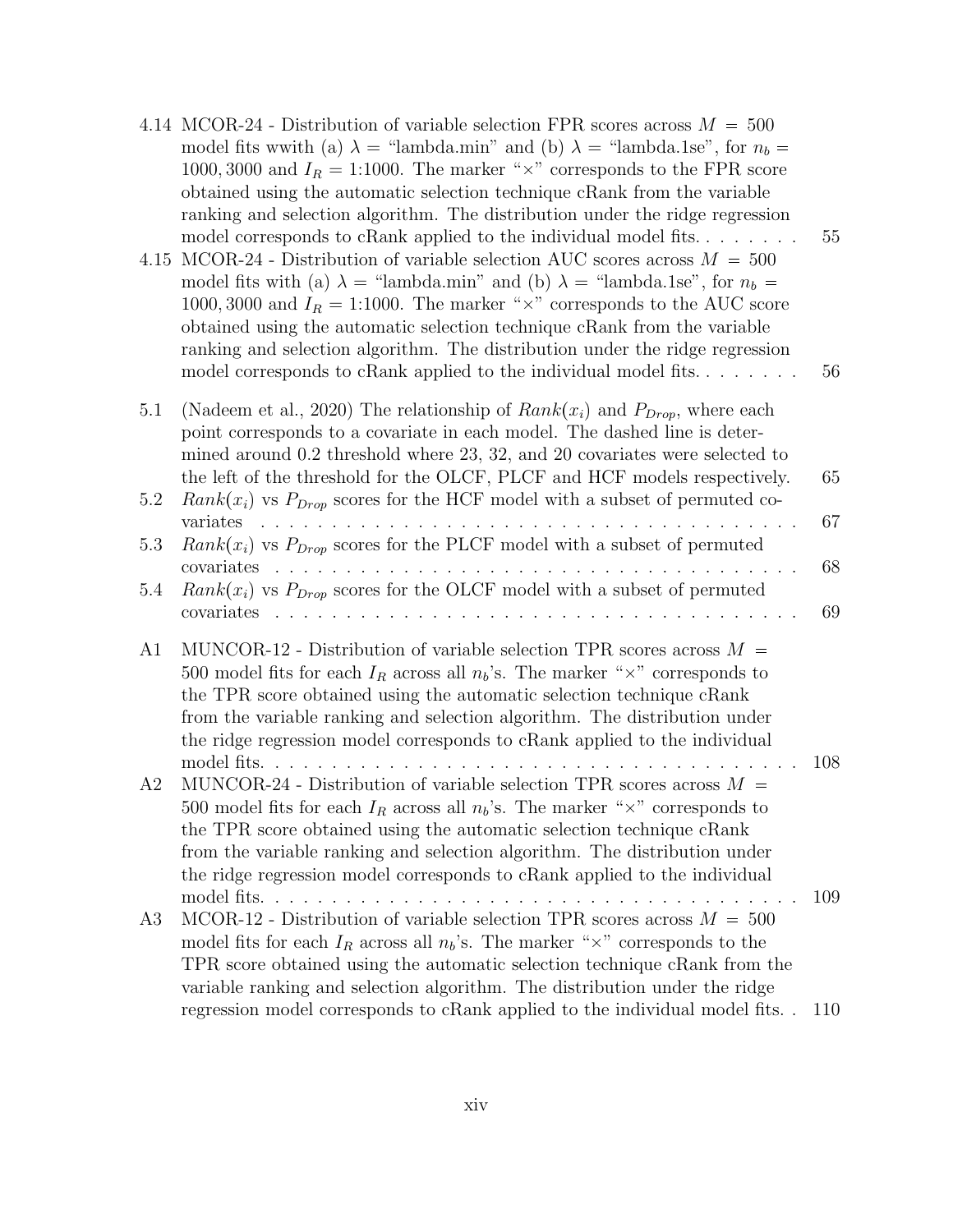| A4  | MCOR-24 - Distribution of variable selection TPR scores across $M = 500$                  |     |
|-----|-------------------------------------------------------------------------------------------|-----|
|     | model fits for each $I_R$ across all $n_b$ 's. The marker " $\times$ " corresponds to the |     |
|     | TPR score obtained using the automatic selection technique cRank from the                 |     |
|     | variable ranking and selection algorithm. The distribution under the ridge                |     |
|     | regression model corresponds to cRank applied to the individual model fits                | 111 |
| A5  | MUNCOR-12 - Distribution of variable selection FPR scores across $M =$                    |     |
|     | 500 model fits for each $I_R$ across all $n_b$ 's. The marker " $\times$ " corresponds to |     |
|     | the FPR score obtained using the automatic selection technique cRank                      |     |
|     | from the variable ranking and selection algorithm. The distribution under                 |     |
|     | the ridge regression model corresponds to cRank applied to the individual                 |     |
|     |                                                                                           | 112 |
| A6  | MUNCOR-24 - Distribution of variable selection FPR scores across $M =$                    |     |
|     | 500 model fits for each $I_R$ across all $n_b$ 's. The marker " $\times$ " corresponds to |     |
|     | the FPR score obtained using the automatic selection technique cRank                      |     |
|     | from the variable ranking and selection algorithm. The distribution under                 |     |
|     | the ridge regression model corresponds to cRank applied to the individual                 |     |
|     |                                                                                           | 113 |
| A7  | MCOR-12 - Distribution of variable selection FPR scores across $M = 500$                  |     |
|     | model fits for each $I_R$ across all $n_b$ 's. The marker " $\times$ " corresponds to the |     |
|     | FPR score obtained using the automatic selection technique cRank from the                 |     |
|     | variable ranking and selection algorithm. The distribution under the ridge                |     |
|     | regression model corresponds to cRank applied to the individual model fits                | 114 |
| A8  | MCOR-24 - Distribution of variable selection FPR scores across $M = 500$                  |     |
|     | model fits for each $I_R$ across all $n_b$ 's. The marker " $\times$ " corresponds to the |     |
|     | FPR score obtained using the automatic selection technique cRank from the                 |     |
|     | variable ranking and selection algorithm. The distribution under the ridge                |     |
|     | regression model corresponds to cRank applied to the individual model fits                | 115 |
| A9  | MUNCOR-12 - Distribution of variable selection AUC scores across $M =$                    |     |
|     | 500 model fits for each $I_R$ across all $n_b$ 's. The marker " $\times$ " corresponds to |     |
|     | the AUC score obtained using the automatic selection technique cRank                      |     |
|     | from the variable ranking and selection algorithm. The distribution under                 |     |
|     | the ridge regression model corresponds to cRank applied to the individual                 |     |
|     |                                                                                           | 116 |
| A10 | MUNCOR-24 - Distribution of variable selection AUC scores across $M =$                    |     |
|     | 500 model fits for each $I_R$ across all $n_b$ 's. The marker " $\times$ " corresponds to |     |
|     | the AUC score obtained using the automatic selection technique cRank                      |     |
|     | from the variable ranking and selection algorithm. The distribution under                 |     |
|     | the ridge regression model corresponds to cRank applied to the individual                 |     |
|     |                                                                                           | 117 |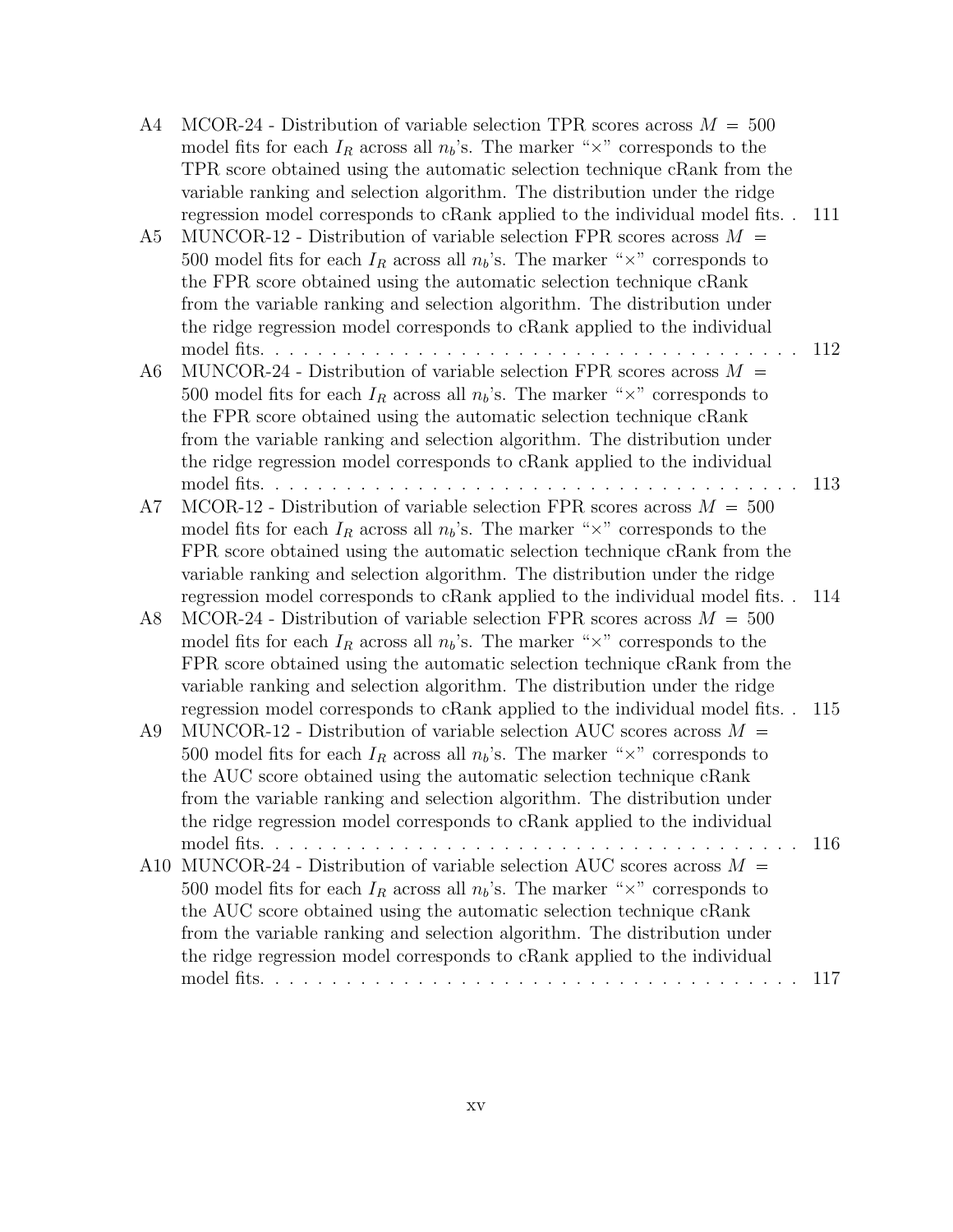- A11 MCOR-12 Distribution of variable selection AUC scores across  $M = 500$ model fits for each  $I_R$  across all  $n_b$ 's. The marker " $\times$ " corresponds to the AUC score obtained using the automatic selection technique cRank from the variable ranking and selection algorithm. The distribution under the ridge regression model corresponds to cRank applied to the individual model fits. . 118
- A12 MCOR-24 Distribution of variable selection AUC scores across  $M = 500$ model fits for each  $I_R$  across all  $n_b$ 's. The marker " $\times$ " corresponds to the AUC score obtained using the automatic selection technique cRank from the variable ranking and selection algorithm. The distribution under the ridge regression model corresponds to cRank applied to the individual model fits. . 119
- A13 MCOR-24 Distribution of variable selection TPR scores across  $M = 500$ model fits with (a)  $\lambda$  = "lambda.min" and (b)  $\lambda$  = "lambda.1se" for  $n_b$  =  $2000, 4000, 5000$ . The marker " $\times$ " corresponds to the TPR score obtained using the automatic selection technique cRank from the variable ranking and selection algorithm. The distribution under the ridge regression model corresponds to cRank applied to the individual model fits. . . . . . . . . . . 120
- A14 MCOR-24 Distribution of variable selection FPR scores across  $M = 500$ model fits with (a)  $\lambda$  = "lambda.min" and (b)  $\lambda$  = "lambda.1se" for  $n_b$  =  $2000, 4000, 5000$ . The marker " $\times$ " corresponds to the FPR score obtained using the automatic selection technique cRank from the variable ranking and selection algorithm. The distribution under the ridge regression model corresponds to cRank applied to the individual model fits. . . . . . . . . . . 121
- A15 MCOR-24 Distribution of variable selection AUC scores across  $M = 500$ model fits with (a)  $\lambda$  = "lambda.min" and (b)  $\lambda$  = "lambda.1se" for  $n_b$  =  $2000, 4000, 5000$ . The marker " $\times$ " corresponds to the AUC score obtained using the automatic selection technique cRank from the variable ranking and selection algorithm. The distribution under the ridge regression model corresponds to cRank applied to the individual model fits. . . . . . . . . . . 122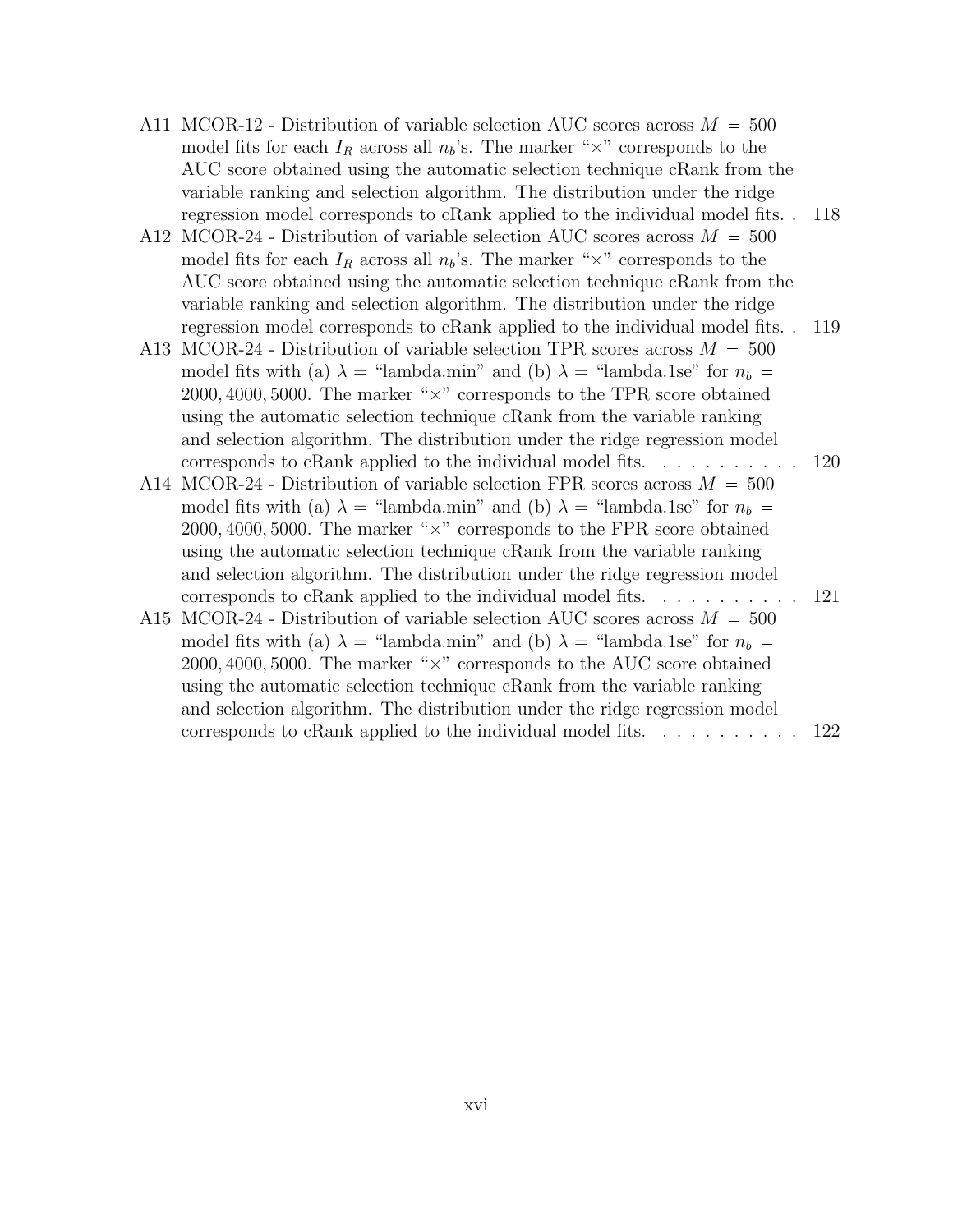## Chapter 1

## Introduction

This thesis focuses on developing an automatic variable importance ranking and selection algorithm for ordinary logistic regression (OLR) models in the presence of severe class imbalance with large volumes of data and varying degrees of multicollinearity. Variable importance ranking and selection is a core topic in regression analysis, as it enhances the interpretation of the model of interest, while potentially improving predictive performance. The process of determining reliable covariate rankings becomes intractable when faced with severe class-imbalance with highly correlated covariates and involving a big dataset. Severe class-imbalance occurs when one class is only represented by a small number of examples (minority class) compared to the other (majority) class (García et al., 2012). When OLR models are fitted to a big dataset given a high class imbalance ratio such as 1:1000, there is a biased estimation towards the majority class leading to high misclassification rates (Ebenuwa et al., 2019).

This thesis further develops a novel automatic variable importance ranking and selection algorithm, introduced by Nadeem et al. (2020), who applied their method to flag influential variables in spatio-temporal wildland fire occurrence models. However, their approach is heuristic in nature, needs further development for automating the selection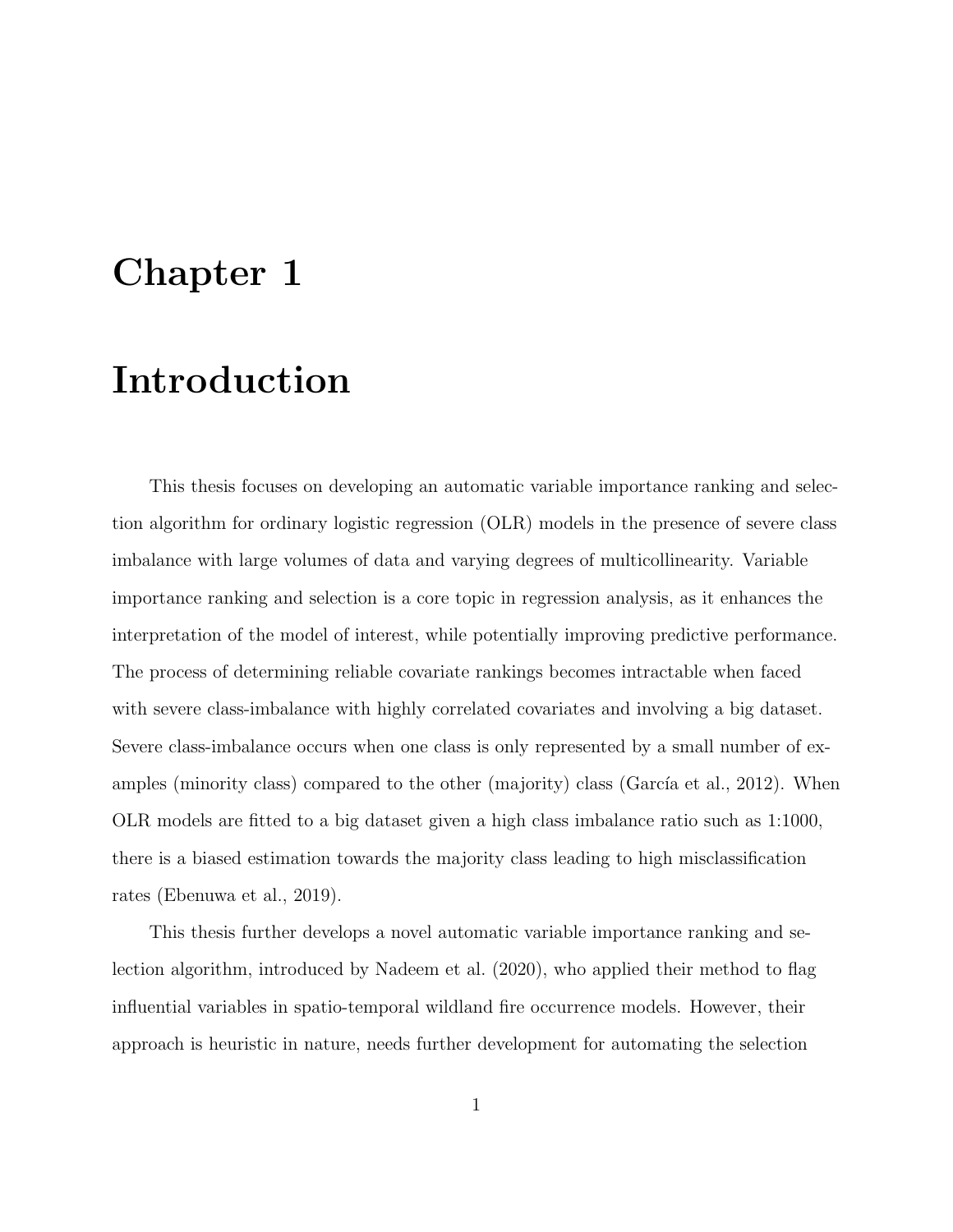process and was not investigated through a simulation study to thoroughly evaluate its performance. This thesis fills these gaps by i) rigorously describing the ranking algorithm; ii) developing automatic selection methods based on computed ranks; and iii) thoroughly assessing its performance by conducting a detailed simulation study. Variable importance in regression analysis can be ordinarily determined by the corresponding magnitude of the estimated scaled regression coefficients, then the covariates are ranked by importance according to these values (Murray and Conner, 2009). As for variable selection, this can be done automatically using conventional methods such as backward elimination, forward selection, and stepwise regression where hypothesis tests can be used to determine whether the relationship between a covariate and the response is significant (important). However, these methods under-estimate the standard errors of the coefficient estimates, the p-values tend to be low leading to overfitting and searches a large space of possible models (Kumar et al., 2019; Smith, 2018).

To circumvent the issues arising in stepwise selection methods, we opt for regularised OLR using the (logistic) lasso for our novel algorithm as a better alternative for automatic variable selection to improve predictive performance, and is implemented to prevent overfitting (Tibshirani, 1996; Kumar et al., 2019). The logistic-lasso modelling framework was also used in Nadeem et al. (2020) for variable selection and ranking. We also study our variable ranking and selection algorithm by implementing the two-stage adaptive lasso procedure (Zou, 2006) and logistic-ridge regression (Hoerl and Kennard, 1970). Although ridge regression does not perform automatic variable selection, we show that our algorithm is compatible with ridge regression to attain desirable variable ranking and selection results. Additionally, we investigate three different automatic selection methods as part of our algorithm to select a set of important covariates, since we cannot determine the set of important covariates solely based on the list of ranked covariates obtained from our algorithm. We note that Nadeem et al. (2020) did not investigate any automatic selection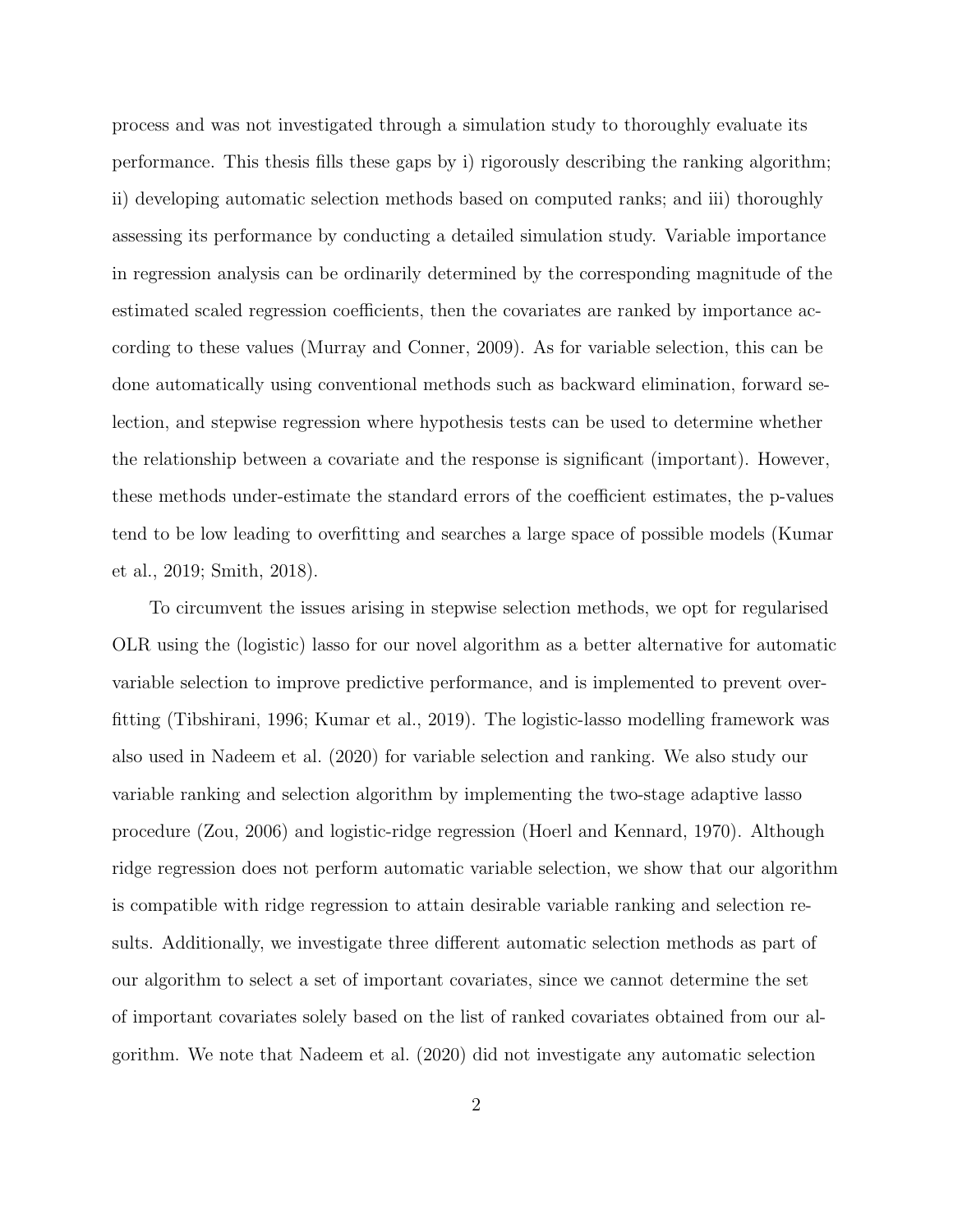methods and selected a set of important covariates by visual inspection instead.

The issue of severe class-imbalance can be relieved by using response-based sampling, which is done by sampling the same number of instances from both classes (Arezzo and Guagnano, 2018). Response-based sampling is commonly used in case-control studies in the field of epidemiology and "choice-based" studies in econometrics (Jiang et al., 2011). We specifically use response-based downsampling, where we retain all cases and randomly sample the number instances that correspond to cases from the controls to attain a balanced dataset. This process is repeated to generate many independent balanced datasets to create an ensemble of a large number of logistic-lasso model fits to attain a stable set of ranked covariates by their importance. Response-based downsampling is also implemented in other wildland fire occurrence studies such as Nadeem et al. (2020) and Woolford et al. (2011) and is discussed thoroughly in Hosmer et al. (2000). Implementing response-based sampling indirectly reduces the size of our dataset which allows us to efficiently carry out ensemble modelling and other computationally intensive statistical procedures (Fithian and Hastie, 2014).

Our simulation study design consists of four separate scenarios, two of which consider highly correlated covariates between noise and signal covariates, and the remaining contain non-correlated covariates. For each correlated and non-correlated scenario, we consider 100 and 200 covariates where 12 and 24 of the covariates correspond to non-zero regression coefficients respectively (signal covariates). We simulate data for three class-imbalance ratios each considering five sample sizes. We assess our novel algorithm using metrics such as true positive rate (TPR), false positive rate (FPR) and area under the ROC curve (AUC) corresponding to the variable selection performance of each regularised regression method (i.e standard logistic-lasso, adaptive lasso and ridge regression). These metrics are computed from an ensemble of a large number of model fits, and the variable selection performance for each automatic selection threshold technique is applied to the set of ranked co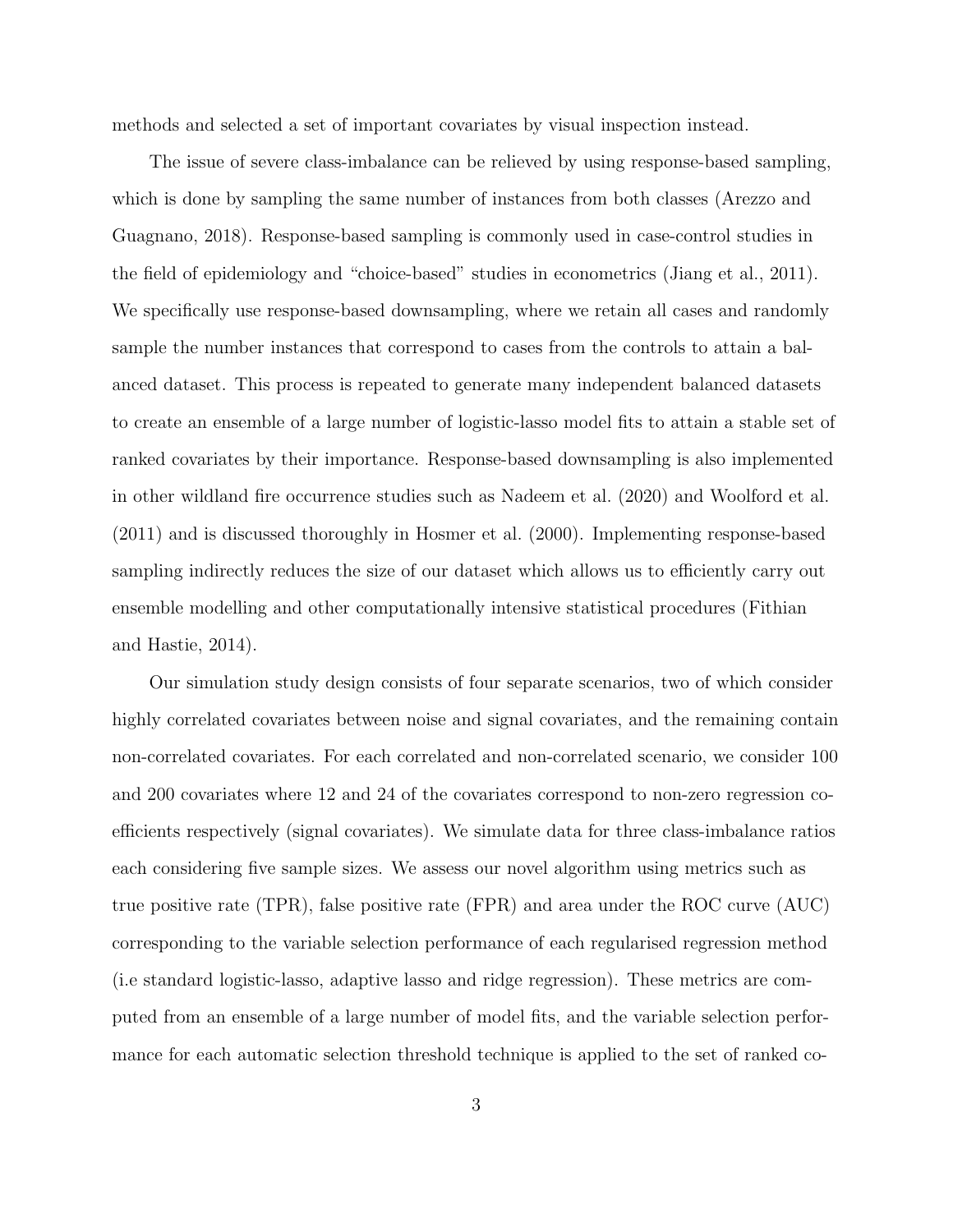variates. We also investigate further into the models developed by Nadeem et al. (2020) as a case study, where we apply our algorithm to rank and select covariates corresponding to three spatio-temporal wildland fire occurrence models developed for the region of British Columbia. The three models developed are a human caused fire model (HCF), a predicted lightning caused fire (PLCF) model and observed lighting caused fire model (OLCF), given severely imbalanced high-dimensional big binary data over the course of 34 years, 1981- 2014.

Overall, this thesis establishes that our automatic variable ranking and selection algorithm under the conditions of highly imbalanced big binary data is superior in recovering a high proportion of important covariates and screens out noisy covariates with the aid of implementing automatic selection methods. Our methodology also shows that we obtain more stable variable rankings by employing an ensemble of regularised regression models as opposed to the usual practice, where only a single model fit is employed to determine variable importance. We also make recommendations on which regularised regression and automatic selection methods should be implemented to attain optimal performance.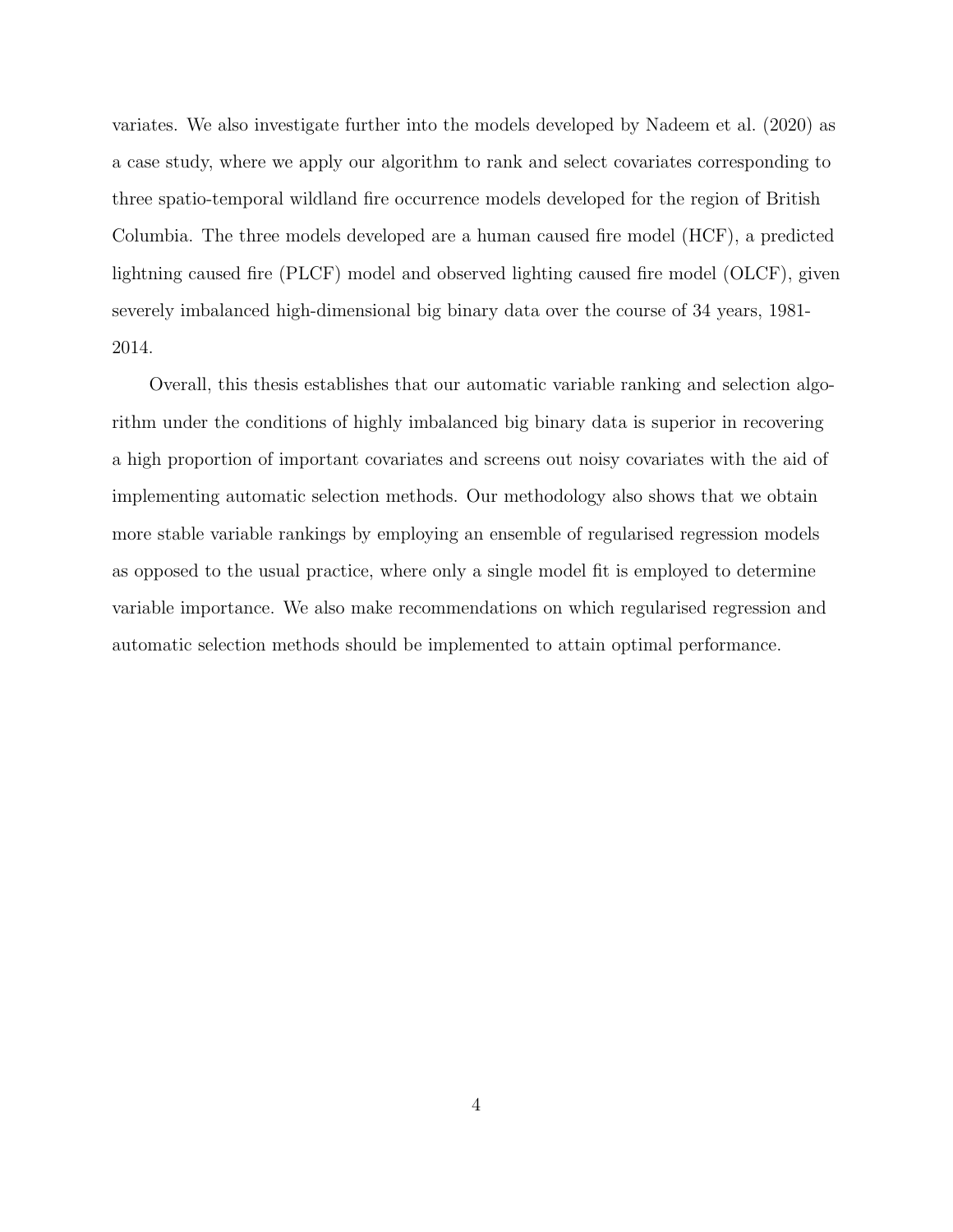## Chapter 2

## Materials and Methods

We describe our variable ranking and selection algorithm in detail, in addition to three automatic selection methods studied in our algorithm. We also describe the outline of our simulation design as well as the data generation procedure.

### 2.1 Regularisation Techniques for OLR

This section introduces three different regularisation techniques for OLR considered within our simulation study.

### 2.1.1 Elastic Net Regularisation

Suppose we have *n* individuals, all with binary outcomes  $\mathbf{y} = (y_1, \dots, y_n)^\intercal$  and a p-dimensional vector of covariate values  $\mathbf{x} = (x_1, \ldots, x_p)^\intercal$  such that  $\underline{\mathbf{x}} = (\mathbf{1}, \mathbf{x})^\intercal$ . The binary outcomes can be modelled using the OLR model with joint likelihood function  $\mathcal{L} = \Pi_n \pi^y (1 - \pi)^{1-y}$  and the OLR model is represented with a logit link function as:  $\eta(\pi) = \log \left( \frac{\pi}{1 - \pi} \right)$  $\frac{\pi}{1-\pi}$  =  $\beta^{\dagger}$ **x**, where  $\pi = P(y_i = 1|\mathbf{x})$  is the probability of observing  $y_i = 1$ for  $i = 1, \ldots, n$  and  $\boldsymbol{\beta} = (\beta_0, \beta_1, \ldots, \beta_p)$  is a vector of regression coefficients including the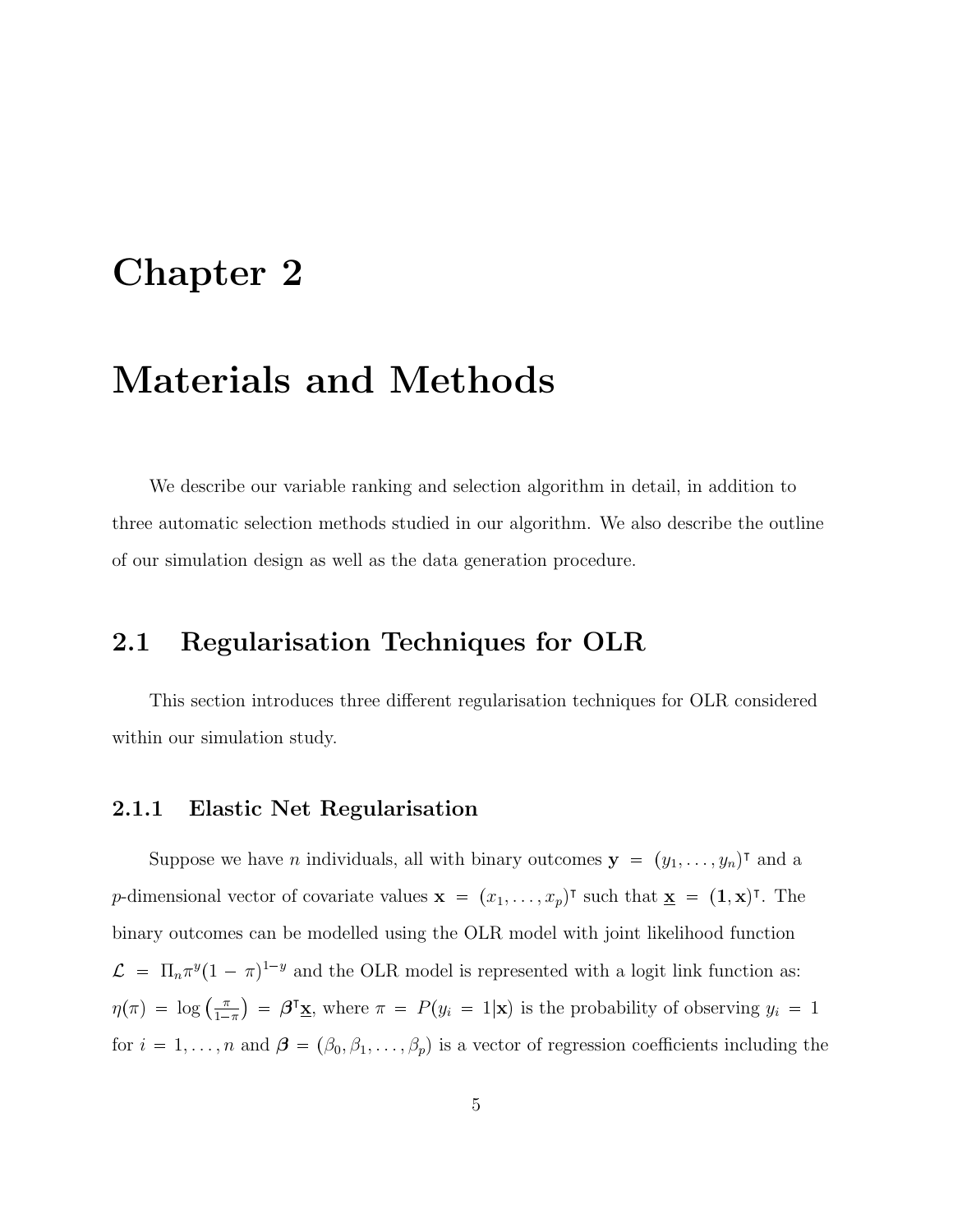intercept. The corresponding log-likelihood for OLR can be expressed as:

$$
l(\boldsymbol{\beta}) = \sum_{i=1}^{n} \left[ (1 - y_i) \boldsymbol{\beta}^{\mathsf{T}} \underline{\mathbf{x}}_i + \log(1 + e^{-\boldsymbol{\beta}^{\mathsf{T}} \underline{\mathbf{x}}_i}) \right]. \tag{2.1}
$$

We consider elastic net regularisation (Zou and Hastie, 2005) which penalises the OLR regression coefficients  $\beta$ , using a combination of the  $l_1$  and  $l_2$  penalties, denoted as  $\sum_{i=1}^{p}$  $\sum_{j=1}^p |\beta_j|$  and  $\sum_{j=1}^p$  $j=1$  $\beta_j^2$ , respectively. We obtain the estimated elastic net coefficients  $\hat{\boldsymbol{\beta}}^{EN}$  by the following:

$$
\underset{\beta}{\operatorname{argmin}} \left\{ \sum_{i=1}^{n} \left[ (1 - y_i) \beta^{\mathsf{T}} \underline{\mathbf{x}}_i + \log(1 + e^{-\beta^{\mathsf{T}} \underline{\mathbf{x}}_i}) \right] + \lambda \sum_{j=1}^{p} \left[ \frac{1}{2} (1 - \alpha) \beta_j^2 + \alpha |\beta_j| \right] \right\} \tag{2.2}
$$

where  $\alpha \in (0, 1)$  controls the amount of weighting corresponding to  $l_1$  and  $l_2$  penalties. The penalization parameter  $\lambda$  controls the amount of shrinkage applied to the coefficients, and is selected via cross-validation using the glmnet package in R (Friedman et al., 2021).

### 2.1.2 The Least Absolute Shrinkage and Selection Operator (Lasso)

The lasso (Tibshirani, 1996) is a special case of the elastic net regularisation when  $\alpha = 1$ in (2.2), and is a widely used method for variable selection, attempting to shrink irrelevant coefficients to zero in order to improve model interpretability and predictive skill. The lasso utilizes the  $l_1$  penalty and its estimates  $\hat{\boldsymbol{\beta}}^L$  are given by the following:

$$
\underset{\beta}{\operatorname{argmin}} \left\{ \sum_{i=1}^{n} \left[ (1 - y_i) \beta^{\mathsf{T}} \underline{\mathbf{x}}_i + \log(1 + e^{-\beta^{\mathsf{T}} \underline{\mathbf{x}}_i}) \right] + \lambda \sum_{j=1}^{p} |\beta_j| \right\}.
$$
 (2.3)

The lasso estimator does not enjoy the oracle properties under certain conditions, where an estimator performs as well as if the true underlying model were given in advance (Zou, 2006). If we denote  $\hat{\boldsymbol{\beta}}(\delta)$  as the coefficient estimator produced by fitting an oracle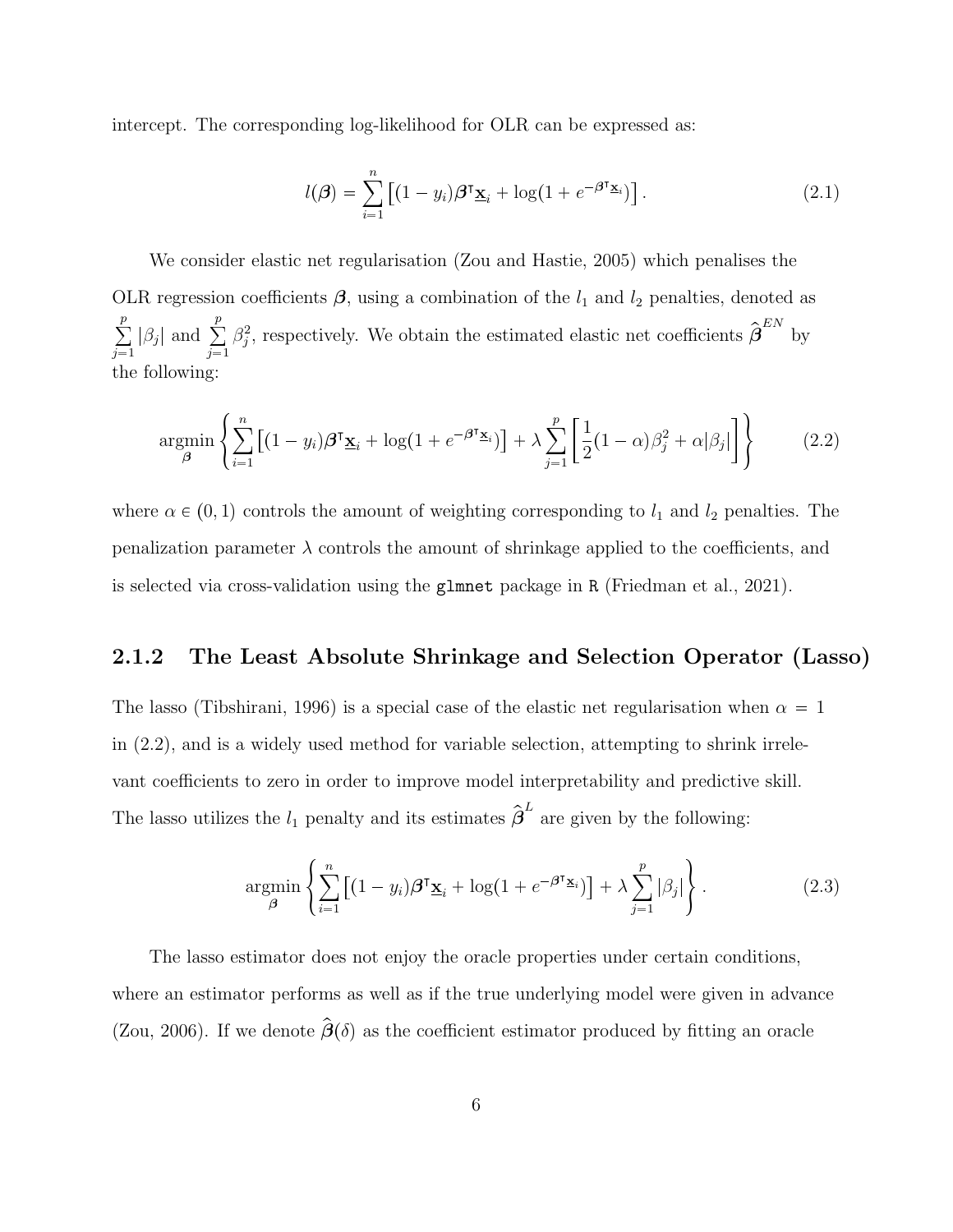procedure  $\delta$ , then  $\hat{\boldsymbol{\beta}}(\delta)$  has the oracle properties as described by Zou (2006):

- Identifies the right subset model,  $\{j : \hat{\beta}_j \neq 0\} = A$ , where  $\mathcal{A} = \{j : \beta_j^* \neq 0\}$
- Has the optimal estimation rate,  $\sqrt{n} \left( \hat{\boldsymbol{\beta}}(\delta)_{\mathcal{A}} \boldsymbol{\beta}_{\mathcal{A}}^* \right)$  $\Big) \rightarrow_d N(0, \Sigma^*),$  where  $\Sigma^*$  is the covariance matrix if the true subset model is known.

Fan and Li (2001) state that the oracle properties do not hold for the lasso and the oracle properties should hold for a good procedure as argued by (Fan and Li, 2001; Fan et al., 2004).

### 2.1.3 Adaptive Lasso

The adaptive lasso was introduced by Zou (2006), which unlike the standard lasso, is consistent in variable selection, has the oracle properties and is able to eliminate bias in the estimated lasso coefficients. This method adds different weights to each coefficient in the  $l_1$  penalty. The adaptive lasso coefficients can be estimated via the LARS algorithm, an iterative procedure proposed by Efron et al. (2004). This thesis opts for the two-stage procedure instead (see Zhou et al. (2009) for an example). The lasso estimates  $\hat{\boldsymbol{\beta}}^L$  are initially computed, then set  $\gamma = 1$  (one can choose any  $\gamma > 0$ ) and define a weight vector  $\hat{\mathbf{w}} = 1/|\hat{\boldsymbol{\beta}}^L|$ |<sup> $\gamma$ </sup>, where the estimated adaptive lasso estimates  $\hat{\boldsymbol{\beta}}^{Ada}$  are given by the following:

$$
\underset{\beta}{\operatorname{argmin}} \left\{ \sum_{i=1}^{n} \left[ (1 - y_i) \beta^{\mathsf{T}} \underline{\mathbf{x}}_i + \log(1 + e^{-\beta^{\mathsf{T}} \underline{\mathbf{x}}_i}) \right] - \lambda \sum_{j=1}^{p} w_j |\beta_j| \right\}.
$$
 (2.4)

With regards to the oracle properties, Zou (2006) shows that these properties hold under mild conditions for generalized linear models (GLMs). We first consider the penalized log-likelihood with the weighed  $l_1$  penalty, where the likelihood belongs to the exponential family with canonical parameter  $\theta$  (Zou, 2006). Then the generic family form is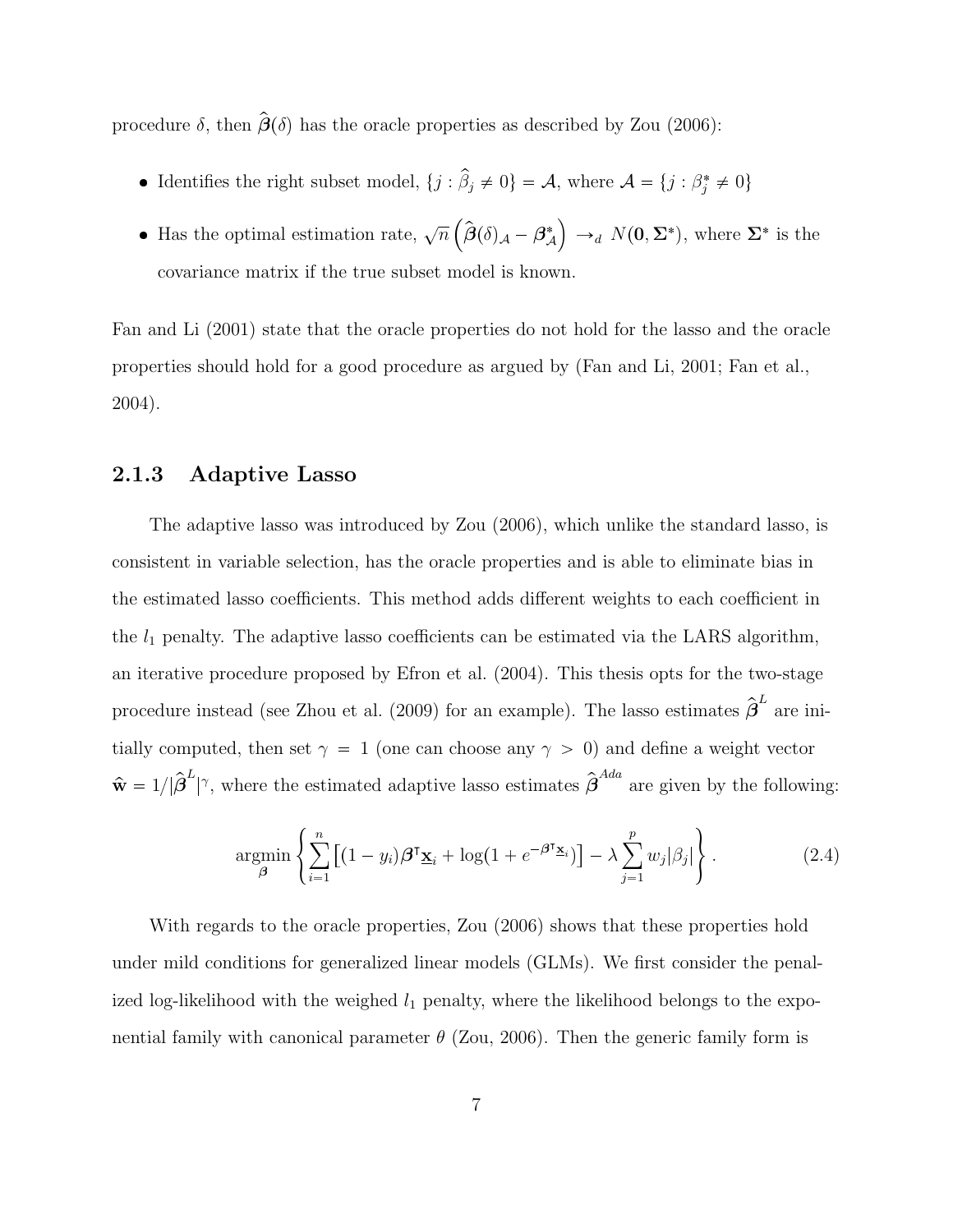represented by McCullagh and Nelder (1989) as:

$$
f(y|x,\theta) = h(y)e^{(y\theta - \phi(\theta))},
$$
\n(2.5)

such that  $\theta = \boldsymbol{x}^{\text{T}}\boldsymbol{\beta}$ . Suppose that  $\hat{\boldsymbol{\beta}}(mle)$  is the maximum likelihood estimates in the GLM and define a weight vector  $\hat{\boldsymbol{w}} = 1/|\hat{\boldsymbol{\beta}}(mle)|^{\gamma}$  for some  $\gamma > 0$  (Zou, 2006). Then the adaptive lasso estimates  $\hat{\boldsymbol{\beta}}^{*(n)}(glm)$  are given by minimizing:

$$
\sum_{i=1}^{n}(-y_i(x_i^{\mathsf{T}}\boldsymbol{\beta}))+\phi(x_i^{\mathsf{T}}\boldsymbol{\beta})+\lambda_n\sum_{j=1}^{p}\hat{w}_j|\beta_j|.
$$
 (2.6)

If an appropriate value of  $\lambda_n$  is selected then  $\hat{\boldsymbol{\beta}}^{*(n)}(glm)$  enjoys the oracle properties. If we let  $A_n^* = {\hat{\beta_j}^{*(n)}}$  $j_j^{*(n)}(glm) \neq 0$ } and suppose that  $\lambda_n/\sqrt{n} \to 0$  and  $\lambda_n n^{(\gamma-1)/2} \to \infty$ ; then under some mild regularity conditions  $\hat{\beta}^{*(n)}(glm)$  must satisfy the following:

- 1. Consistency in variable selection:  $\lim_{n} P(A_n^* = A) = 1$ , where  $A = \{j : \beta_j^{*(n)}\}$  $j^{*(n)}(glm) \neq 0$
- 2. Asymptotic normality:  $\sqrt{n}(\hat{\beta}_A^{*(n)}(glm) \beta_A^*) \rightarrow_d N(\mathbf{0}, \mathbf{I}_{11}^{-1})$ , where  $\mathbf{I}_{11}^{-1}$  is the Fisher information and is a  $p_0 \times p_0$  matrix, with the true submodel known.

Zou (2006) shows that iterative procedures such as the Newton-Raphson method can be used to solve for  $\hat{\beta}_{A}^{*(n)}(glm)$ . We also note that in the ordinary least squares (OLS) case,  $\hat{\boldsymbol{\beta}}$  is not required to be root-n consistent for the adaptive lasso for the oracle properties to hold (Zou, 2006).

### 2.1.4 Ridge Regression

Ridge regression utilizes the  $l_2$  penalty technique that seeks to reduce bias due to overfitting and improve model prediction, but unlike the lasso this does not perform variable selection, rather the regression coefficients are shrunk towards zero. Ridge regression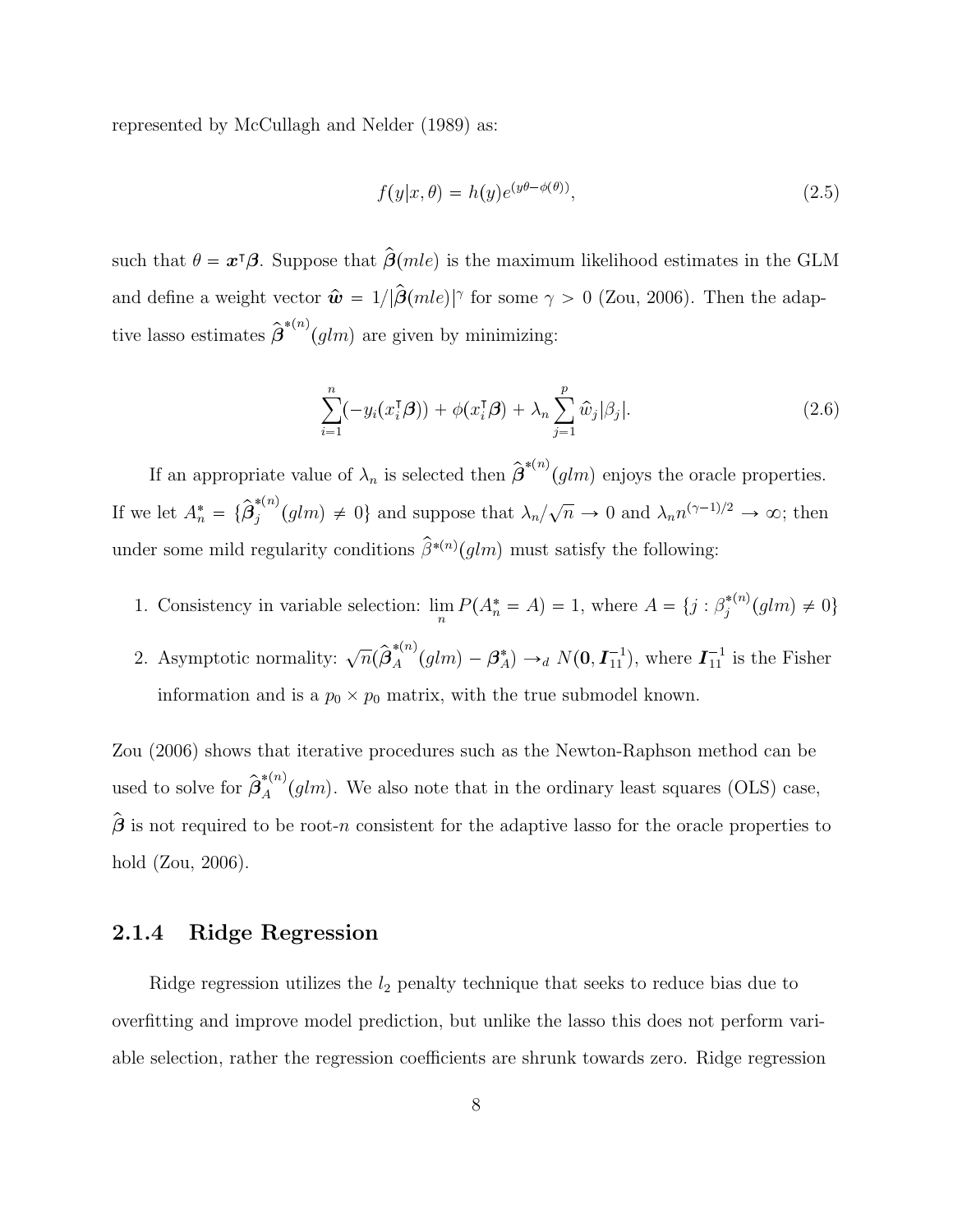is also a special case of the elastic-net when  $\alpha = 0$ . Ridge regression was originally introduced to resolve the issue of instability of OLS estimates due to multicollinearity (Wu, 2020). The ridge regression estimates  $\hat{\boldsymbol{\beta}}^R$  are given by following:

$$
\underset{\beta}{\operatorname{argmin}} \left\{ \sum_{i=1}^{n} \left[ (1 - y_i) \beta^{\mathsf{T}} \underline{\mathbf{x}}_i + \log(1 + e^{-\beta^{\mathsf{T}} \underline{\mathbf{x}}_i}) \right] + \lambda \sum_{j=1}^{p} \beta_j^2 \right\} \tag{2.7}
$$

Since ridge regression does not perform variable selection, oracle properties do not hold. On the other hand, Broken adaptive ridge regression (BAR) (Zhao et al., 2018), which performs variable selection and its corresponding estimates possess the oracle properties.

### 2.2 Class Imbalance and Response-Based Sampling

### 2.2.1 Class-Imbalance

Severe class-imbalance must be resolved prior to fitting OLR models, since leaving this problem unaddressed leads to bias towards the majority class during prediction. It is possible the minority class examples are ignored by the classifier since it becomes more difficult to distinguish between minority class examples (Fernandez et al., 2013). There are several practical scenarios with severe class imbalance where the minority class is the main target for the researchers, for instance credit card fraud detection or wildland fire occurrences. In this context, OLR models would not accurately predict whether an example is fraud or whether a wildland fire occurred due to estimation bias towards the majority class and the model fitting process would be computationally expensive. There are three main approaches taken to tackle class-imbalance for both standard-learning algorithms and ensemble techniques described by Fernández et al. (2013):

1. Data level solutions: Rebalance the class distribution by sampling the data space to remove the effect of class-imbalance.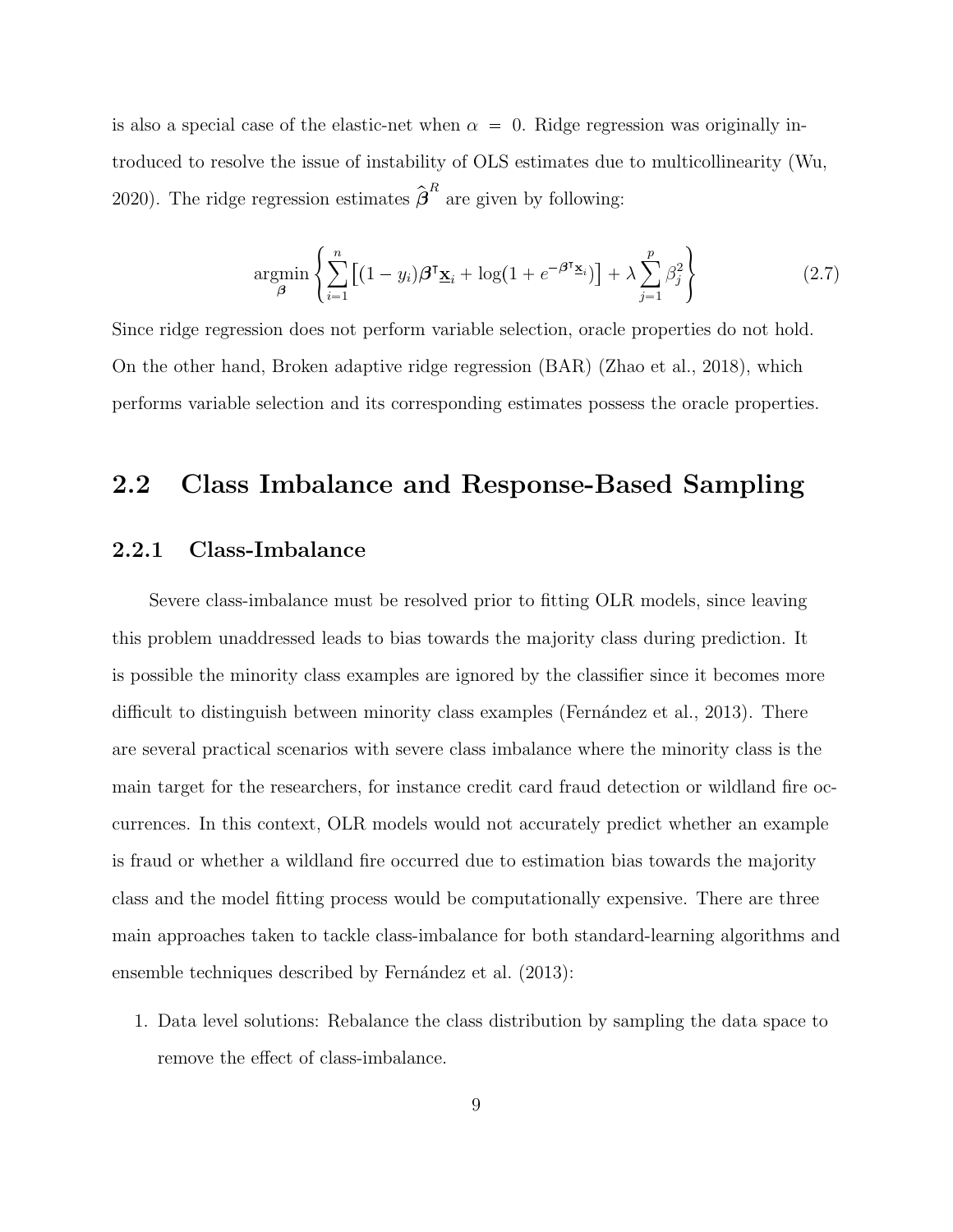- 2. Algorithmic level solutions: Adapt specific learning algorithms to reinforce the learning towards the positive class.
- 3. Cost sensitive solutions: These incorporate methods at the data level, algorithmic level, or both levels jointly, which consider higher miss-classification cost for positive class examples with respect to examples of negative class, trying to minimize higher cost errors.

This thesis uses response-based sampling, a data level solution as it is much simpler and efficient to implement because we can pre-process the data before model fitting on different classifiers for example, and this method is also independent of which classifier we use (Xie and Manski, 1989; Fernández et al., 2013). Repeated sampling procedures can be implemented for the purpose of relieving class-imbalance, also substantially reducing the amount of examples in a dataset, which is useful especially when performing already computationally intensive statistical procedures. The limitations that arise in some algorithmic/cost-sensitive solutions include; i) modifying learning algorithms (classifier) that may pose to be difficult, also extra parameters may be needed to tune, and ii) the computational expense that arises with big data, especially for matrix computations  $(García-Pedrajas et al., 2012; Yu et al., 2018).$ 

### 2.2.2 Response-Based Sampling

Response-based sampling is commonly used in case-control studies and we specifically use it for relieving severe-class imbalance, where we *downsample* controls  $(y = 0)$ . Initially, all  $n_1$  cases  $(y = 1)$  are retained and  $n_1$  controls are randomly sampled to create a balanced sample. Xie and Manski (1989) define the likelihood of an observation via response-based sampling as:  $P(\mathbf{x}|y)\frac{Ny}{N}$  $\frac{Ny}{N}$ , where  $\frac{Ny}{N}$  is the sampling proportion for response y. Response-based sampling changes the OLR modelling framework by inducing an offset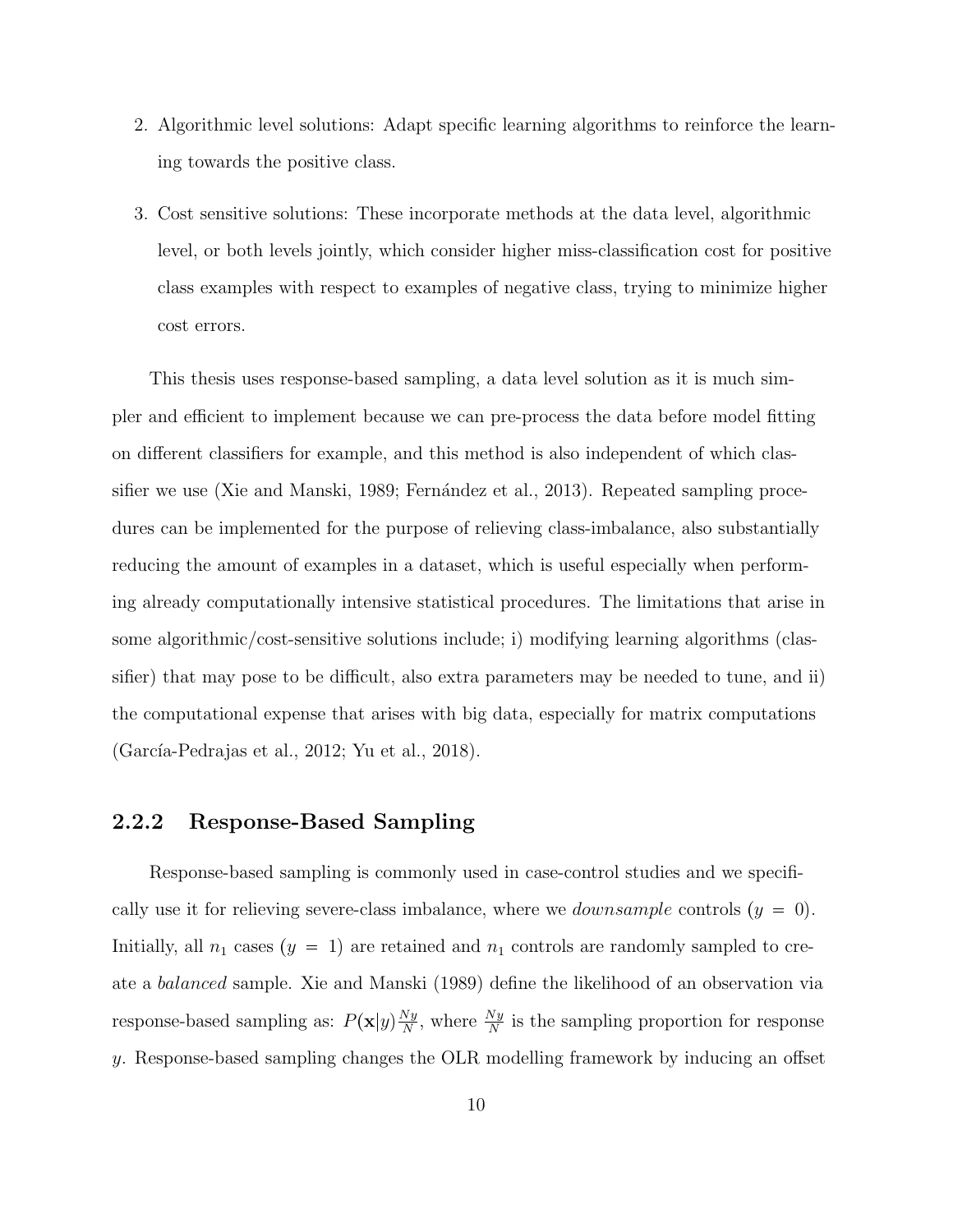term added to the regression intercept as shown in section 6.3 of Hosmer et al. (2000). Let s denote the selection  $(s = 1)$  or non-selection  $(s = 0)$  of a subject. The likelihood with  $n_1$ cases and  $n_0$  controls is:

$$
\prod_{i=1}^{n_1} P(\underline{\mathbf{x}}_i | y_i = 1, s_i = 1) \prod_{i=1}^{n_0} P(\underline{\mathbf{x}}_i | y_i = 0, s_i = 0).
$$
 (2.8)

Using Bayes' theorem, we can rewrite (2.8) for an individual term in the likelihood function as:

$$
P(\mathbf{\underline{x}}|y, s=1) = \frac{P(y|\mathbf{\underline{x}}, s=1)P(\mathbf{\underline{x}}|s=1)}{P(y|s=1)}.
$$
\n(2.9)

When  $y = 1$ , we represent  $P(y|\mathbf{x}, s = 1)$  as:

$$
P(y=1|\mathbf{\underline{x}}, s=1) = \frac{P(y=1|\mathbf{\underline{x}})P(s=1|\mathbf{\underline{x}}, y=1)}{P(y=0|\mathbf{\underline{x}})P(s=1|\mathbf{\underline{x}}, y=0) + P(y=1|\mathbf{\underline{x}})P(s=1|\mathbf{\underline{x}}, y=1)}
$$
(2.10)

If we assume that the selection of cases and controls is independent of the covariates with respective probabilities;

$$
\tau_1 = P(s = 1|y = 1, \mathbf{x}) = P(s = 1|y = 1)
$$

and

$$
\tau_0 = P(s=1|y=0,\mathbf{x}) = P(s=1|y=0).
$$

We can represent the OLR model  $\eta(\pi(\underline{\mathbf{x}}))$  by substituting  $\tau_0$  and  $\tau_1$  for  $P(y = 1|\underline{\mathbf{x}})$  into  $(2.10)$  yielding:

$$
P(y=1|\mathbf{\underline{x}}, s=1) = \frac{\tau_1 \pi(\mathbf{\underline{x}})}{\tau_0 \left[1 - \pi(\mathbf{\underline{x}})\right] + \tau_1 \pi(\mathbf{\underline{x}})}.
$$
\n(2.11)

Dividing the numerator and denominator of the right hand side of (2.11) by  $\tau_0$  [1 –  $\pi(\underline{\mathbf{x}})$ ], results in a OLR model with an intercept term  $\beta_0^* = \log(\tau_1/\tau_0) + \beta_0$ , with  $\tau_1 = 1$  and  $\tau_0$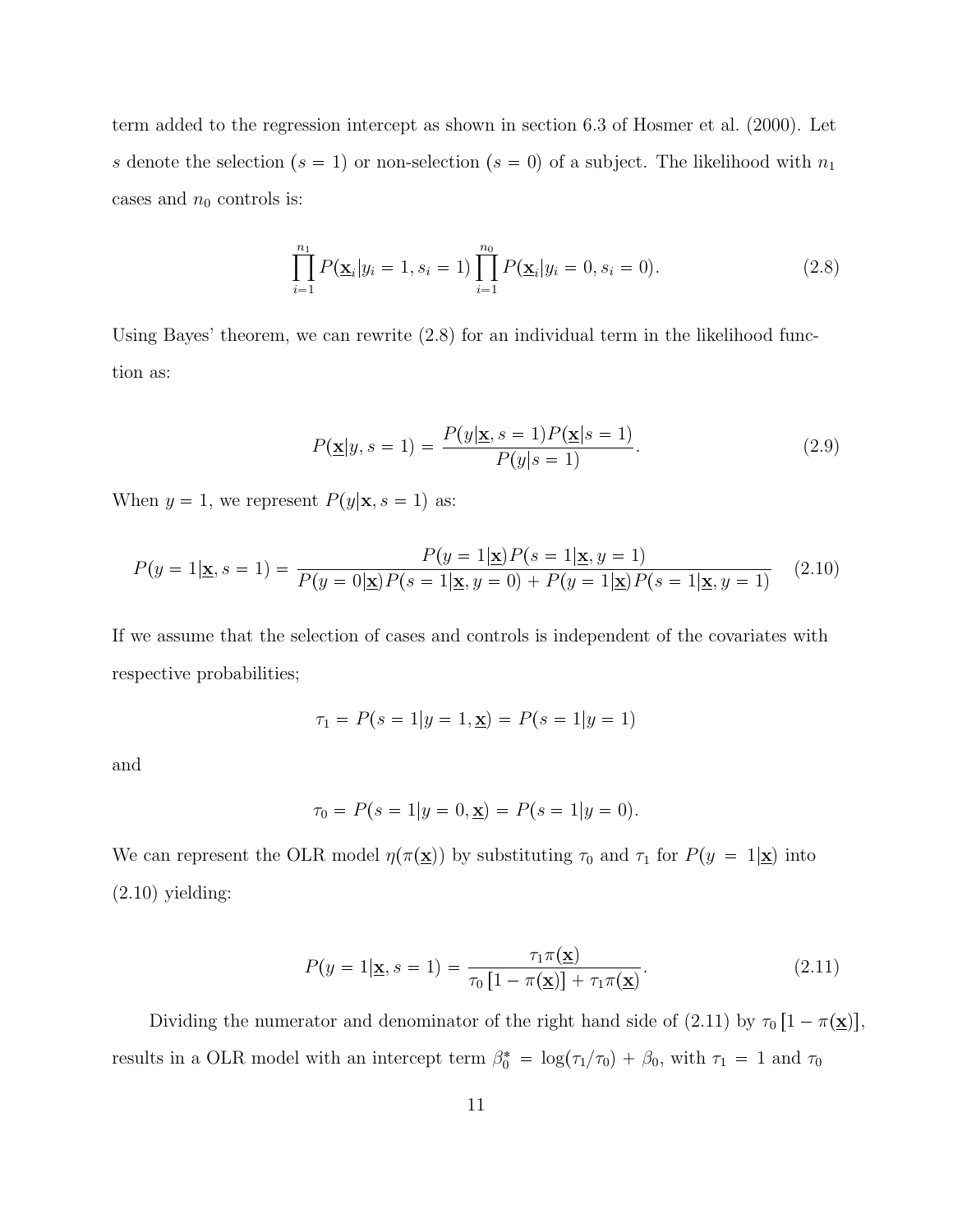is the ratio of the number of controls to the number of cases in the entire dataset (Nadeem et al., 2020). By re-balancing the class distribution through response-based sampling the resultant logistic model is represented by:  $\eta(\pi^*(\underline{\mathbf{x}})) = \log(\tau_1/\tau_0) + \beta^{\intercal}\underline{\mathbf{x}}$ , where  $\pi^*(\underline{\mathbf{x}}) =$  $P(y = 1 | \mathbf{x}, s = 1)$ . The likelihood function in (2.8) becomes:

$$
\mathcal{L}^*(\boldsymbol{\beta}) \prod_{i=1}^n \left[ \frac{P(\underline{\mathbf{x}}_i)}{P(y_i|s_i=1)} \right]
$$
 (2.12)

where  $\mathcal{L}^*(\boldsymbol{\beta}) = \prod_{i=1}^n$  $\pi^*(\underline{\mathbf{x}}_i)^{y_i}[1-\pi^*(\underline{\mathbf{x}}_i)]^{1-y_i}$  (Hosmer et al., 2000). Although response-based sampling tackles severe class imbalance by re-balancing the class distribution, it can also substantially reduce the volume of data, allowing for repeated use in order to fit many OLR models for the purpose variable importance ranking which would not be feasible with a large scale of data.

## 2.3 Automatic Variable Ranking and Selection Methods

In this section we describe our novel variable ranking and selection algorithm in detail and introduce automatic thresholding methods for automatically selecting important covariates from variable rankings. A core feature of our algorithm is to create an ensemble of regularised OLR models in order to generate a set of covariates ranked by their relative importance, aiding the process of selecting relevant and filtering noise covariates. Each model across the ensemble is fitted to a separate (balanced) dataset achieved by responsebased sampling by exploring the sample space  $P(\mathbf{x}|y) = 0$ , allowing for variation (diversity) of covariate selection between each model. We would be able to observe that covariates of true importance will be frequently selected unlike the noise covariates. The supe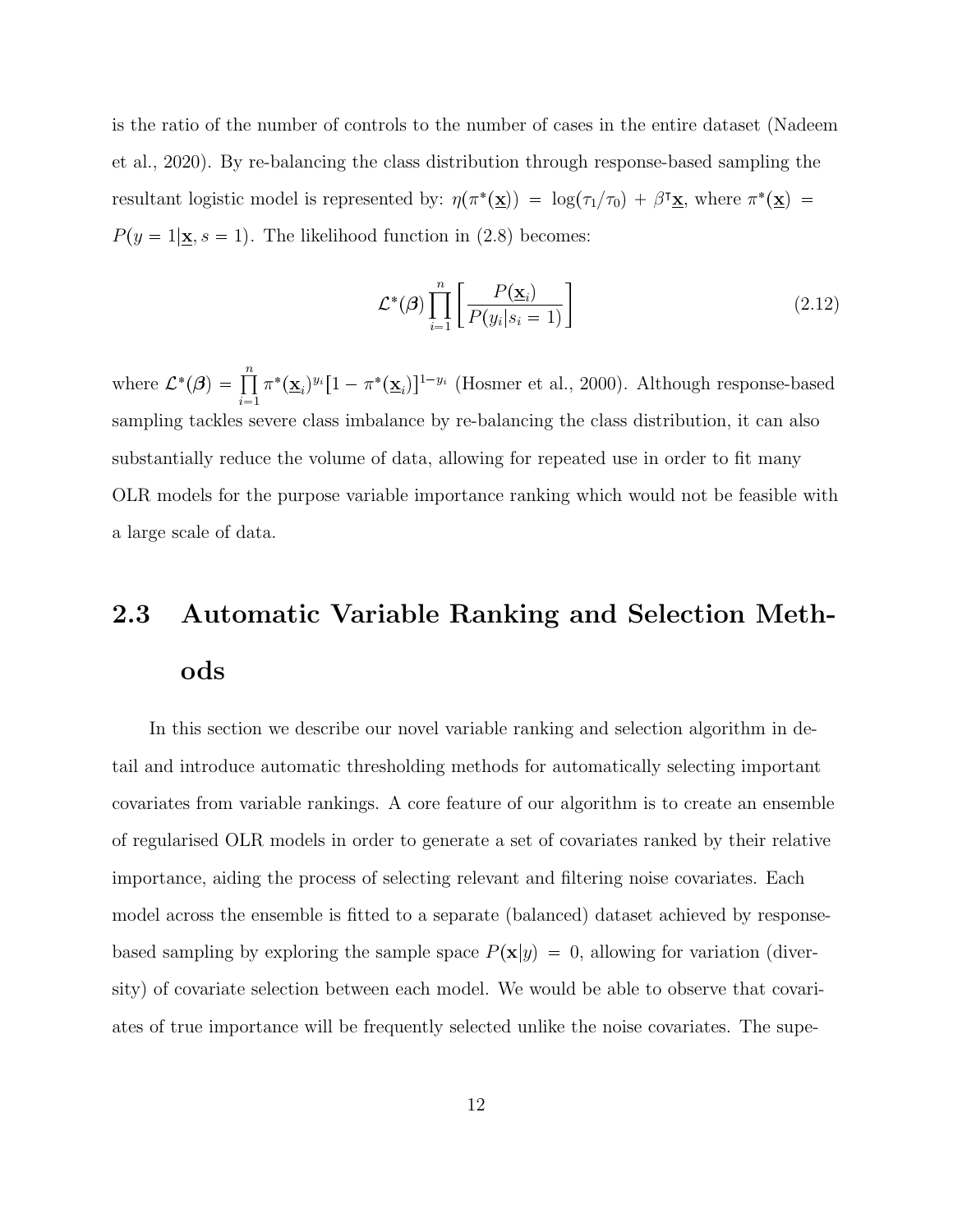riority of creating an ensemble of regularised OLR models is that when performing automatic variable selection (for example the logistic-lasso) there is a high possibility that a single model fit performs worse (by selecting more noise or filtering important covariates) than the ensemble.

Our algorithm is summarised in the four main steps:

- 1. The implementation of re-sampling methods (response-based sampling) to create an ensemble of  $M = 500$  balanced datasets.
- 2. The use of regularised OLR to perform automatic variable selection fitted on each balanced dataset.
- 3. Computing the average of the standardized regression coefficients across the M model fits. This is done to get a more stable and reliable importance measure for each covariate, especially with a large value of  $M$  (Zhang et al., 2017; Nadeem et al., 2020).
- 4. Applying an automatic selection technique using the resultant rank metrics to obtain a subset of ranked covariates by their relative importance.

There also includes a intermediate stage in the algorithm that aids the process of selecting a reduced set of important covariates. First we let  $\hat{\boldsymbol{\beta}}^{\omega} = (\hat{\beta}_1^{\omega}, \dots, \hat{\beta}_j^{\omega})$  represent the vector of estimated regularised OLR coefficients corresponding to either the lasso, adaptive lasso and ridge regression models. We compute the index  $P_{Drop_i} = \sum_{i=1}^{M}$  $\sum_{j=1} I_{\hat{\beta}^{\omega}_{i,j}=0} / M$ , which is the proportion of times covariate  $x_i$  is dropped from M model fits (Nadeem et al., 2020).

### 2.3.1 Automatic Variable Ranking Algorithm

The variable ranking and selection algorithm is described in detail below, from steps 1-6: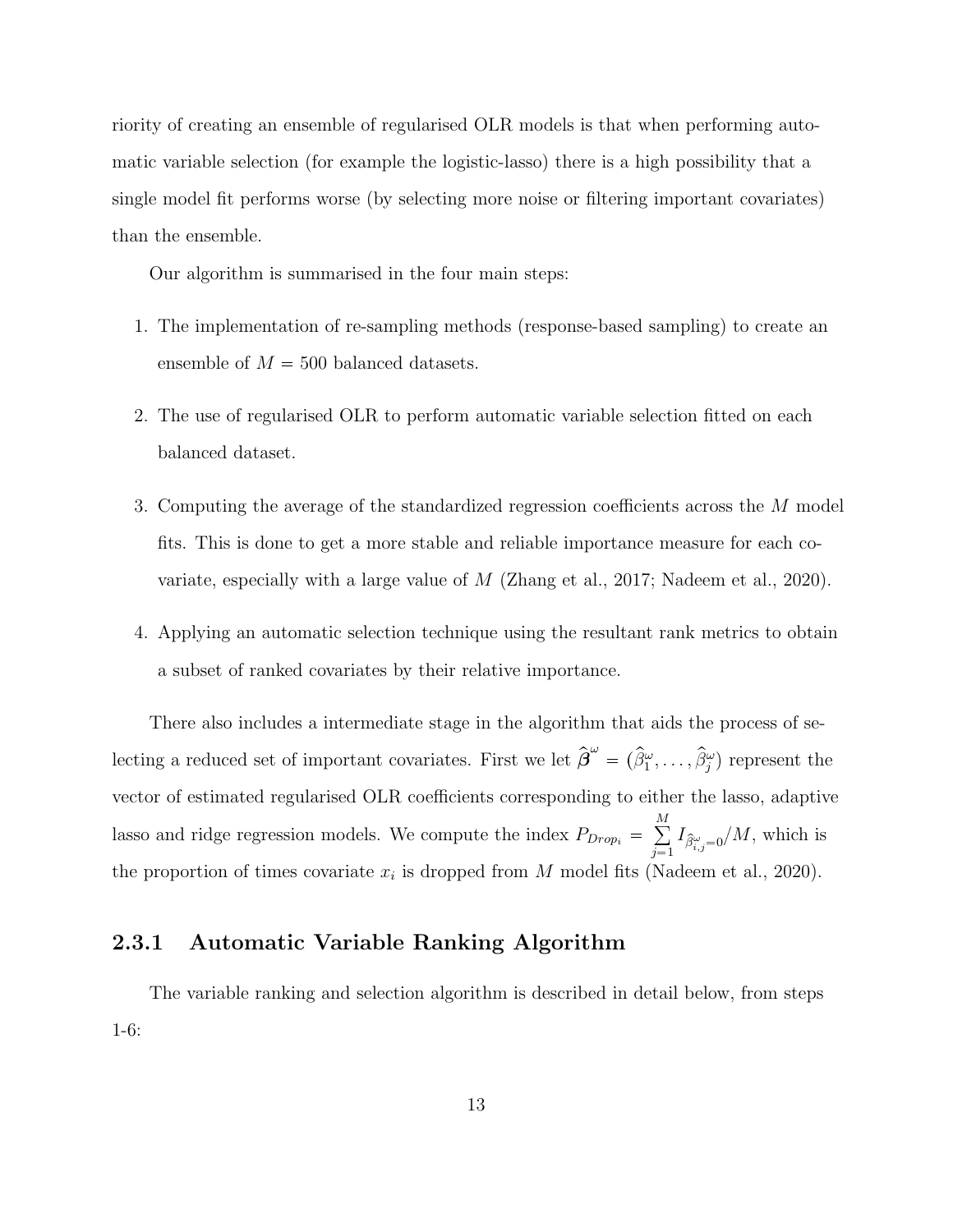- 1. Compute standardized coefficients  $\hat{\beta}_{i,j}^{\omega\Delta} = s.d(x_i)\hat{\beta}_{i,j}^{\omega}$  for regression covariates  $\mathbf{x} =$  $(x_1, x_2, \ldots, x_P)$ <sup>T</sup>, where  $s.d(x_i)$  is the standard deviation of the i<sup>th</sup> covariate and the standardized coefficients correspond to the transformed covariates  $z_k = \frac{x_k - \bar{x}_k}{s.d(x_k)}$  $s.d(x_k)$
- 2. We rank the absolute valued standardized coefficients  $\hat{\beta}_{i,j}^{\omega \Delta}$  =  $\left( |\widehat{\beta}_{1,j}^{\omega \Delta}|, \ldots, |\widehat{\beta}_{P,j}^{\omega \Delta}|\right.$  $\left( \right)$  letting  $(R_{1,j}, \ldots, R_{P,j})$ , be their respective ranks where  $1 \le R_{i,j} \le P$ , and the covariates with the highest and lowest values are ranked at P and 1 respectively. Sorting the  $\hat{\beta}_j^{\omega \Delta}$  vector results in  $\widetilde{\beta}_j^{\omega \Delta}$  $j =$  $\left(|\widehat{\beta}_{i^{(1)},j}^{\omega \Delta}|,\ldots,|\widehat{\beta}_{i^{(P)},j}^{\omega \Delta}|\right)$ ) such that  $|\hat{\beta}_{i^{(h)},j}^{\omega \Delta}| \leq |\hat{\beta}_{i^{(h+1)}}^{\omega \Delta}|$  and  $x_{i^{(h)}}$  is the covariate with assigned rank h. For example, if  $x_5$  has an assigned rank value of 10 then  $i^{(10)} = 5$ . For a given rank position h, there can be differences of  $x_{i^{(h)}}$  between model fits for  $j = 1, ..., M$ .
- 3. The rank score for a covariate amongst M model fits is given by:

$$
Rank(x_i) = \frac{1}{M} \sum_{h=1}^{P} \sum_{j=1}^{M} h I_{R_{i,j}=h},
$$
\n(2.13)

where  $I_A$  is an indicator function corresponding to event A and h is the rank position.

#### Theorem 1:

i)  $1 \leq Rank(x_i) \leq P$ ii)  $\sum_{i=1}^{P}$  $\sum_{i=1}^P Rank(x_i) = \sum_{h=1}^P$  $\sum_{h=1}^{1} h = \frac{P(P+1)}{2}$ 2

**Proof:** i) We rewrite  $Rank(x_i)$  as:

$$
Rank(x_i) = \frac{1}{M} \sum_{j=1}^{M} \sum_{h=1}^{P} hI_{R_{i,j}=h}.
$$

Then we must have  $1 \leqslant \sum_{i=1}^{P}$  $\sum_{i=1} h I_{R_{i,h}=h} \leq P$  for a given j. The average over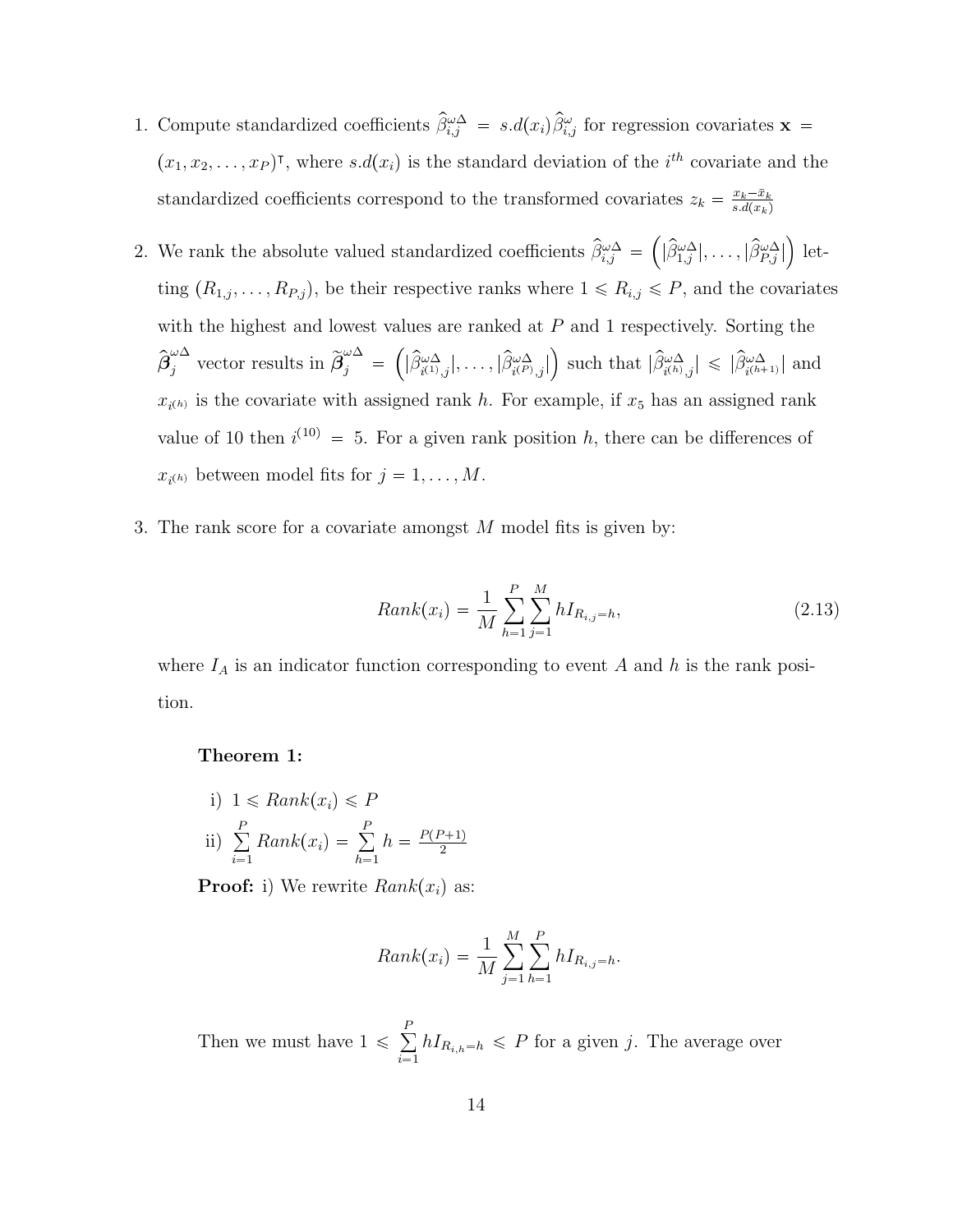the index  $j$  must also satisfy the same constraints.

ii) Now consider the sum:

$$
\sum_{i=1}^{P} Rank(x_i) = \frac{1}{M} \sum_{i=1}^{P} \sum_{h=1}^{M} \sum_{h=1}^{P} hI_{R_{i,j}=h}
$$
  

$$
= \frac{1}{M} \sum_{j=1}^{M} \sum_{h=1}^{P} h\left(\sum_{i=1}^{P} I_{R_{i,j}=h}\right),
$$
  

$$
= \frac{1}{M} \sum_{j=1}^{M} \sum_{h=1}^{P} h(1),
$$
  

$$
= \frac{1}{M} \sum_{j=1}^{M} \left(\sum_{h=1}^{P} h\right),
$$
  

$$
\sum_{i=1}^{P} Rank(x_i) = \sum_{h=1}^{P} h = \frac{P(P+1)}{2}.
$$

4. Many covariates are usually shrunk to zero for a logistic-lasso fit with a large number of covariates due to the  $l_1$  regularisation penalty. The covariates with coefficients shrunk to zero from a logistic-lasso fit are not to be included in the rankings as they have no effect on the response. First we define the set of selected covariates as:

### Definition 1 (Selected Covariates):

$$
\boldsymbol{\chi} = \{x_i \in \mathbf{x} : \sum_{j=1}^M |\widehat{\beta}_{i,j}^{\Delta \omega}| > 0\}.
$$

We denote the cardinality of this set by  $Q(\leq P)$ . For any  $1 \leq Q \leq P$  there is a possibility for a covariate (say  $x^*$ ) to have a zero coefficient in some  $j^{th}$  lasso/adaptivelasso fit. For example, if  $x^*$  is ranked at position 10 in a particular fit, then it's rank contribution in (2.13) from this fit is  $h = 10$ , even though it's estimated coefficient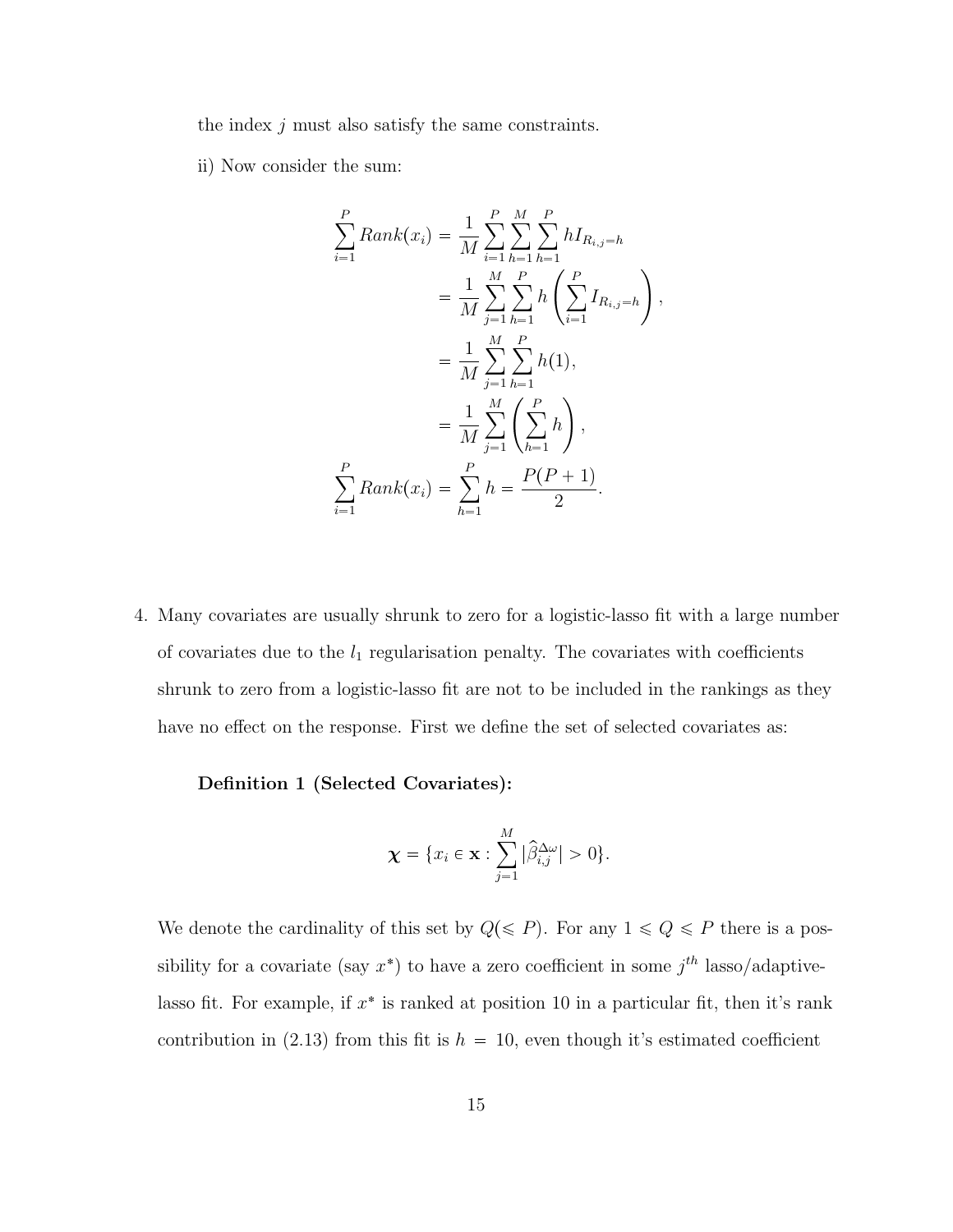is 0, however  $x^*$  should be penalized as it was dropped from selection in the  $j^{th}$  fit, therefore we rewrite  $Rank(x_i)$  as:

$$
Rank(x_i) = \frac{1}{M} \sum_{j=1}^{M} \sum_{h=1}^{P} h I_{R_{i,j}=h} I_{|\hat{\beta}_{i,j}^{\omega,\Delta}|>0},
$$
\n(2.14)

where  $Rank(x_i) \leq P$ , and  $\sum_{i=1}^{P}$  $\sum_{i=1}^{P} Rank(x_i) \leqslant \sum_{h=1}^{P}$  $h=1$ h.

5. We compute modified ranks for each covariate due to the behaviour of the logisticlasso/adaptive lasso given a large set of covariates in the OLR model, where several estimated coefficients are sent to zero and should not be included in the final ranks. Covariates with estimated coefficients that are zeroed-out for almost all M model fits would cause all regression coefficients ranked at a certain position to become zero. This leads us to present the following definition and an associated theorem:

### Definition 2 (Effective Maximum Rank):

$$
P_{EF} = max\{h \in (1, ..., P) : \sum_{j=1}^{M} \sum_{i=1}^{P} |\widehat{\beta}_{i,j}^{\omega \Delta}| I_{R_{i,j}=h} > 0\},\
$$

where  $\sum_{i=1}^{P}$  $\sum_{i=1} |\hat{\beta}_{i,j}^{\omega\Delta}| I_{R_{i,j}=h} = |\hat{\beta}_{i^{(h)},j}^{\omega\Delta}|$  for a given value h, and  $P_{EF} \leq P$ .

#### Theorem 2:

Let  $S_h = \sum_{n=1}^{M}$  $\sum_{j=1}^{m} |\hat{\beta}_{i^{(h)},j}|$  and assume that  $S_{\tilde{h}} = 0$  for some  $\tilde{h} < P$ , then we have  $S_h = 0$  for all  $h \geq \tilde{h}$ .

### Proof:

 $S_{\tilde{h}} = 0$  implies that  $|\hat{\beta}^{\omega\Delta}_{i(\tilde{h},j)}| = 0$  for all j. This also implies that  $|\hat{\beta}^{\omega\Delta}_{i(\tilde{h}+1),j}|$ must all be zero because, for any given j, we have by definition:  $|\hat{\beta}_{i^{(h)},j}^{\omega \Delta}| \leq$  $|\hat{\beta}_{i^{(h+1)},j}^{\omega \Delta}|$ . Therefore, we must have  $S_{\tilde{h}+1} = 0$ ; and  $S_{\tilde{h}+k} = 0$  for all  $1 \leq k \leq$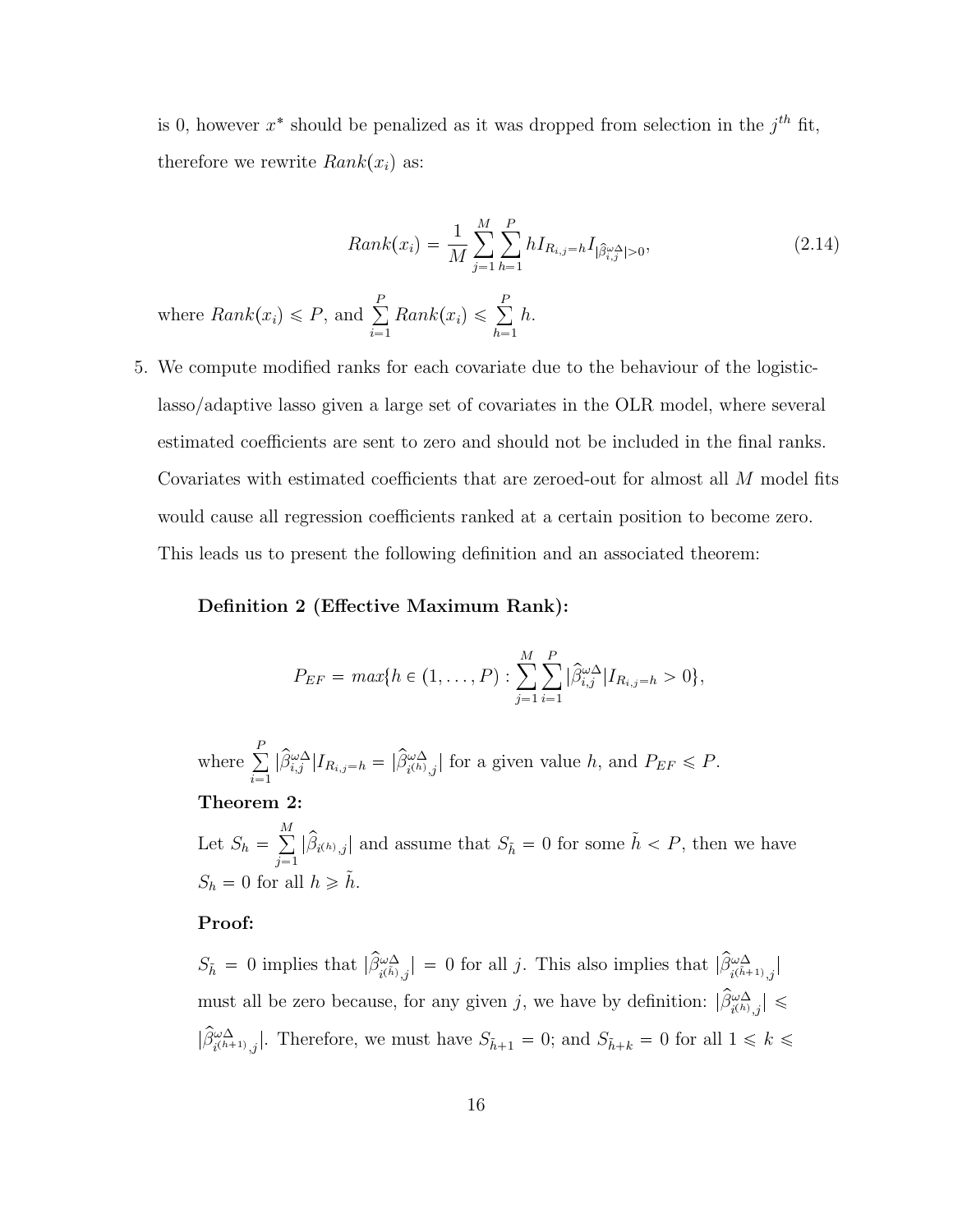$$
(P - \tilde{h}).
$$

The computation of  $P_{EF}$  ignores all  $x_i$  that attain a  $P_{Drop} = 1$ . We now define the following:

**Definition 3:** Let  $\boldsymbol{B}$  =  $\begin{bmatrix} |\widetilde{\beta}^{\Delta\omega}_1\end{bmatrix}$  $_{1}^{\Delta\omega}|,|\widetilde{\boldsymbol{\beta}}_{2}^{\Delta\omega}% =\mathcal{Y}_{1}\left( \lambda_{1}^{1}\right) ^{\Delta\omega}\mathcal{Y}_{2}\left( \lambda_{2}^{1}\right)$  $\left\{ \frac{\Delta \omega}{2} \middle| \ldots, \left| \widetilde{\beta}_{M}^{\Delta \omega} \right| \right\}^{\intercal}$  bet a  $M \times P$  matrix whose entries are  $(j, h)$  are given as  $|\beta^{\Delta \omega}_{i^{(h)}}\rangle$  $\frac{\Delta\omega}{i^{(h)},j}$ .

Considering Theorem 2, the modified version of  $Rank(x_i)$  for a maximum effective rank  $P_{EF}$  is given as:

$$
Rank(x_i) = \frac{1}{M} \sum_{j=1}^{M} \sum_{h=1}^{P_{EF}} h I_{i=i^{(h)}} I_{\left|\hat{\beta}_{i^{(h)},j}^{\omega_{\Delta}}\right|>0},
$$
\n(2.15)

where  $x_i \in \chi$  and the second summation on the right hand side of (2.15) is taken over the first  $P_{EF}$  columns of **B**. We see that (2.15) possesses the properties:

(a) 
$$
0 < Rank(x_i) \leq P_{EF}
$$
  
\n(b) 
$$
\sum_{i=1}^{P} Rank(x_i) \leq \sum_{h=1}^{P_{EF}} h \text{ where } Rank(x_i) = 0 \text{ for } x_i \in \chi^c.
$$

6. Utilize an automatic selection technique to determine a threshold corresponding to  $Rank(x_i)$  and/or  $P_{Drop}$  values to retain important covariates. Since ridge regression does not perform automatic variable selection,  $P_{Drop}$  is not computed and we then have  $P_{EF} = P$ . The automatic selection techniques must then retain the important covariates based on  $Rank(x_i)$  in (2.15).

### 2.3.2 Automatic Selection Techniques

Acquiring a list of covariates ranked by their relative importance obtained from the algorithm described in Section 2.3.1 only completes the task of "variable ranking". It must be known which and how many of these covariates are influential predictors in our OLR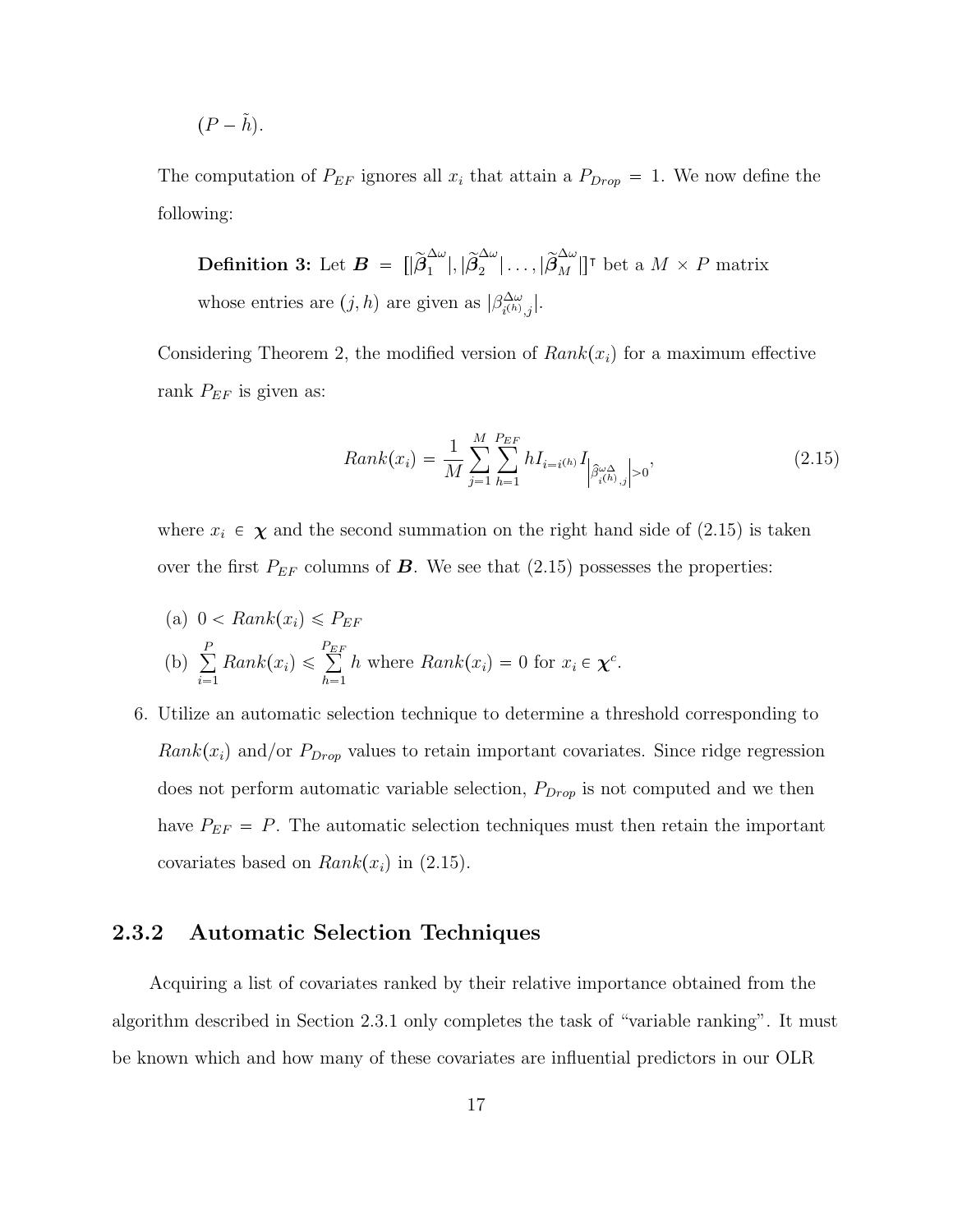models. By simply examining the rank metrics  $(Rank(x_i)/P_{Drop}$  values) in order to determine a threshold that differentiates between the set of influential and irrelevant covariates is impractical, as it is inefficient and ambiguities may arise in the selection process. We address these potential issues by utilizing automatic threshold based selection methods within our algorithm to obtain important covariates. We study three different threshold methods which are to be applied on  $Rank(x_i)$  and  $P_{Drop}$  values, where one of methods utilizes clustering to find a set of important covariates based on the relationship between the  $Rank(x_i)$  and  $P_{Drop}$  values.

#### Maximum Difference Threshold Method

This method finds the largest rank score difference between two consecutive covariates in an ordered list of rankings, and selects the covariates that rank above the position where the largest difference occurs (say  $d$ ). The maximum difference method applied on  $Rank(x_i)$  is shown as:

1. Find the rank position d, where the largest difference between the two consecutive aggregated rank scores occur, where:

$$
d = max\{Rank(x_{i^{(h)}}) - Rank(x_{i^{(h+1)}}) : h = 1, ..., H - 1\},\
$$

where  $Rank(x_{i^{(h)}}) - Rank(x_{i^{(h+1)}}) \geq 0$  for all  $h = 1, ..., H - 1$ , and H is the total number of rank positions.

2. Then select all covariates at above and including rank position d:  $x_{i^{(1)}}, \ldots, x_{i^{(d)}}$ 

Likewise we apply this method to the  $P_{Drop}$  values corresponding to each covariate  $x_i$  such that  $P_{Drop_i} \neq 1$  for  $i = 1, ..., p$ .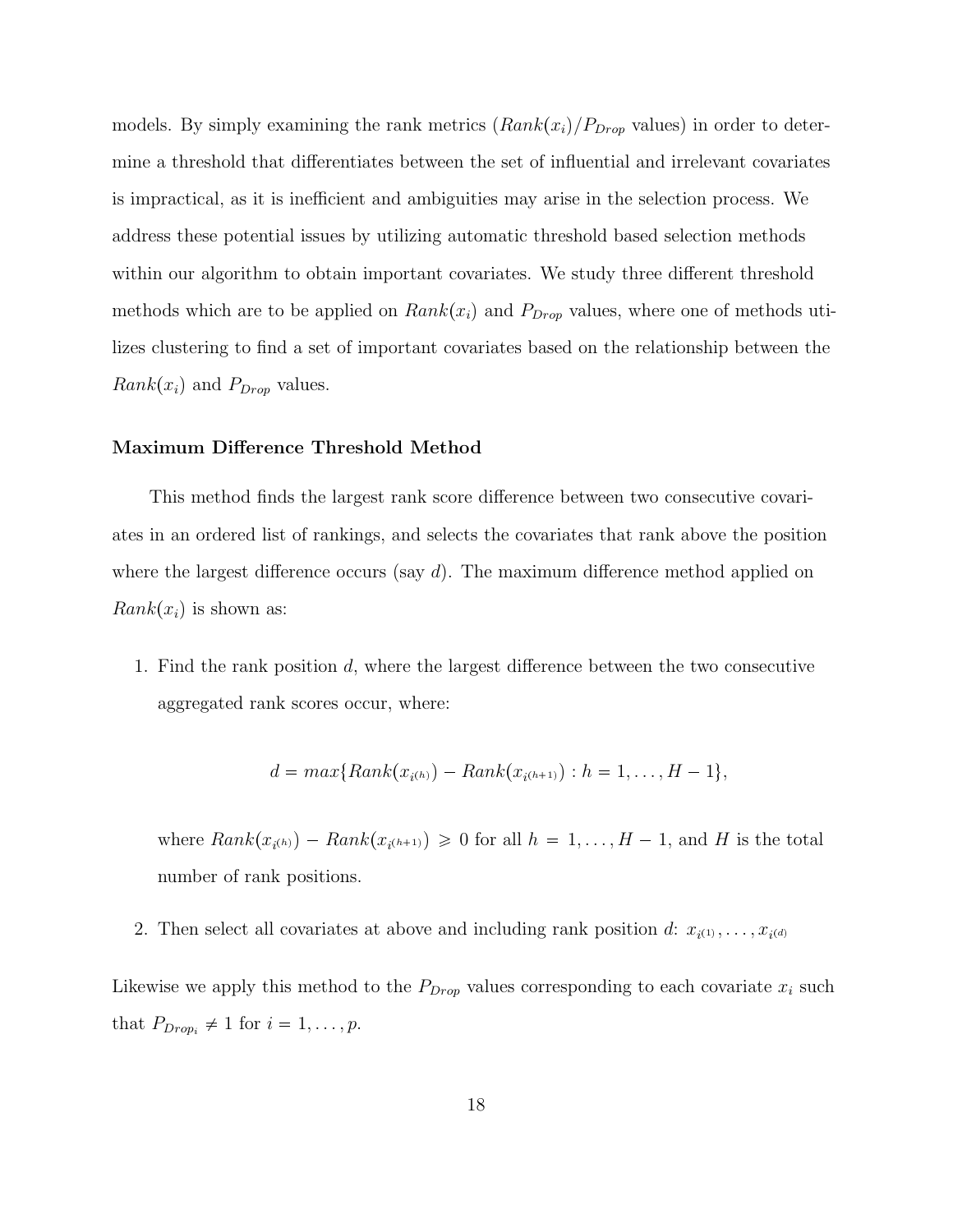$$
d = max\{|P_{Drop}(x_{i^{(h)}}) - P_{Drop}(x_{i^{(h+1)}})| : h = 1, ..., H - 1\},\
$$

where  $|P_{Drop}(x_{i^{(h)}}) - P_{Drop}(x_{i^{(h+1)}})| \geq 0$  for all  $h = 1, ..., H - 1$ . We consider the absolute valued difference of  $P_{Drop}$  values because it is possible the covariate may have a lower  $P_{Drop}$  value than the subsequent ranked covariate.

### Change Point Detection via Hypothesis Testing

Alternatively, we can also find a single change point of  $Rank(x_i)$  or  $P_{Drop}$  values using hypothesis testing. Suppose we have an ordered sequence of values  $u_{1:v} = \{u_1, \ldots, u_v\}$  and if there exists an index  $\tau \in \{1, \ldots, v - 1\}$  such that some statistical property of  $\{u_1, \ldots, u_{\tau}\}\$ and  $\{u_{\tau+1}, \ldots, u_v\}$  differ, then a change point has occurred (Killick and Eckley, 2014). We then denote the null hypothesis as  $H_0$  which corresponds to no change point detected  $(m = 0)$  and the alternative hypothesis  $H_1$  where a single change point has been detected  $(m = 1)$  (Killick and Eckley, 2014). The hypothesis is tested using the general likelihood ratio based approach, used in Hinkley (1970), to test for a change point in the mean of normally distributed observations (Killick and Eckley, 2014). The maximum likelihood estimates are computed under both the null and alternative hypothesis for the likelihood ratio method. Under the null hypothesis the maximum likelihood is  $\log p(u_{1:v}|\hat{\theta})$ , where  $p(\cdot)$  is the probability density function associated with the distribution of the  $u_{1:v}$ and  $\hat{\theta}$  is the maximum likelihood estimate of the parameters. Then the maximum loglikelihood estimate under the alternative hypothesis where we consider the change point  $\tau_1 \in \{1, \ldots, v - 1\}$  is shown by Killick and Eckley (2014) as:

$$
ML(\tau_1) = \max_{\tau_1} \ \log p(u_{1:\tau_1}|\hat{\theta}_0) + \log p(u_{(\tau_1+1):v}|\hat{\theta}_a), \tag{2.16}
$$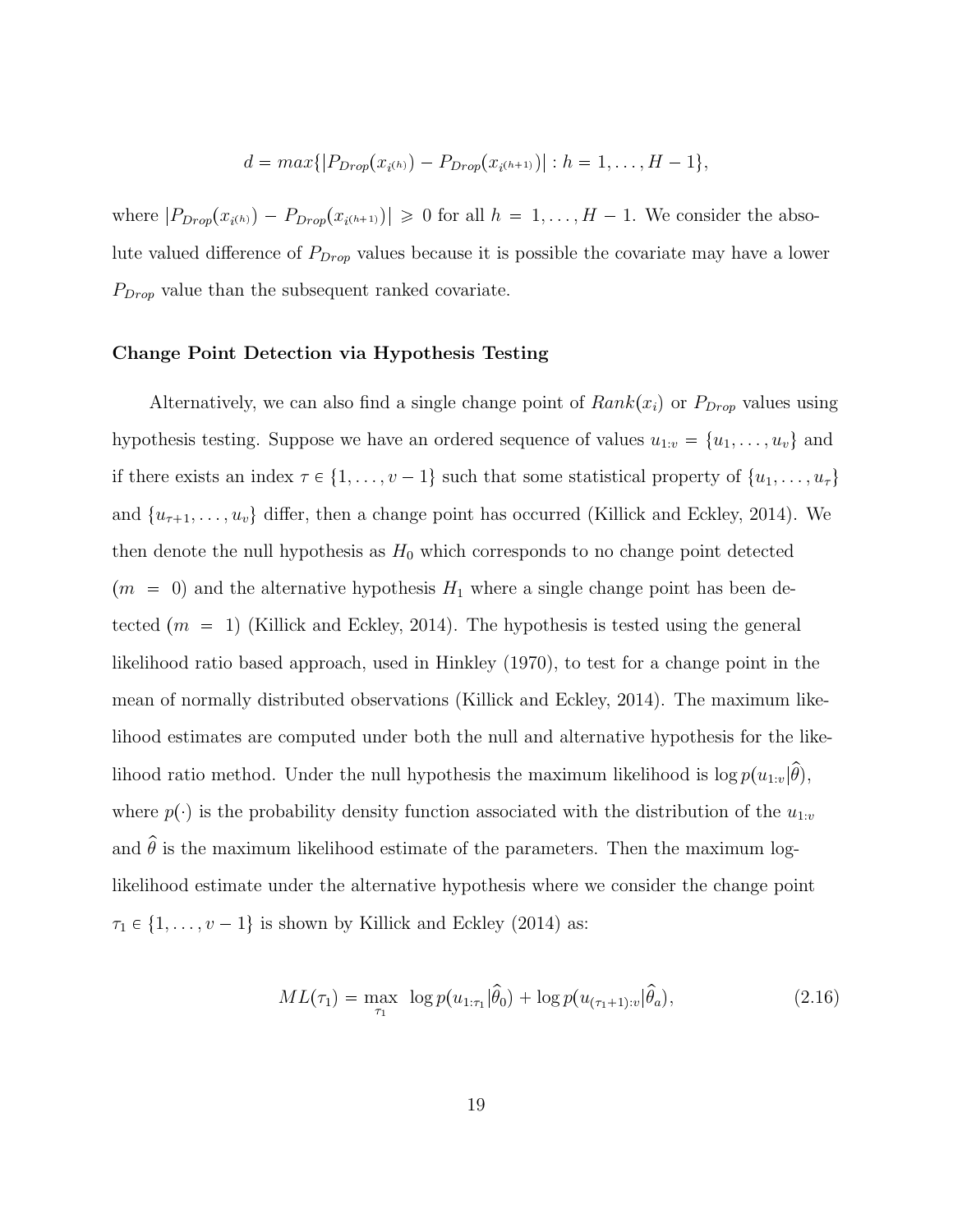the test statistic is then:

$$
\Lambda = 2 \left[ ML(\tau_1) - \log p(u_{1:v}|\hat{\theta}) \right]. \tag{2.17}
$$

We reject the null hypothesis (detect a change point) if  $\Lambda > c$ , where c is a selected threshold, and  $\hat{\tau}_1$  is the estimate of  $\tau_1$  that maximizes  $ML(\tau_1)$ . Suggestions for selecting the value c are discussed further in detail by Guyon and Yao (1999); Lavielle (2005); Birgé and Massart  $(2007)$ . We utilize the mean.cpt () function via the changepoint package (Killick et al., 2016) in R, to find a single change point in the mean  $Rank(x_i)$  or  $P_{Drop}$  values.

### Agglomerative Hierarchical Clustering

The last automatic threshold selection method we study is via agglomerative hierarchical clustering with complete-linkage. We apply this method to automatically recover a set of important covariates by examining the relationship between a covariate's  $Rank(x_i)$ score and it's corresponding  $P_{Drop}$  value. The algorithm as described by Johnson et al. (2002) proceeds as follows:

- 1. Suppose we have N clusters with only one unit and represented by the distance matrix  $\mathbf{D}_{N\times N} = \{d_{ik}\}\$ for  $i, k = 1, ..., K$ , where  $K = N$  and K is the number of desired clusters, here we select  $K = 3$ .
- 2. Compute and identify the largest distance between two clusters  $U$  and  $V$  via maxlinkage:  $d_{(UV)W} = max{d_{(UW)}, d_{(VW)}}$ .
- 3. Merge U and V into a new cluster  $(U, V)$  and update  $\mathbf{D}_{N \times N}$  by deleting rows/columns corresponding to each cluster, and inserting a row/column for  $(U, V)$  with distance to all other clusters.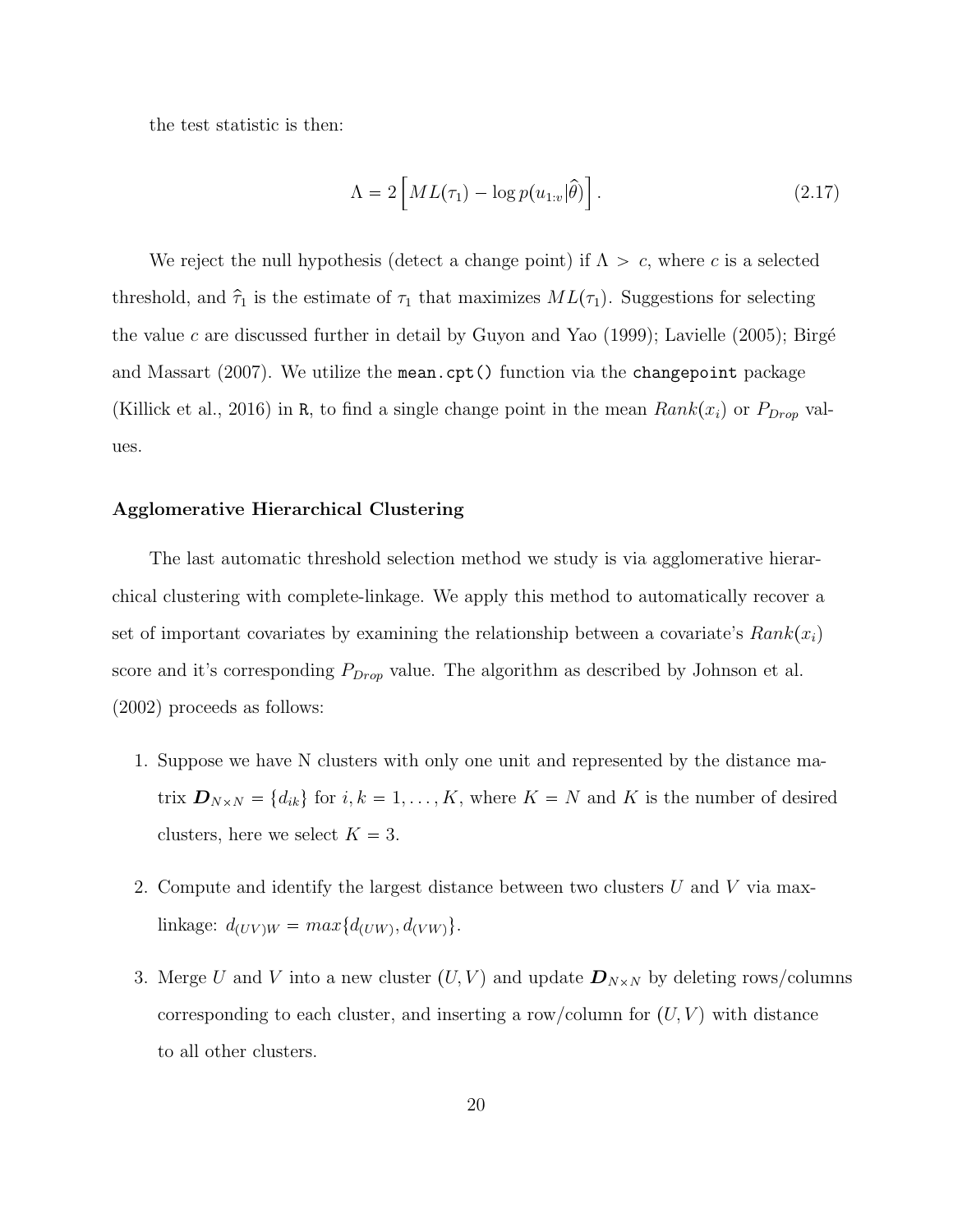4. Repeat steps 2. and 3. for  $(N - 1)$  times until all units are in a single cluster.

We denote cluster  $C_1$  to the covariates of high importance,  $C_2$  as medium important and  $C_3$  as covariates of low importance. We select clusters the final set of covariates based on the condition; if the number of covariates contained in  $C_2$  is less than  $1/2$  the amount of covariates contained in  $C_1$  then we select covariates in  $C_1$  and  $C_2$ , otherwise we select  $C_1$ . Hierarchical clustering with complete-linkage is implemented in the R package cluster (Maechler et al., 2019).

We incorporate these automatic threshold methods within our algorithm along with the different variations of regularised OLR (lasso, adaptive lasso and ridge regression) and examine these methods via a simulation study. This is conducted to make conclusions regarding which regularised OLR and automatic threshold method together attain optimal variable ranking and selection performances given a large volume of data with severe classimbalance and highly correlated covariates.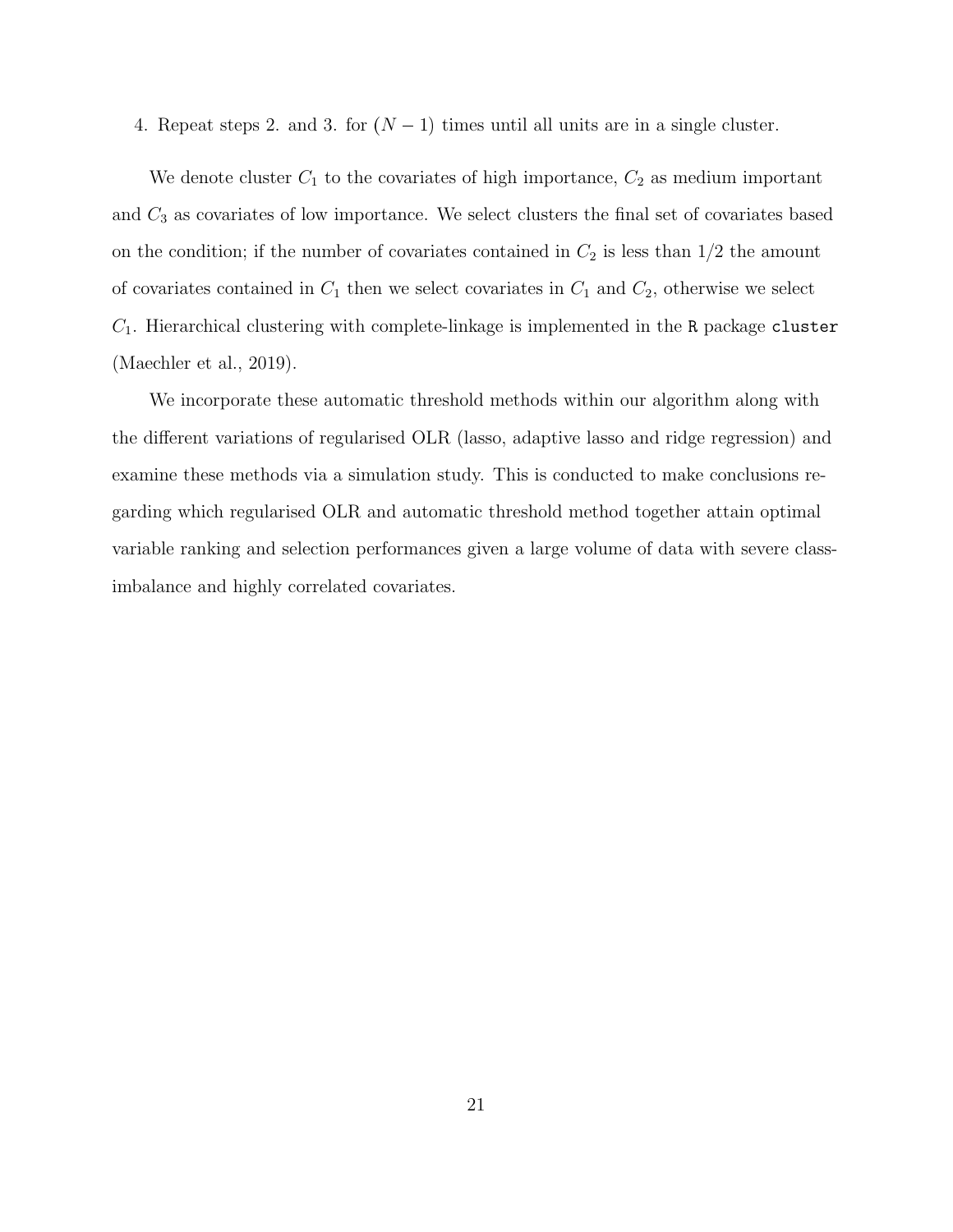# Chapter 3

## Simulation Study Design

We designed four separate simulation models to execute our variable ranking and selection algorithm. For two of the simulation models, we consider data with correlated signal covariates where a subset of them are also correlated with the noise covariates, while the remaining two simulation models do not possess correlated covariates. We denote  $p$  as the number of total covariates in our OLR models where r of them are signal. The simulation models are defined in Table 3.1.

Table 3.1: Description of each simulation model

| Simulation Model | $\boldsymbol{\eta}$ |     | $r$ Correlated Covariates |
|------------------|---------------------|-----|---------------------------|
| MUNCOR-12        | 100                 | -12 | no                        |
| MUNCOR-24        | 200                 | 24  | no                        |
| $MCOR-12$        | 100                 | -12 | yes                       |
| $MCOR-24$        | 200                 | 24  | yes                       |

For MCOR-12 and MCOR-24 we generate correlated binary and nominal responses via the SimCorMultRes package (Touloumis, 2019) in R. We describe the methodology underlying in this package in Section 3.2. We create balanced datasets of size  $n_b$  using response-based sampling performed on original datasets (say, size of  $n^*$ ) generated un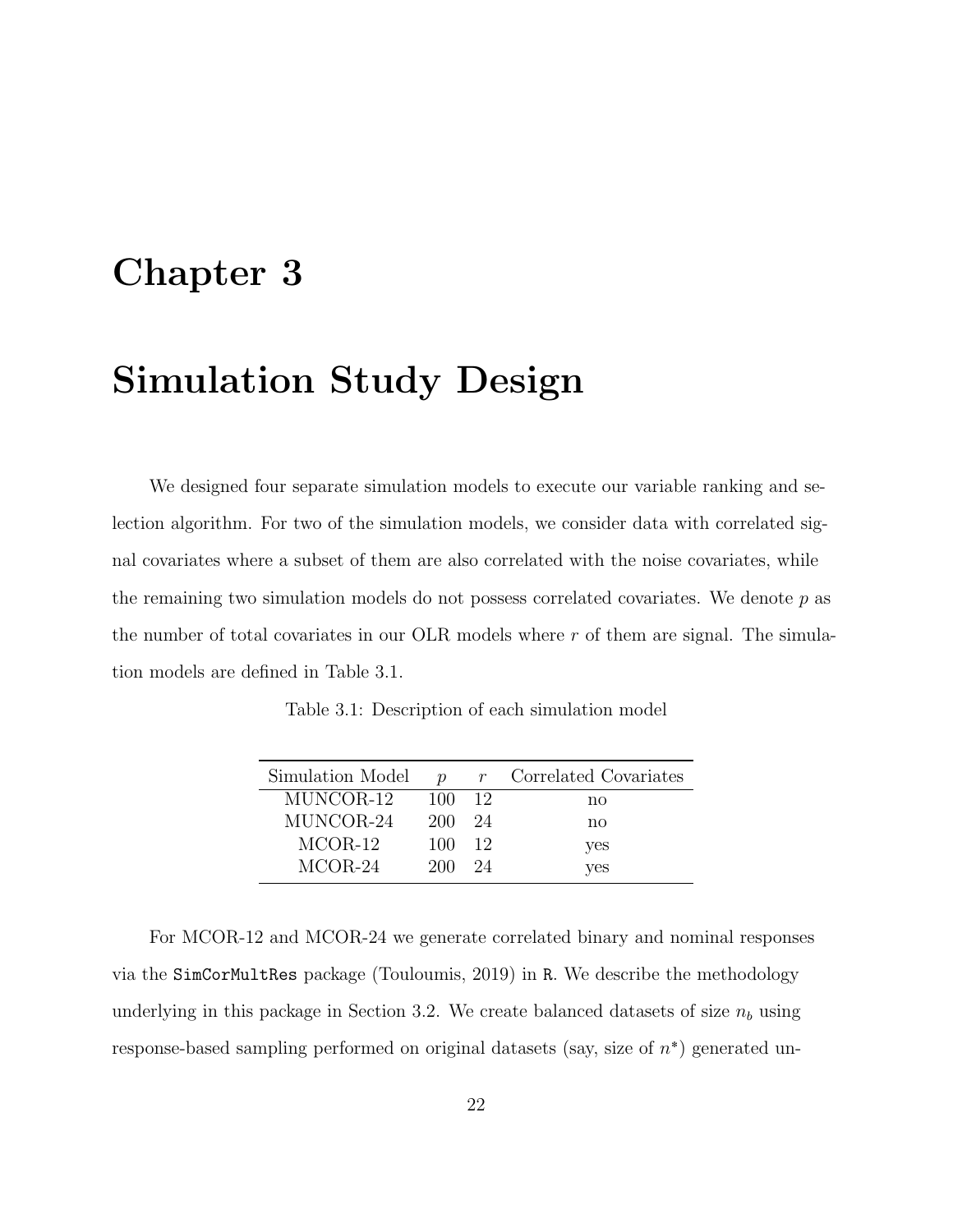der each simulation model (MUNCOR-12, MCOR-12, MUNCOR-24 and MCOR-24) with varying class-imbalance ratios  $I_R$ .

Table 3.2: Initial size of original dataset  $n^*$  generated under each class-imbalance ratio  $I_R$ needed to achieve each target balanced sample size  $n_b$ .

|         |         | $I_R$   |           |
|---------|---------|---------|-----------|
| $n_{h}$ | 1:50    | 1:100   | 1:1000    |
| 1000    | 25,500  | 50,500  | 500,500   |
| 2000    | 51,000  | 101,000 | 1,001,000 |
| 3000    | 76,500  | 151,500 | 1,501,500 |
| 4000    | 102,000 | 202,000 | 2,002,000 |
| 5000    | 127,500 | 252,500 | 2,502,500 |

For each regularised OLR model, we consider two values of the penalization parameter  $\lambda$ , namely "lambda.min" which is the value of  $\lambda$  that gives the minimum mean crossvalidation error based off the performance measure AUC. We also consider "lambda.1se", the value of  $\lambda$  where the cross-validation error is 1 standard deviation away from lambda.min, resulting in a more parsimonious model with reasonable predictive skill (Friedman et al., 2010). The effect of class-imbalance skews the distribution of class probabilities towards the majority class effecting the predictive skills of our models. Figure 3.1 below depicts the distribution of simulated class probabilities for the MUNCOR-12 model with an initial class-imbalance of 1:50 and after adjusting the intercept with the induced offset on the balanced dataset described in Section 2.2.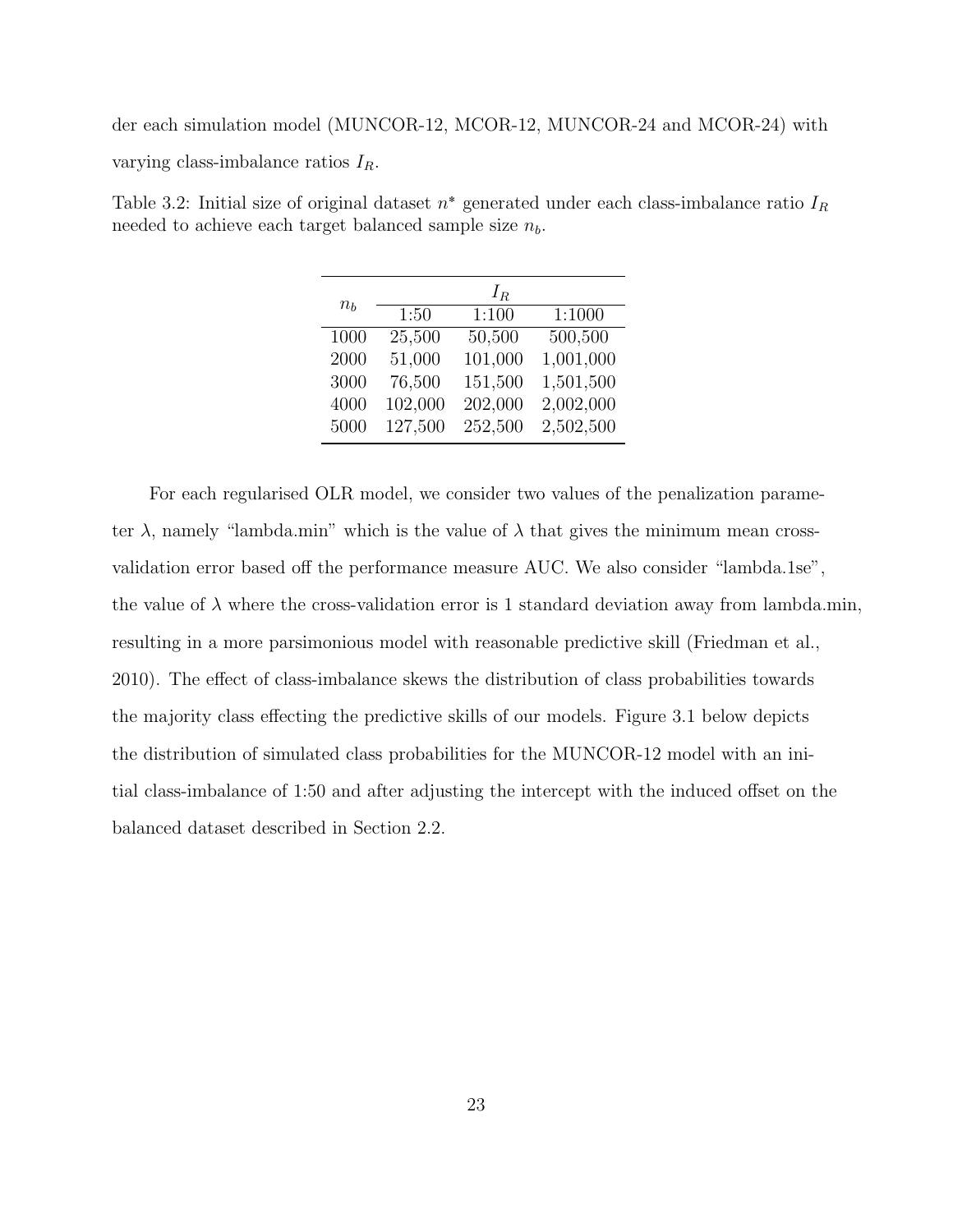

Figure 3.1: Distribution of class probabilities with imbalanced data (a) and with balanced data after adjusting OLR intercept with offset (b).

## 3.1 Data Generation of Independent Covariates

In the simulation models MUNCOR-12 and MCOR-12, the non-zero OLR coefficients  $\beta_1, \ldots, \beta_{12}$  respectively correspond to  $\beta^{\{12\}} = (-0.9, -0.8, -0.7, -0.6, -0.5, -0.4, 1.0, 1.1, 1.2, 1.3, 1.4, 1.5)$ . Under MCOR-24 and MUNCOR-24, the non-zero OLR coefficients  $\beta_1, \ldots, \beta_{24}$  respectively correspond to  $\beta^{\{24\}} = (-1.20, -1.10, -1.00, -0.90, -0.80, -0.70, -0.60, -0.50, -0.40, -0.30, -0.20,$  $0.10, 0.05, 0.15, 0.25, 0.35, 0.45, 0.55, 0.65, 0.75, 0.85, 0.95, 1.05, 1.15$ 

The data generation process of the covariates corresponding to MUNCOR-12 are described below:

### Signal Covariates

$$
X_1, \ldots, X_6 \sim bin(0.5)
$$
 and  $X_7, \ldots, X_{12} \sim N(0, 1)$ .

Noise Covariates

$$
X_{13},..., X_{18} \sim bin(0.5)
$$
 and  $X_{19},..., X_{100} \sim unif(0,1)$ .

The covariates  $X_7, \ldots, X_{12}$  are mapped to the [0,1] domain via a logit transformation. This is done to measure all relationships between covariates and the response on the same scale,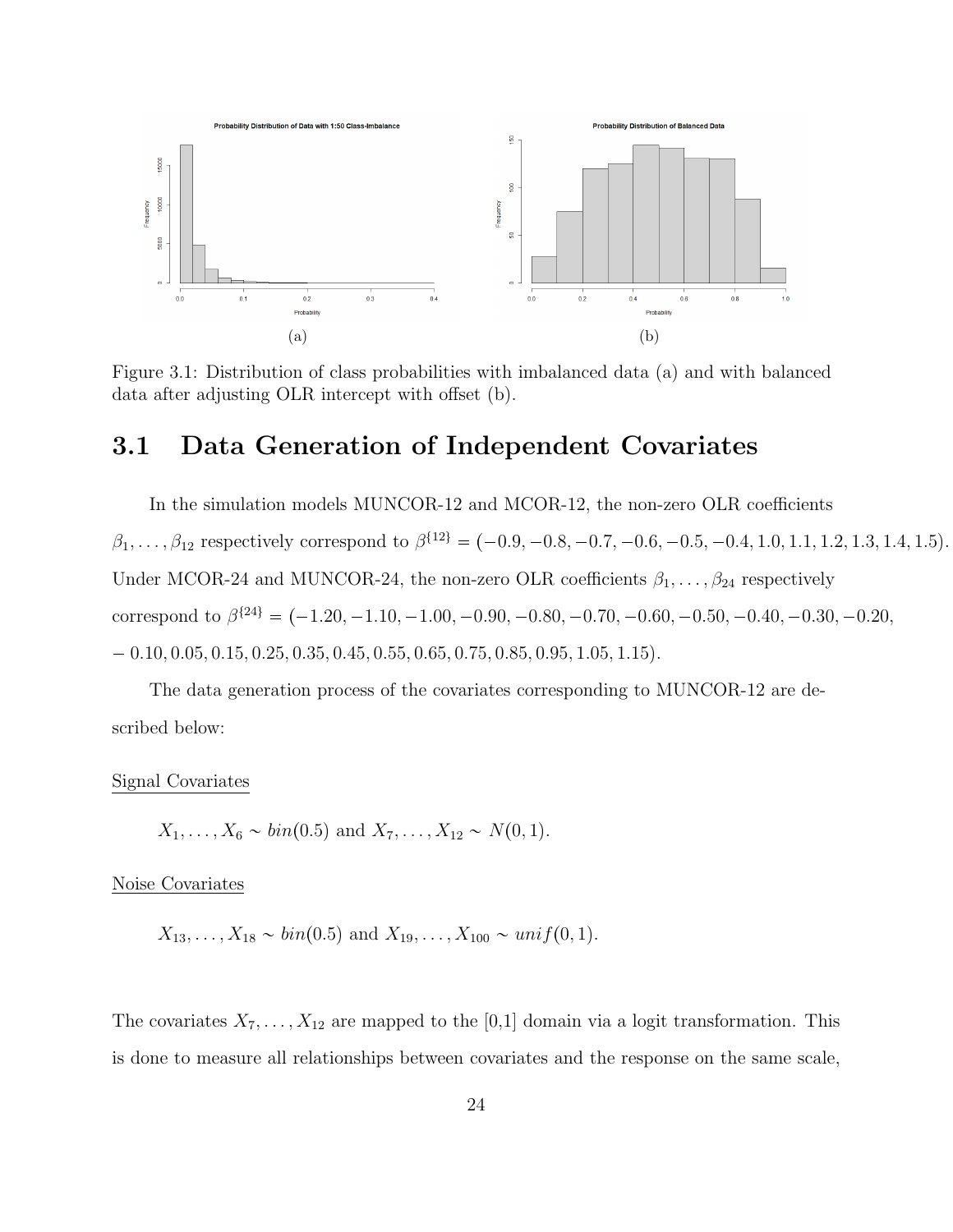since a covariate may have a less or more impact to the response compared to the rest, due to the scale it is measured on, and will effect the interpretation of relative variable importance. The data generation process of the covariates corresponding to MUNCOR-24 are described below:

#### Signal Covariates

$$
X_1, \ldots, X_6
$$
 and  $X_{13}, \ldots, X_{18} \sim bin(0.5); X_7, \ldots, X_{12}$  and  $X_{19}, \ldots, X_{24} \sim N(0, 1)$ .

Noise Covariates

$$
X_{25}, \ldots, X_{200} \sim \text{unif}(0, 1).
$$

The covariates  $X_7, \ldots, X_{12}$  and  $X_{19}, \ldots, X_{24}$  are mapped to the [0,1] domain via a logit transformation.

## 3.2 Data Generation of Correlated Categorical Responses

For simulation models MCOR-12 and MCOR-24 the methodology that was used to generate correlated categorical covariates was initially used by Touloumis (2016) to generate correlated nominal and binary responses under a given marginal model with categorical and/or continuous covariates, and dependence structure. We treat the corresponding simulated binary and nominal responses as covariates in our simulation study.

First we assume that  $Y_{it} \in \{0, 1\}$  for binary responses and  $Y_{it} \in \{1, 2, ..., J \geq 3\}$  for multinomial responses for subject  $i = 1, \ldots, n^*$  at time  $t = 1, \ldots, T$  with  $\mathbf{x}_{it}$  as the time varying covariate vector. Nominal responses are generated under the marginal baselinecategory logit model:

$$
\log \left[ \frac{Pr(Y_{it} = j | \mathbf{x}_{it})}{Pr(Y_{it} = J | \mathbf{x}_{it})} \right] = (\beta_{tj0} - \beta_{tJ0}) + (\boldsymbol{\beta}_{ij} - \boldsymbol{\beta}_{tJ})^{\mathsf{T}} \mathbf{x}_{it} = \beta_{tj0}^{*} + \boldsymbol{\beta}_{tj}^{* \mathsf{T}} \mathbf{x}_{it}.
$$
 (3.1)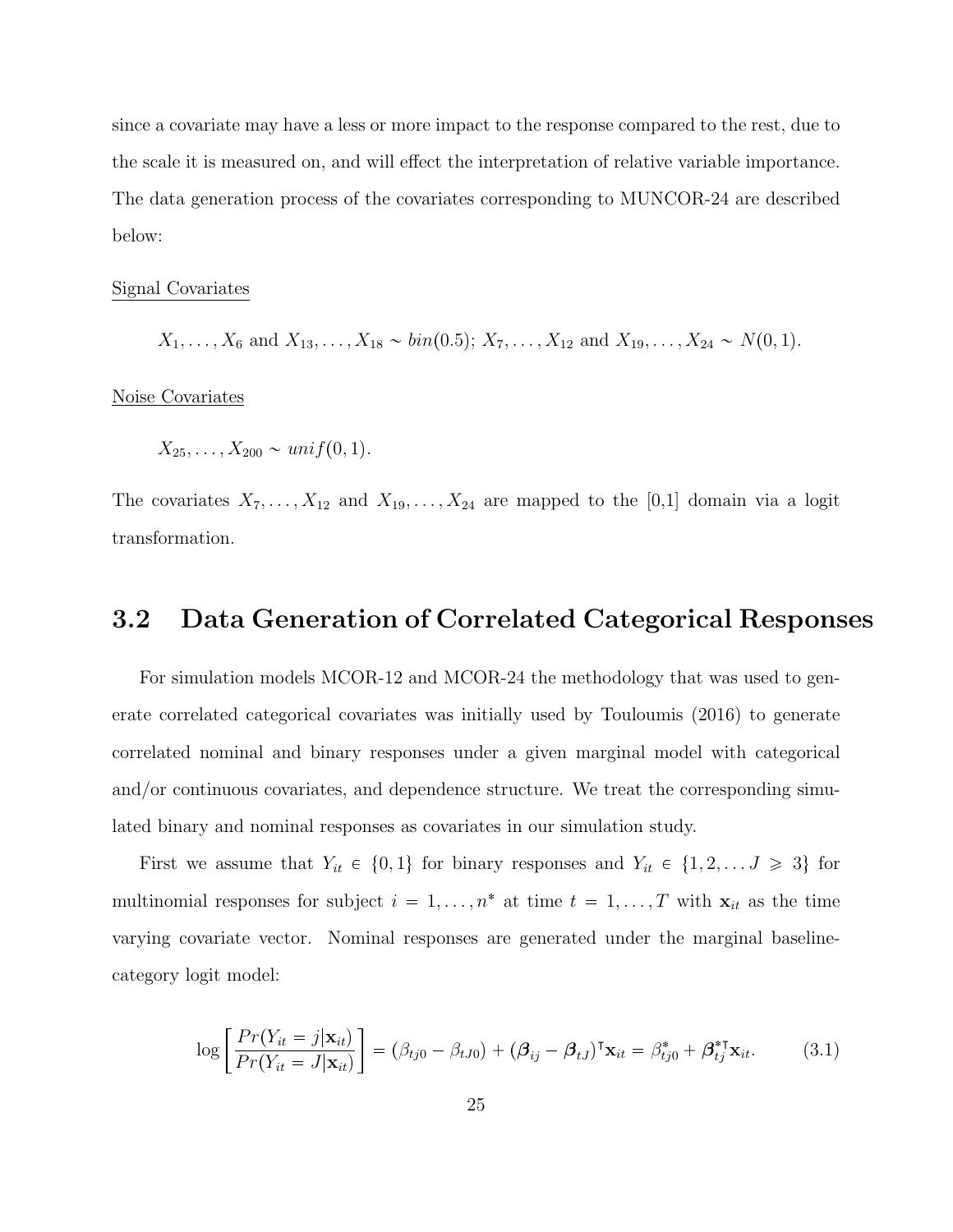The j-th category-specific intercept at t denoted as  $\beta_{tj0}$  and  $\beta_{tj}$  is the j-th categoryspecific parameter vector corresponding with the covariates at  $t$ . The identifiability constraints are set as  $\beta_{tJ0} = 0$  and  $\beta_{tJ} = 0$  for all t, implying  $\beta_{tj0}^* = \beta_{tj0}$  and  $\beta_{tj}^* = \beta_{tj}$  for all  $t = 1, ..., T$  and  $j = 1, ..., J - 1$ . In order to link the marginal baseline-category logit model in (3.1) with underlying regression models, the latent regression model is considered:

$$
\mathbf{U}_{i}^{NO} = \begin{pmatrix} \mathbf{U}_{i1}^{NO} \\ \vdots \\ \mathbf{U}_{iT}^{NO} \end{pmatrix} = \begin{pmatrix} \boldsymbol{\mu}_{i1}^{NO} \\ \vdots \\ \boldsymbol{\mu}_{iT}^{NO} \end{pmatrix} + \begin{pmatrix} \boldsymbol{e}_{i1}^{NO} \\ \vdots \\ \boldsymbol{e}_{iT}^{NO} \end{pmatrix} = \boldsymbol{\mu}_{i}^{NO} + \boldsymbol{e}_{i}^{NO}
$$
(3.2)

where  $\bm{U}_{it}^{NO} = (U_{it1}^{NO}, \ldots, U_{itJ}^{NO}), \bm{\mu}_{it}^{NO} = (\beta_{t10} \mathbf{x}_{it}, \ldots, \beta_{t(J-1)0} + \beta_{tJ}^{\mathsf{T}} \mathbf{x}_{it})^{\mathsf{T}}$  and  $\bm{e}_{it}^{NO} = (e_{it1}^{NO}, \ldots, e_{itJ}^{NO})^{\mathsf{T}}$ for all *i*, and *t*, and the random vectors  $\{e_i^{NO} : i = 1, ..., n^*\}$  are independent if the following conditions are satisfied:

- 1. follows the standard extreme value distribution for all  $i, t$  and  $j$ ,
- 2. the assumption of choice independence is met at each measurement occasion, where  $e_{itj}^{NO}$  and  $e_{itj'}^{NO}$  are independent for all  $j \neq j'$ .

The threshold  $Y_{it} = j \Leftrightarrow U_{itj}^{NO} = \max\{U_{it1}^{NO}, \ldots, U_{itJ}^{NO}\}\)$  is used to generate clustered nominal responses that satisfy  $(3.1)$ . The association structure among the clustered nominal responses depends on the joint distribution and the correlation matrix of  $e_{it}^{NO}$  for all i, t and j. Correlated binary responses are generated under the marginal model specification:

$$
Pr(Y_{it} = 1 | \mathbf{x}_{it}) = F(\beta_{t0} + \beta_t^{\mathsf{T}} \mathbf{x}_{it}),
$$
\n(3.3)

where the intercept is denoted as  $\beta_{t0}$  at t and  $\beta_t^{\dagger}$  a vector associated with covariates at t and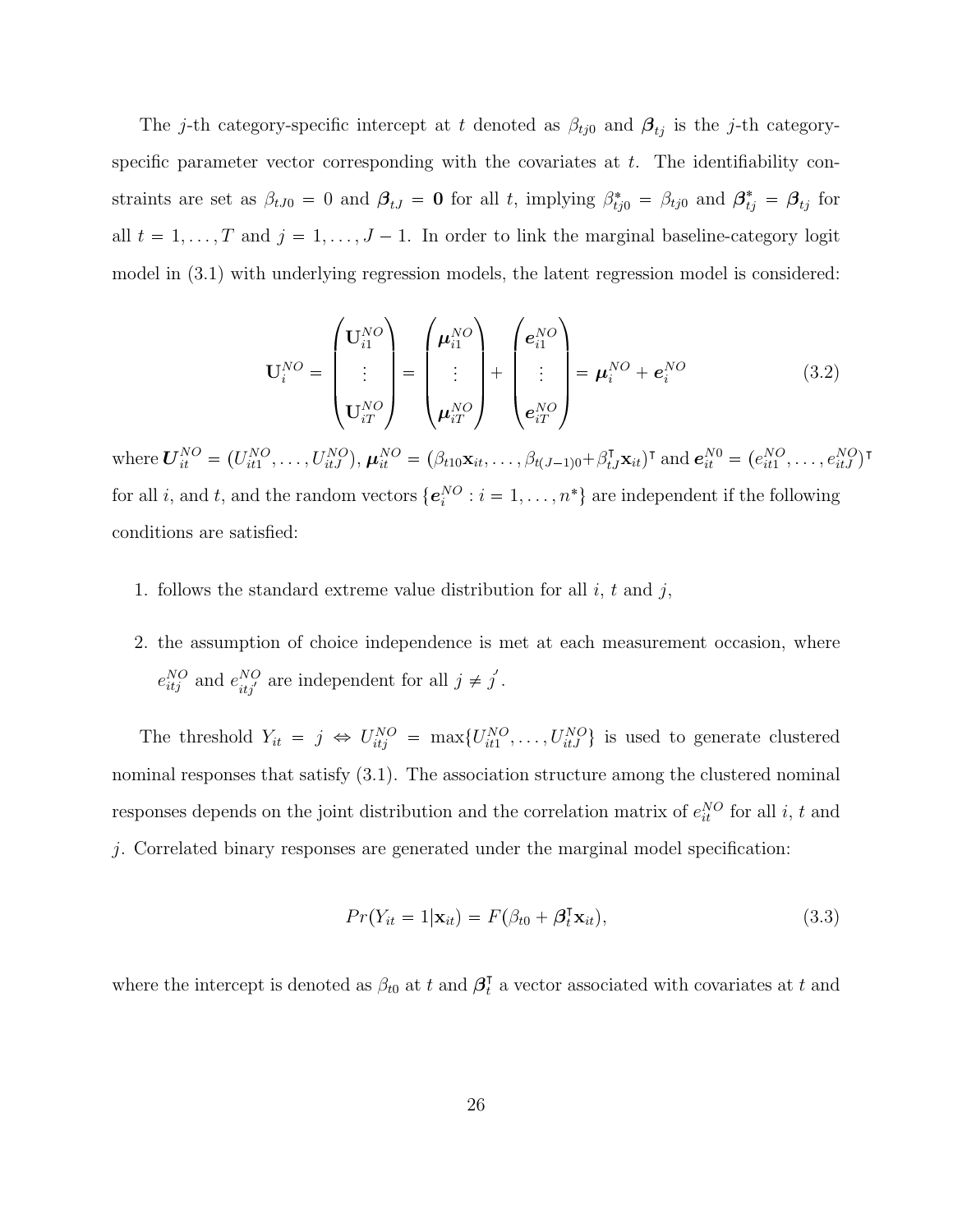F is a cdf. The latent regression model is formulated as:

$$
\boldsymbol{U}_{i}^{B} = \begin{pmatrix} U_{i1}^{B} \\ \vdots \\ U_{iT}^{B} \end{pmatrix} = \begin{pmatrix} \mu_{i1}^{B} \\ \vdots \\ \mu_{iT}^{B} \end{pmatrix} + \begin{pmatrix} e_{i1}^{B} \\ \vdots \\ e_{iT} \end{pmatrix} = \boldsymbol{\mu}_{i}^{B} + \boldsymbol{e}_{i}^{B}
$$
(3.4)

where  $\mu_{it}^B = \beta_i^{\mathsf{T}} x_{it}$  and  $\{e_i^B: 1, \ldots, n^*\}$  are independent random vectors where  $e_{it}^B \sim F$  for all  $i, t$ . Clustered binary responses are generated under these assumptions using the threshold:  $Y_{it} = I(e_{it}^B \leq \beta_{t0} + \mu_{it}^B) = I(U_{it}^B \leq \beta_{t0} + 2\mu_{it}^B)$  that satisfy (3.3), and  $I(A)$  is an indicator function of the event A. For each subject  $i$ , the association structure for clustered binary responses  $Y_{it}$  depends on the pairwise bivariate distributions and the correlation matrix of  $e_{it}^{B}$ . If  $e_{it}^{B}$  are independent then so are  $Y_{it}$ , for all t.

Correlated binary and nominal responses are generated via the rbin and rmult.bcl functions respectively. These functions utilizes the NORmal To Anything (NORTA) method (Cario and Nelson, 1997), which generates the continuous random vectors  $U_i$ 's from the multivariate latent regression model according to the specified marginal model by specifying a desired dependence structure, which is needed prior generating responses. The NORTA method generates continuous random vectors for any type of given marginal distribution and a corresponding correlation matrix. Let  $F$  be the c.d.f of the target marginal distribution. In order to generate a *p*-variate random vector  $\boldsymbol{W} = (W_1, \dots, W_p)^{\intercal}$  with correlation matrix  $\mathbf{R}_W$  such that  $W_k \sim F$  for  $k = 1, \ldots, p$ , the simplified process of NORTA is described by Touloumis (2016):

1. Generate a random vector  $\mathbf{Z} = (Z_1, \ldots, Z_p)^{\mathsf{T}}$  from a standard multivariate normal distribution with correlation matrix  $\mathbf{R}_z$ , where the elements of  $\mathbf{R}_z$  are calculated by numerically solving  $p(p-1)/2$  equations, where  $\text{cor}(Z_k, Z_{k'})$  and  $\text{cor}(W_k, W_{k'})$  for all  $k < k^{'}$ .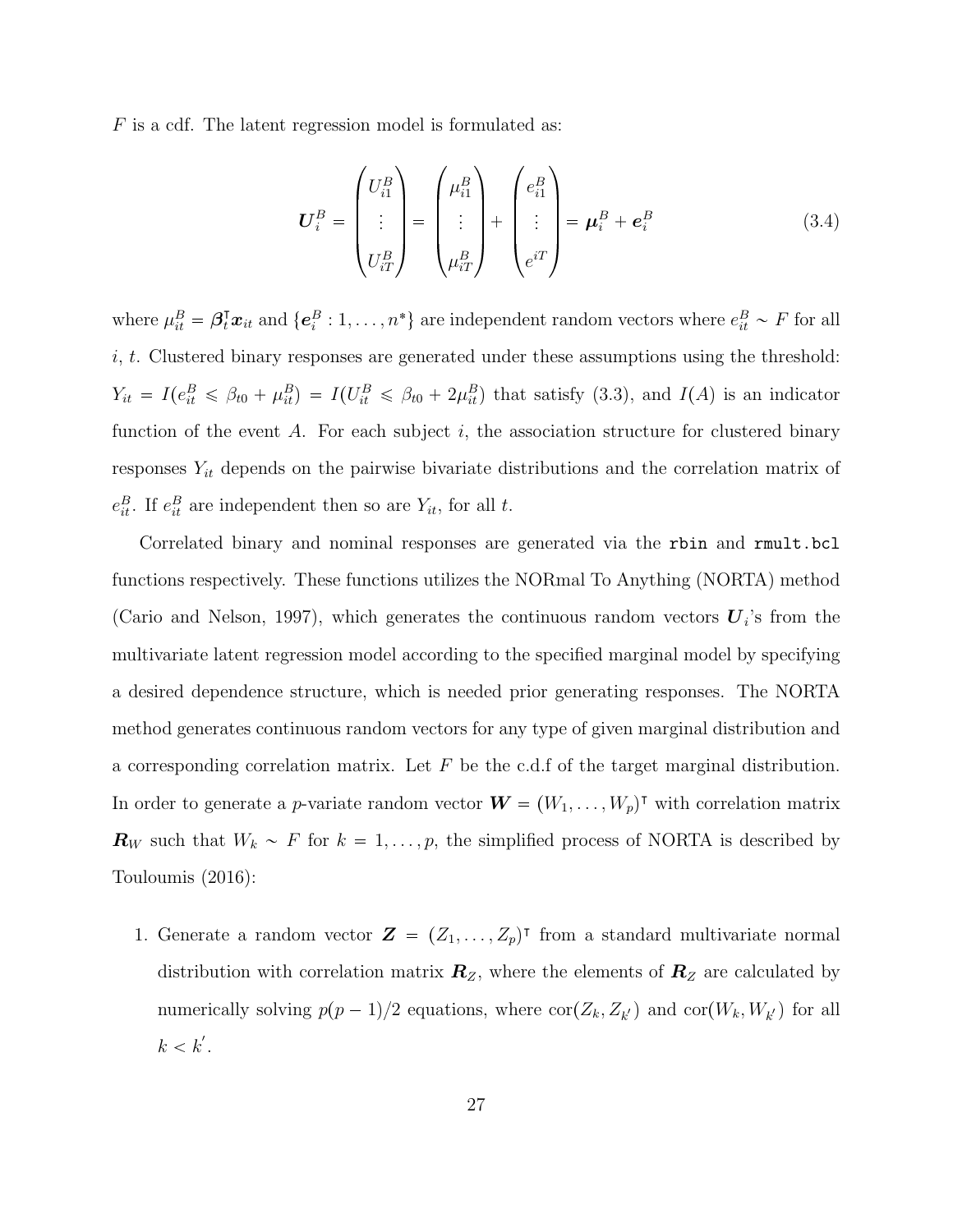2. Apply the transformation  $W_k = F^{-1}[\Phi(Z_k)]$  for all k, where  $\Phi$  is the cumulative distribution of the standard normal distribution.

After generating the  $U_i$ 's, the correlated binary and nominal responses are generated via their respective thresholds.

Under MCOR-12 nominal responses are generated using the marginal baseline-category logit model:

$$
\log \left[ \frac{Pr(Y_{it} = j | \mathbf{x}_{it})}{Pr(Y_{it} = 4 | \mathbf{x}_{it})} \right] = \beta_{j0} + \beta_{j1} x_{i1} + \beta_{j2} x_{it2}, \qquad (3.5)
$$

with  $T = 3$  clusters and  $J = 4$  categories with  $(\beta_{10}, \beta_{11}, \beta_{12}, \beta_{20}, \beta_{21}, \beta_{22}, \beta_{30}, \beta_{31}, \beta_{32}) =$  $(1, 3, 2, 1.25, 3.25, 1.75, 0.75, 2.75, 2.25)$  and  $\mathbf{x}_{it} = (x_{i1}, x_{it2})^{\dagger}$  with  $x_{i1} \stackrel{iid}{\sim} N(0, 1)$  and  $x_{it2} \stackrel{iid}{\sim}$  $N(0, 1)$  for all i, t. The following correlation matrix used for NORTA is denoted as  $\mathbf{R}^{NO}$ with elements:

$$
\mathbf{R}_{t_1 j_1, t_2 j_2}^{NO} = \begin{cases} 1, & t_1 = t_2, j_1 = j_2 \\ 0.95, & t_1 \neq t_2, j_1 = j_2 \\ 0, & \text{otherwise} \end{cases}
$$

We generate the correlated binary responses conditional on a marginal probit model:

$$
P(Y_{it} = 1 | \mathbf{x}_{it}) = \Phi(0.2x_i)
$$
\n
$$
(3.6)
$$

with  $T = 6$  clusters and  $\mathbf{x}_{it} = x_i \stackrel{iid}{\sim} N(0, 1)$  for all i, t. The intercept  $\beta_{t0} = 0$  and  $\beta_t = 0.2$ for all t. The following  $T \times T$  correlation matrix used for the NORTA method is denoted as  $\mathbf{R}^B$  where  $r_{lk}^B = 0.75$  for  $l, k = 1, ..., T$  such that  $l \neq k$ . This structure association is exchangeable with the correlation matrix for the clustered binary responses (Touloumis, 2016). The data generation of covariates corresponding to MCOR-12 are described below: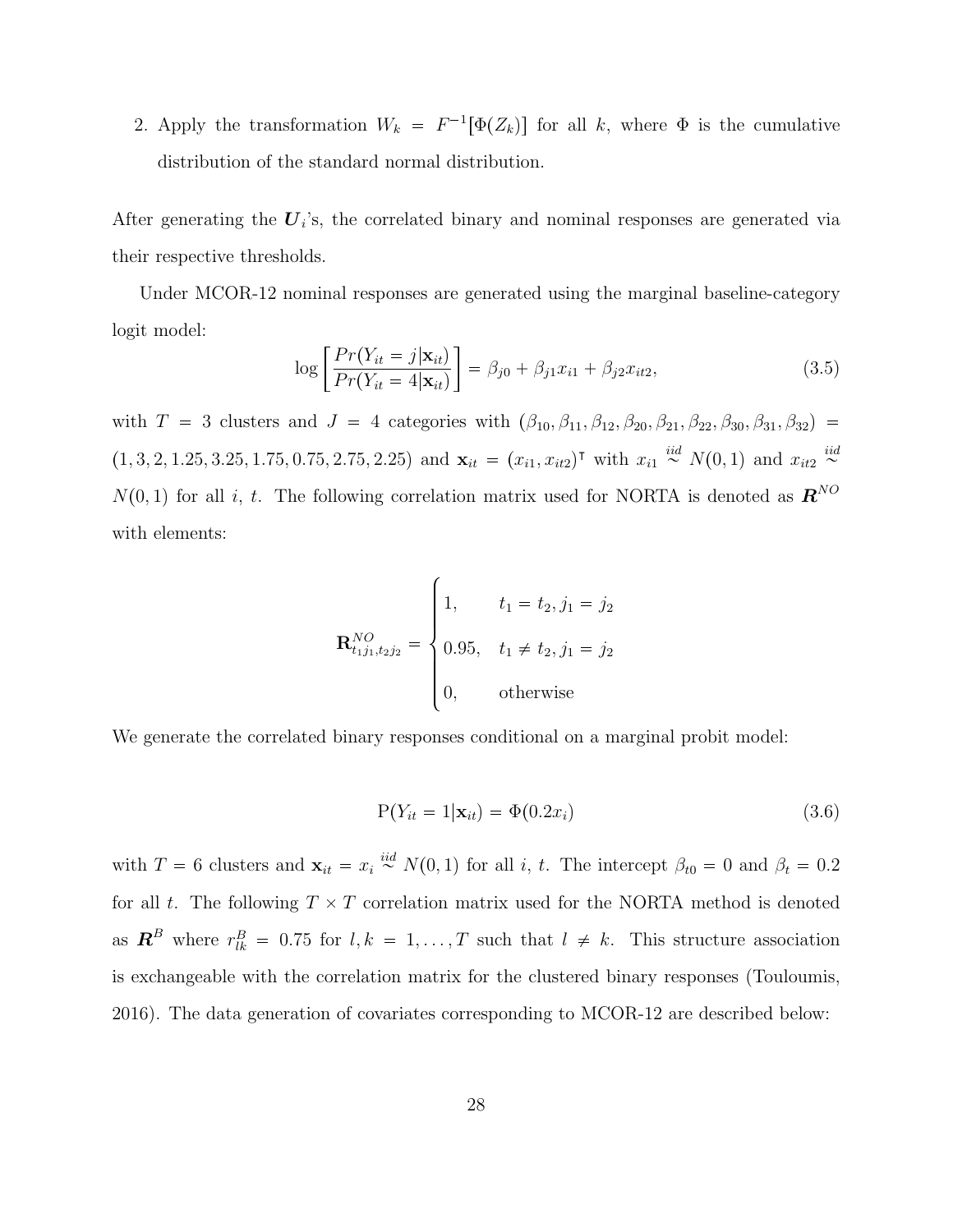$X_1, X_2, X_3$  respectively correspond to the contrasts  $c_1, c_2$  and  $c_3$ , from the contrast matrix **C** for the nominal response  $Y_{i1}^{NO}$ .

 $X_4$ ,  $X_5$ ,  $X_6$ , respectively correspond to the binary responses  $Y_{i1}^B$ ,  $Y_{i2}^B$ , and  $Y_{i3}^B$ .

 $X_7, \ldots, X_{10} \sim MVN(\mu, \Sigma_{lk})$  with  $\mu = (0, 0, 0, 0)$ , and  $\sigma_{lk} = 0.8$  for  $l, k = 1, 2, 3, 4$ such that  $l \neq k$ .

 $X_{11}$  and  $X_{12} \sim N(0, 1)$ .

#### Noise Covariates

 $X_{13}$ ,  $X_{14}$  and  $X_{15}$  respectively correspond to  $\mathbf{c}_1$ ,  $\mathbf{c}_2$  and  $\mathbf{c}_3$  from the contrast matrix C of  $Y_{i2}^{NO}$ .

 $X_{16}$ ,  $X_{17}$ , and  $X_{18}$  respectively correspond to the binary responses  $Y_{i4}^B$ ,  $Y_{i5}^B$ ,  $Y_{i6}^B$ .

$$
X_{19}, \ldots, X_{100} \sim \text{unif}(0, 1).
$$

Under MCOR-24, we simulate nominal responses with  $J = 4$  categories,  $T = 4$  clusters, with  $x_{it}^{NO} \sim N(0, 1)$  and  $x_{2t}^{NO} \sim N(0, 1)$ , and the binary responses with  $T = 12$  clusters. We retain the same correlation structure for the NORTA method from MCOR-12 along with the latent regression coefficients. The data generation process of covariates corresponding to MCOR-24 are described below:

### Signal Covariates

 $X_1, X_2$  and  $X_3$  respectively correspond to the contrasts  $c_1, c_2$  and  $c_3$  from the contrast matrix **C** of the response  $Y_{i1}^{NO}$ .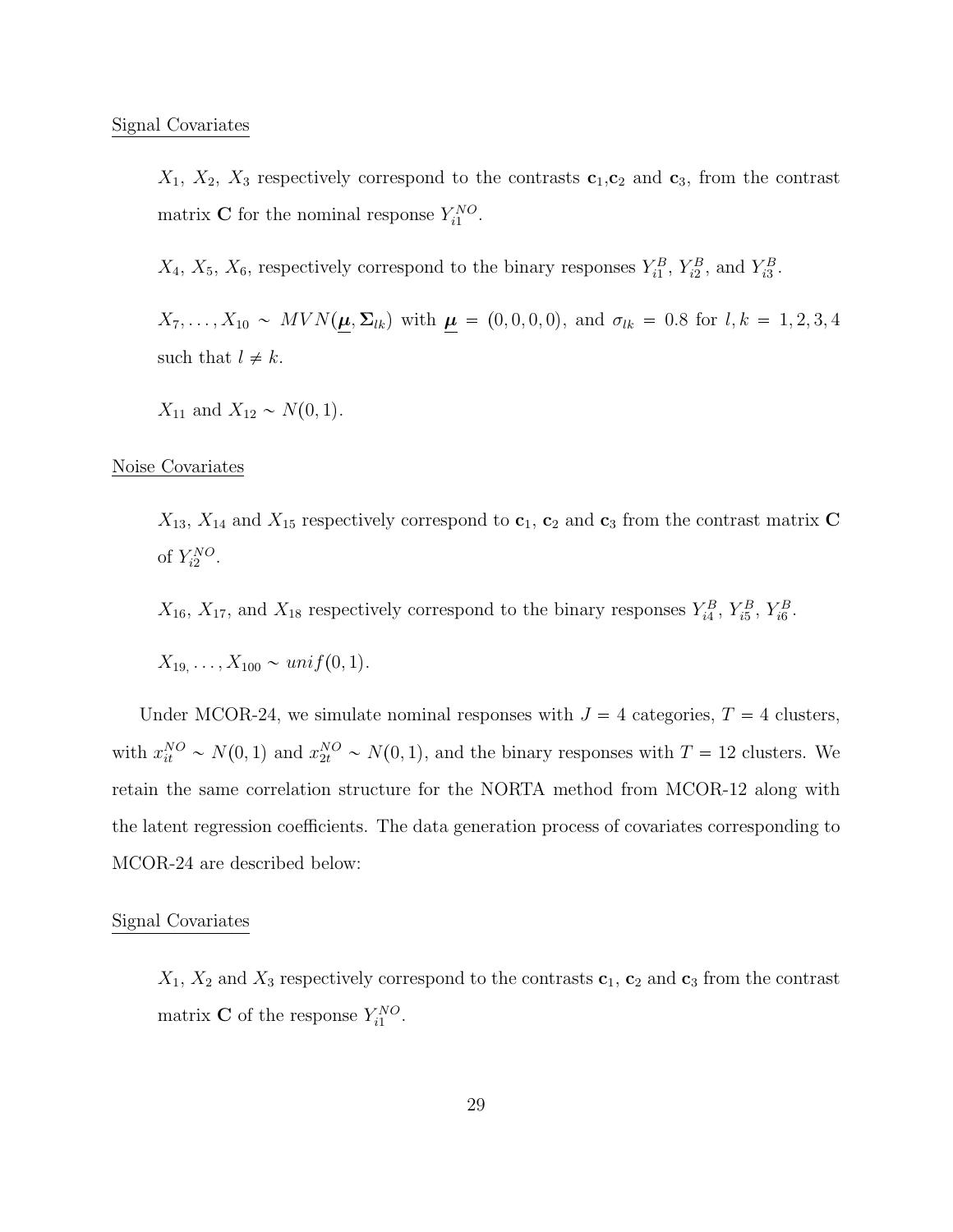$X_4$ ,  $X_5$  and  $X_6$  respectively corresponding to the contrasts  $c_1$ ,  $c_2$  and  $c_3$  from the contrast matrix **C** of the response  $Y_{i2}^{NO}$ .

 $X_7, X_8, X_9, X_{10}, X_{11}, X_{12}$  correspond to the binary responses  $Y_{i1}^B, Y_{i2}^B, Y_{i3}^B, Y_{i4}^B, Y_{i5}^B,$  $Y_{i6}^B$  respectively.

 $X_{13}, \ldots, X_{20} \sim MVN(\mu, \Sigma_{lk}),$  with  $\mu=(0, 0, 0, 0, 0, 0, 0, 0)$  and  $\sigma_{lk} = 0.8$ , for  $l, k =$  $1, \ldots, 8$  such that  $l \neq k$ .

 $X_{21}, \ldots, X_{24} \sim N(0, 1).$ 

### Noise Covariates

 $X_{25}$ ,  $X_{26}$ , and  $X_{27}$  which respectively correspond to the contrasts  $c_1$ ,  $c_2$  and  $c_3$  from the contrast matrix **C** of the nominal response  $Y_{i3}^{NO}$ .

 $X_{28}$ ,  $X_{29}$  and  $X_{30}$  respectively correspond to the contrasts  $c_1$ ,  $c_2$  and  $c_3$  of the contrast matrix **C** from the nominal response  $Y_{i4}^{NO}$ .

 $X_{31}, X_{32}, X_{33}, X_{34}, X_{35}, X_{36}$ , respectively correspond to  $Y_{i7}^B$ ,  $Y_{i8}^B$ ,  $Y_{i9}^B$ ,  $Y_{i10}^B$ ,  $Y_{i11}^B$ ,  $Y_{i12}^B$ .

 $X_{37}, \ldots, X_{200} \sim unif(0, 1).$ 

For MCOR-12 and MCOR-24, all covariates that did not lie on the [0,1] domain were standardized via the inverse logit.

## 3.3 Performance Metrics

In order to assess the variable selection performance of each regularised OLR method across an ensemble of M fits, and each automatic threshold method, we utilize performance metrics such and true positive rate (TPR), false positive rate (FPR) and area under the ROC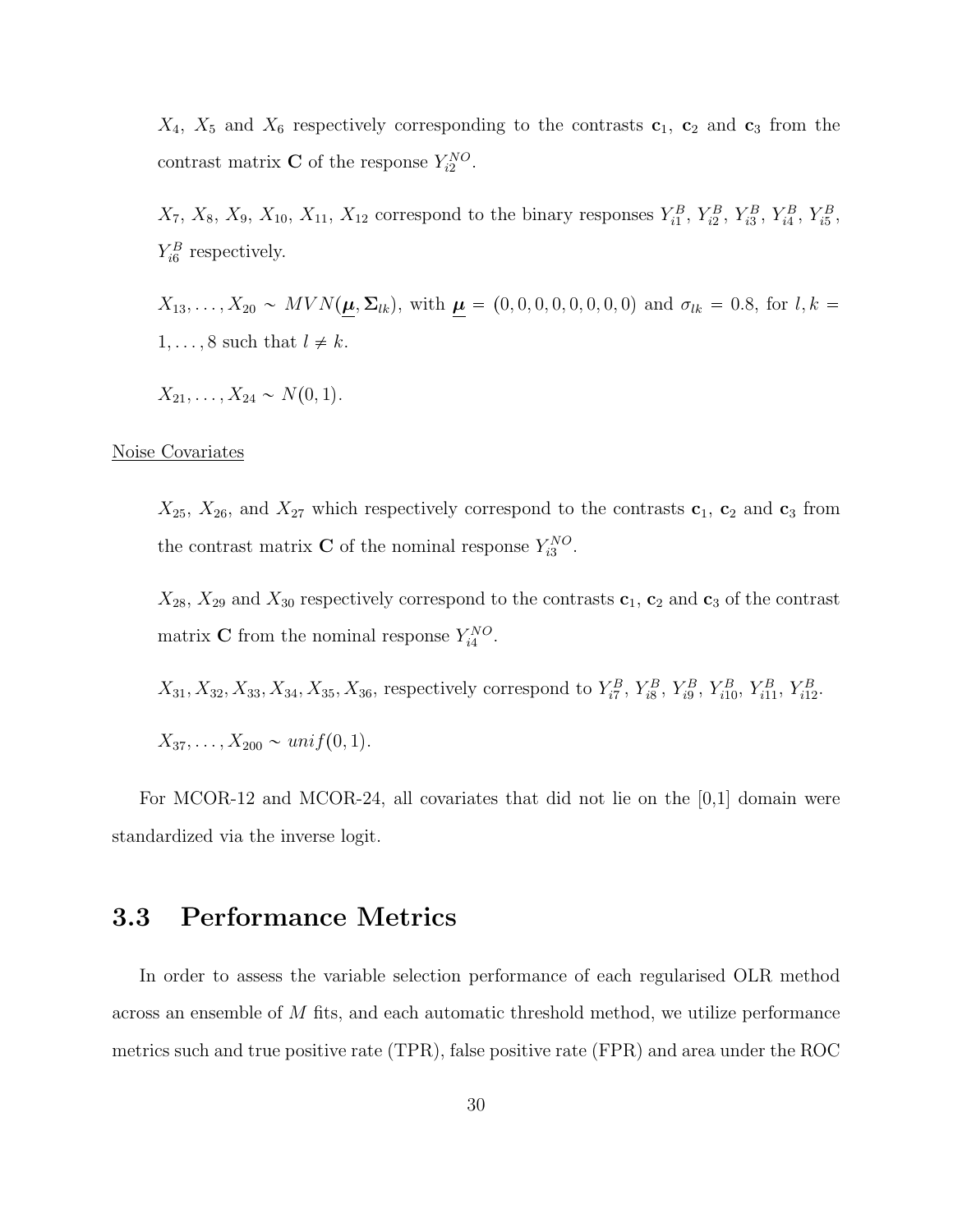curve (AUC). True positives (TP) are covariates correctly selected as signal (important) covariates with non-zero regression coefficients in the OLR model via logistic-lasso/adaptive lasso or an automatic threshold method. The TPR is represented as:

$$
TPR = \frac{TP}{r} \tag{3.7}
$$

where  $r$  corresponds to the number of signal covariates in the OLR model. The false positives (FP) are those covariates corresponding to zero valued coefficients in the OLR model (noise) that are incorrectly selected as signal, via the logistic-lasso/adaptive lasso or an automatic threshold method. The FPR is represented as:

$$
FPR = \frac{FP}{p - r} \tag{3.8}
$$

where  $p$  and  $r$  correspond to the total number of covariates and number of covariates with non-zero regression coefficients in the OLR model respectively. The AUC score is used to evaluate the overall variable selection performance, where a large AUC represents a good measure between the TPR and FPR, indicating a higher power in selecting signal covariates (Guo et al., 2015). The AUC score approximation is represented by López et al. (2015) as:

$$
AUC = \frac{1 + TPR - FPR}{2}.\tag{3.9}
$$

These performance metrics are the criteria by which variable selection performance of our algorithm is examined.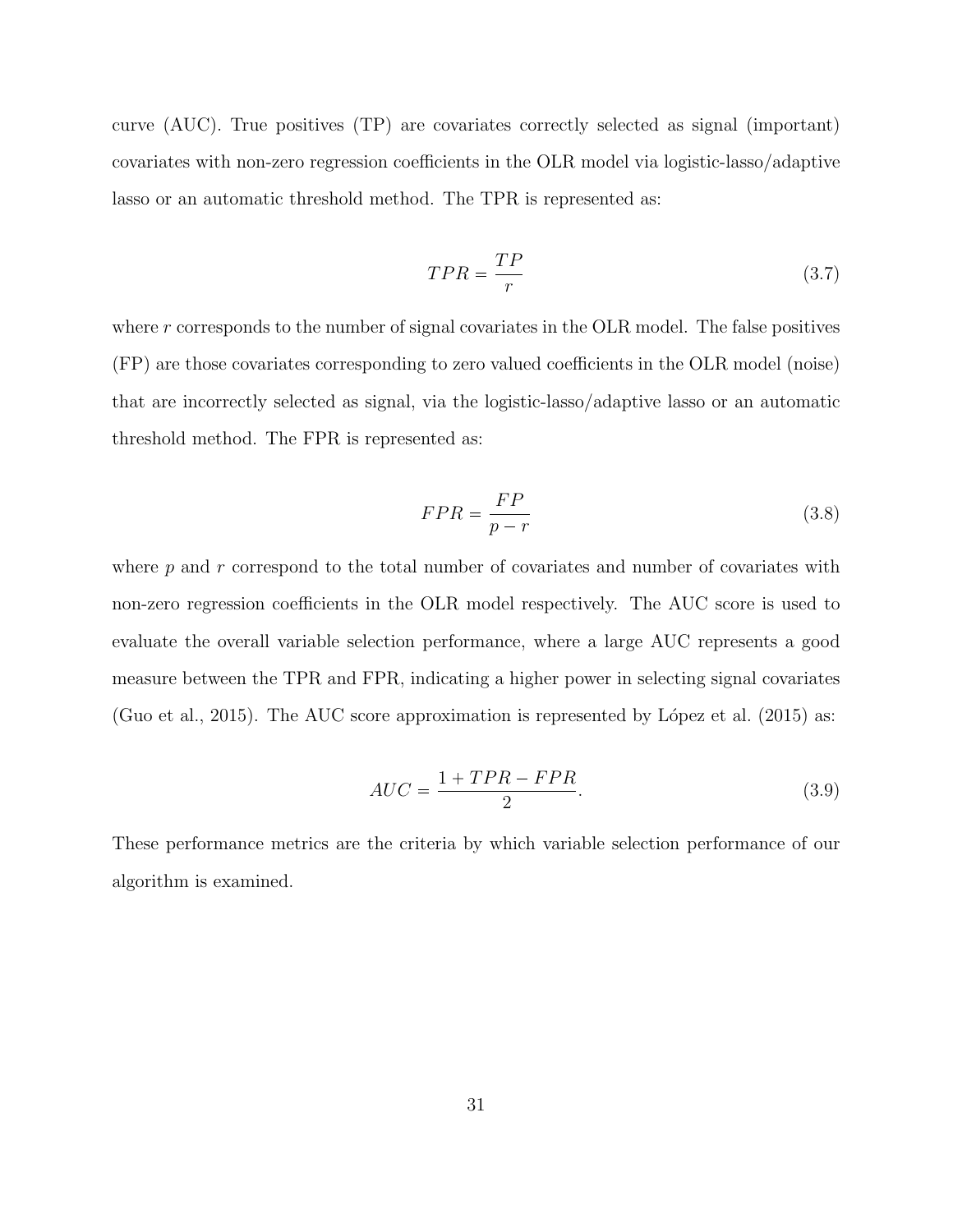## Chapter 4

## Simulation Results

In this chapter we examine our algorithm under the four simulation models; MUNCOR-12, MUNCOR-24, MCOR-12, and MCOR-24 with three imbalance ratios  $I_R = 1:50, 1:100$ , and 1:1000 across the balanced sample sizes  $n_b = 1000, 2000, 3000, 4000,$  and 5000. The model fitting process of our algorithm considers an ensemble of  $M = 500$  model fits of the lasso, adaptive lasso and ridge regression selected with "lambda.min". In section 4.4, we observe the effect of  $\lambda$  on variable selection. We consider the lasso, adaptive lasso, and ridge regression models selected with "lambda.1se", under MCOR-24 when  $I_R = 1:1000$ . Within the simulation study, we examine ranked based automatic variable selection methods for various regularised OLR models and assess their performance via the TPR, FPR and AUC scores.

The automatic variable selection methods under examination are the maximum rank difference, mean changepoint detection, and complete linkage clustering methods, and are applied to the  $Rank(x_i)$  and/or  $P_{Drop}$  values obtained from the ensemble of regularised OLR model fits. The performance metric scores corresponding to each automatic variable selection method are denoted as:

mRank: When the maximum difference method is applied to  $Rank(x_i)$ ;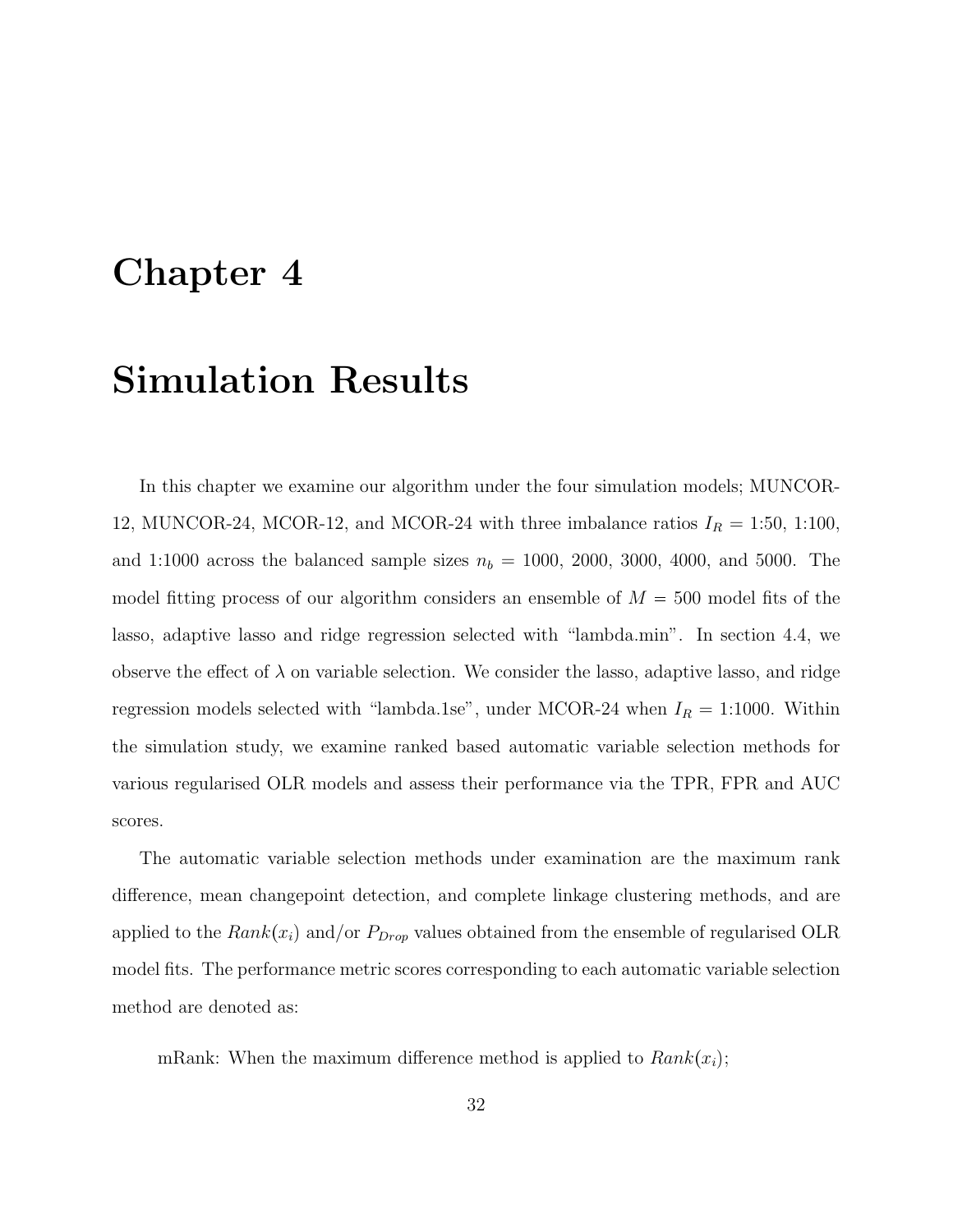mPdrop: When the maximum difference method is applied to  $P_{Drop}$  values;

cRank: When the mean changepoint detection method is applied to  $Rank(x_i)$ ;

cPdrop: When the mean changepoint detection method is applied to  $P_{Drop}$  values.

For ridge regression we applied the mean changepoint detection method on the sorted absolute valued standardized regression coefficients for each individual model fit (across  $M = 500$ . This is done to observe whether automatic variable selection on ridge regression estimates can attain stable variable ranks across an ensemble of fits, in comparison to  $l_1$ regularisation methods which are usually implemented instead. In contrast to this, we also computed  $Rank(x_i)$  scores based on the ensemble of ridge regression estimates and utilized the maximum difference and mean changepoint methods to discern whether or not reasonable results can be achieved without automatic variable selection across each individual model fit (i.e using  $l_1$  regularisation or mean change point detection).

# 4.1 Variable Ranking and Selection Performance with Un-Correlated Data

### 4.1.1 MUNCOR-12

We examine simulation model MUNCOR-12  $(p = 100)$ , which is one of the baseline simulation models. In Table A3 the mean TPR scores over the ensemble of model fits across all sample sizes range from at least 0.900 to 1.000 for both the lasso and adaptive lasso. The TPR scores corresponding to ridge regression range from 0.840 to 0.990. The automatic selection methods tend to recover most to all signal covariates across all sample sizes when applied to  $Rank(x_i)$  and or  $P_{Drop}$  values for the lasso and adaptive lasso fits (Table A3). The adaptive lasso does not out perform the lasso regarding recovering the signal covariates across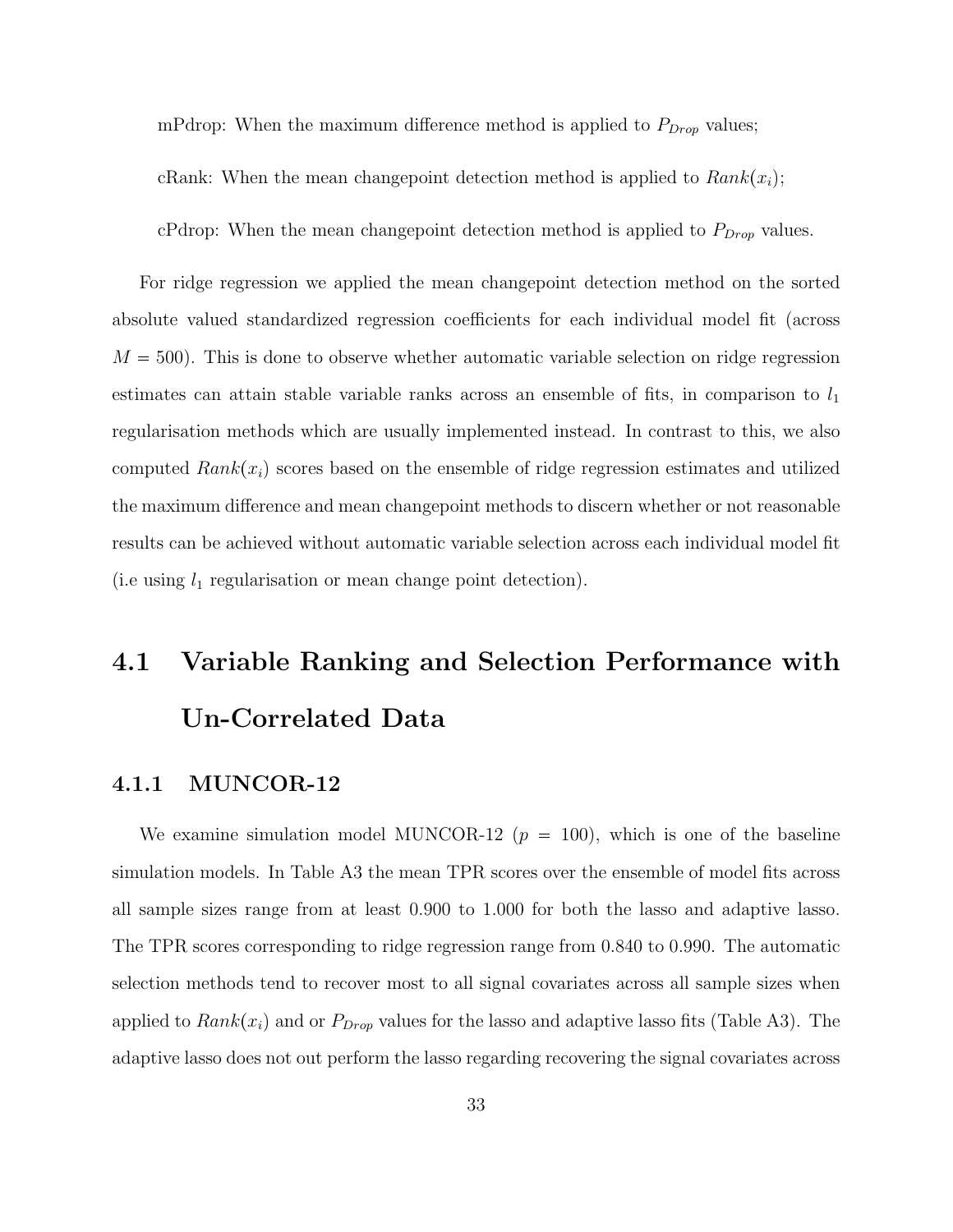the ensemble. When the mean change point detection method is applied to each individual ridge regression fit (cRank), most signal covariates are recovered on average across all sample sizes (Table A3). The effect of sample size on the distribution of the individual TPR scores is similar for all regularisation methods, except for ridge regression showing evident variability at  $n_b = 1000$  (Figure 4.1). In Figure 4.1, cRank appears to recover all signal covariates across most sample sizes.



n<sub>b</sub> 中 1000 中 2000 中 3000 中 4000 中 5000

Figure 4.1: MUNCOR-12 - Distribution of variable selection TPR scores across  $M = 500$ model fits for each  $n_b$  across all  $I_R$ 's. The marker " $\times$ " corresponds to the TPR score obtained using the automatic selection technique cRank from the variable ranking and selection algorithm. The distribution under the ridge regression model corresponds to cRank applied to the individual model fits.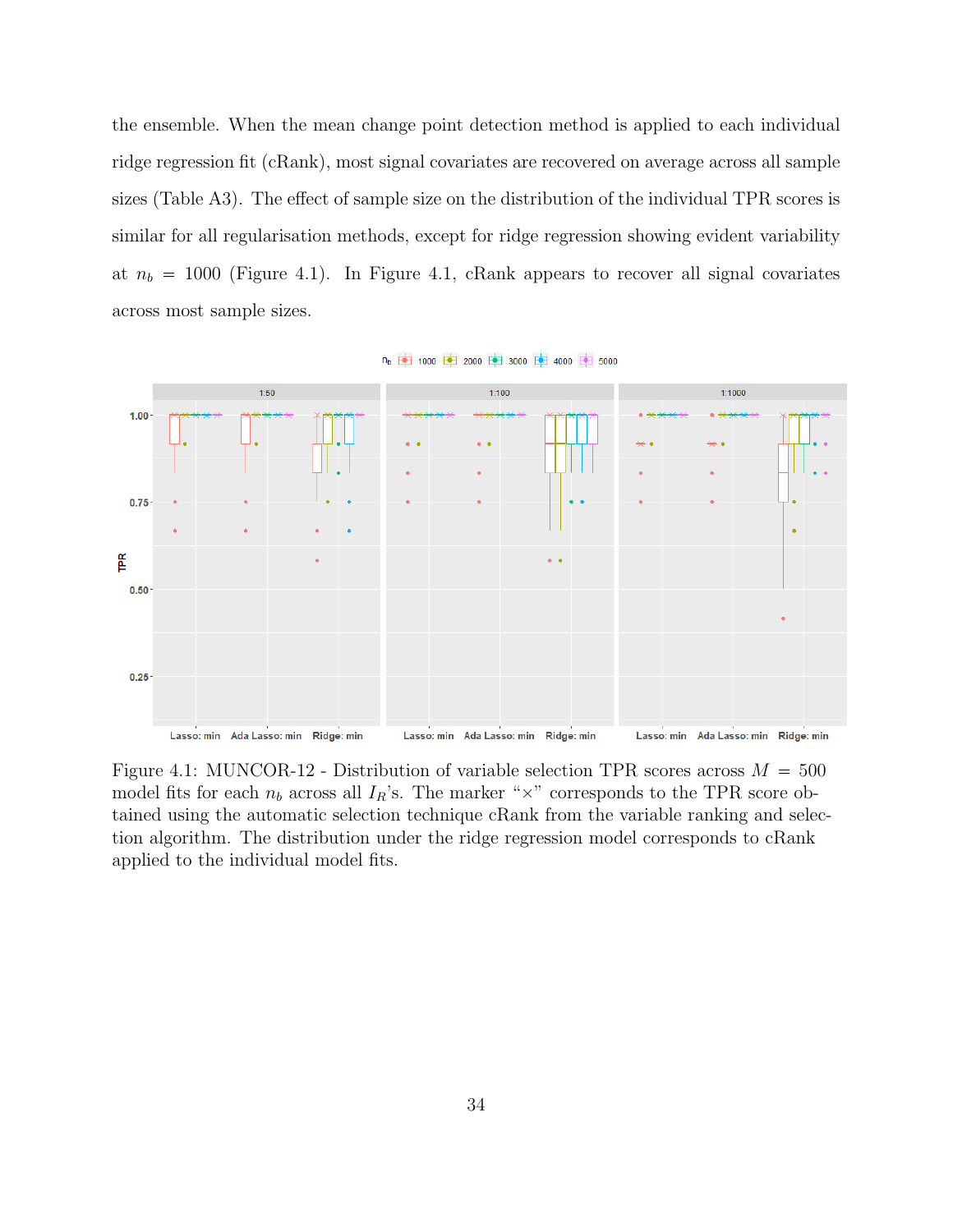



Figure 4.2: MUNCOR-12 - Distribution of variable selection FPR scores across  $M = 500$ model fits for each  $n_b$  across all  $I_R$ 's. The marker " $\times$ " corresponds to the FPR score obtained using the automatic selection technique cRank from the variable ranking and selection algorithm. The distribution under the ridge regression model corresponds to cRank applied to the individual model fits.

On the other hand, several noise covariates were selected on average across the ensemble of the lasso and adaptive lasso fits. The highest mean FPR score across the ensemble for the lasso and adaptive lasso models was 0.191 and 0.177 respectively, which is approximately 17 and 16 noise covariates selected on average (Table A6). Across all sample sizes the adaptive lasso achieved lower mean FPR score than the lasso, whereas ridge regression out performed both the lasso and adaptive lasso in terms of mean FPR (Table A6). All automatic selection methods either filter all or most noise covariates, and we see that there is considerable variation amongst the FPR scores for the lasso and adaptive models, but the median score generally drops with increasing sample size for all imbalance ratios (Table A6; Figure 4.2). There are also many potential outliers in Figure 4.2 under the lasso and adaptive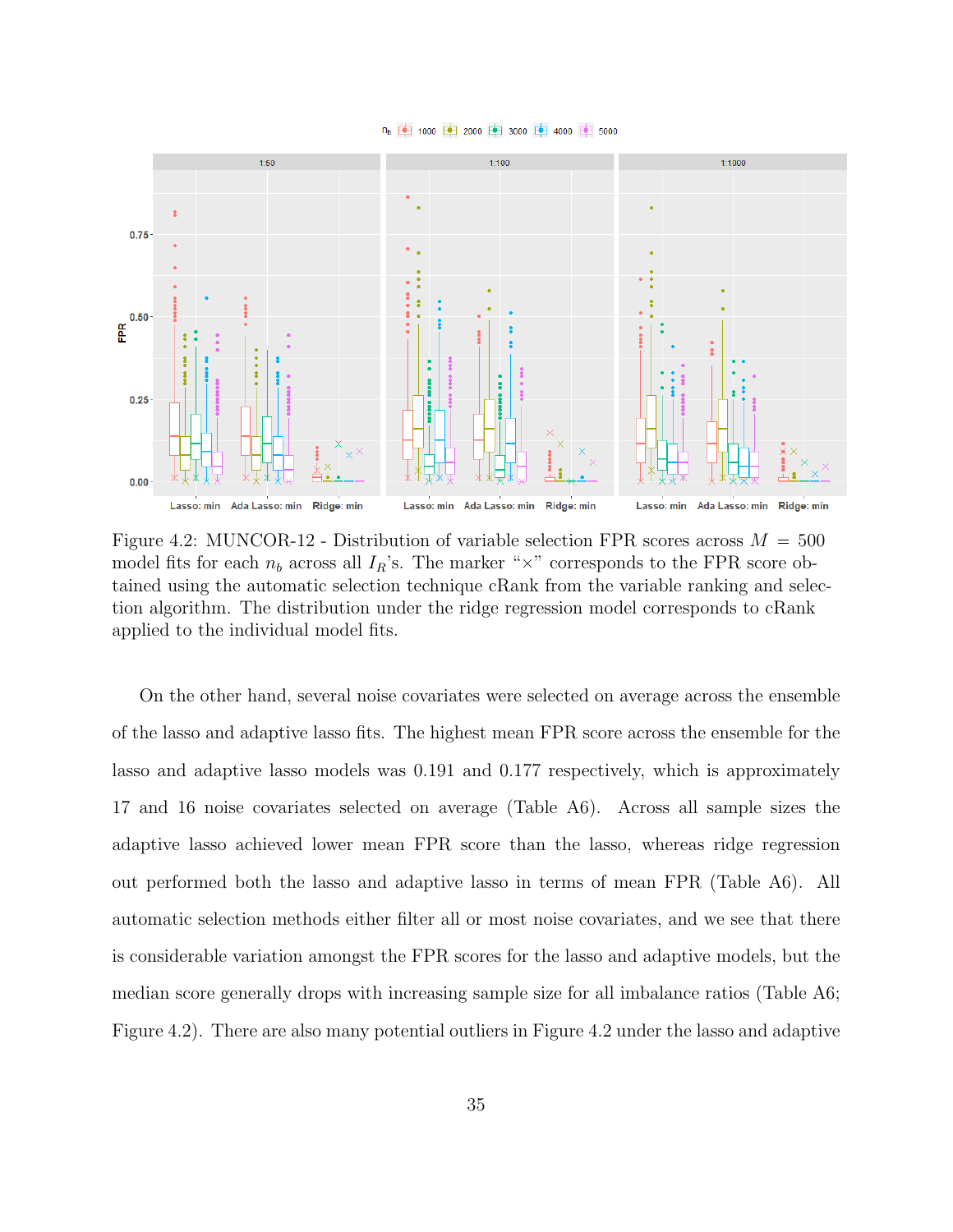lasso models, across all imbalance ratios. In Figure 4.2 there is a lasso model that had selected around 90% of all noise covariates (when  $I_R = 1:100$ ), highlighting the importance of generating an ensemble of model fits with aggregate variable ranking to stabilize rank scores. In Figure 4.2, cRank tends to select several noise covariates for ridge regression, more than at least 75% of the individual fits. We see that cRank with ridge regression ranks attained a similar FPR score to the mean/median FPR scores of the lasso and adaptive lasso, for example the highest FPR score corresponding to cRank is 0.091 (when  $I_R$  = 1:1000) approximately 8 noise covariates out of 88 (Table A6; Figure 4.2).



n<sub>b</sub> 中 1000 中 2000 中 3000 中 4000 中 5000

Figure 4.3: MUNCOR-12 - Distribution of variable selection AUC scores across  $M = 500$ model fits for each  $n_b$  across all  $I_R$ 's. The marker " $\times$ " corresponds to the AUC score obtained using the automatic selection technique cRank from the variable ranking and selection algorithm. The distribution under the ridge regression model corresponds to cRank applied to the individual model fits.

We conclude from the AUC scores reported in Table 4.1 and Figure 4.3 that; i) each regularised OLR method generated stable variable rankings, ii) the adaptive lasso is only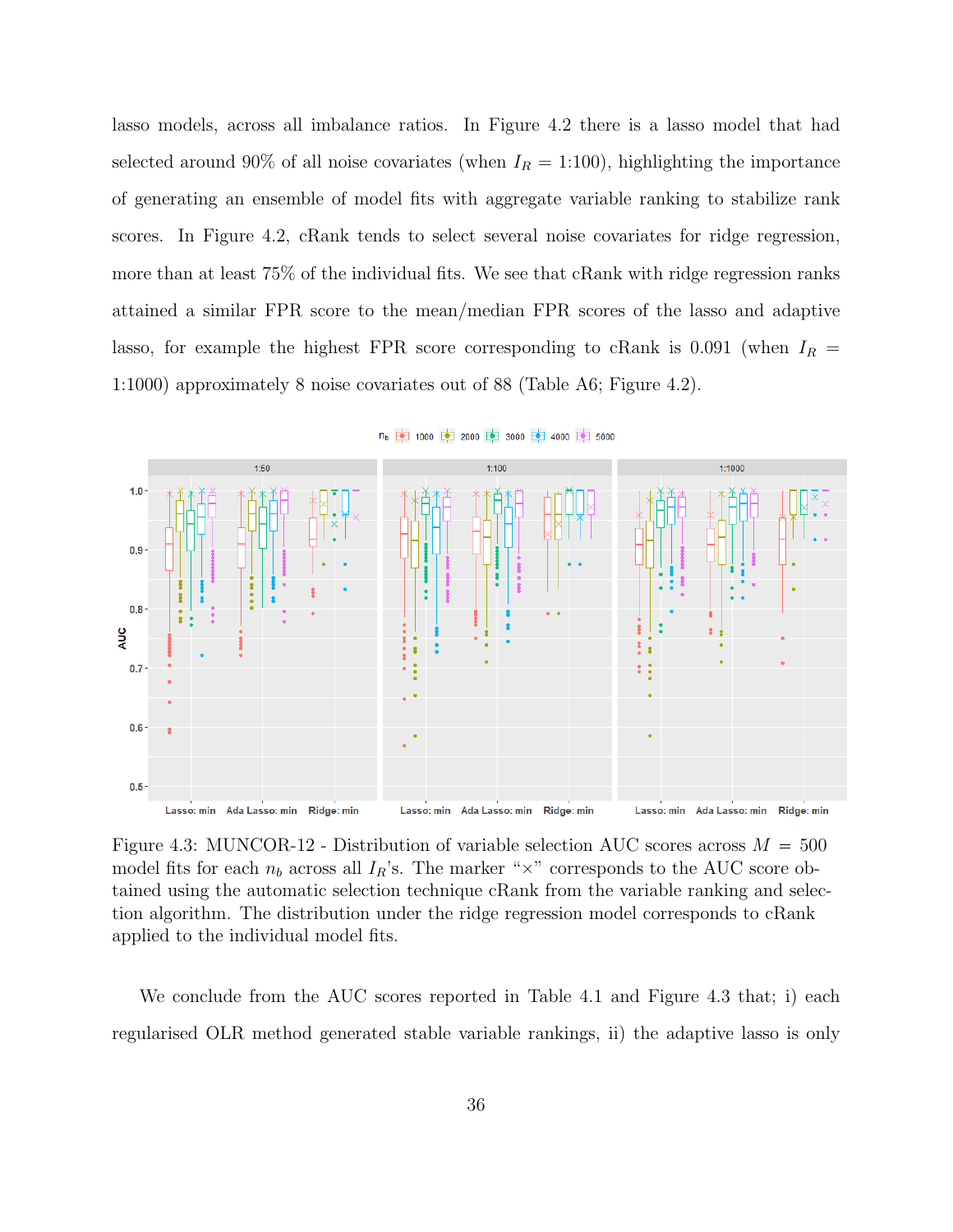a slight improvement upon the standard lasso across the ensemble of fits, iii) automatic selection is insensitive to severe class imbalance. In Figure 4.3, the AUC scores corresponding to cRank are higher than majority of the individual model fits, scoring well above the 75th percentile for all samples sizes corresponding for the lasso and adaptive lasso models. The AUC scores corresponding to cRank with ridge regression tended to score below the median AUC, although its respective score was still above 0.900 (Figure 4.3).

Table 4.1: MUNCOR-12 - Variable selection AUC scores for each automatic selection method based on the variable ranking and selection algorithm, along with the mean AUC scores across  $M = 500$  fits of each regularised model with  $I_R = 1:1000$ . The mean AUC score for ridge regression corresponds to cRank applied to an individual fit.

| Model          | $n_b$ | Mean AUC $(s.d)$ | Automatic Selection Method |       |        |        |            |
|----------------|-------|------------------|----------------------------|-------|--------|--------|------------|
|                |       |                  | mRank                      | cRank | mPdrop | cPdrop | Clustering |
| Lasso: min     | 1000  | 0.898(0.050)     | 0.958                      | 0.958 | 0.958  | 0.947  | 0.958      |
|                | 2000  | 0.903(0.062)     | 1.000                      | 0.983 | 1.000  | 0.983  | 0.983      |
|                | 3000  | 0.957(0.036)     | 1.000                      | 1.000 | 1.000  | 1.000  | 0.972      |
|                | 4000  | 0.961(0.034)     | 1.000                      | 1.000 | 1.000  | 1.000  | 1.000      |
|                | 5000  | 0.966(0.030)     | 1.000                      | 0.994 | 0.994  | 0.994  | 0.994      |
|                |       |                  |                            |       |        |        |            |
| Ada Lasso: min | 1000  | 0.903(0.043)     | 0.958                      | 0.958 | 0.958  | 0.947  | 0.93       |
|                | 2000  | 0.910(0.054)     | 1.000                      | 0.994 | 1.000  | 0.983  | 0.983      |
|                | 3000  | 0.960(0.035)     | 1.000                      | 1.000 | 1.000  | 1.000  | 1.000      |
|                | 4000  | 0.966(0.034)     | 1.000                      | 1.000 | 1.000  | 1.000  | 1.000      |
|                | 5000  | 0.972(0.028)     | 1.000                      | 1.000 | 1.000  | 0.994  | 0.994      |
|                |       |                  |                            |       |        |        |            |
| Ridge: min     | 1000  | 0.918(0.043)     | 0.958                      | 0.955 |        |        |            |
|                | 2000  | 0.984(0.028)     | 0.958                      | 0.955 |        |        |            |
|                | 3000  | 0.985(0.021)     | 1.000                      | 0.972 |        |        |            |
|                | 4000  | 0.995(0.014)     | 1.000                      | 0.989 |        |        |            |
|                | 5000  | 0.992(0.017)     | 0.994                      | 0.977 |        |        |            |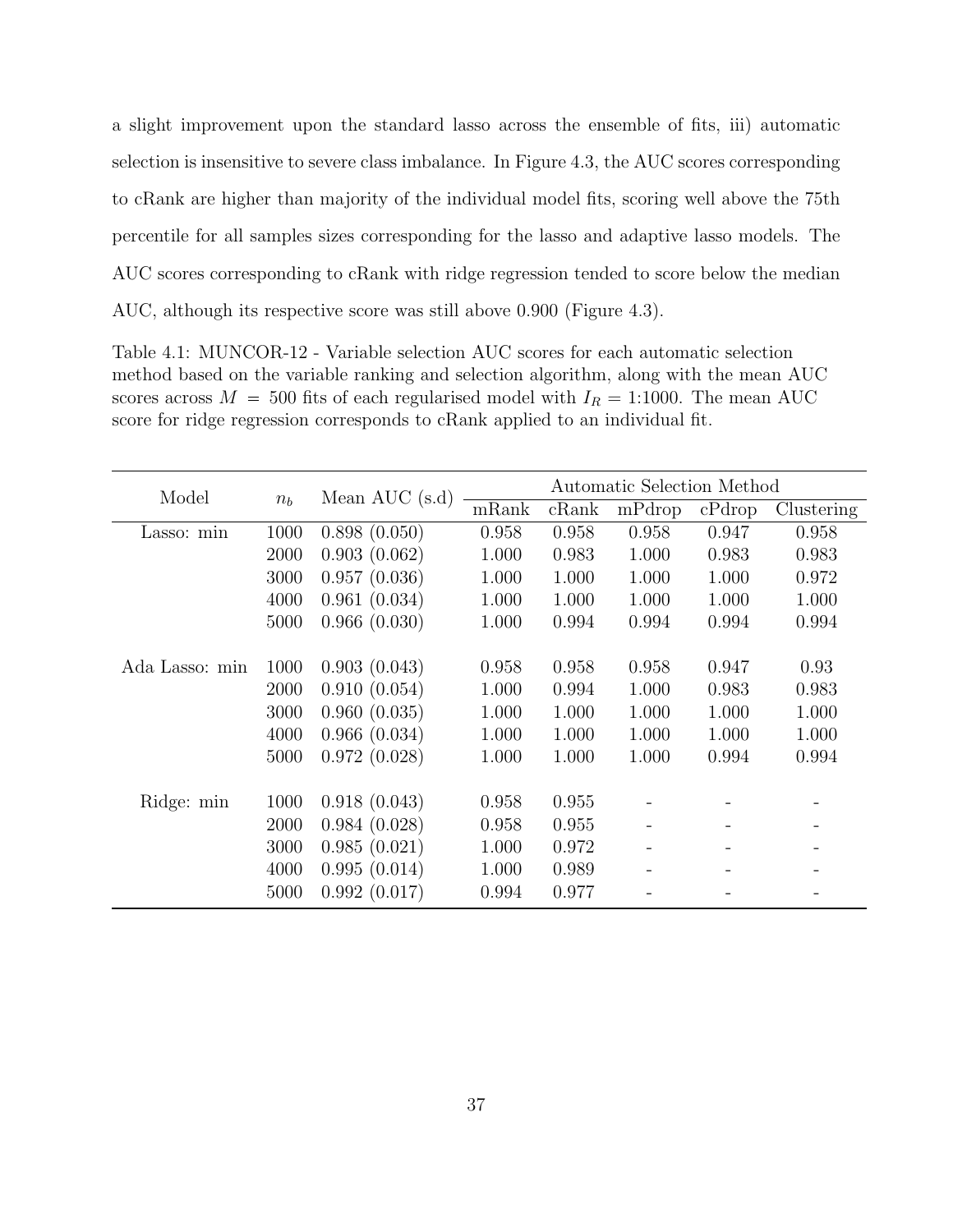### 4.1.2 MUNCOR-24

Here we examine the variable selection performance under MUNCOR-24 ( $p = 200$ ). It is clear that a lower proportion of signal covariates were recovered across all regularised OLR model ensembles in comparison to MUNCOR-12, however the mean TPR increased as sample size increased (Table A9; Figure 4.4). Although the automatic threshold methods did not recover a high proportion of signal covariates relative to MUNCOR-12, we see that cRank managed to recover more signal covariates than approximately 25-50% of the lasso/adaptive lasso fits and much more than 75% of them ridge regression fits respectively (Table A9; Figure 4.4). Overall, all automatic selection methods perform relatively the same in terms of recovering signal covariates (Table A9).



n<sub>b</sub> 中 1000 中 2000 中 3000 中 4000 中 5000

Figure 4.4: MUNCOR-24 - Distribution of variable selection TPR scores across  $M = 500$ model fits for each  $n_b$  across all  $I_R$ 's. The marker " $\times$ " corresponds to the TPR score obtained using the automatic selection technique cRank from the variable ranking and selection algorithm. The distribution under the ridge regression model corresponds to cRank applied to the individual model fits.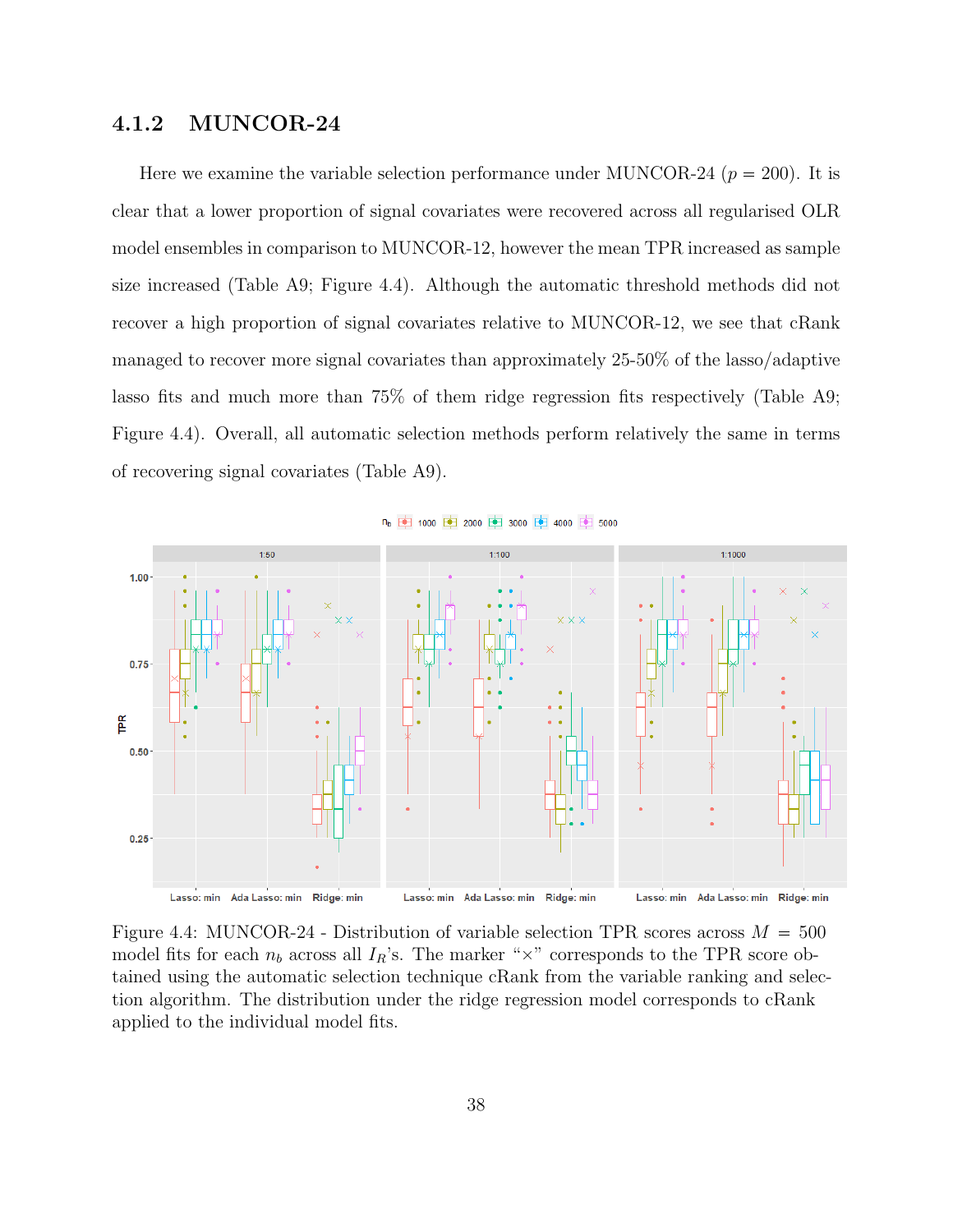



Figure 4.5: MUNCOR-24 - Distribution of variable selection FPR scores across  $M = 500$ model fits for each  $n_b$  across all  $I_R$ 's. The marker " $\times$ " corresponds to the FPR score obtained using the automatic selection technique cRank from the variable ranking and selection algorithm. The distribution under the ridge regression model corresponds to cRank applied to the individual model fits.

The mean FPR scores corresponding to the lasso and adaptive lasso are only lower at  $n_b = 1000, 2000$  relative to the mean FPR scores for the lasso and adaptive lasso in MUNCOR-12 (Table A12). Ridge regression under MUNCOR-12 and MUNCOR-24 attained similar mean FPR scores, screening out majority of the noise covariates (Table A6; Table A12). Although the proportion of signal covariates recovered by the automatic threshold methods were not relatively as high as under MUNCOR-12, each method still screened out the majority of the noise covariates (Table A12). The highest mean FPR score attained by the lasso and adaptive lasso models are 0.116 and 0.115 respectively, which is approximately 20 noise covariates selected on average out of 176 (Table A12). In Figure 4.5, the individual FPR scores have similar distributions between sample sizes and across imbalance ratios and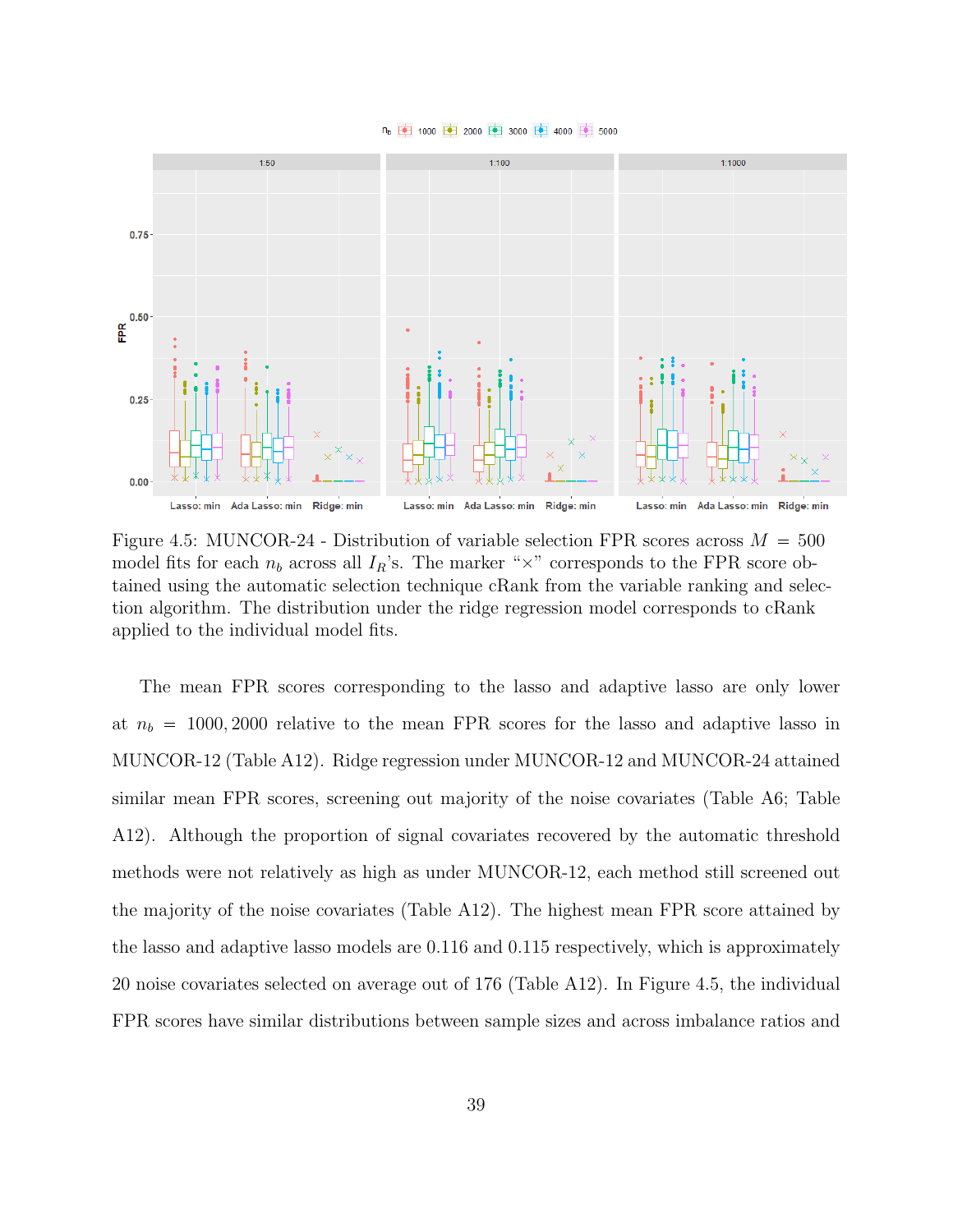do not decrease with increasing sample sizes along with the mean/median FPR. It is evident that cRank (and other threshold methods) screens out the majority of the noise covariates compared to the individual model fits regarding the lasso and adaptive lasso, however cRank with ridge regression rankings select a substantial amount of noise (Table A12; Figure 4.2). In Table A12 and Figure 4.2, we see cRank selects an amount of noise covariates similar to the mean/median FPR scores for the lasso and adaptive lasso, where the highest cRank FPR score (when  $I_R = 1:1000$ ) is 0.142 which is approximately 25 noise covariates.

In Table 4.2, the mean AUC scores between the ensemble of lasso and adaptive lasso model fits range from 0.860-0.900, whereas under MUNCOR-12 the respective mean AUC scores range from 0.950-1.000 (Table 4.1). The mean AUC scores across the ensemble of ridge regression fits score around 0.700 whereas under MUNCOR-12, the respective mean AUC scores are above 0.950 (Table 4.2; Table 4.1). The mean AUC across the ensemble of adaptive lasso fits are a minor improvement upon the corresponding mean AUC for the lasso, and the automatic selection methods attained very similar performances for both lasso and adaptive lasso (Table 4.2). The AUC scores corresponding to the automatic threshold methods are reasonable and generally improve as sample size increases ranging from around 0.730-0.940 between all regularised methods (Table 4.2). Only the AUC scores corresponding to cRank with ridge regression score above 0.900 across all sample sizes (Table 4.4; Figure 4.6). In Figure 4.4, the AUC scores corresponding to cRank for all regularised methods often perform better than 75% of the AUC scores attained with an individual model fit for most sample sizes.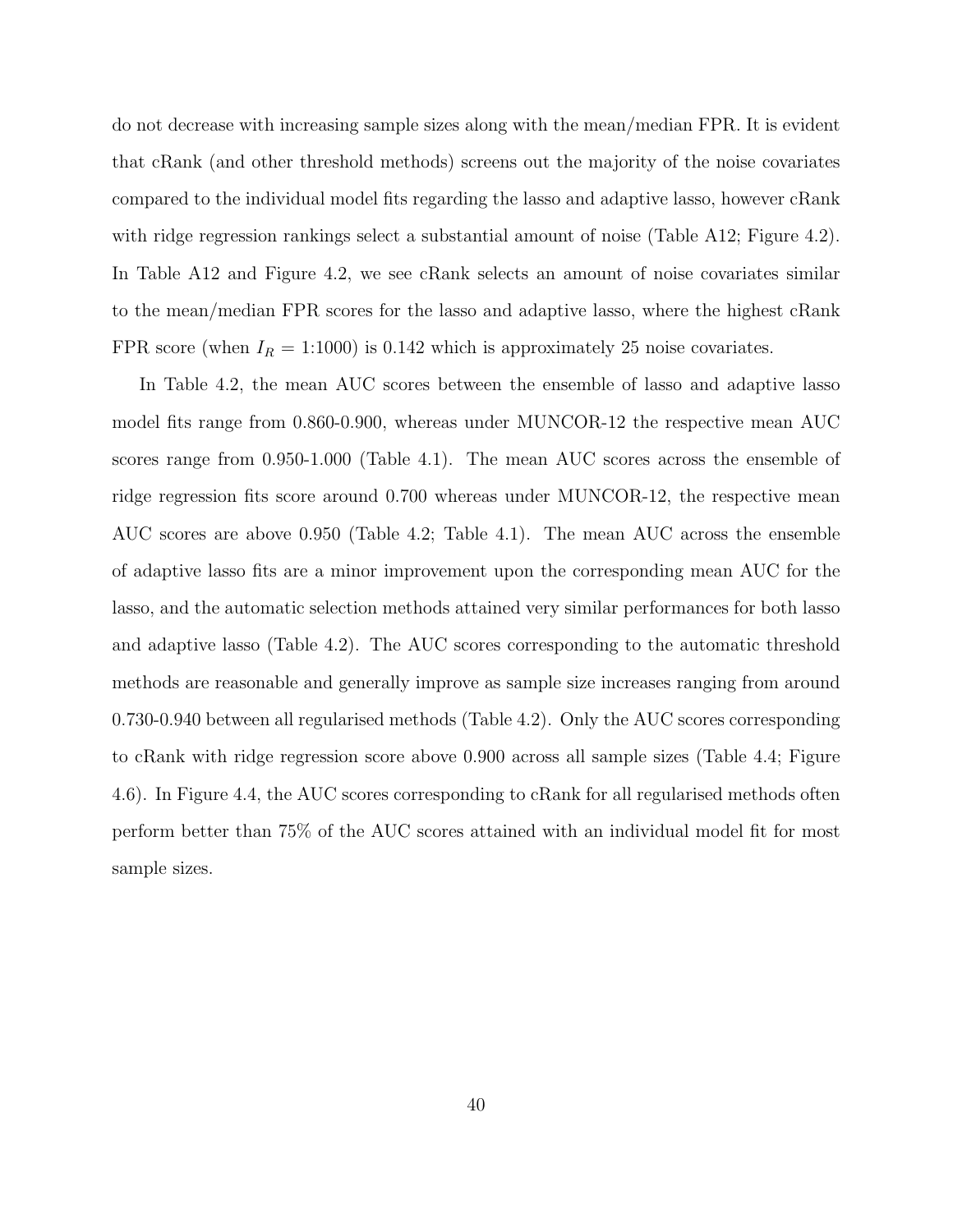

n<sub>b</sub> 中 1000 中 2000 中 3000 中 4000 中 5000

Figure 4.6: MUNCOR-24 - Distribution of variable selection AUC scores across  $M = 500$ model fits for each  $n_b$  across all  $I_R$ 's. The marker " $\times$ " corresponds to the AUC score obtained using the automatic selection technique cRank from the variable ranking and selection algorithm. The distribution under the ridge regression model corresponds to cRank applied to the individual model fits.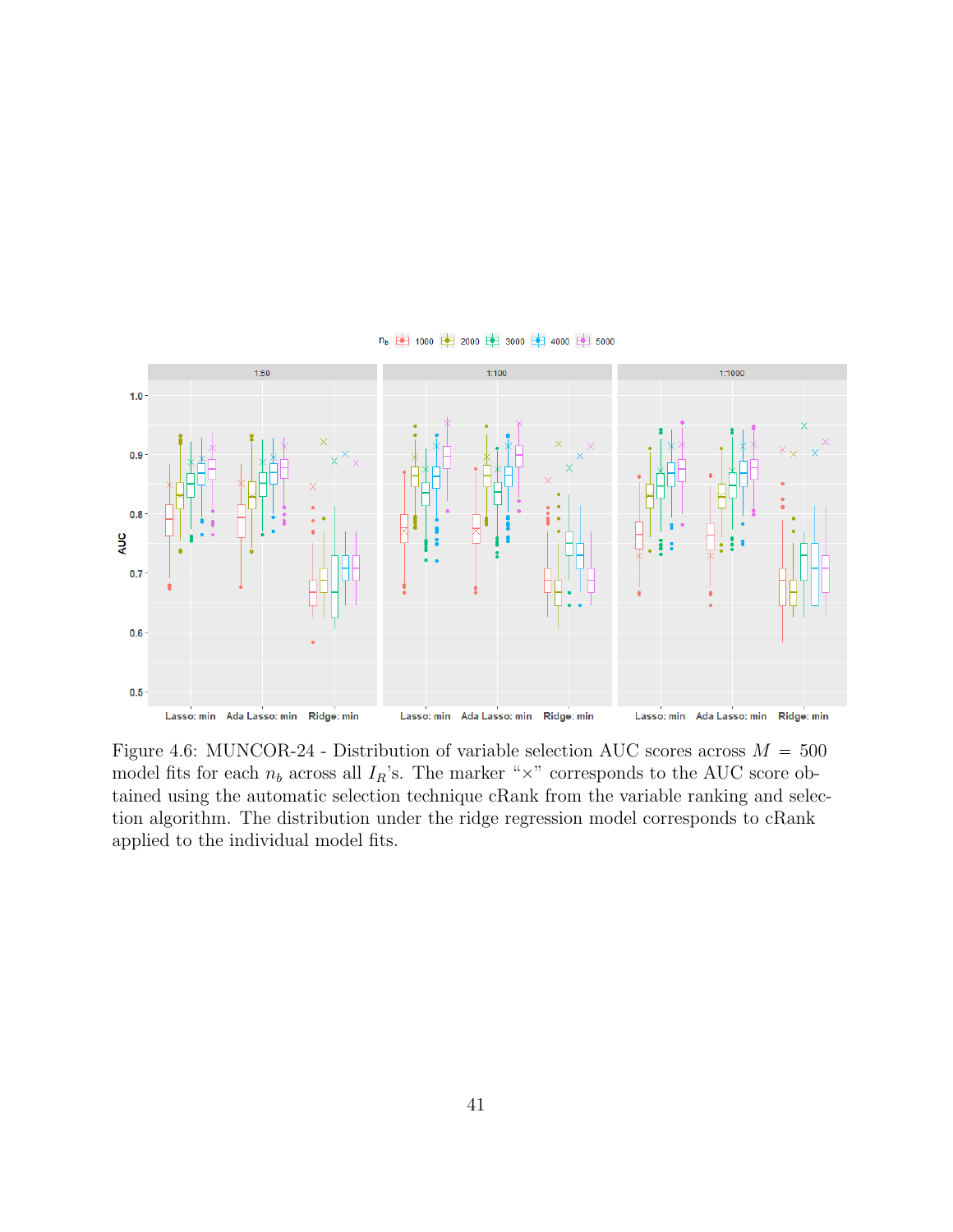| Model          | $n_b$ | Mean AUC $(s.d)$ | Automatic Selection Method |       |        |        |            |
|----------------|-------|------------------|----------------------------|-------|--------|--------|------------|
|                |       |                  | mRank                      | cRank | mPdrop | cPdrop | Clustering |
| Lasso: min     | 1000  | 0.763(0.035)     | 0.729                      | 0.729 | 0.729  | 0.786  | 0.729      |
|                | 2000  | 0.830(0.028)     | 0.833                      | 0.830 | 0.833  | 0.848  | 0.848      |
|                | 3000  | 0.846(0.033)     | 0.833                      | 0.872 | 0.872  | 0.914  | 0.833      |
|                | 4000  | 0.865(0.030)     | 0.908                      | 0.914 | 0.908  | 0.908  | 0.908      |
|                | 5000  | 0.874(0.028)     | 0.917                      | 0.917 | 0.917  | 0.914  | 0.917      |
|                |       |                  |                            |       |        |        |            |
| Ada Lasso: min | 1000  | 0.762(0.035)     | 0.729                      | 0.729 | 0.729  | 0.786  | 0.729      |
|                | 2000  | 0.830(0.028)     | 0.833                      | 0.830 | 0.833  | 0.848  | 0.848      |
|                | 3000  | 0.848(0.031)     | 0.833                      | 0.872 | 0.833  | 0.914  | 0.872      |
|                | 4000  | 0.866(0.030)     | 0.875                      | 0.914 | 0.908  | 0.908  | 0.908      |
|                | 5000  | 0.875(0.027)     | 0.917                      | 0.917 | 0.917  | 0.914  | 0.917      |
|                |       |                  |                            |       |        |        |            |
| Ridge: min     | 1000  | 0.680(0.047)     | 0.771                      | 0.908 |        |        |            |
|                | 2000  | 0.674(0.040)     | 0.854                      | 0.901 |        |        |            |
|                | 3000  | 0.717(0.033)     | 0.896                      | 0.948 |        |        |            |
|                | 4000  | 0.704(0.047)     | 0.914                      | 0.902 |        |        |            |
|                | 5000  | 0.699(0.034)     | 0.917                      | 0.921 |        |        |            |

Table 4.2: MUNCOR-24 - Variable selection AUC scores for each automatic selection method based on the variable ranking and selection algorithm, along with the mean AUC scores across  $M = 500$  fits of each regularised model with  $I_R = 1:1000$ . The mean AUC score for ridge regression corresponds to cRank applied to an individual fit.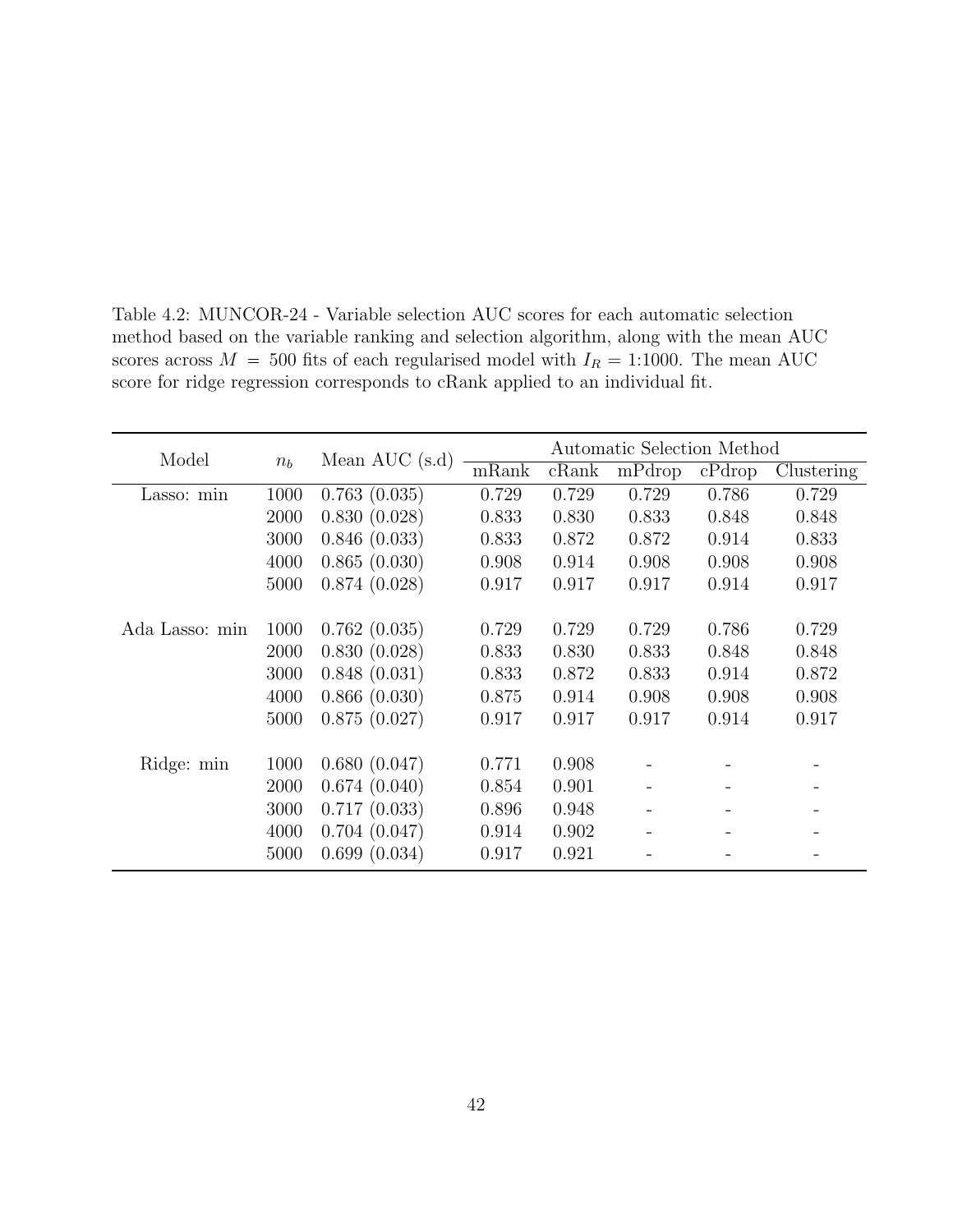# 4.2 Variable Ranking and Selection Performance with Correlated Data

### 4.2.1 MCOR-12

We examine the first simulation model that possesses correlation between a subset of signal and noise covariates, with correlation for nominal covariates:

$$
\mathbf{R}_{t_1 j_1, t_2 j_2}^{NO} = \begin{cases} 1, & t_1 = t_2, j_1 = j_2 \\ 0.95, & t_1 \neq t_2, j_1 = j_2 \\ 0, & \text{otherwise} \end{cases}
$$

and correlation matrix corresponding to binary covariates with entries;  $r_{lk}^B = 0.75$  for  $l, K =$  $1, \ldots, T$  such that  $T \neq K$ . In Table A15 the mean TPR scores across the ensemble of each regularised models were very similar to the mean TPR scores attained under MUNCOR-12, scoring around 0.900-1.000 (Table A3) but are slightly lower on average. Likewise, all automatic selection methods tend to recover most or all signal covariates despite the severe class imbalance and high correlation between the signal and noise covariates and attained similar TPR scores (Table A15). The TPR scores corresponding to the automatic selection methods and the mean TPR scores corresponding to the regularised methods often recovered more signal covariates than the respective scores under MUNCOR-24 (Table A15; Table A9). In Figure 4.7, the distribution of TPR scores for each regularised model exhibited high variation at  $n_b = 1000$  and  $n_b = 2000$ , and was often the case across all sample sizes for ridge regression. The variation of the distributed TPR scores displayed less variation and the median TPR scores corresponding to all regularised models score above 0.750.

In Table A18, the mean FPR for the adaptive lasso is lower than the mean FPR scores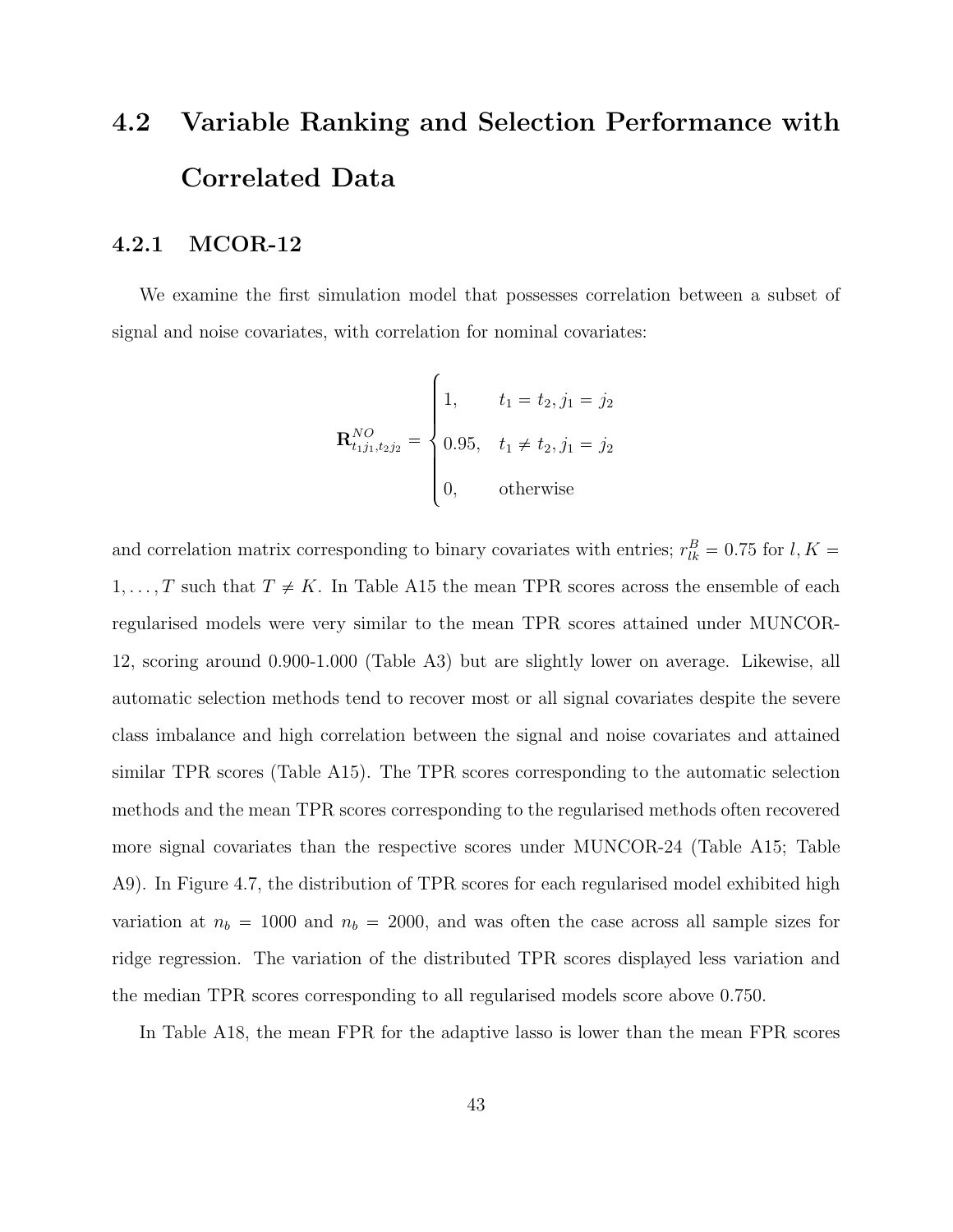



Figure 4.7: MCOR-12 - Distribution of variable selection TPR scores across  $M = 500$ model fits for each  $n_b$  across all  $I_R$ 's. The marker " $\times$ " corresponds to the TPR score obtained using the automatic selection technique cRank from the variable ranking and selection algorithm. The distribution under the ridge regression model corresponds to cRank applied to the individual model fits.

for the lasso across all sample sizes, whereas ridge regression screened out most noise covariates across the ensemble, exhibiting similar mean FPR scores under MUNCOR-12 and MUNCOR-24. The highest mean FPR score corresponding to the lasso and adaptive lasso is and 0.243 and 0.205 respectively, which is approximately 21 and 18 noise covariates selected on average, compared to 17 and 16 under MUNCOR-12. In Table A18, all automatic selection methods tend to filter most to all noise covariates, with similar FPR scores under MUNCOR-12 and MUNCOR-24. In Figure 4.8, the median FPR scores do not vary as much between samples sizes relative to the median FPR scores under MUNCOR-12, and generally do not decrease as sample size increases but for ridge regression (Figure 4.2). The cRank FPR scores corresponding to ridge regression attains similar scores to the mean/median lasso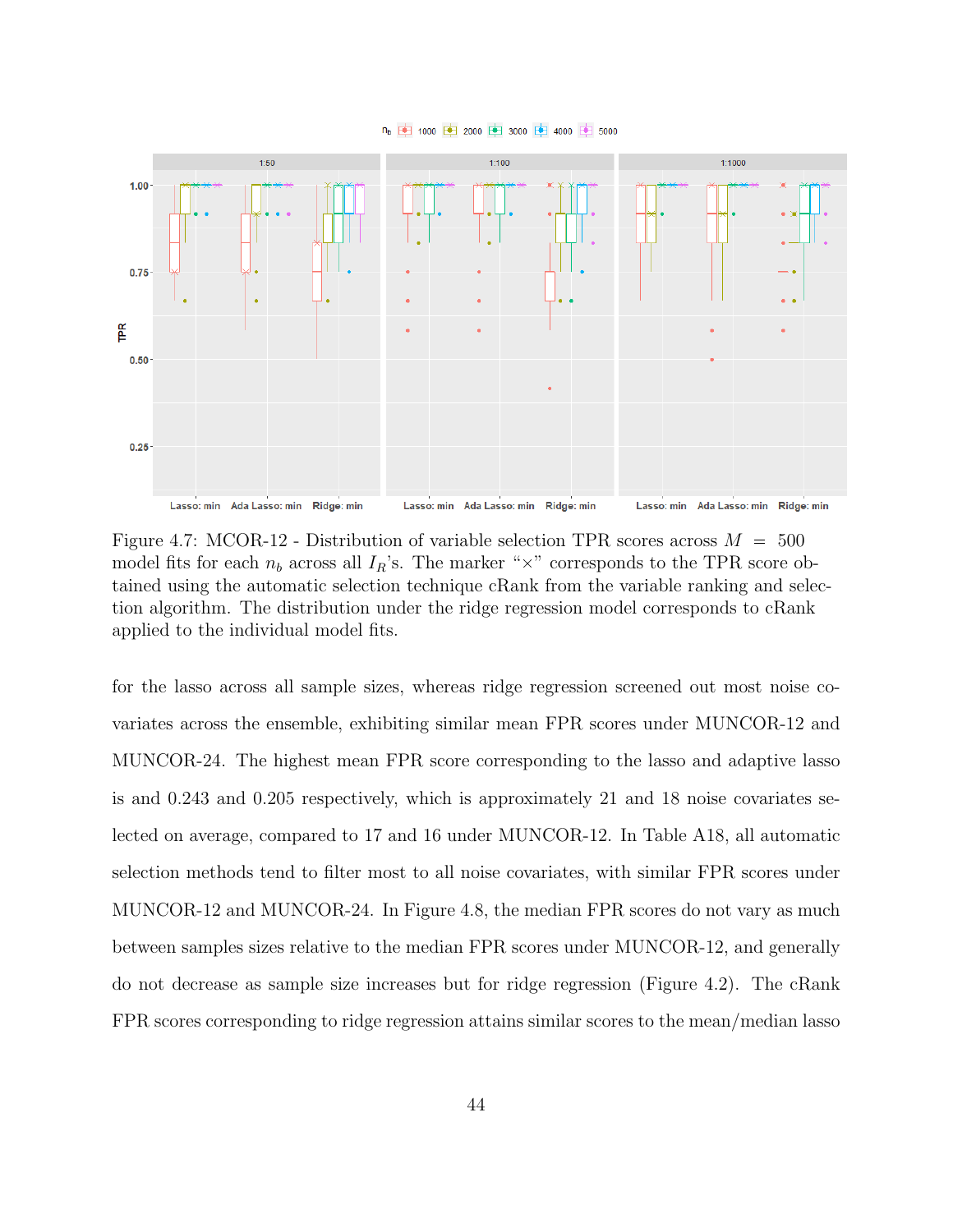



Figure 4.8: MCOR-12 - Distribution of variable selection FPR scores across  $M = 500$ model fits for each  $n_b$  across all  $I_R$ 's. The marker " $\times$ " corresponds to the FPR score obtained using the automatic selection technique cRank from the variable ranking and selection algorithm. The distribution under the ridge regression model corresponds to cRank applied to the individual model fits.

and adaptive lasso FPR scores, for example the highest cRank FPR score is 0.148 which is approximately 13 noise covariates, compared to 8 under MUNCOR-12 (Table A18; Figure 4.8)

In Table 4.3, the mean AUC scores for the lasso and adaptive lasso range between around 0.900-0.930, and are lower than the mean AUC scores for the lasso and adaptive lasso under MUNCOR-12 and higher than the respective AUC scores under MUNCOR-24. The automatic threshold methods often obtain an AUC close 1.000 for all regularised models, and are quite similar to the respective AUC scores under MUNCOR-12 (Table 4.3; Table 4.1). In Table 4.3, the same trend in MUNCOR-12 and MUNCOR-24 appears, where the adaptive lasso is only a minor improvement upon the lasso according to the mean AUC scores. In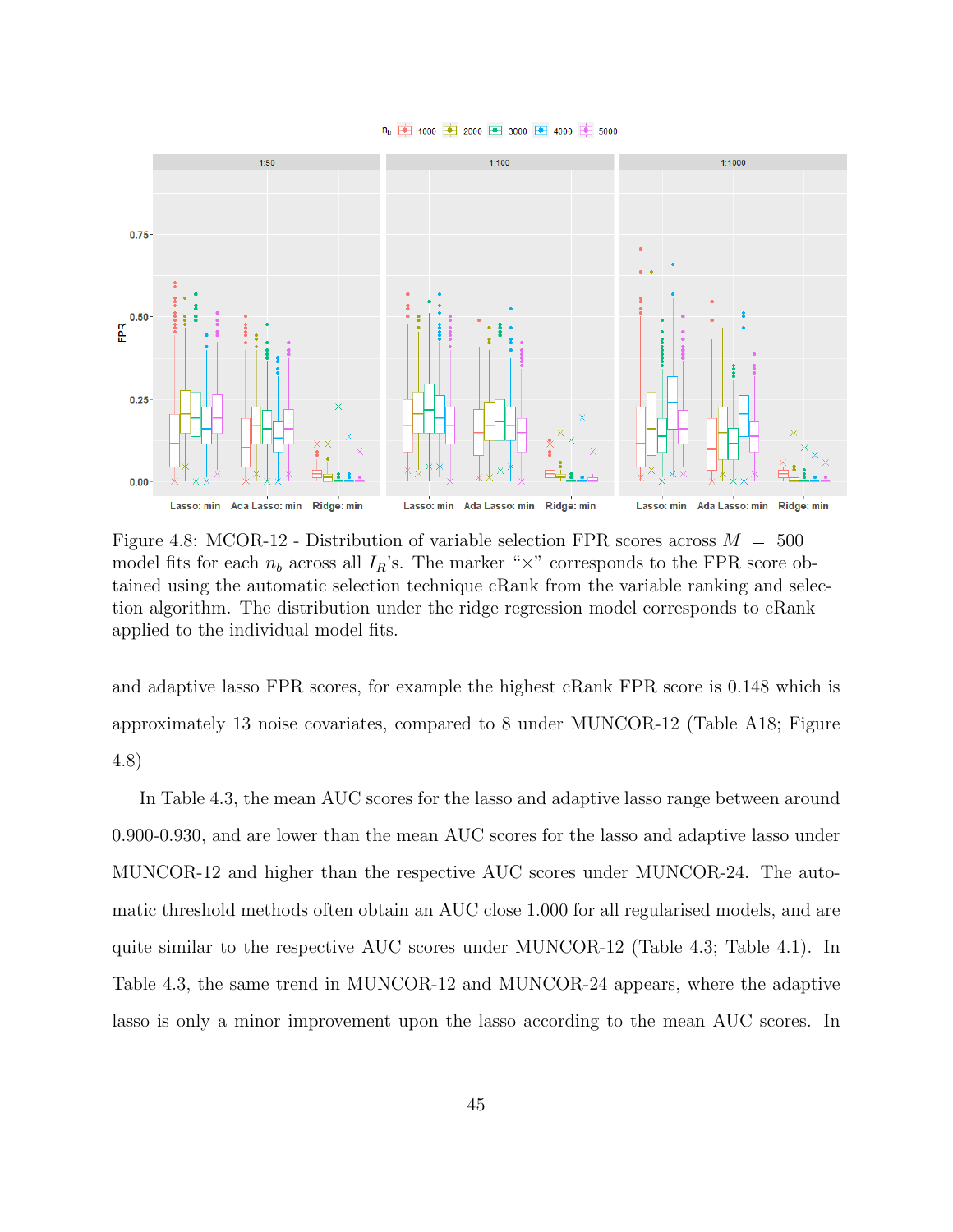



Figure 4.9: MCOR-12 - Distribution of variable selection AUC scores across = 500 model fits for each  $n_b$  across all  $I_R$ 's. The marker " $\times$ " corresponds to the AUC score obtained using the automatic selection technique cRank from the variable ranking and selection algorithm. The distribution under the ridge regression model corresponds to cRank applied to the individual model fits.

Figure 4.9, the distributed AUC scores do not exhibit major variation between sample size and the median AUC scores generally increase as sample size increases. The AUC scores corresponding to cRank often score well above the 75th percentile, however we see this less often with ridge regression likewise the same trend appears under MUNCOR-12, however, the cRank AUC scores with ridge regression often score above 0.900 (Table 4.3; Figure 4.9). It is clear that variable ranking algorithm is robust to severe class imbalance and correlation between some signal and noise covariates under MCOR-12 (Figure 4.9; Table 4.3).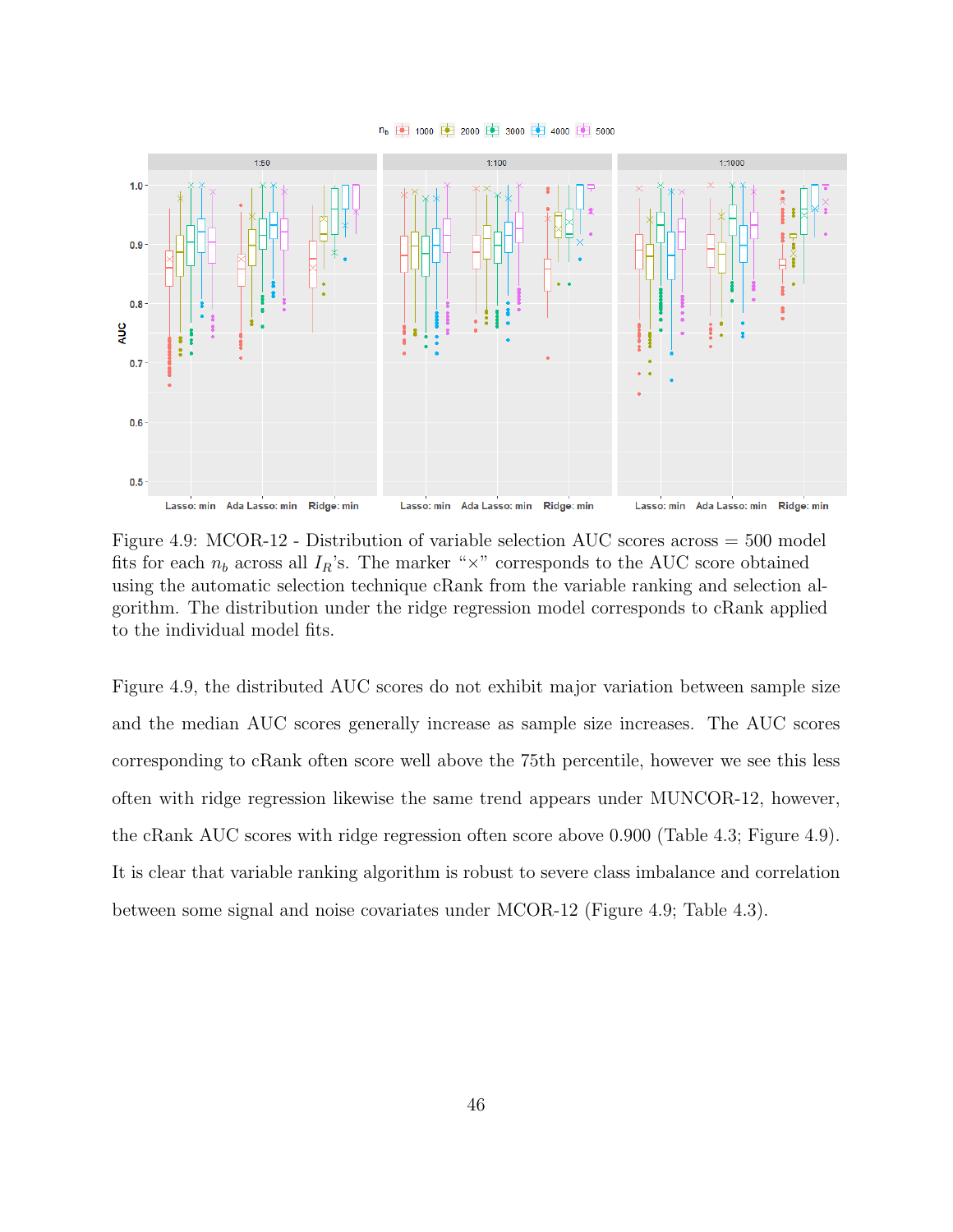Table 4.3: MCOR-12 - Variable selection AUC scores for each automatic selection method based on the variable ranking and selection algorithm, along with the mean AUC scores across  $M = 500$  fits of each regularised model with  $I_R = 1:1000$ . The mean AUC score for ridge regression corresponds to cRank applied to an individual fit.

| Model          | $n_b$ | Mean AUC $(s.d)$ | Automatic Selection Method |       |        |        |            |
|----------------|-------|------------------|----------------------------|-------|--------|--------|------------|
|                |       |                  | mRank                      | cRank | mPdrop | cPdrop | Clustering |
| Lasso: min     | 1000  | 0.883(0.049)     | 0.994                      | 0.994 | 0.994  | 0.994  | 0.994      |
|                | 2000  | 0.868(0.045)     | 0.917                      | 0.941 | 0.917  | 0.907  | 0.917      |
|                | 3000  | 0.925(0.044)     | 1.000                      | 1.000 | 1.000  | 0.994  | 1.000      |
|                | 4000  | 0.879(0.055)     | 1.000                      | 0.989 | 1.000  | 0.977  | 0.994      |
|                | 5000  | 0.913(0.040)     | 1.000                      | 0.989 | 1.000  | 0.977  | 0.989      |
|                |       |                  |                            |       |        |        |            |
| Ada Lasso: min | 1000  | 0.886(0.043)     | 0.994                      | 1.000 | 0.994  | 0.994  | 0.833      |
|                | 2000  | 0.876(0.038)     | 0.917                      | 0.947 | 0.917  | 0.924  | 0.917      |
|                | 3000  | 0.937(0.039)     | 1.000                      | 1.000 | 1.000  | 1.000  | 1.000      |
|                | 4000  | 0.898(0.046)     | 1.000                      | 1.000 | 1.000  | 0.977  | 1.000      |
|                | 5000  | 0.929(0.035)     | 1.000                      | 0.989 | 1.000  | 0.983  | 0.972      |
|                |       |                  |                            |       |        |        |            |
| Ridge: min     | 1000  | 0.868(0.029)     | 0.900                      | 0.972 |        |        |            |
|                | 2000  | 0.910(0.017)     | 0.905                      | 0.884 |        |        |            |
|                | 3000  | 0.956(0.036)     | 0.994                      | 0.949 |        |        |            |
|                | 4000  | 0.981(0.029)     | 0.994                      | 0.960 |        |        |            |
|                | 5000  | 0.997(0.008)     | 0.977                      | 0.972 |        |        |            |

### 4.2.2 MCOR-24

The mean TPR scores for lasso/adaptive lasso and ridge regression range around 0.900- 1.000 and 0.750-1.000 respectively (Table A21). The mean TPR scores in Table A21 corresponding to all regularised models are higher than their respective mean TPR scores under MUNCOR-24, but lower than the respective mean TPR scores under MUNCOR-12 and MCOR-12. We see that each automatic selection method in Table A21 performs quite well at most sample sizes, however there is evident variation among the TPR scores corresponding the threshold methods. For example, at  $n_b = 1000$  the adaptive lasso the TPR score is 0.292, and at  $n_b = 3000$  the respective TPR score is 0.958 (Table A21). Likewise, the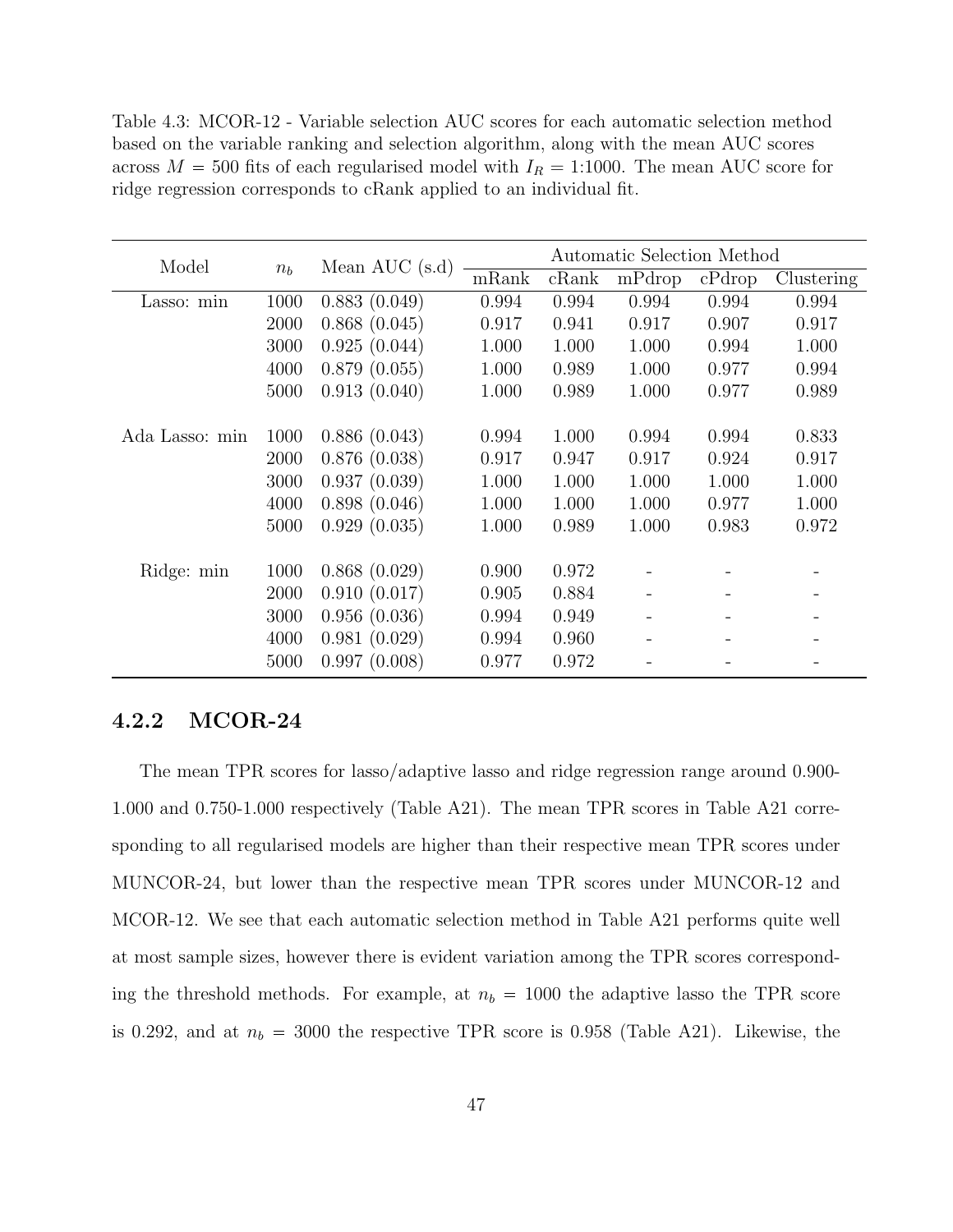TPR score corresponding to clustering with the adaptive lasso is 0.542 at  $n_b = 1000$  and 0.958 at  $n_b = 3000$  (Table A21). We see that all signal covariates are recovered with cRank corresponding to ridge regression for all sample sizes, this is also the case with cRank and ridge regression under MUNCOR-12 (when  $I_R = 1:1000$ ) (Table A21; Table A3). In Figure 4.10 there appears to be high variation among the distributed TPR scores between sample sizes, likewise across the imbalance ratios. The TPR scores corresponding to cRank with the lasso and adaptive lasso tend to score below the median TPR, however recovered at least 75% of the signal covariates (Figure 4.10). Despite the evident variation among the distributed TPR scores with ridge regression, automatic selection corresponding to cRank managed to recover most signal covariates (Figure 4.10).



n<sub>b</sub> 中 1000 中 2000 中 3000 中 4000 中 5000

Figure 4.10: MCOR-24 - Distribution of variable selection TPR scores across  $M = 500$ model fits for each  $n_b$  across all  $I_R$ 's. The marker " $\times$ " corresponds to the TPR score obtained using the automatic selection technique cRank from the variable ranking and selection algorithm. The distribution under the ridge regression model corresponds to cRank applied to the individual model fits.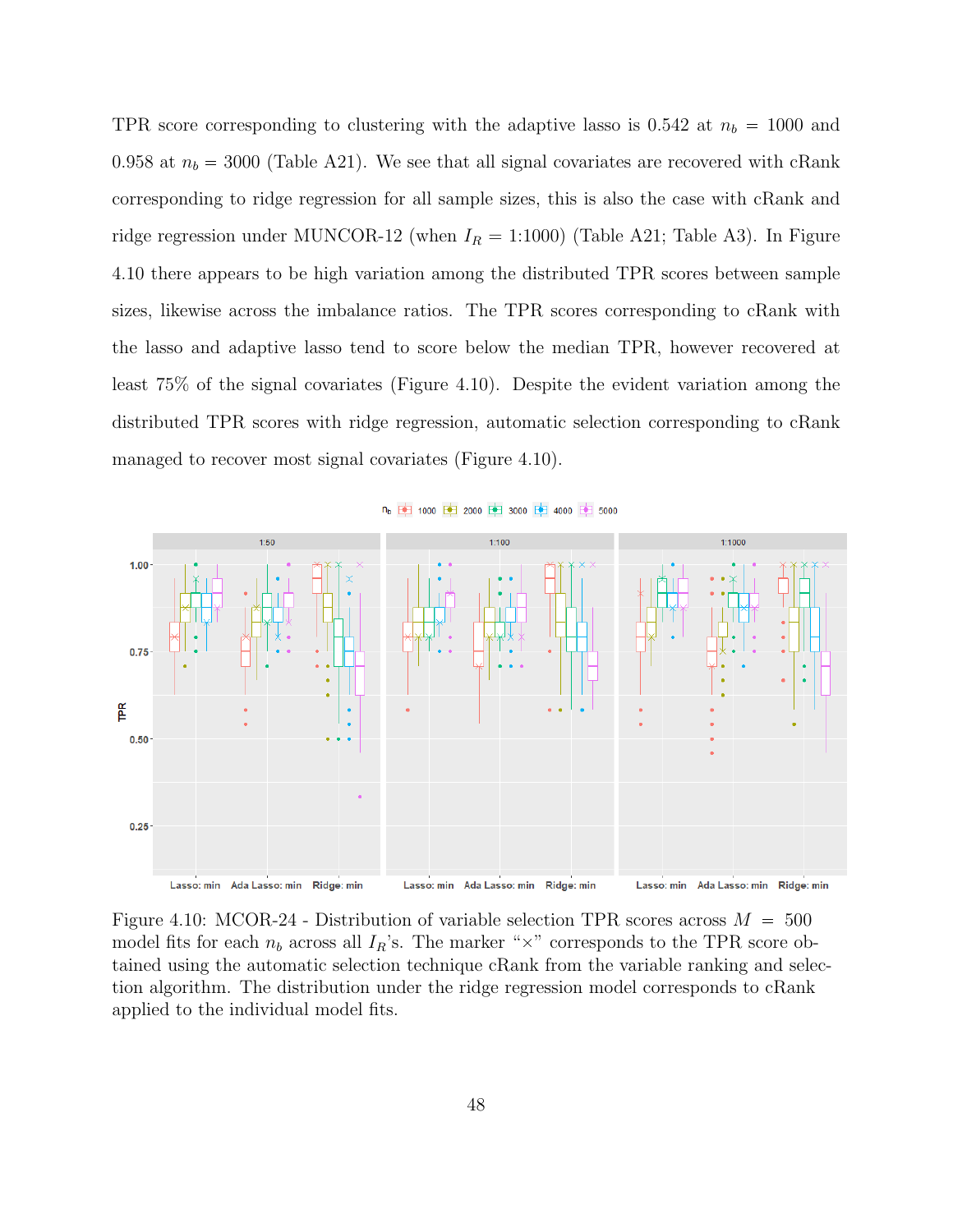In Table A24 the mean FPR scores for the lasso and adaptive lasso, are lower compared with the respective mean FPR scores under MCOR-12, although they are quite similar to the corresponding values under MUNCOR-12 and MUNCOR-24 (Table A6; Table A12; Table A18). In Table A24 the mean FPR with ridge regression is higher than the respective mean FPR scores under the other simulation models. The FPR scores attained with the automatic selection methods are quite similar between each other and to the corresponding FPR values under the rest of the simulation models, screening out most noise covariates (Table A24). The highest mean FPR scores corresponding to the lasso and adaptive lasso are 0.113 and 0.100 which is approximately 20 and 18 noise covariates selected on average respectively, compared to 20 noise covariates selected by the lasso and adaptive lasso under MUNCOR-24. Likewise with the other simulation models, cRank with ridge regression selects more noise covariates than the majority ridge regression models when cRank was applied to each individual fits (Figure 4.11). The highest FPR score attained with cRank for ridge regression (when  $I_R =$ 1:1000) is 0.148 which is approximately 26 noise covariates, compared to 25 under MCOR-12.

In Table 4.4 the mean AUC scores for the lasso, and adaptive lasso are similar to the respective AUC scores under MUNCOR-24 and MCOR-12, and range from 0.889-0.920 (Table 4.2; Table 4.3). Overall, there are not any major differences regarding the mean AUC scores for the lasso and adaptive lasso compared to the respective mean AUC scores under the other simulation models (Table 4.1; Table 4.2; Table 4.3; Table 4.4). The mean AUC scores corresponding to ridge regression under MCOR-24 do not score above 0.900, however they are only higher than the respective AUC scores under MUNCOR-24 (Table 4.4; 4.2). Each automatic selection method usually scored at least above 0.800, and under some sample sizes above 0.900 (Table 4.4). The AUC scores attained by each automatic threshold method are similar overall, although the mRank AUC score corresponding to adaptive lasso is 0.646 at  $n_b = 1000$  (Table 4.4). The cRank AUC scores tend to place above the median AUCs for most sample sizes for all regularised models (Figure 4.12).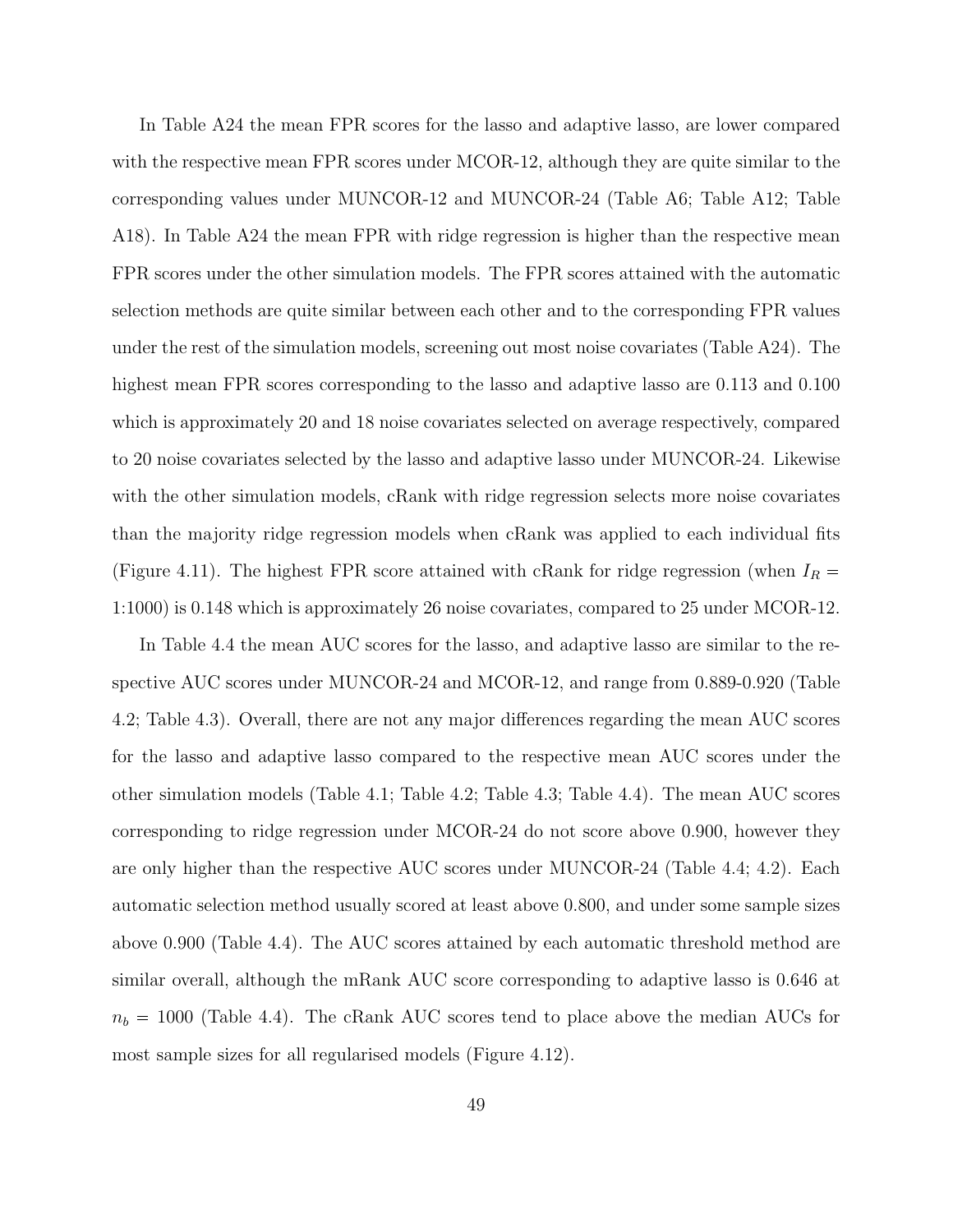

Figure 4.11: MCOR-24 - Distribution of variable selection FPR scores across  $M = 500$ model fits for each  $n_b$  across all  $I_R$ 's. The marker " $\times$ " corresponds to the FPR score obtained using the automatic selection technique cRank from the variable ranking and selection algorithm. The distribution under the ridge regression model corresponds to cRank applied to the individual model fits.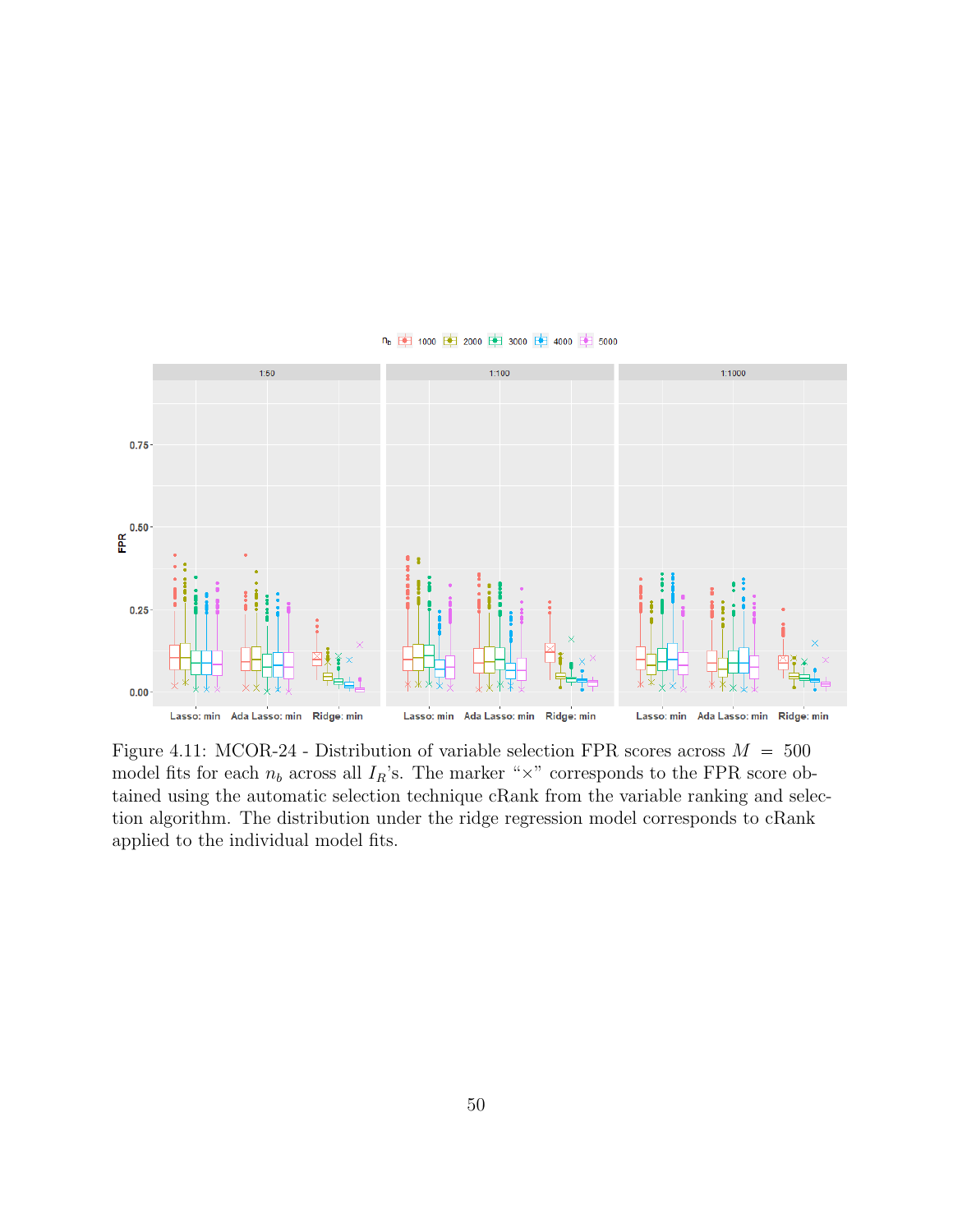



Figure 4.12: MCOR-24 - Distribution of variable selection AUC scores across  $M = 500$ model fits for each  $n_b$  across all  $I_R$ 's. The marker " $\times$ " corresponds to the AUC score obtained using the automatic selection technique cRank from the variable ranking and selection algorithm. The distribution under the ridge regression model corresponds to cRank applied to the individual model fits.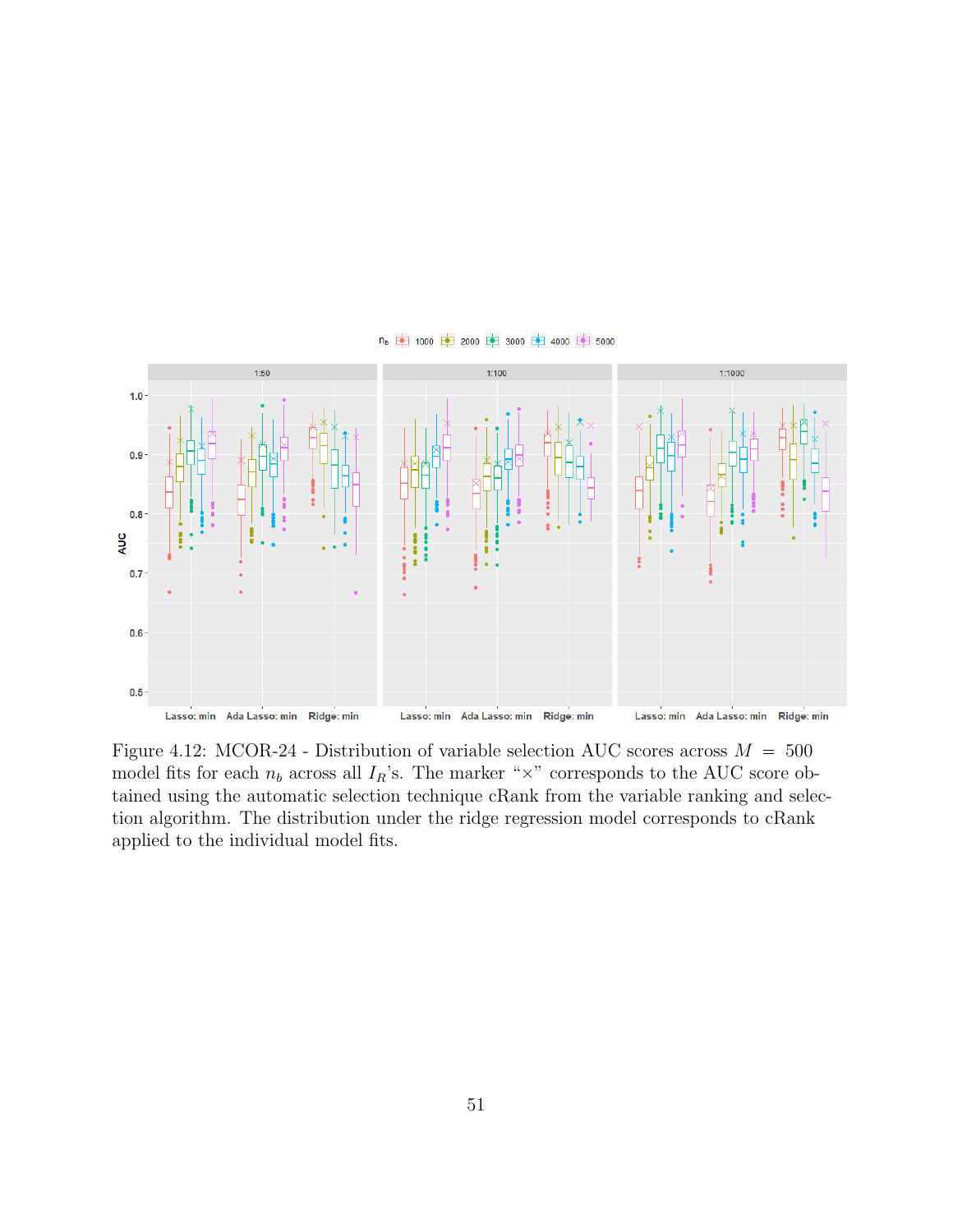| Model          | $n_b$ | Mean AUC $(s.d)$ | Automatic Selection Method |       |        |        |            |
|----------------|-------|------------------|----------------------------|-------|--------|--------|------------|
|                |       |                  | mRank                      | cRank | mPdrop | cPdrop | Clustering |
| Lasso: min     | 1000  | 0.895(0.028)     | 0.830                      | 0.947 | 0.830  | 0.933  | 0.830      |
|                | 2000  | 0.893(0.037)     | 0.882                      | 0.882 | 0.882  | 0.882  | 0.882      |
|                | 3000  | 0.913(0.035)     | 0.973                      | 0.973 | 0.973  | 0.971  | 0.973      |
|                | 4000  | 0.909(0.033)     | 0.935                      | 0.929 | 0.929  | 0.941  | 0.929      |
|                | 5000  | 0.915(0.033)     | 0.935                      | 0.935 | 0.935  | 0.947  | 0.977      |
|                |       |                  |                            |       |        |        |            |
| Ada Lasso: min | 1000  | 0.891(0.027)     | 0.646                      | 0.843 | 0.848  | 0.936  | 0.771      |
|                | 2000  | 0.888(0.033)     | 0.864                      | 0.864 | 0.864  | 0.884  | 0.882      |
|                | 3000  | 0.907(0.032)     | 0.973                      | 0.973 | 0.973  | 0.973  | 0.973      |
|                | 4000  | 0.898(0.030)     | 0.893                      | 0.935 | 0.929  | 0.950  | 0.929      |
|                | 5000  | 0.906(0.029)     | 0.935                      | 0.935 | 0.935  | 0.935  | 0.935      |
|                |       |                  |                            |       |        |        |            |
| Ridge: min     | 1000  | 0.877(0.027)     | 0.956                      | 0.949 |        |        |            |
|                | 2000  | 0.887(0.033)     | 0.956                      | 0.949 |        |        |            |
|                | 3000  | 0.841(0.039)     | 0.972                      | 0.955 |        |        |            |
|                | 4000  | 0.846(0.024)     | 0.949                      | 0.926 |        |        |            |
|                | 5000  | 0.834(0.038)     | 0.941                      | 0.952 |        |        |            |

Table 4.4: MCOR-24 - Variable selection AUC scores for each automatic selection method based on the variable ranking and selection algorithm, along with the mean AUC scores across  $M = 500$  fits of each regularised model with  $I_R = 1:1000$ . The mean AUC score for ridge regression corresponds to cRank applied to an individual fit.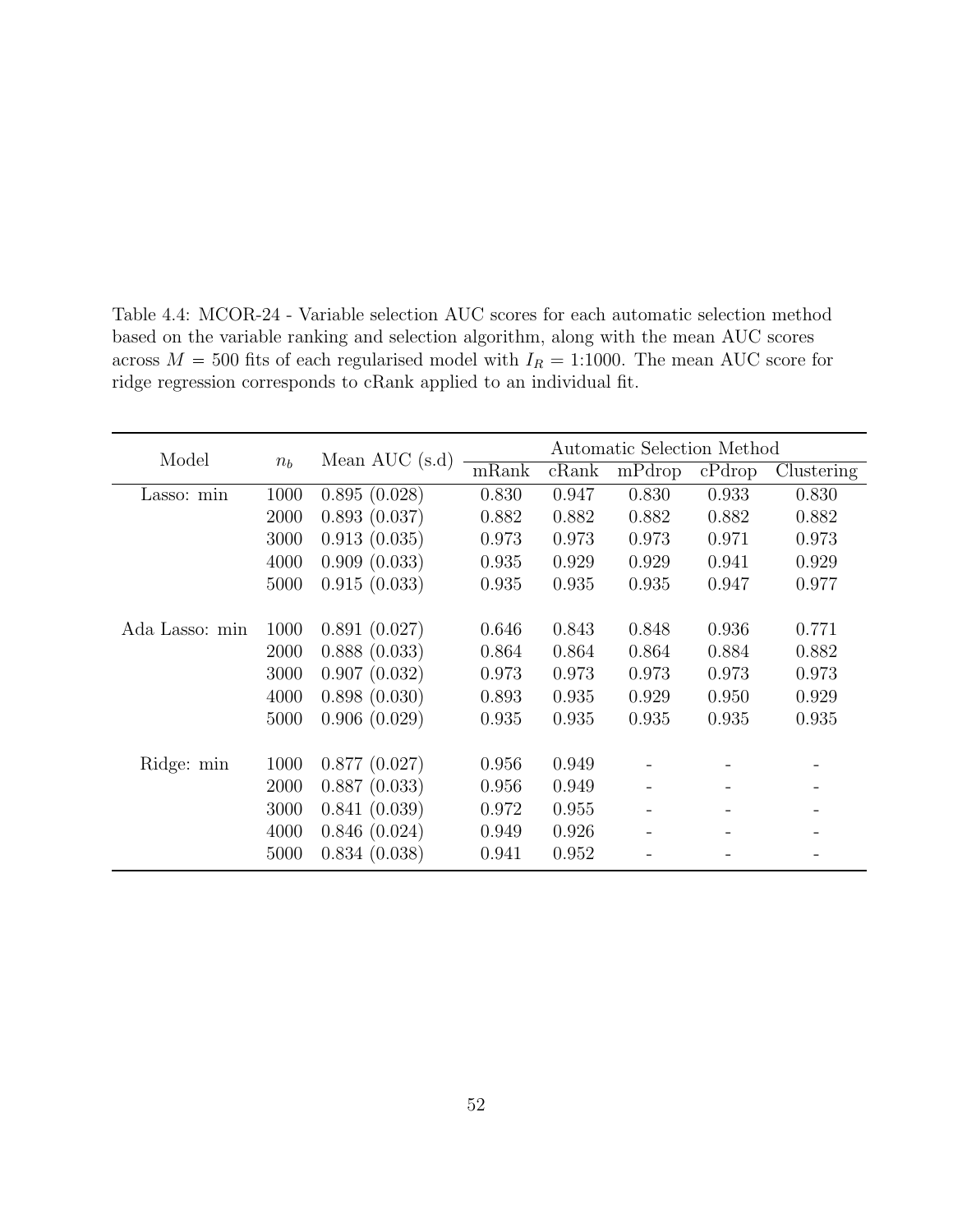## 4.3 The Effect of Penalization Parameter  $\lambda$

Here we study the effect that the shrinkage parameter  $\lambda$  has on variable ranking and selection demonstrated under MCOR-24. In Section 4, we studied variable ranking and selection on regularised models selected at  $\lambda =$  "lambda.min", the value that minimizes the mean cross-validation error during the model fitting process. We now consider the value of  $\lambda$  that is one standard error away from "lambda.min", that obtains a more parsimonious model for  $l_1$  regularisation.



Figure 4.13: MCOR-24 - Distribution of variable selection TPR scores across  $M = 500$ model fits with (a)  $\lambda$  = "lambda.min" and (b)  $\lambda$  = "lambda.1se", for  $n_b = 1000, 3000$  and  $I_R = 1.1000$ . The marker " $\times$ " corresponds to the TPR score obtained using the automatic selection technique cRank from the variable ranking and selection algorithm. The distribution under the ridge regression model corresponds to cRank applied to the individual model fits.

In Table A33 and Figure 4.13, it is evident that  $\lambda$  at "lambda.1se" penalizes the lasso and adaptive lasso coefficients much to the extent where a high proportion of signal covariates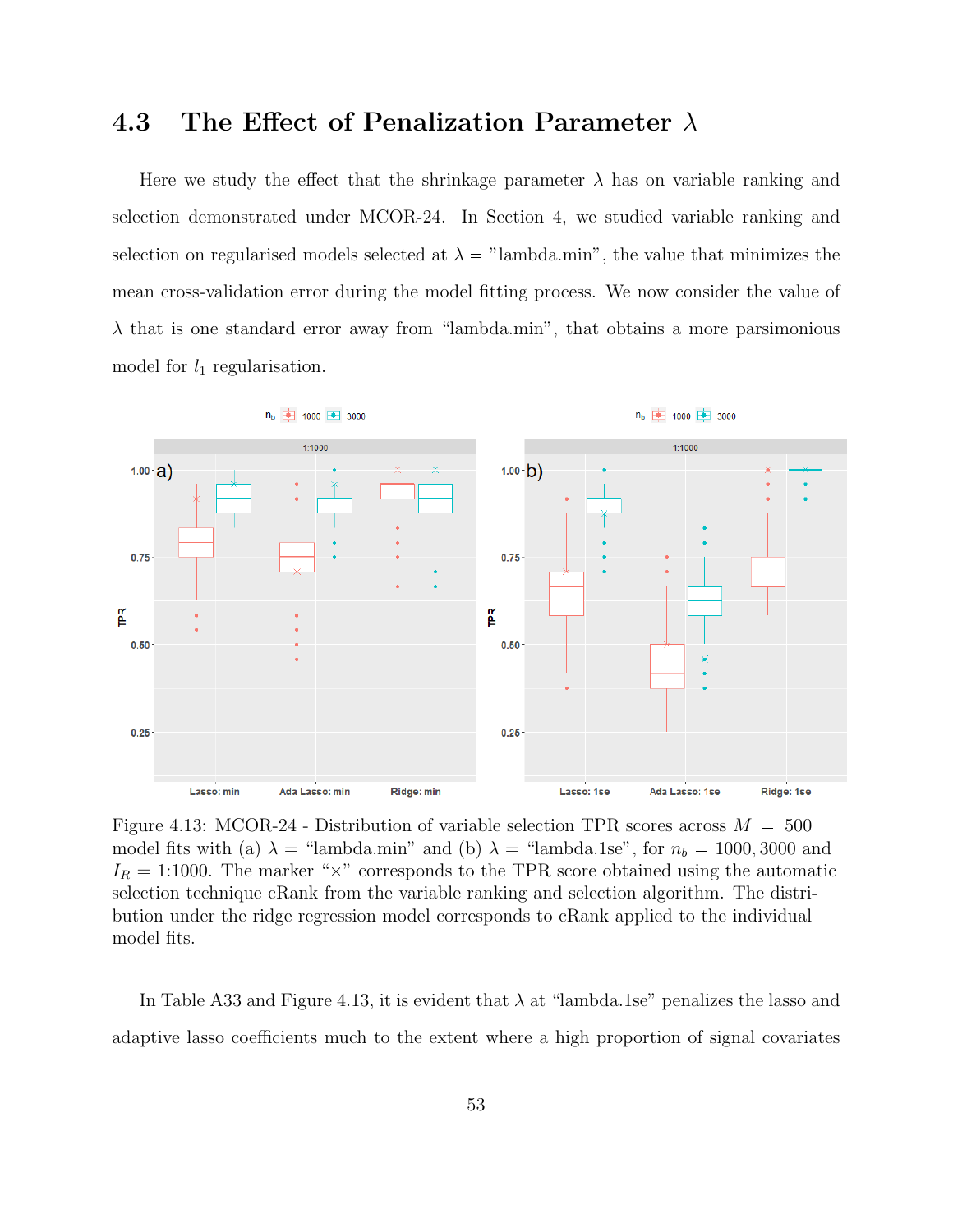are zeroed-out across the  $M = 500$  fits. Due to this effect, the resultant variable rankings obtained from the ensemble of fits are unstable, leading to the automatic selection methods failing to recover the signal covariates since the variable rankings do not show a clear distinction between the set of signal and noise covariates. In Table A33, the mean TPR values range from approximately 0.660-0.900 and 0.440-0.680 for the lasso and adaptive lasso respectively, whereas for ridge regression, the mean TPR scores are close to 1.000 except at  $n_b = 1000$ (Table A33). The mean TPR scores attained with the lasso at "lambda.1se" are lower than than the mean TPR scores with "lambda.min" but not substantially, however this is not the case for the adaptive lasso (Table A21; Table A33). The automatic selection methods with the adaptive lasso obtained a TPR score between approximately 0.040-0.300, and observe similar scores with the other automatic selection methods, clearly indicating unstable variable rankings (Table A33). The cRank and mRank TPR scores with ridge regression recover all signal covariates for each sample size (Table A33). In Figure 4.13, the distributed TPR scores of with "lambda.min" exhibit similar trends to the distribution of TPR scores with "lambda.1se" as we tend to see TPR increasing with sample size, and more variation among the latter. We see that cRank recovers a higher proportion of signal covariates at  $n_b = 1000$ relative to  $n_b = 3000$  and "lambda.1se" for the lasso and adaptive lasso, scoring no higher than the 25% of the individual model fits (Figure 4.13).

In Table A34, the mean of FPR scores for all regularised models are much lower, where ridge regression attained a score as high as 0.066 (approximately 12 noise covariates selected on average) and hence majority of the noise covariates were screened out by the automatic selection methods. In Figure 4.14, the distributed FPR scores corresponding to "lambda.1se" depict less variation and potential outliers compared to the respective FPR distribution with "lambda.min", and the median FPR scores tend to place below 0.05. We also notice the similar trend observed in each simulation model at "lambda.min" where cRank scores a higher FPR than the majority of the individual model fits corresponding to ridge regression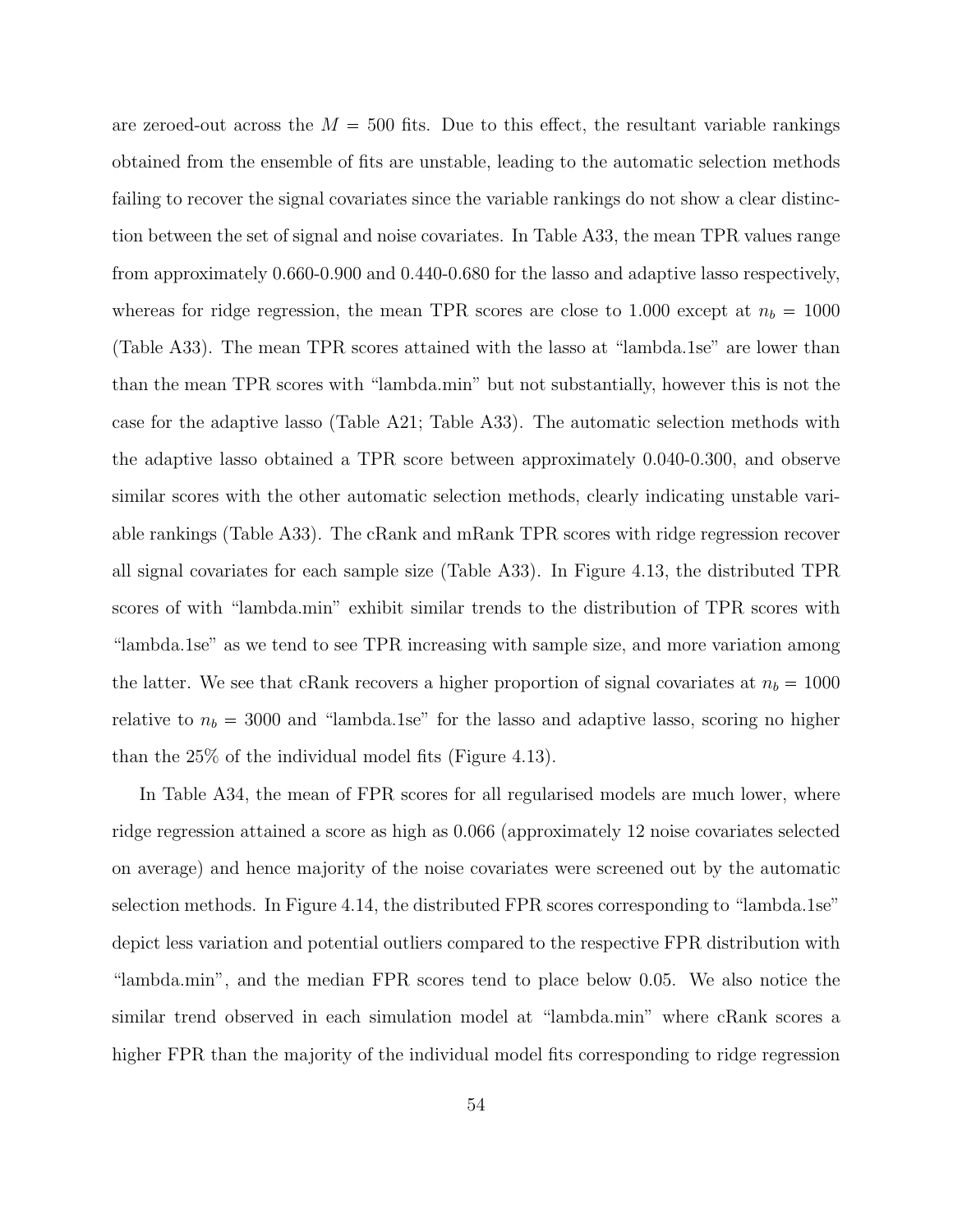

Figure 4.14: MCOR-24 - Distribution of variable selection FPR scores across  $M = 500$ model fits wwith (a)  $\lambda$  = "lambda.min" and (b)  $\lambda$  = "lambda.1se", for  $n_b$  = 1000, 3000 and  $I_R = 1:1000$ . The marker " $\times$ " corresponds to the FPR score obtained using the automatic selection technique cRank from the variable ranking and selection algorithm. The distribution under the ridge regression model corresponds to cRank applied to the individual model fits.

(Figure 4.14).

In Table 4.5, the mean AUC scores for the lasso and ridge regression did not score any lower than 0.900, whereas with the adaptive lasso the mean AUC scores still ranged from approximately 0.820-0.850 due to the low FPR scores. The mRank and cRank AUC scores with ridge regression scored above 0.950 for all sample sizes, however the mRank, cRank and clustering AUC scores with adaptive lasso did not score higher than 0.750, unlike the AUC scores with mPdrop and cPdrop (Table 4.5). In Figure 4.15, ridge regression exhibits substantially less variation under "lambda.1se" than under "lambda.min", and cRank does not score above the median AUC values for all regularised models under "lambda.1se", although the cRank AUC scores for ridge regression are higher than the respective AUCs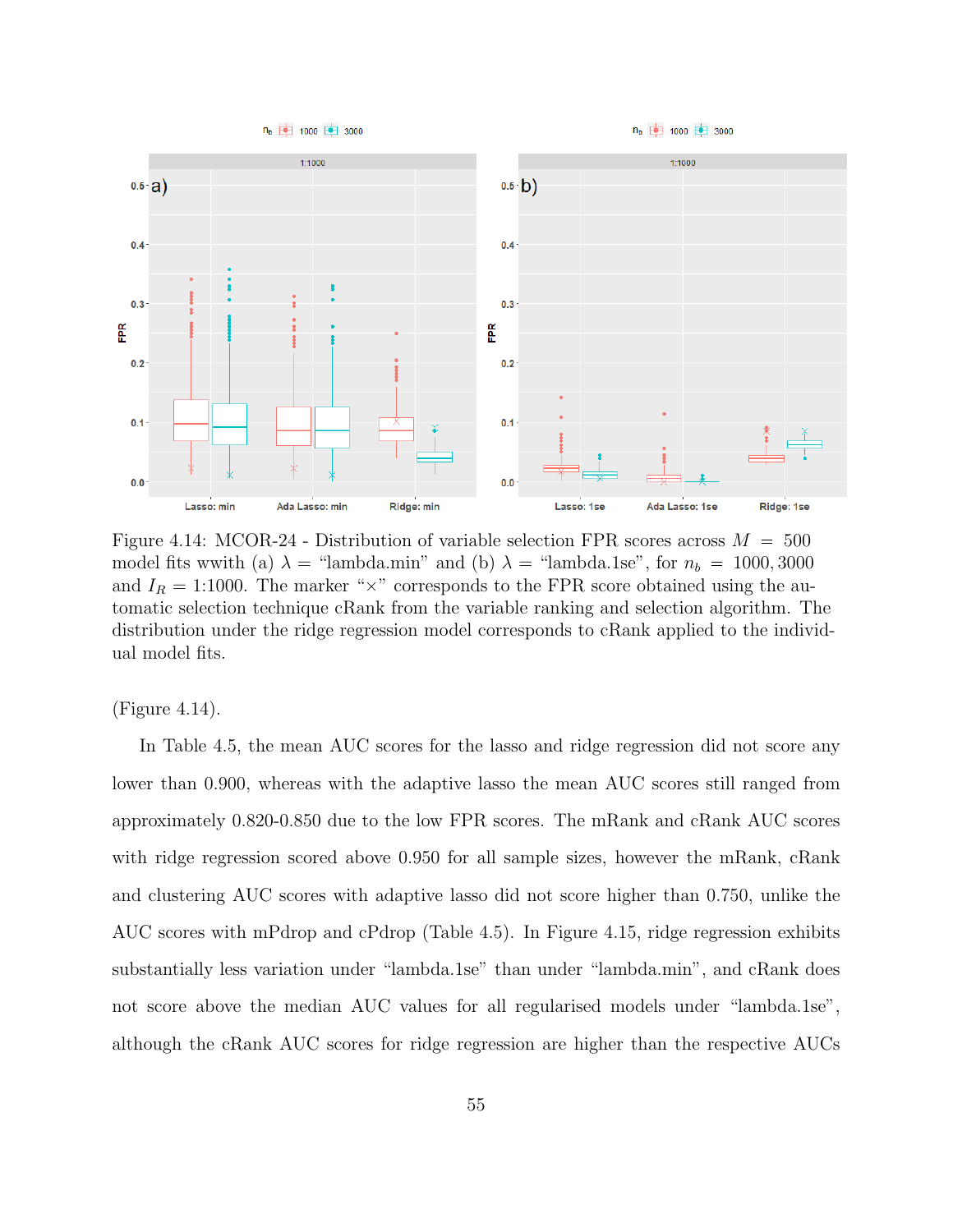



Figure 4.15: MCOR-24 - Distribution of variable selection AUC scores across  $M = 500$ model fits with (a)  $\lambda$  = "lambda.min" and (b)  $\lambda$  = "lambda.1se", for  $n_b = 1000, 3000$  and  $I_R = 1:1000$ . The marker " $\times$ " corresponds to the AUC score obtained using the automatic selection technique cRank from the variable ranking and selection algorithm. The distribution under the ridge regression model corresponds to cRank applied to the individual model fits.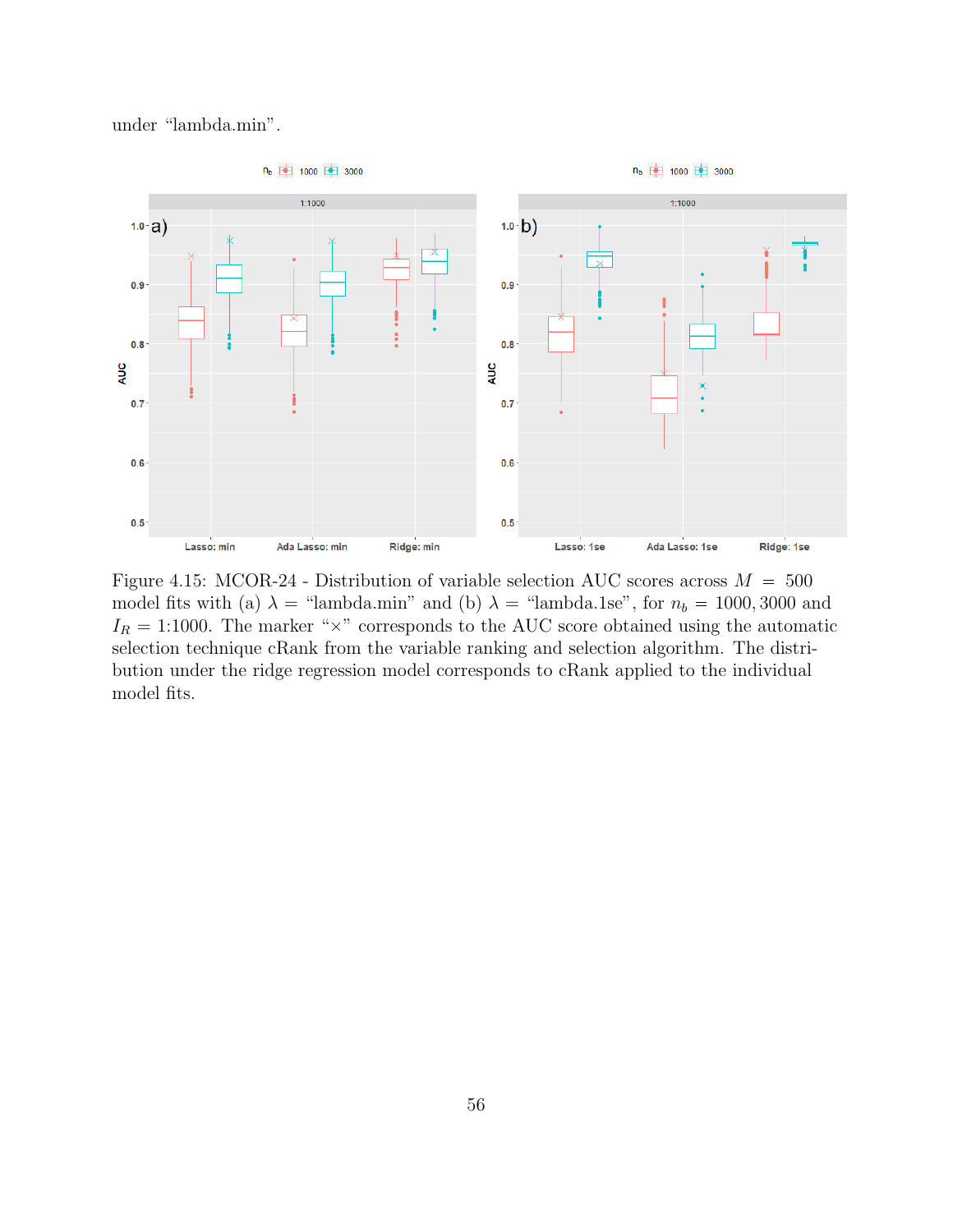Table 4.5: MCOR-24 - Variable selection AUC scores for each automatic selection method based on the variable ranking and selection algorithm, along with the mean AUC scores across  $M = 500$  fits of each regularised model with  $I_R = 1:1000$  and  $\lambda =$  "lambda.1se". The mean AUC score for ridge regression corresponds to cRank applied to an individual fit.

| Model          |       | Mean AUC $(s.d)$ | Automatic Selection Method |       |        |        |            |  |
|----------------|-------|------------------|----------------------------|-------|--------|--------|------------|--|
|                | $n_b$ |                  | mRank                      | cRank | mPdrop | cPdrop | Clustering |  |
| Lasso: 1se     | 1000  | 0.817(0.044)     | 0.830                      | 0.947 | 0.83   | 0.933  | 0.830      |  |
|                | 2000  | 0.890(0.031)     | 0.882                      | 0.882 | 0.882  | 0.882  | 0.882      |  |
|                | 3000  | 0.942(0.026)     | 0.973                      | 0.973 | 0.973  | 0.971  | 0.973      |  |
|                | 4000  | 0.932(0.022)     | 0.935                      | 0.929 | 0.929  | 0.941  | 0.929      |  |
|                | 5000  | 0.942(0.021)     | 0.935                      | 0.935 | 0.935  | 0.947  | 0.977      |  |
|                |       |                  |                            |       |        |        |            |  |
| Ada Lasso: 1se | 1000  | 0.715(0.048)     | 0.646                      | 0.843 | 0.848  | 0.936  | 0.771      |  |
|                | 2000  | 0.785(0.036)     | 0.864                      | 0.864 | 0.864  | 0.884  | 0.882      |  |
|                | 3000  | 0.814(0.036)     | 0.973                      | 0.973 | 0.973  | 0.973  | 0.973      |  |
|                | 4000  | 0.837(0.031)     | 0.893                      | 0.935 | 0.929  | 0.950  | 0.929      |  |
|                | 5000  | 0.838(0.026)     | 0.935                      | 0.935 | 0.935  | 0.935  | 0.935      |  |
|                |       |                  |                            |       |        |        |            |  |
| Ridge: 1se     | 1000  | 0.835(0.039)     | 0.956                      | 0.949 |        |        |            |  |
|                | 2000  | 0.962(0.014)     | 0.956                      | 0.949 |        |        |            |  |
|                | 3000  | 0.968(0.006)     | 0.972                      | 0.955 |        |        |            |  |
|                | 4000  | 0.967(0.005)     | 0.949                      | 0.926 |        |        |            |  |
|                | 5000  | 0.966(0.012)     | 0.941                      | 0.952 |        |        |            |  |

#### 4.4 Discussion

We focus our results when our simulation models are under severe class-imbalance ( $I_R$  = 1:1000) in order to thoroughly assess the performance the regularised OLR models and automatic selection based methods. It is apparent that the automatic selection methods did not recover most signal covariates when faced with a larger set of covariates. Under MUNCOR-24 and MCOR-24 it is evident that the automatic selection methods recovered a lower proportion of signal covariates at sample sizes  $n_b = 1000$ , 2000 and 3000, relative to MUNCOR-12 and MCOR-12. Under MUNCOR-24 and MCOR-24, the automatic selection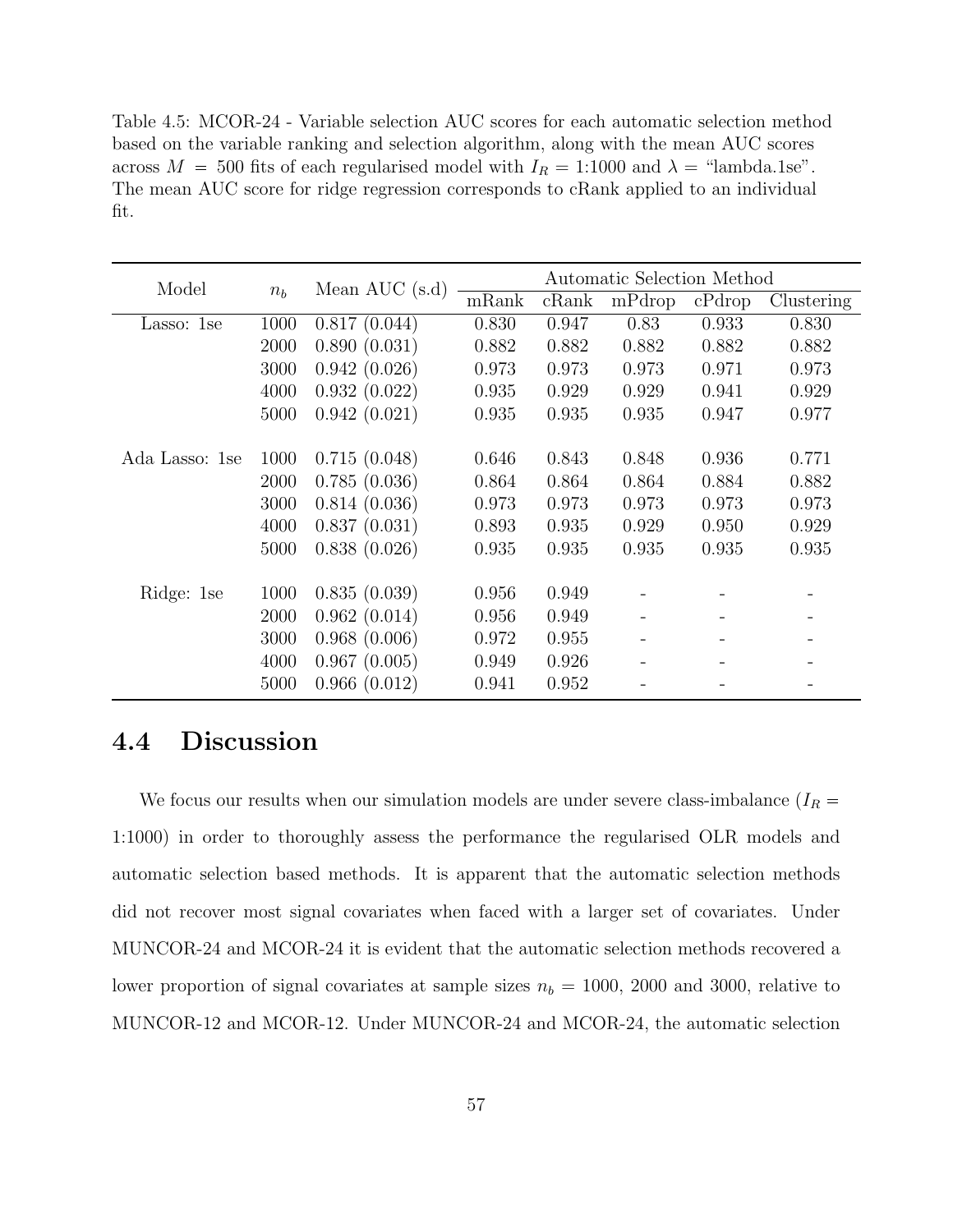based method TPR scores often placed below the mean/median TPR value for the lasso and adaptive lasso ensembles, whether correlation was present in the simulation models or not. The mean TPR scores for each regularised OLR model under MCOR-12 were very similar to the respective scores under MUNCOR-12. There is a high possibility that under MUNCOR-24 and MCOR-24 the covariates that correspond to low magnitude regression coefficients are frequently zeroed-out across the ensemble of fits resulting in high  $P_{Drop}$  values, therefore being screened out by the automatic selection methods during the last step of the algorithm. It is important to note that the noise to signal ratios is 1:2 when  $p = 100$  and  $p = 200$ covariates.

Under MCOR-12 a higher proportion of noise covariates were selected for all regularised OLR models relative to MUNCOR-12, however each automatic selection method managed to filter a high proportion of noise covariates and the respective FPR scores were much lower than the mean/median FPRs. The mean FPR scores corresponding to the lasso and adaptive lasso under MUNCOR-24 were similar between the respective scores under MCOR-24, although for ridge regression the mean FPR scores are lower under MUNCOR-24 relative to MCOR-24.

According to both the mean AUC scores for regularised OLR models and threshold based AUC scores, the overall balance between TPR and FPR was excellent, with stable variable rankings. Under each simulation model, all regularised OLR models attained a mean AUC score above 0.800 for all sample sizes, except ridge regression under MUNCOR-24. Mean AUC scores generally increased as sample size increases, although there was considerable variation across each individual model. With the implementation of both ensemble and automatic threshold based methods, variable ranking and selection was superior to a single regularised model fit, and this was evident across each simulation model. Automatic threshold based AUC scores were reasonable under all simulation models, most often scoring above 0.800 and usually attaining a score similar or higher than the mean/median AUC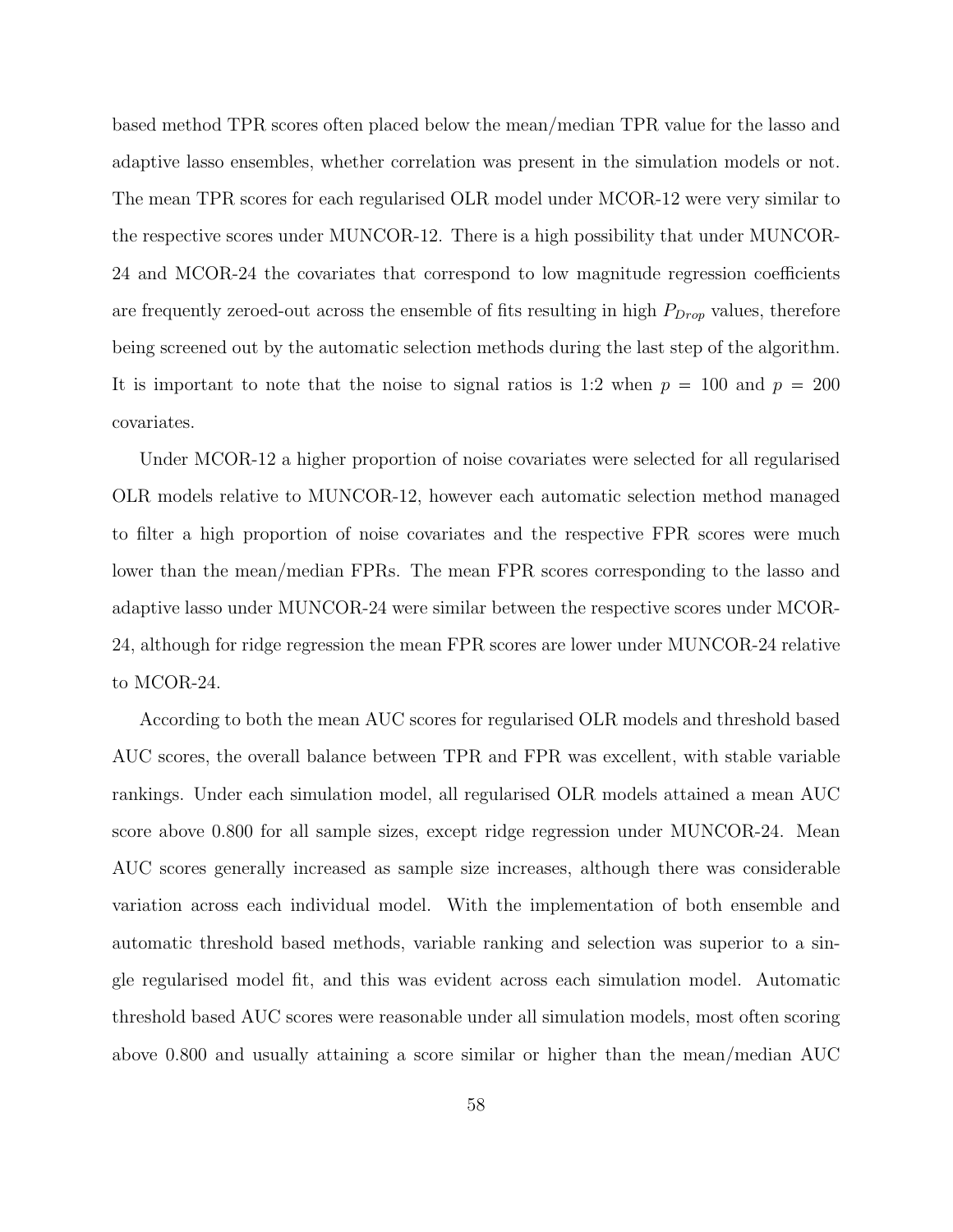score. Across all simulation models, we did not observe any substantial variable selection improvement between the adaptive lasso relative to the standard lasso, however the adaptive lasso often screened out a higher proportion of noise covariates on average. We also did not observe any automatic threshold based method consistently outperforming another method.

Under MCOR-24 with "lambda.1se", the mean TPR scores corresponding to the lasso and adaptive lasso were lower for all sample sizes relative to the corresponding scores under MCOR-24 with "lambda.min", yet this was not the case for ridge regression except at  $n_b =$ 1000. The mRank and mPdrop TPR scores corresponding to the lasso failed to recover a substantial amount of signal covariates at  $n_b = 1000$  and 2000, however the TPR scores improved with increasing sample size. The clustering method corresponding to the lasso did not recover at more than half of the signal covariates at  $n_b = 1000$  and 2000. For the adaptive lasso, each automatic threshold method often failed to recover at more than half of the signal covariates. Clearly ridge regression is superior at recovering signal covariates, especially at "lambda.1se".

The mean FPR scores for the lasso and adaptive lasso and the respective automatic selection method FPR scores were substantially lower on average relative to each simulation model at "lambda.min", although the FPR scores corresponding the ridge regression ensemble and the respective automatic threshold methods were higher.

The overall mean AUC scores were excellent, where the lasso and ridge regression scored above 0.900 for all sample sizes, and 0.800 for the adaptive lasso. The mean AUC scores corresponding to the lasso and ridge regression were higher than the respective scores at MCOR-24 with "lambda.min". We note that at  $n_b = 1000$  and 2000, the automatic threshold based AUC scores with the lasso and adaptive lasso are higher at "lambda.min", however the AUC scores are relatively similar to each other with the lasso and ridge regression. The automatic threshold based methods with the adaptive lasso fails to attain reasonable variable selection performances especially mRank, cRank and clustering with "lambda.1se".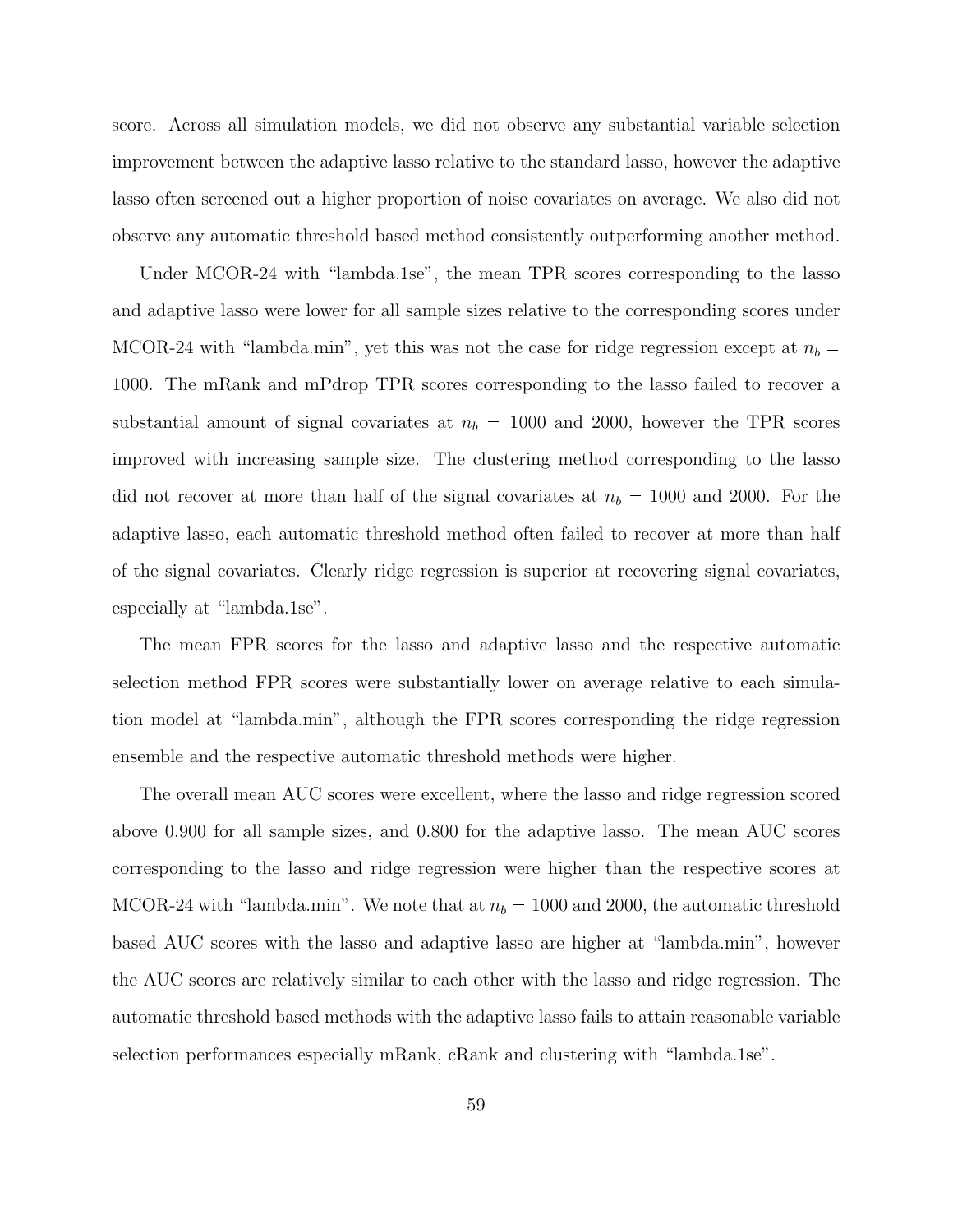### Chapter 5

# A Case Study on Mesoscale Spatio-Temporal Wildland Fire Occurrence Models in British Columbia

In this chapter we delve into the research conducted by Nadeem et al. (2020) that developed spatio-temporal models for daily human-caused and lightning-caused wildland fire occurrences in British Columbia. We describe the data compilation process along with the description of covariates and the framework used to develop the wildland fire models, along with the application of our automatic threshold based methods on these models.

#### 5.1 Background

Wildland fires occur at random patterns caused by lightning strikes and human negligence on a daily basis during a typical fire season. Wildland fires account for an average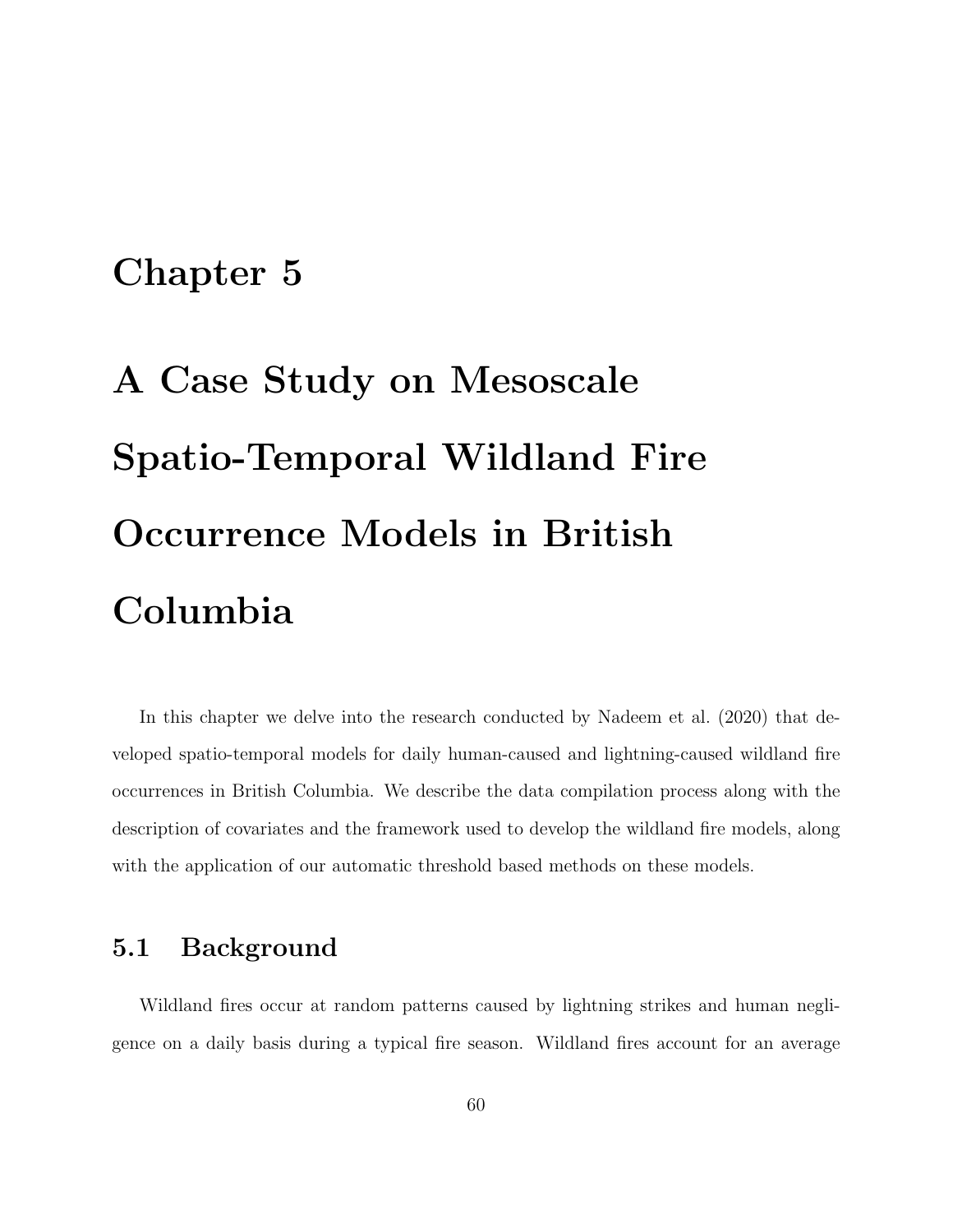of 2.5 million hectares of burnt area across Canada annually, costing the government of Canada up to \$1.5 billion per year (nat, 2021). The province of British Columbia is a large contributor to Canadian wildland fires, as 70% of its land area contains coniferous forest or grasslands that are potentially flammable (Nadeem et al., 2020). The destructive behaviour and occurrences of wildland fires have been studied for decades, where several predictive modelling frameworks have been implemented such as the negative binomial model (Bruce, 1963), and the Poisson model (Cunningham and Martell, 1973). With the development of remote automated fire weather stations and lightning location detectors in the 1980s, this allowed for a higher resolution of fire-weather data and more sophisticated modelling techniques (Nadeem et al., 2020). A discretised approach to model wildland fire occurrences was introduced in the work of Brillinger et al. (2003), and was implemented by Nadeem et al. (2020), where the wildland fire occurrence process is assumed to be a spatio-temporal point process with an inhomogeneous conditional intensity function that depends on a variation of predictors.

#### 5.2 Data Compilation

Nadeem et al. (2020) compiled 34 years of data (1981-2014) collected from weather stations, and other database inventories. The data corresponds to geographic, vegetation, ecumene, surface fire weather, atmospheric stability, time periods, lightning and baseline risk variables. A subset of the variables are listed below:

Geographic: Longitude, Latitude, Elevation, EcoZone;

Vegetation: Vegetated Proportion, Treed Proportion, Proportion of Conifer Cover; Ecumene: Road Length, Population, Wildland-Urban Interface (WUI) Area;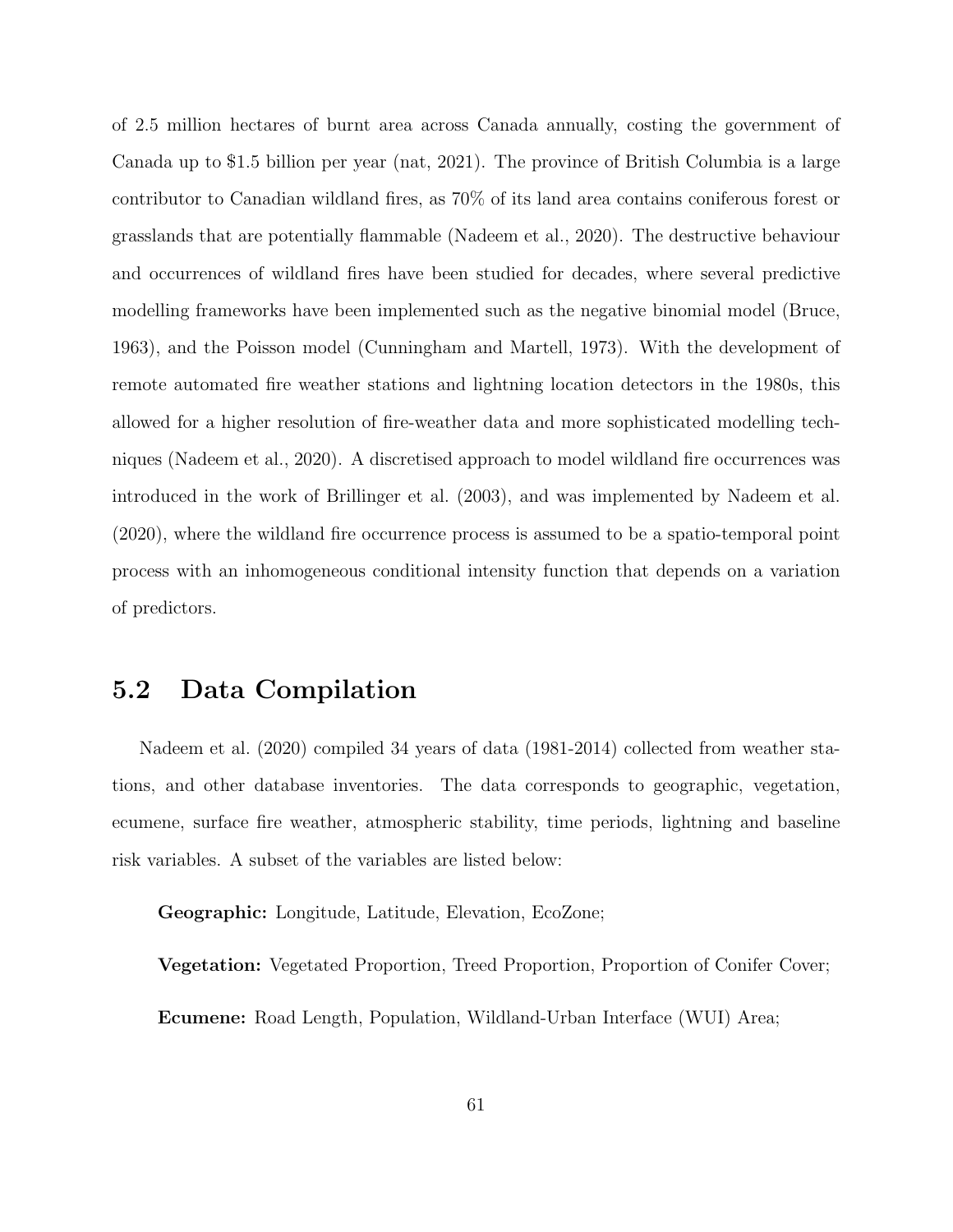Lightning: Lightning Strikes (strikes counted in the previous 24-h), Lightning Indicator;

Surface Fire Weather: Temperature, Relative Humidity, Wind Speed, Precipitation, Fine Fuel Moisture Code (FFMC), Duff Moisture Code (DMC), Fire Weather Index (FWI);

Atmospheric Stability: Showalter Index, 500 mb Anomaly (500 mb (hPa) geopotential height anomaly).

Nadeem et al. (2020) considered three baseline risk covariates, ten geographic, two regarding time periods, fifteen measures of vegetation, eight for ecumene, six for atmospheric stability, five for lightning strikes, and thirty-two measures pertaining to surface fire weather. The spatial domain of British Columbia is represented by  $2541\ 20 \times 20$  km spatial units in the National Forest Inventory (NFI) grid. Each unit represents a 24-h time period (starting at midnight) bounded by the wildland fire season beginning from 16 March to 14 October where 99% of wildland fires occurred in British Columbia. The data corresponding to the explanatory variables were binned by day and cell or interpolated to the centroid of each space-time unit (Nadeem et al. 2020).

# 5.3 Wildland Fire Occurrence Modelling with the Logistic-Lasso

Three wildland fire occurrence models were developed by Nadeem et al. (2020) using the logistic-lasso modelling framework. The three models are described below :

A Predicted Lightning-Caused Fire (PLCF) model to forecast lightning caused fires, in part utilizing weather and atmospheric stability measures which can be computed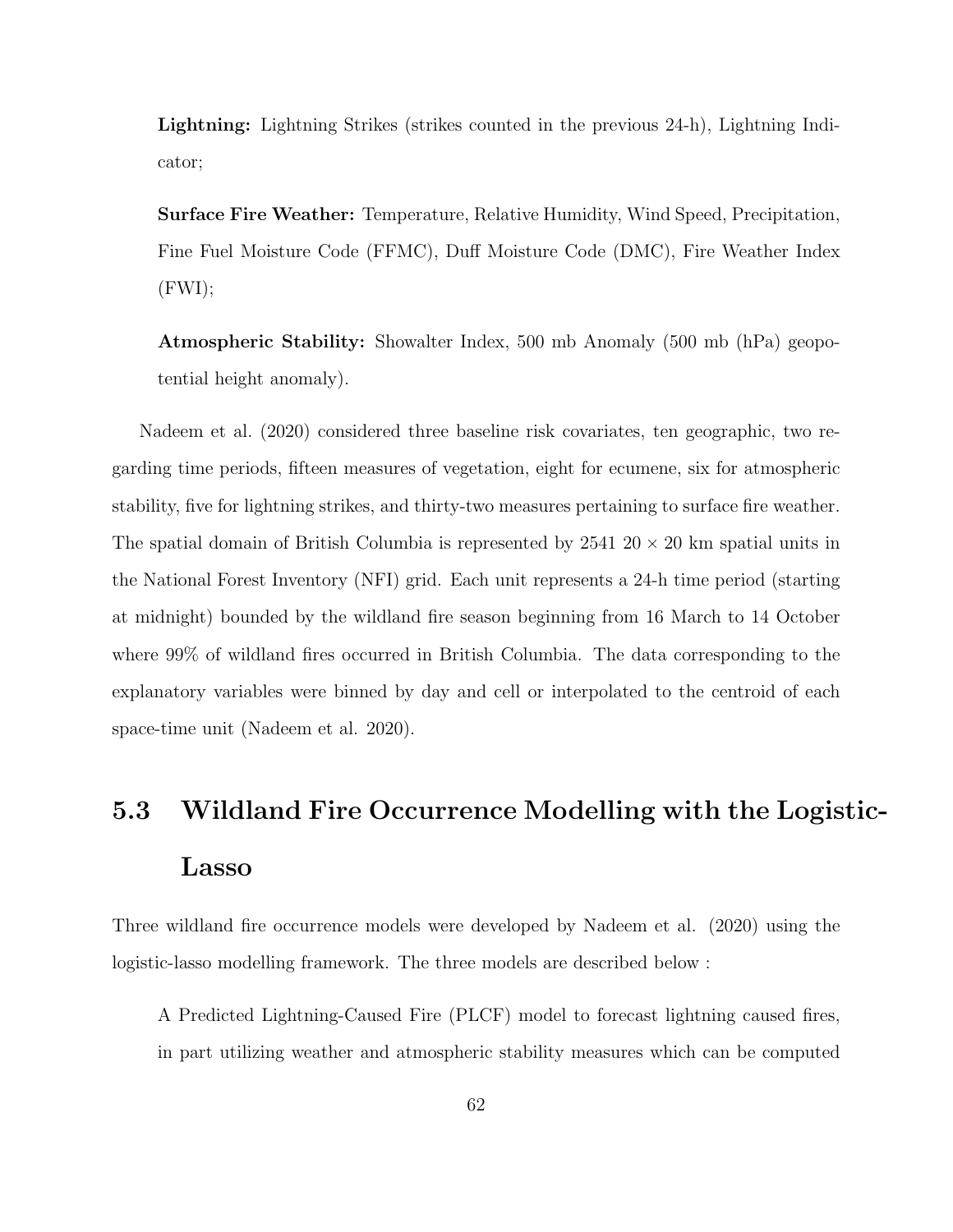from medium-term numerical weather model forecasts;

An Observed Lightning-Caused Fire (OLCF) model in part utilizing recent lightning strike and weather observations to potentially nowcast fires that have occurred (although they may or may not have been reported);

A Human-Caused Fire (HCF) model which can nowcast and forecast human caused fires utilizing observed or forecasted surface weather conditions.

The PLCF and HCF models were trained on data from 1981-2008, leaving the years 2009- 2014 for testing. The OLCF was trained on data from years 1999-2008 and 2010-2013, leaving the years 2009 and 2014 for testing. Only 67, 69 and 82 covariates were considered for the OLCF, PLCF and HCF models respectively. A large volume of data was compiled due to the the nature of the spatio-temporal domain, resulting in roughly 18 million observations (2541 voxels  $\times$  34 years  $\times$  214 days) where only 0.23% and 0.18% contain lightning caused and human caused wildfires respectively (Nadeem et al., 2020). The case-control class-imbalance ratio for the HCF, PLCF and OLCF models are 1:469, 1:433 and 1:504 respectively.

The wildfire occurrence in each space-time unit is modelled as a Bernoulli outcome (Y  $= 1$ ). Nadeem et al. (2020) fit an ensemble of  $M = 500$  logistic-lasso models on balanced datasets achieved via response-based sampling. The predictive skill of the HCF, OLCF and PLCF models were assessed through ROC characteristics, provincial-scale time series and temporal and spatial residuals (Nadeem et al., 2020). The predictive skill of the corresponding models excelled in terms of sensitivity (TPR), specificity (1 - FPR) and AUC scores, where all models attained an AUC score above 0.90. The PLCF, OLCF and HCF models respectively attained a sensitivity score of 0.898, 0.905, and 0.866 and their respective specificity scores are 0.814, 0.861, and 0.811 (Nadeem et al., 2020).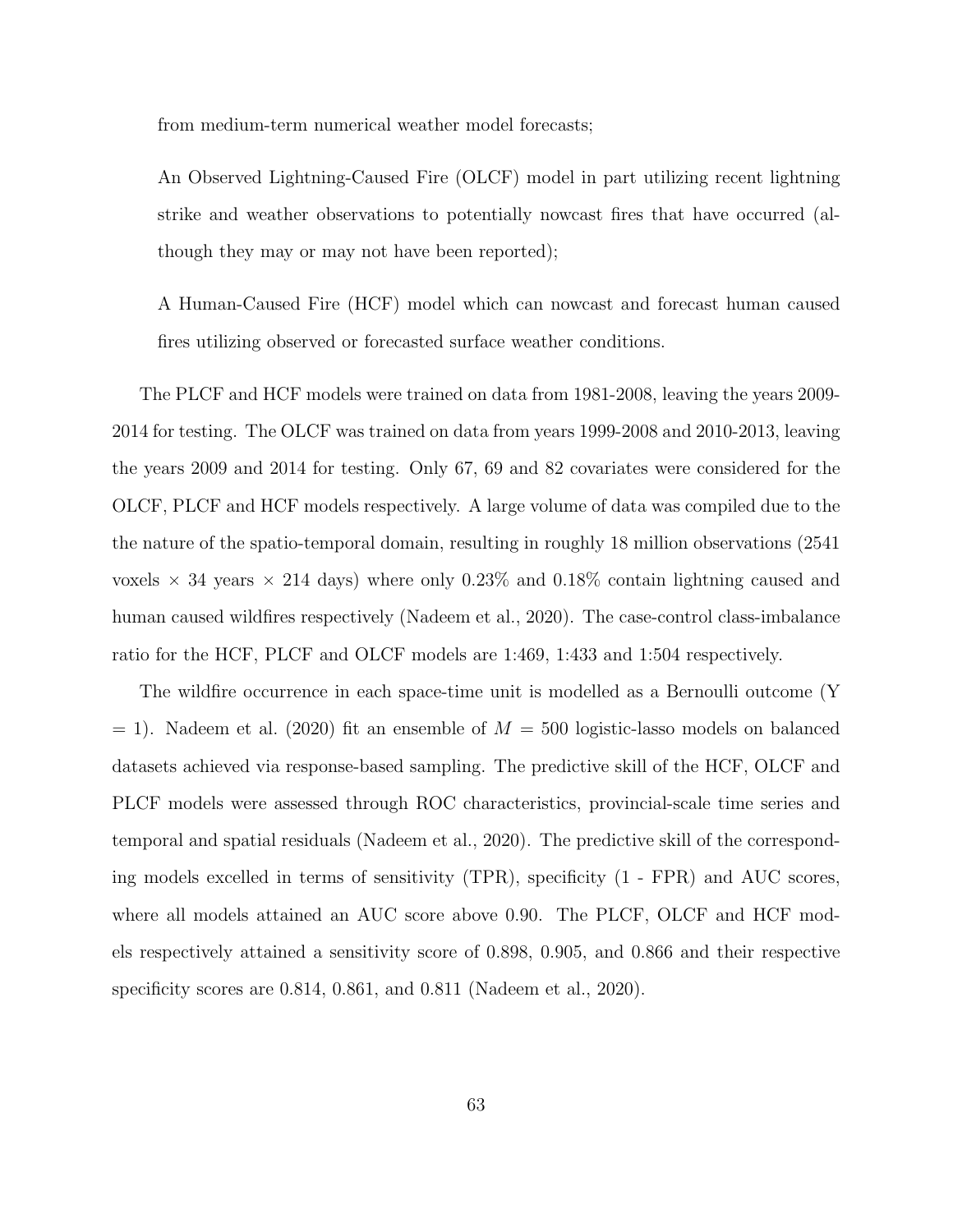### 5.4 Variable Ranking and Selection via a Heuristic Approach

Nadeem et al. (2020) implemented their variable ranking and selection method to identify important covariates in HCF, PLCF and OLCF models. The subset of important covariates were selected manually based on the visual representation between the relationship of the  $Rank(x_i)$  and  $P_{Drop}$  scores obtained from their ranking based method. A threshold was selected corresponding to the  $P_{Drop}$  values, to separate the ranked covariates into two clusters representing important and non-important covariates. There were 23, 20 and 32 covariates deemed important corresponding to the OLCF, HCF and PLCF models respectively, according to the threshold rule depicted in Figure 5.1. Identifying a set of important covariates via visual inspection can become infeasible as inconsistencies and ambiguity may arise in the selection process. This opens the path to implement our variable ranking and selection algorithm which considers various automatic threshold methods.

## 5.5 Variable Ranking and Selection via Automatic Thresholding Methods

We would like to examine whether the heuristic approach taken in Nadeem et al. (2020) attained a subset of viable covariates for each wildland fire model. This is done by refitting  $M = 500$  logistic-lasso models (with "lambda.1se"), on independent balanced datasets where we permute a subset of covariates. More specifically, we did not permute the top 36, 32 and 27 covariates for HCF, PLCF, and OLCF models respectively from the ranking tables reported in Nadeem et al. (2020). Our resultant rankings with a subset of permuted covariates for the HCF, PLCF and OLCF models are respectively denoted as "HCF permuted", "PLCF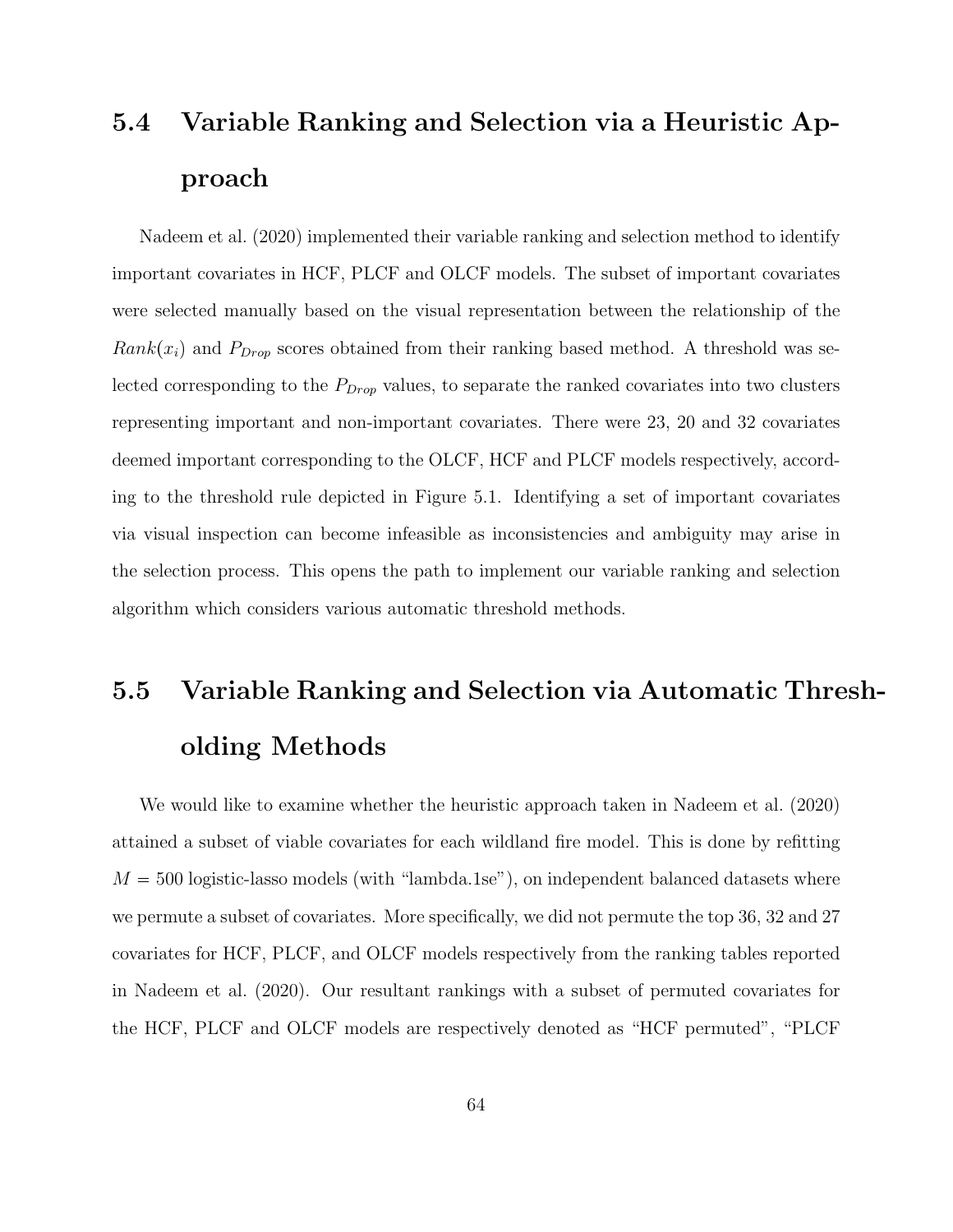

Figure 5.1: (Nadeem et al., 2020) The relationship of  $Rank(x_i)$  and  $P_{Drop}$ , where each point corresponds to a covariate in each model. The dashed line is determined around 0.2 threshold where 23, 32, and 20 covariates were selected to the left of the threshold for the OLCF, PLCF and HCF models respectively.

permuted" and "OLCF permuted". The ranking tables reported in Nadeem et al. (2020) corresponding to the HCF, PLCF and OLCF models are respectively denoted as "HCF all unpermuted", "PLCF all unpermuted", and "OLCF all unpermuted". Permuting a covariate destroys its relationship with the response vector, and is also implemented to assess variable importance for classification tasks with Random Forests (Breiman, 2001). If the automatic threshold methods retain the subset of covariates that were not permuted, this would provide supporting evidence that these covariates have a large likelihood of being the true important covariate. Likewise if a covariate is permuted and is not selected via the algorithm, then this confirms that this covariate has a large likelihood that it is truly not important.

We implemented the automatic threshold methods to the full model rankings without any permuted covariates and compared the subset of covariates we attained with the subset of "important" covariates determined with the threshold  $P_{Drop} = 0.2$  in Nadeem et al.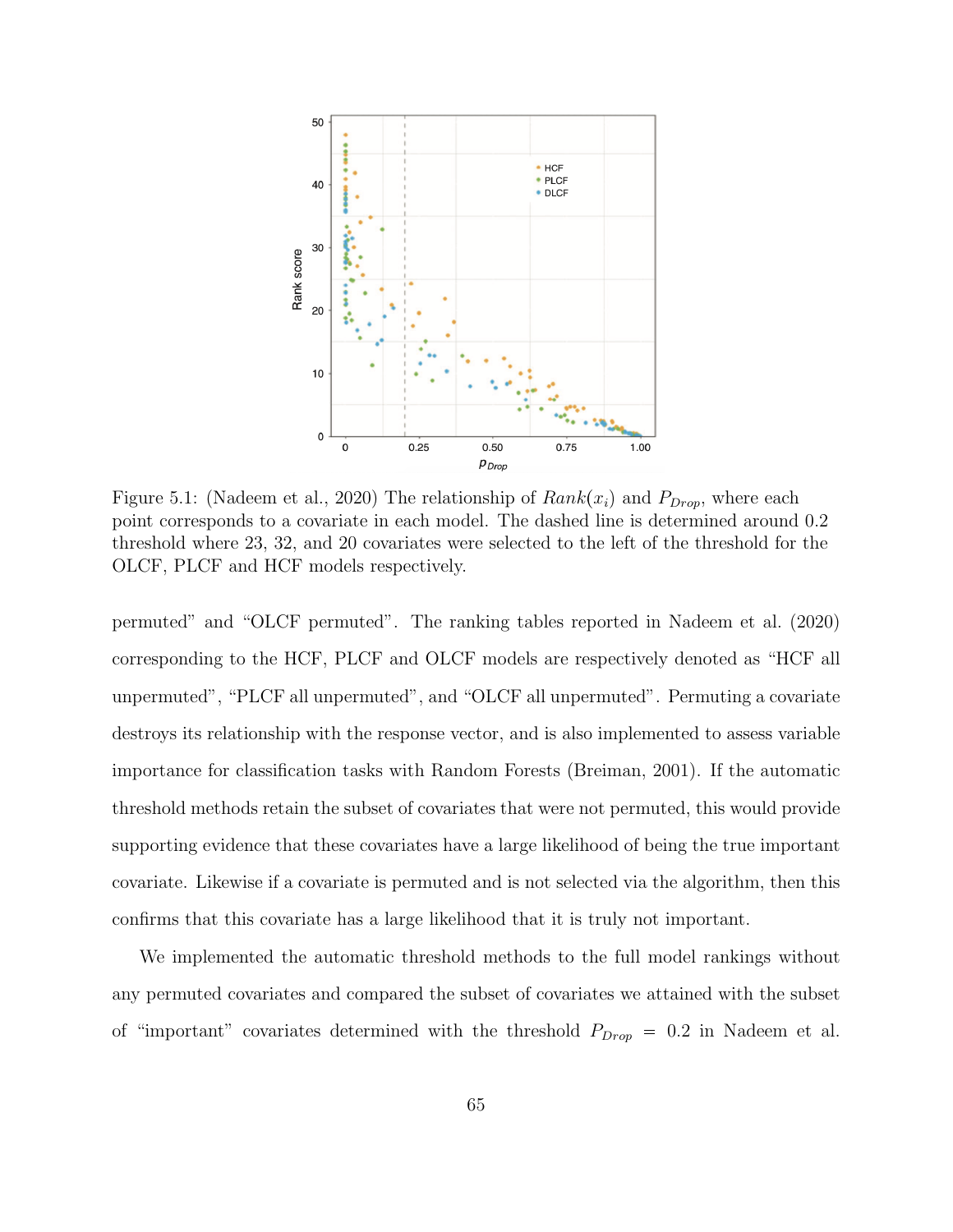(2020). Likewise we applied the automatic threshold methods to the full model rankings with permuted covariates and compared our results attained without permuted covariates.

In Table 5.1, each automatic threshold method often recovered a similar amount of covariates relative to the threshold  $P_{Drop} = 0.2$ . Only mRank recovered the same amount of covariates as with the threshold of  $P_{Drop} = 0.2$ , whereas mRank and cPdrop selected the most covariates (26). A smaller subset of covariates were attained by all thresholds for the HCF rankings with a subset of permuted covariates. The unpermuted covariates that rank above position 20 have a much higher likelihood of being noise.

Table 5.1: Number of selected covariates by each automatic threshold for the HCF, PLCF and OLCF models, generated from our ranking results with permuted covariates along with the results reported in Nadeem et al. (2020).

| Rank Table          | $P_{Drop} = 0.2$ mRank mPdrop cRank cPdrop |                         |    |    |    | clustering |
|---------------------|--------------------------------------------|-------------------------|----|----|----|------------|
| HCF all unpermuted  | 20                                         | 26                      | 20 | 22 | 26 | 21         |
| HCF permuted        |                                            | 11                      | 15 | 16 | 20 | 12         |
|                     |                                            |                         |    |    |    |            |
| PLCF all unpermuted | 32                                         | 6                       | 37 | 30 | 37 | 37         |
| PLCF permuted       | $\overline{\phantom{0}}$                   | 28                      | 32 | 28 | 28 | 28         |
|                     |                                            |                         |    |    |    |            |
| OLCF all unpermuted | 23                                         | $\overline{\mathbf{a}}$ | 23 | 21 | 27 | 13         |
| OLCF permuted       |                                            | 25                      | 24 | 21 | 24 | 25         |

For the PLCF model, cRank selected 30 covariates before permutation, only two less than the threshold  $P_{Drop} = 0.2$ , whereas mPdrop, cPdrop and clustering selected the most covariates (37) and mRank selected only 6 covariates. The methods mRank, cRank, cPdrop, and clustering recovered 28 covariates after permutation, whereas mPdrop recovered 32, the same amount selected by  $P_{Drop} = 0.2$  when covariates were not permuted. The unpermuted covariates ranked above position 32 have a very high likelihood of being noise.

With regards to the OLCF model, prior to covariate permutation, only cPdrop selected more covariates (27) than the threshold at  $P_{Drop} = 0.2$ , whereas mPdrop selected the same amount of covariates as the threshold (23). We see that mRank selected 5 covariates, a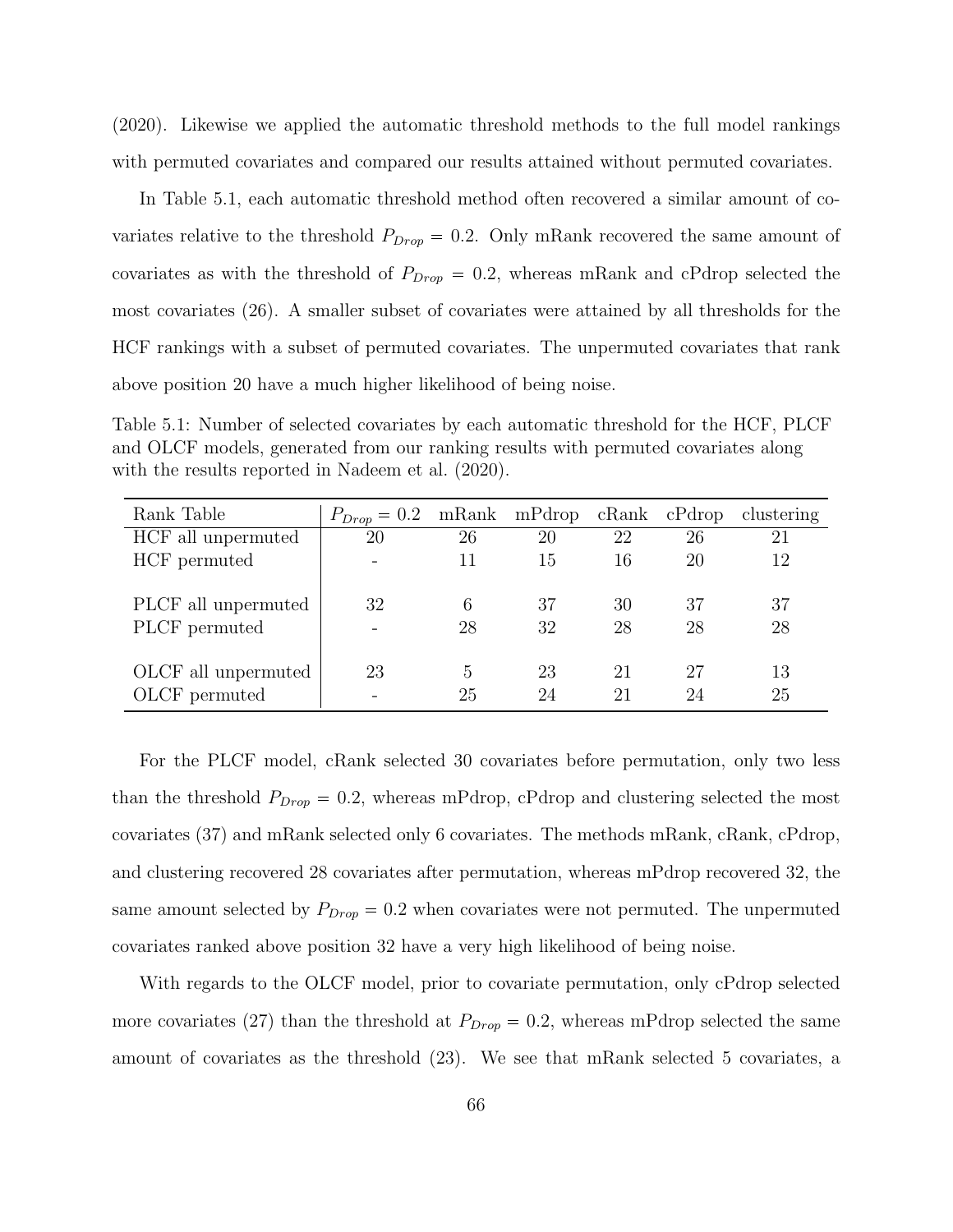similar performance when implemented with the PLCF model. After covariate permutation, mRank and clustering selected the highest amount of covariates (25). Overall, each automatic threshold method recovered a similar amount of covariates. Nonpermuted covariates ranked above position 25 have a high likelihood of being noise.



Figure 5.2:  $Rank(x_i)$  vs  $P_{Drop}$  scores for the HCF model with a subset of permuted covariates

Overall, we observed that the automatic threshold methods had not selected any permuted (noise) covariates. These observations fall in line with our simulation study results where these threshold based methods frequently filtered most noise covariates present in the regularised OLR model, especially with high correlation present between a subset of noise and signal covariates. As for the recovery of signal covariates, we have also seen in our simulation study that a high proportion of signal covariates were recovered for each simulation model especially for large a enough sample size, which is the case for the wildland fire data. The balanced sample size for the HCF and PLCF models are 45,050 and 20,256 for the OLCF model. The threshold based methods generally agreed with each other after covariate permutation. Likewise this was the case in our simulation study, so we can be assured that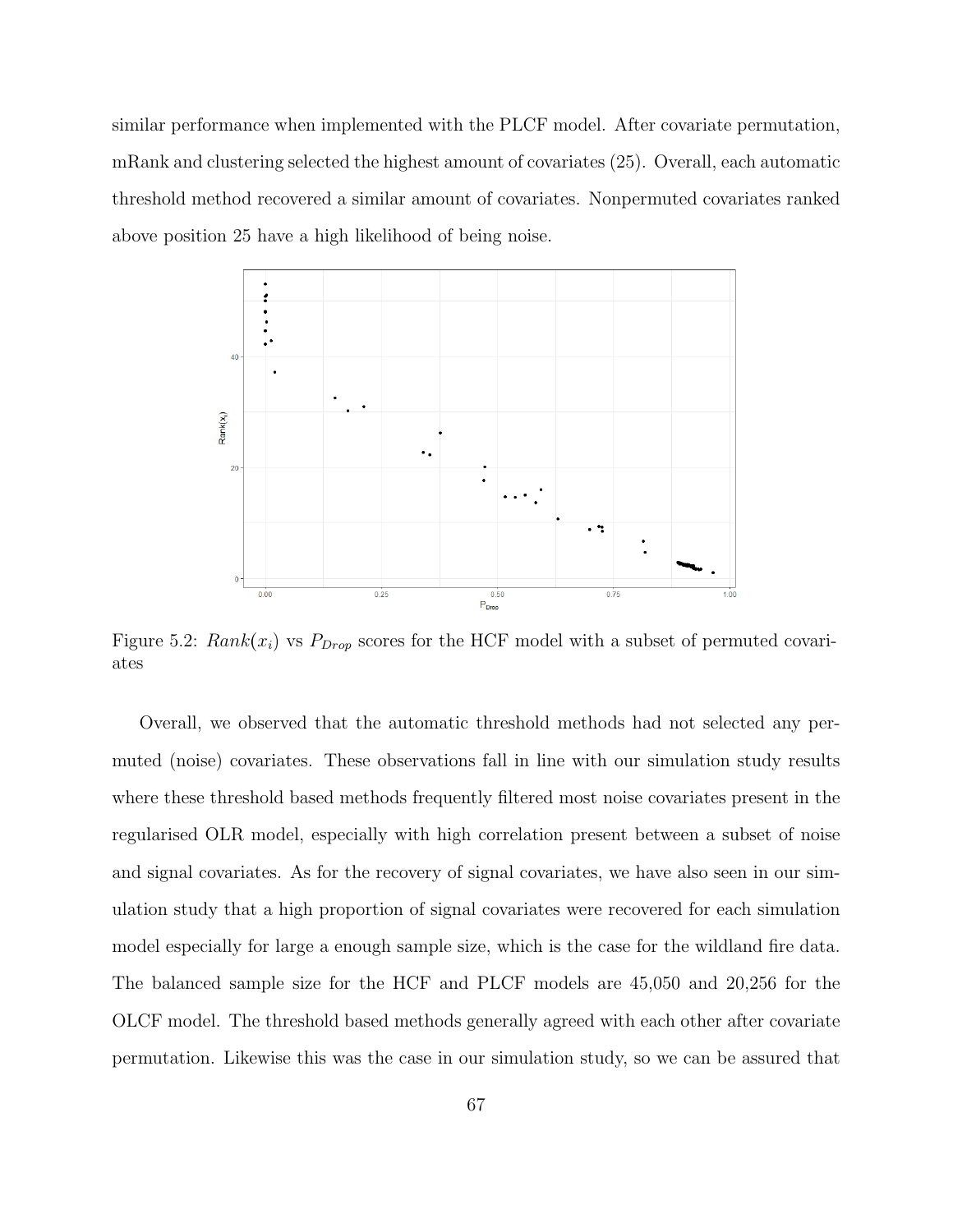the majority of signal covariates were recovered and noise were filtered out regarding these wildland fire models.



Figure 5.3:  $Rank(x_i)$  vs  $P_{Drop}$  scores for the PLCF model with a subset of permuted covariates

From a practical point of view, since all permuted covariates were filtered out, it may be more optimal to "choose" the set of covariates via the automatic threshold method that recovered the most covariates, since the likelihood of selecting a false positive should be lower than the likelihood of a false negative (screening out a signal covariate). For example, under the HCF model mRank selected 11 covariates whereas cPdrop selected 20, this could potentially be 9 truly important covariates not selected. The difference in TPR would potentially be much lower if 9 covariates were selected than 20, whereas the difference in FPR if 9 covariates were selected over 20 would be substantially smaller. This is assuming the top 37 ranked covariates are truly important.

In figures 5.2; 5.3; 5.4, it is evident that there is an elbow that separates the covariates into two clusters, simplifying the ability of selecting a set of important covariates based upon the visual representation of the  $Rank(x_i)$  and  $P_{Drop}$  scores with permuted covariates. Here,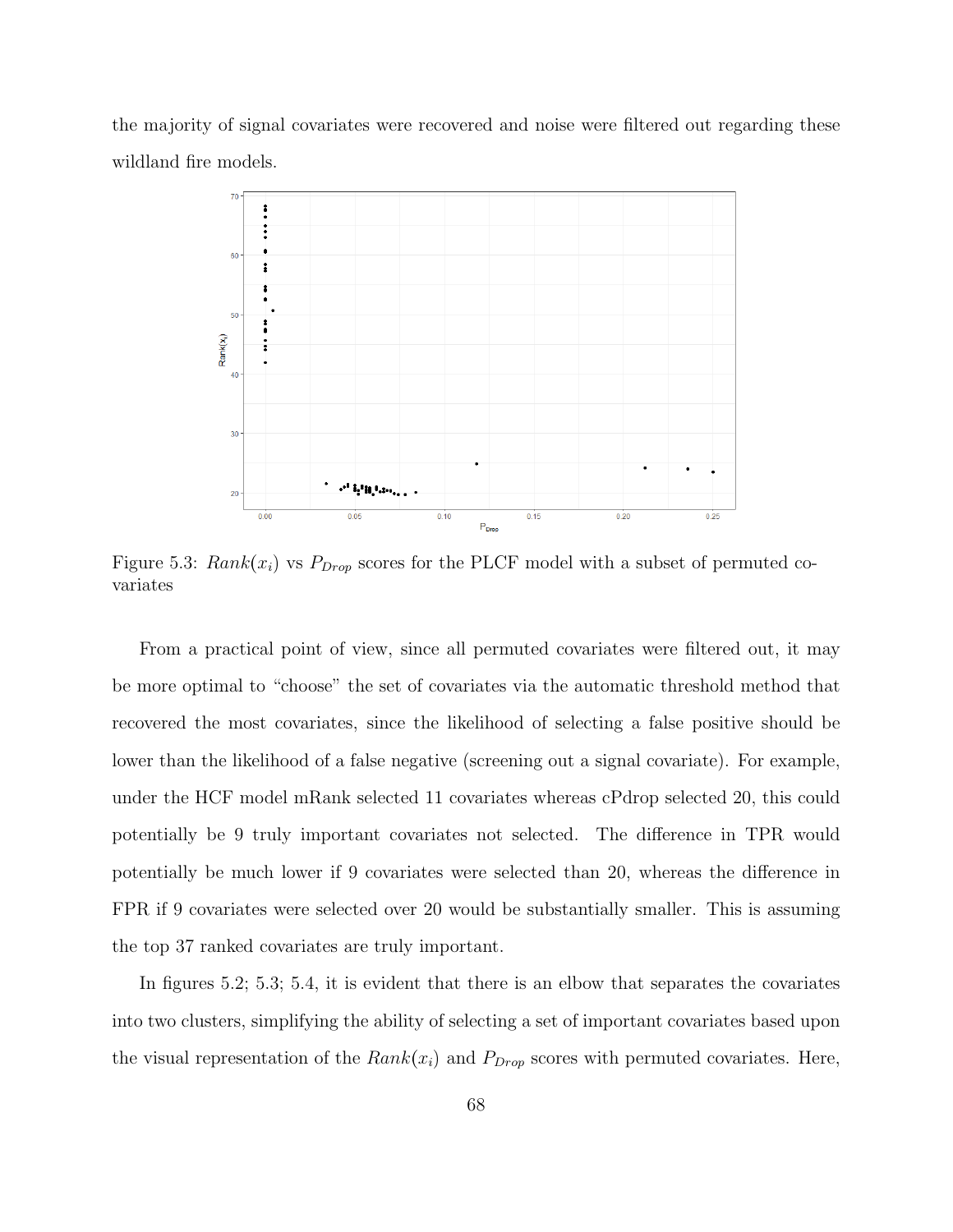

Figure 5.4:  $Rank(x_i)$  vs  $P_{Drop}$  scores for the OLCF model with a subset of permuted covariates

we are able to compare the number of covariates recovered by each automatic threshold method and threshold selected by a practitioner. For example, in Figure 5.3 we can select all covariates above the threshold at  $Rank(x_i) = 40$ , which recovered 28 covariates. Similarly mRank, cRank, cPdrop and clustering recovered the same amount.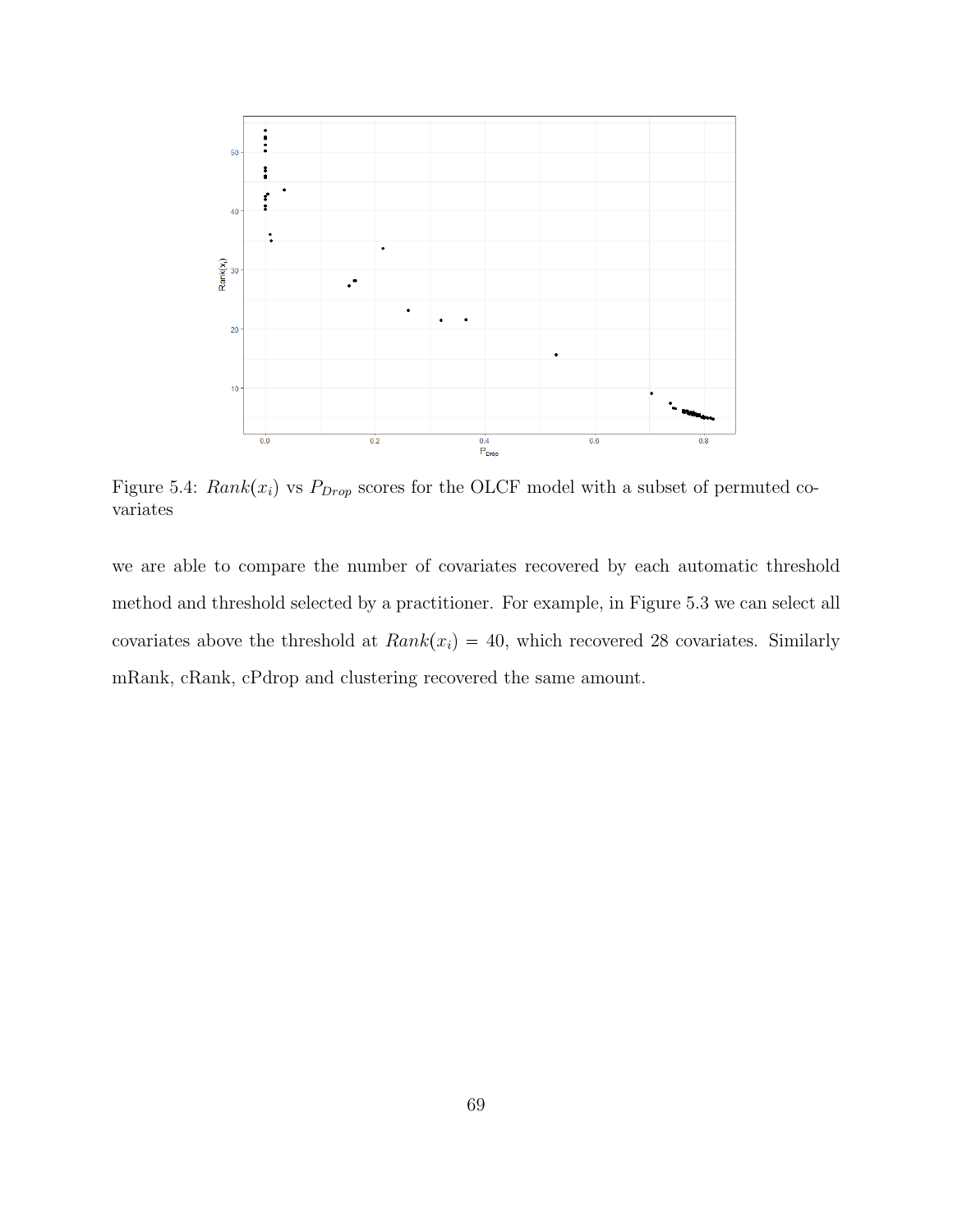### Chapter 6

### Conclusions and Future Work

### 6.1 Conclusions

This thesis demonstrated in several respects the advantages and contributions our automatic variable ranking and selection algorithm exemplified, via the results of our simulation study. The key contributions include but are not limited to; i) data reduction of a big volume of data and re-balancing class distributions using response-based sampling without the loss of information; ii) compatibility of our algorithm with both  $l_1$  and  $l_2$  OLR regularisation models; iii) generating stable variable rankings under the presence of high correlation between a subset of signal and noise covariates using an ensemble of regularised OLR models; iv) the implementation of automatic selection methods are superior at recovering and screening out a high proportion of signal and noise covariates under the proposed conditions, relative to an individual OLR regularised model fit.

Our thesis also illustrated that neither the implementation of the lasso, adaptive lasso or ridge regression consistently outperformed one another in terms of stable variable rankings (via TPR, FPR and AUC scores), likewise for each automatic threshold method. We did not find any sensible reason to opt for the (two-stage) adaptive lasso over the standard lasso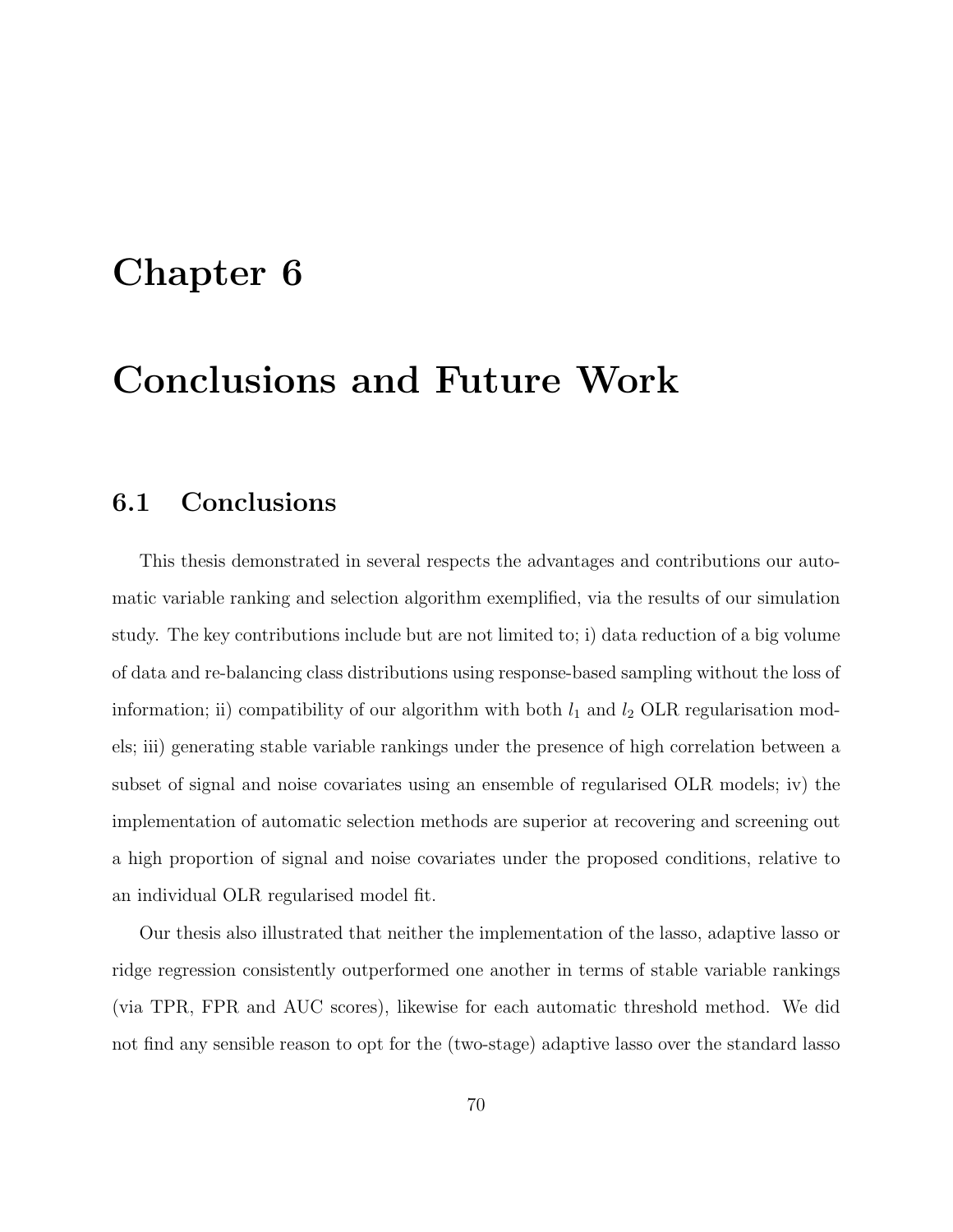as it only marginally improved upon the lasso, and would also be more computationally expensive. The results obtained with ridge regression are evidence that automatic variable selection can be applied with  $l_2$  regularisation methods, and also excels with and without correlation present. Our results show that variable ranking and selection mean AUC increased for ridge regression at "lambda.1se". Likewise for the lasso, however threshold based methods were not optimal for smaller sample sizes. Further studies can be conducted to investigate other potential OLR regularisation methods at varying  $\lambda$  values, along with other automatic selection methods. Overall, we recommend the implementation of ridge regression at "lambda.1se" in our algorithm by practitioners given an OLR model with a large set of correlated covariates (say 200) and the standard lasso with a smaller set of covariates (say 100).

#### 6.2 Future Work

In this thesis, we thoroughly investigated variable ranking and selection via specific OLR regularisation methods such as the lasso, adaptive lasso and ridge regression along with various automatic threshold based variable selection methods. However, the field of variable ranking and selection is vast, and other regularised modelling and automatic threshold based variable selection methods should be studied to make further recommendations and conclusions.

This thesis provides evidence that both the lasso and adaptive lasso typically select a substantial amount of noise covariates regardless if high correlation between a subset of signal and noise covariates is present in the model. Although the automatic threshold methods frequently filter out the majority of the noise covariates present in the models, it is beneficial to recognize whether other regularisation methods would obtain lower FPR scores on average, whilst retaining the true set of covariates better than what we had studied in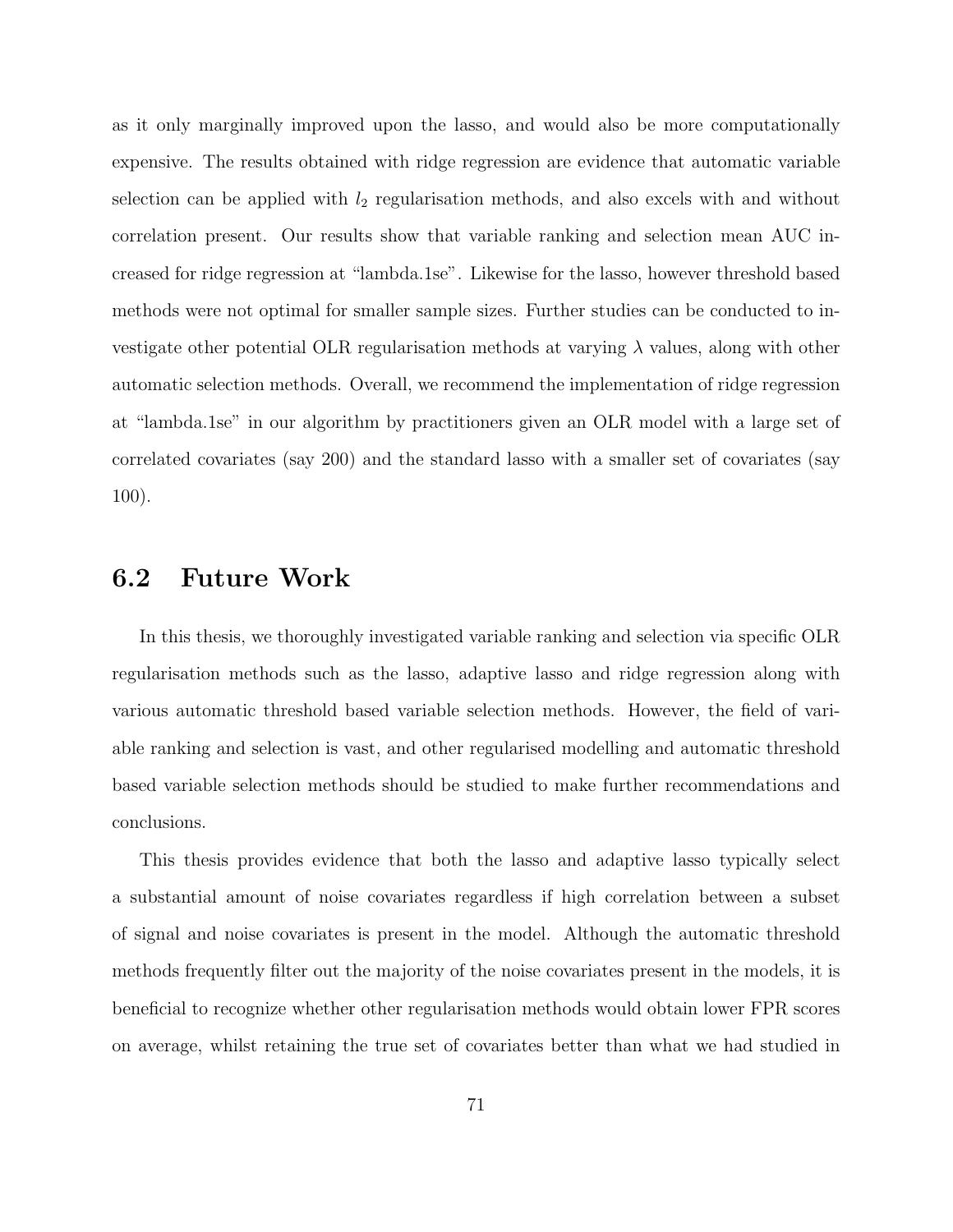this thesis. The elastic net and the precision lasso (Wang et al., 2019) are other methods to potentially consider. The precision lasso utilizes the covariance and inverse covariance matrices of the covariates to perform regularisation (automatic variable selection). The precision lasso has been shown to outperform the lasso, elastic net and Minimax Concave Penalty (MCP) regression under the presence of correlated and linearly dependent covariates (Wang et al., 2019). The broken adaptive ridge regression is another method that may be studied as well.

Our results also showed that hyper-parameters such as  $\lambda$  had a large impact on the variable ranking and selection performance for each OLR regularisation method. Effect of  $\lambda$  can be rigorously examined by further considering values 0.25, 0.50 and 0.75 standard deviations away from "lambda.min". The hyper-parameters such as  $\gamma$  and  $\alpha$  appearing the adaptive lasso and elastic net respectively are also in contention to be examined.

In our simulation study, we considered  $M = 500$  regularised OLR model fits to attain stable variable rankings. However, this may become computationally expensive especially when considering different values of hyper-parameters or several regularisation modelling methods in a simulation study. We find evidence (not reported here) that only a fraction of model fits  $(M = 100)$  are sufficient to generate stable variable rankings. Also, one may attempt to determine the value of M such that stable variable rankings are achieved instead of a very large number of models thereby only marginally increasing selection accuracy at the expense of a higher computational cost.

Despite the threshold based variable selection methods preforming relatively well, there may be other methods that could be an improvement on these methods we studied, such as segmented (broken-stick) regression or adaptive splines. These methods can also be implemented to find a threshold (change point) using the relationship of  $Rank(x_i)$  and  $P_{Drop}$  as we have done with complete-linkage clustering.

The focus of our thesis was variable ranking and selection. However, assessing the true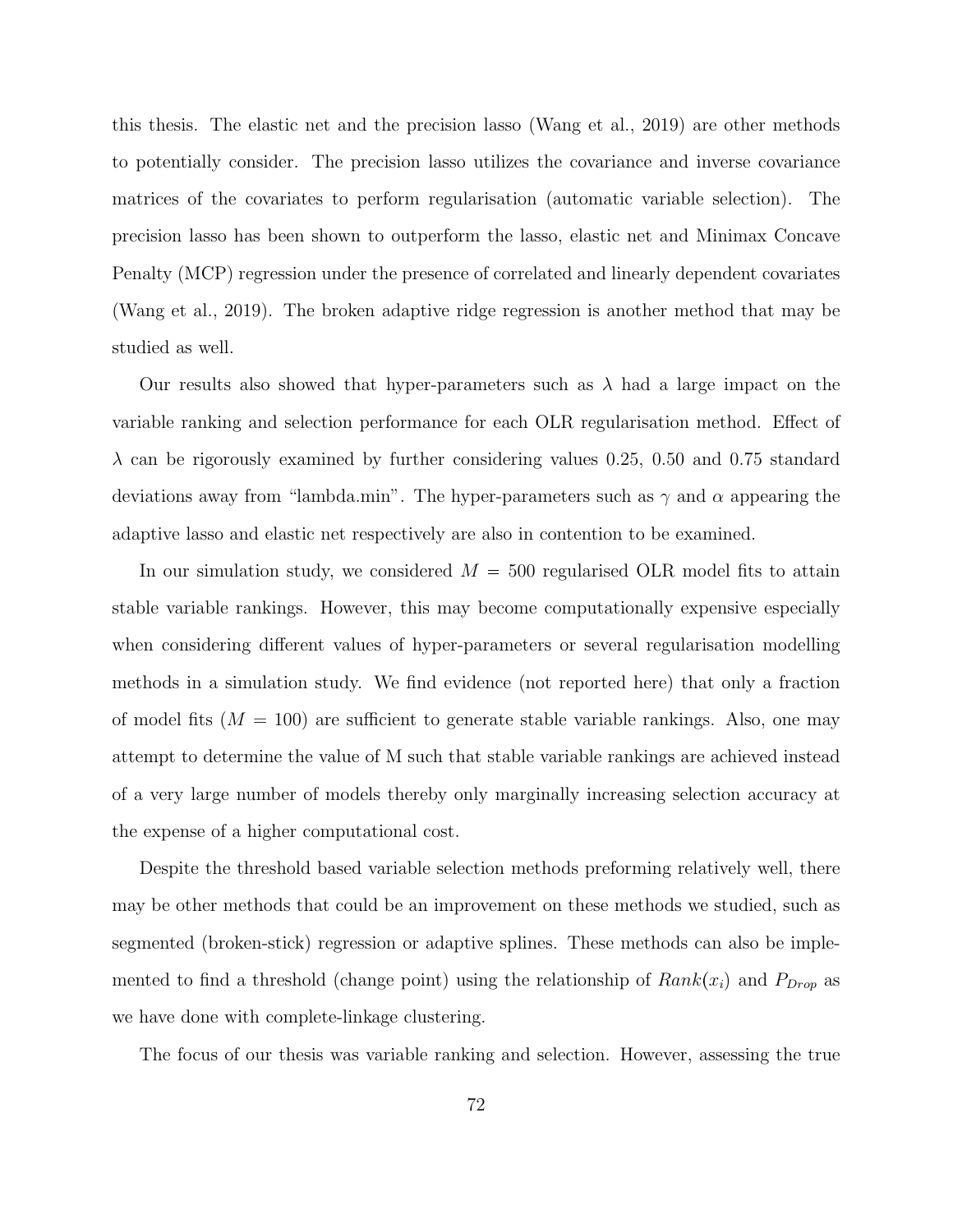ordering of the covariate rank positions attained by our algorithm via a simulation study may be of interest in applied work. This can achieved by assessing the Somers' D score (Somers, 1962). A reasonable Somer's D score in a simulation study would indicate that the rank positions of the covariates attained by our algorithm tend to recover true ordering of relative importance of the covariates. Acquiring this knowledge can potentially aid practitioners with regards to study design, data collection and further research and development.

Lastly, it will be interesting to explore our methodology in cases where  $p \gg n$ , which is referred to as the "curse of dimensionality" leaving the data matrix x ill-posed. This phenomenon frequently appears in genomics datasets, where regularized regression is a popular tool to circumvent this issue by finding a sparse solution using, for instance, the lasso penalty (Algamal, 2017; Shi et al., 2012)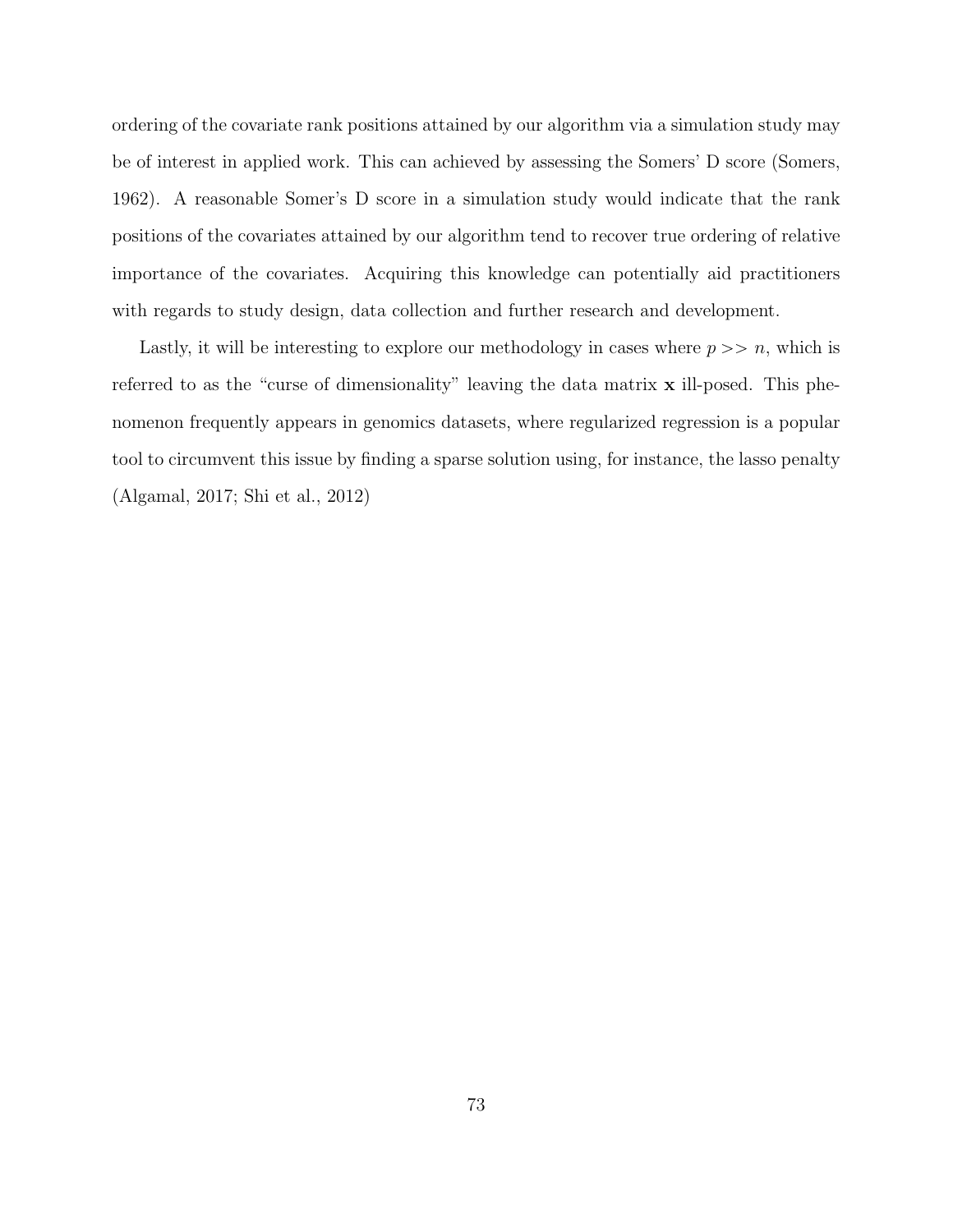# Appendix

Table A1: MUNCOR-12 - Variable Selection TPR scores for each automatic selection method based on the variable ranking and selection algorithm, along with the mean TPR scores across  $M = 500$  fits of each regularised model with  $I_R = 1:50$ . The mean TPR score for ridge regression corresponds to cRank applied to an individual fit.

| Model          |       | Mean TPR $(s.d)$ | Automatic Selection Method |       |                          |        |            |  |
|----------------|-------|------------------|----------------------------|-------|--------------------------|--------|------------|--|
|                | $n_b$ |                  | mRank                      | cRank | mPdrop                   | cPdrop | Clustering |  |
| Lasso: min     | 1000  | 0.966(0.052)     | 1.000                      | 1.000 | 1.000                    | 1.000  | 1.000      |  |
|                | 2000  | 1.000(0.006)     | 1.000                      | 1.000 | 1.000                    | 1.000  | 1.000      |  |
|                | 3000  | 1.000(0.000)     | 1.000                      | 1.000 | 1.000                    | 1.000  | 1.000      |  |
|                | 4000  | 1.000(0.000)     | 1.000                      | 1.000 | 1.000                    | 1.000  | 1.000      |  |
|                | 5000  | 1.000(0.000)     | 1.000                      | 1.000 | 1.000                    | 1.000  | 1.000      |  |
|                |       |                  |                            |       |                          |        |            |  |
| Ada Lasso: min | 1000  | 0.962(0.054)     | 1.000                      | 1.000 | 1.000                    | 1.000  | 1.000      |  |
|                | 2000  | 0.999(0.007)     | 1.000                      | 1.000 | 1.000                    | 1.000  | 1.000      |  |
|                | 3000  | 1.000(0.000)     | 1.000                      | 1.000 | 1.000                    | 1.000  | 1.000      |  |
|                | 4000  | 1.000(0.000)     | 1.000                      | 1.000 | 1.000                    | 1.000  | 1.000      |  |
|                | 5000  | 1.000(0.000)     | 1.000                      | 1.000 | 1.000                    | 1.000  | 1.000      |  |
|                |       |                  |                            |       |                          |        |            |  |
| Ridge: min     | 1000  | 0.860(0.090)     | 1.000                      | 1.000 |                          |        |            |  |
|                | 2000  | 0.964(0.052)     | 1.000                      | 1.000 |                          |        |            |  |
|                | 3000  | 0.987(0.032)     | 1.000                      | 1.000 | $\overline{\phantom{a}}$ |        |            |  |
|                | 4000  | 0.964(0.050)     | 1.000                      | 1.000 |                          |        |            |  |
|                | 5000  | 1.000(0.000)     | 1.000                      | 1.000 |                          |        |            |  |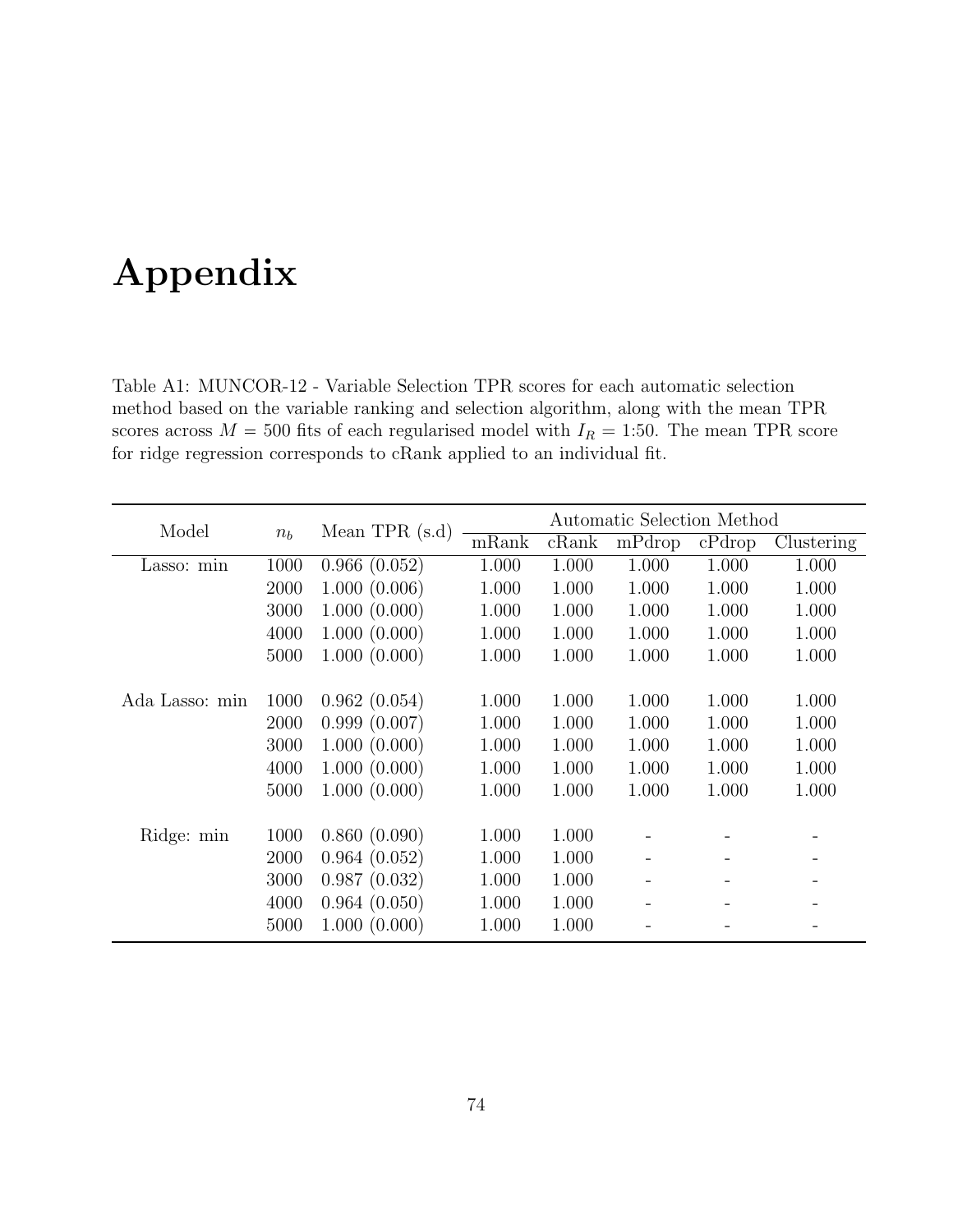| Model          |       | Mean TPR $(s.d)$ |       |       | Automatic Selection Method |        |            |
|----------------|-------|------------------|-------|-------|----------------------------|--------|------------|
|                | $n_b$ |                  | mRank | cRank | mPdrop                     | cPdrop | Clustering |
| Lasso: min     | 1000  | 0.986(0.038)     | 1.000 | 1.000 | 1.000                      | 1.000  | 1.000      |
|                | 2000  | 0.998(0.014)     | 1.000 | 1.000 | 1.000                      | 1.000  | 1.000      |
|                | 3000  | 1.000(0.000)     | 1.000 | 1.000 | 1.000                      | 1.000  | 1.000      |
|                | 4000  | 1.000(0.000)     | 1.000 | 1.000 | 1.000                      | 1.000  | 1.000      |
|                | 5000  | 1.000(0.000)     | 1.000 | 1.000 | 1.000                      | 1.000  | 1.000      |
|                |       |                  |       |       |                            |        |            |
| Ada Lasso: min | 1000  | 0.985(0.040)     | 1.000 | 1.000 | 1.000                      | 1.000  | 1.000      |
|                | 2000  | 0.998(0.014)     | 1.000 | 1.000 | 1.000                      | 1.000  | 1.000      |
|                | 3000  | 1.000(0.000)     | 1.000 | 1.000 | 1.000                      | 1.000  | 0.250      |
|                | 4000  | 1.000(0.000)     | 1.000 | 1.000 | 1.000                      | 1.000  | 1.000      |
|                | 5000  | 1.000(0.000)     | 1.000 | 1.000 | 1.000                      | 1.000  | 1.000      |
|                |       |                  |       |       |                            |        |            |
| Ridge: min     | 1000  | 0.913(0.081)     | 1.000 | 1.000 |                            |        |            |
|                | 2000  | 0.905(0.076)     | 1.000 | 1.000 |                            |        |            |
|                | 3000  | 0.978(0.039)     | 1.000 | 1.000 |                            |        |            |
|                | 4000  | 0.974(0.045)     | 1.000 | 1.000 |                            |        |            |
|                | 5000  | 0.976(0.039)     | 1.000 | 1.000 |                            |        |            |

Table A2: MUNCOR-12 - Variable Selection TPR scores for each automatic selection method based on the variable ranking and selection algorithm, along with the mean TPR scores across  $M = 500$  fits of each regularised model with  $I_R = 1:100$ . The mean TPR score for ridge regression corresponds to cRank applied to an individual fit.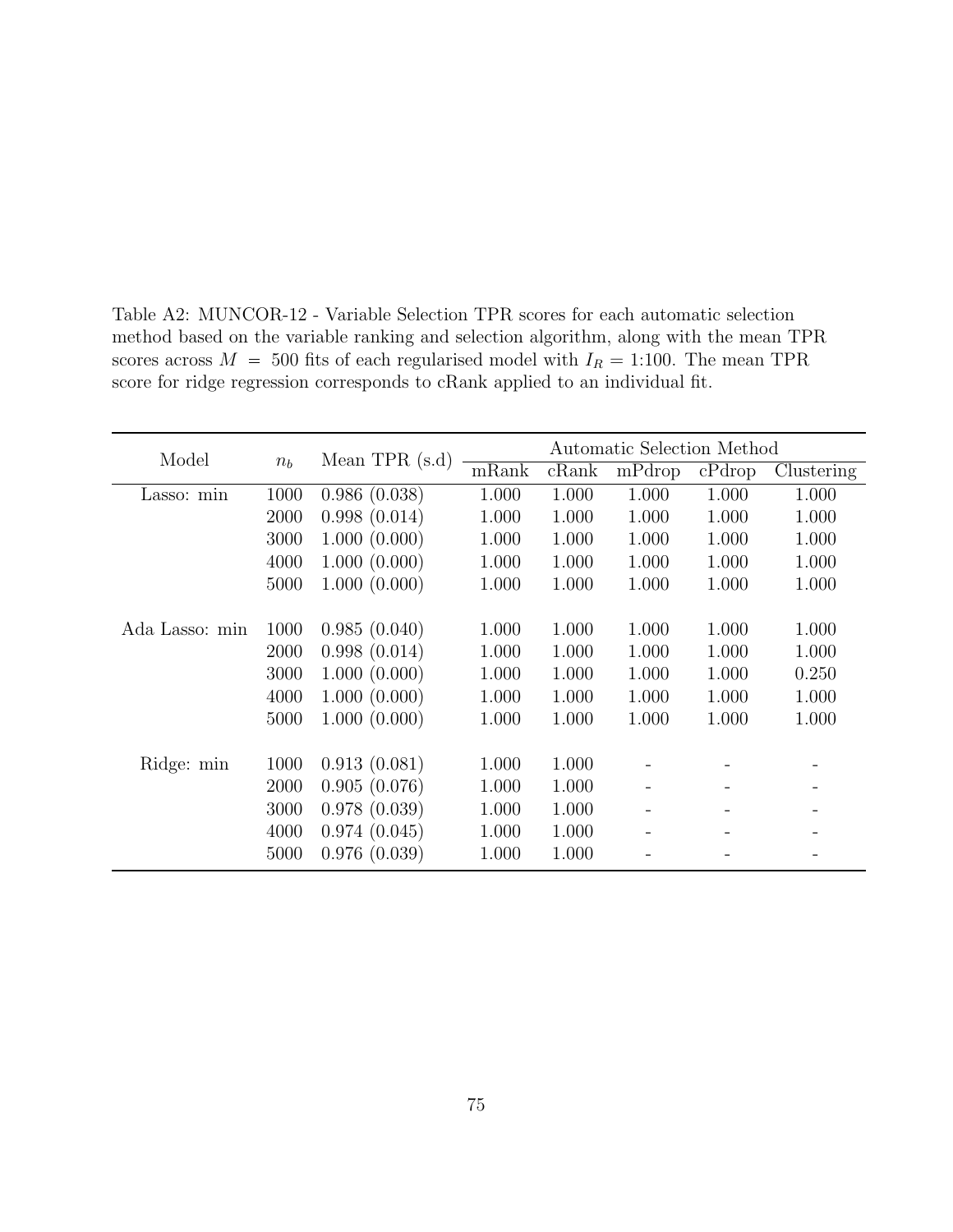| Model          |         | Mean TPR $(s.d)$ |       |       | Automatic Selection Method |        |            |
|----------------|---------|------------------|-------|-------|----------------------------|--------|------------|
|                | $n_{h}$ |                  | mRank | cRank | mPdrop                     | cPdrop | Clustering |
| Lasso: min     | 1000    | 0.933(0.042)     | 0.917 | 0.917 | 0.917                      | 0.917  | 0.917      |
|                | 2000    | 0.998(0.014)     | 1.000 | 1.000 | 1.000                      | 1.000  | 1.000      |
|                | 3000    | 1.000(0.000)     | 1.000 | 1.000 | 1.000                      | 1.000  | 1.000      |
|                | 4000    | 1.000(0.000)     | 1.000 | 1.000 | 1.000                      | 1.000  | 1.000      |
|                | 5000    | 1.000(0.000)     | 1.000 | 1.000 | 1.000                      | 1.000  | 1.000      |
|                |         |                  |       |       |                            |        |            |
| Ada Lasso: min | 1000    | 0.932(0.042)     | 0.917 | 0.917 | 0.917                      | 0.917  | 0.917      |
|                | 2000    | 0.998(0.014)     | 1.000 | 1.000 | 1.000                      | 1.000  | 1.000      |
|                | 3000    | 1.000(0.000)     | 1.000 | 1.000 | 1.000                      | 1.000  | 1.000      |
|                | 4000    | 1.000(0.000)     | 1.000 | 1.000 | 1.000                      | 1.000  | 1.000      |
|                | 5000    | 1.000(0.000)     | 1.000 | 1.000 | 1.000                      | 1.000  | 1.000      |
|                |         |                  |       |       |                            |        |            |
| Ridge: min     | 1000    | 0.843(0.089)     | 0.917 | 1.000 |                            |        |            |
|                | 2000    | 0.969(0.056)     | 0.917 | 1.000 |                            |        |            |
|                | 3000    | 0.970(0.043)     | 1.000 | 1.000 |                            |        |            |
|                | 4000    | 0.991(0.029)     | 1.000 | 1.000 |                            |        |            |
|                | 5000    | 0.985(0.033)     | 1.000 | 1.000 |                            |        |            |

Table A3: MUNCOR-12 - Variable Selection TPR scores for each automatic selection method based on the variable ranking and selection algorithm, along with the mean TPR scores across  $M = 500$  fits of each regularised model with  $I_R = 1:1000$ . The mean TPR score for ridge regression corresponds to cRank applied to an individual fit.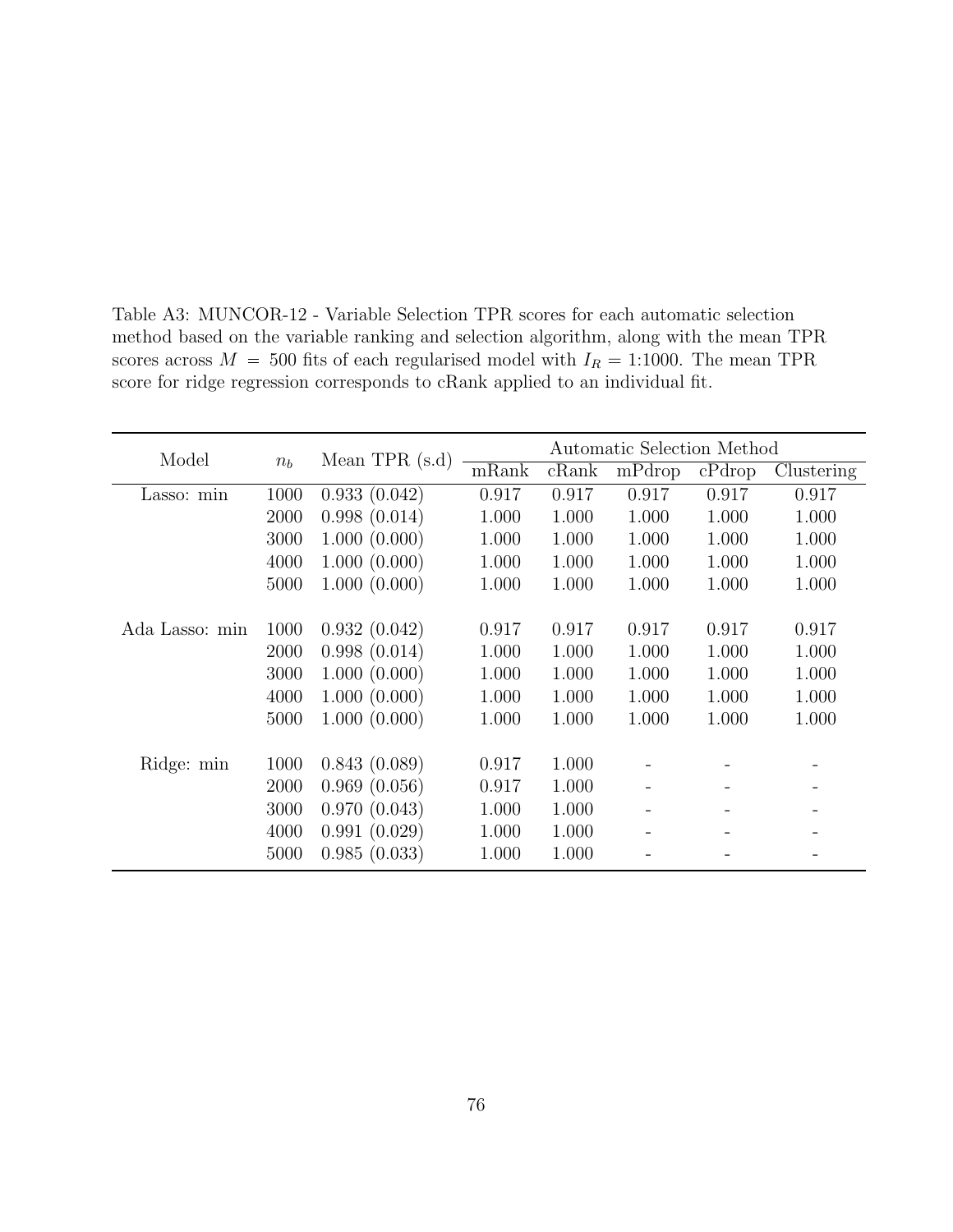| Model          |       |                 |       |       | Automatic Selection Method |        |            |
|----------------|-------|-----------------|-------|-------|----------------------------|--------|------------|
|                | $n_b$ | Mean $FPR(s.d)$ | mRank | cRank | mPdrop                     | cPdrop | Clustering |
| Lasso: min     | 1000  | 0.173(0.130)    | 0.011 | 0.011 | 0.011                      | 0.011  | 0.011      |
|                | 2000  | 0.100(0.081)    | 0.000 | 0.000 | 0.000                      | 0.011  | 0.057      |
|                | 3000  | 0.141(0.094)    | 0.000 | 0.011 | 0.000                      | 0.034  | 0.034      |
|                | 4000  | 0.104(0.082)    | 0.000 | 0.000 | 0.000                      | 0.023  | 0.000      |
|                | 5000  | 0.068(0.073)    | 0.000 | 0.000 | 0.000                      | 0.000  | 0.045      |
|                |       |                 |       |       |                            |        |            |
| Ada Lasso: min | 1000  | 0.159(0.109)    | 0.011 | 0.011 | 0.011                      | 0.011  | 0.011      |
|                | 2000  | 0.093(0.075)    | 0.000 | 0.000 | 0.000                      | 0.011  | 0.057      |
|                | 3000  | 0.131(0.088)    | 0.000 | 0.011 | 0.000                      | 0.034  | 0.034      |
|                | 4000  | 0.094(0.078)    | 0.000 | 0.000 | 0.000                      | 0.011  | 0.000      |
|                | 5000  | 0.059(0.072)    | 0.000 | 0.000 | 0.000                      | 0.000  | 0.045      |
|                |       |                 |       |       |                            |        |            |
| Ridge: min     | 1000  | 0.013(0.017)    | 0.011 | 0.034 |                            |        |            |
|                | 2000  | 0.000(0.001)    | 0.000 | 0.045 |                            |        |            |
|                | 3000  | 0.000(0.001)    | 0.011 | 0.114 |                            |        |            |
|                | 4000  | 0.000(0.000)    | 0.000 | 0.080 |                            |        |            |
|                | 5000  | 0.000(0.000)    | 0.000 | 0.091 |                            |        |            |

Table A4: MUNCOR-12 - Variable Selection FPR scores for each automatic selection method based on the variable ranking and selection algorithm, along with the mean FPR scores across  $M = 500$  fits of each regularised model with  $I_R = 1:50$ . The mean FPR score for ridge regression corresponds to cRank applied to an individual fit.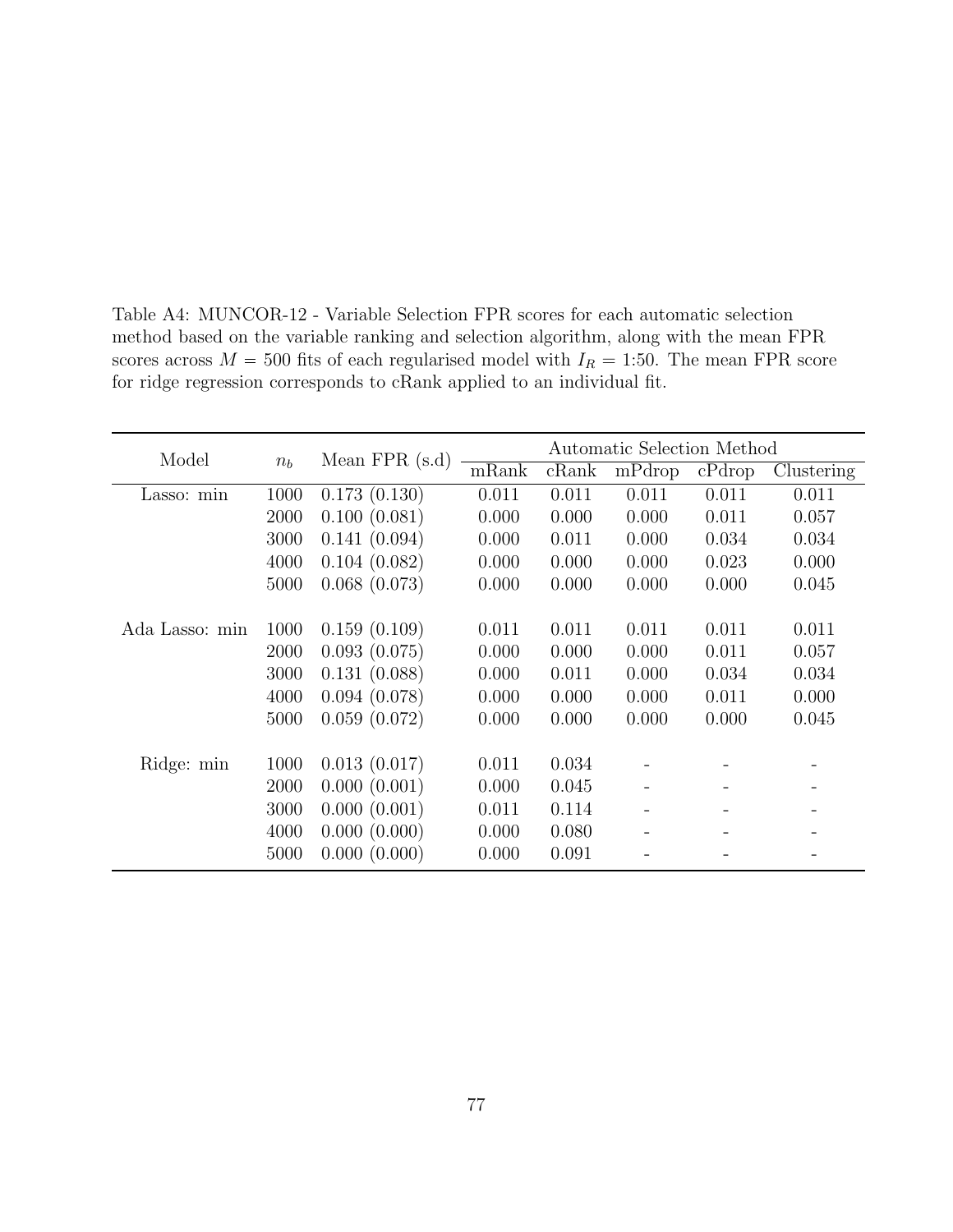Model  $n_b$  Mean FPR (s.d)  $\frac{\text{Automatic Selection Method}}{\text{mRank} \cdot \text{cRank} \cdot \text{mPdrop} \cdot \text{cPdrop}}$ Clustering Lasso: min 1000 0.159 (0.125) 0.000 0.011 0.000 0.034 0.057 2000 0.191 (0.126) 0.000 0.034 0.000 0.034 0.034 3000 0.062 (0.061) 0.000 0.000 0.000 0.000 0.000 4000 0.146 (0.110) 0.000 0.011 0.000 0.080 0.000 5000 0.072 (0.070) 0.000 0.000 0.000 0.000 0.057 Ada Lasso: min 1000 0.144 (0.104) 0.000 0.011 0.000 0.034 0.057 2000 0.177 (0.110) 0.000 0.011 0.000 0.034 0.034 3000 0.054 (0.057) 0.000 0.000 0.000 0.000 0.000 4000 0.134 (0.099) 0.000 0.011 0.000 0.023 0.000 5000 0.063 (0.069) 0.000 0.000 0.000 0.000 0.057 Ridge: min 1000 0.010 (0.013) 0.011 0.148 - - - -2000 0.001 (0.003) 0.000 0.114 - -3000 0.000 (0.000) 0.000 0.000 - - - - - -4000 0.000 (0.001) 0.000 0.091 - - - 5000 0.000 (0.000) 0.000 0.057 - - - - -

Table A5: MUNCOR-12 - Variable Selection FPR scores for each automatic selection method based on the variable ranking and selection algorithm, along with the mean FPR scores across  $M = 500$  fits of each regularised model with  $I_R = 1:100$ . The mean FPR score for ridge regression corresponds to cRank applied to an individual fit.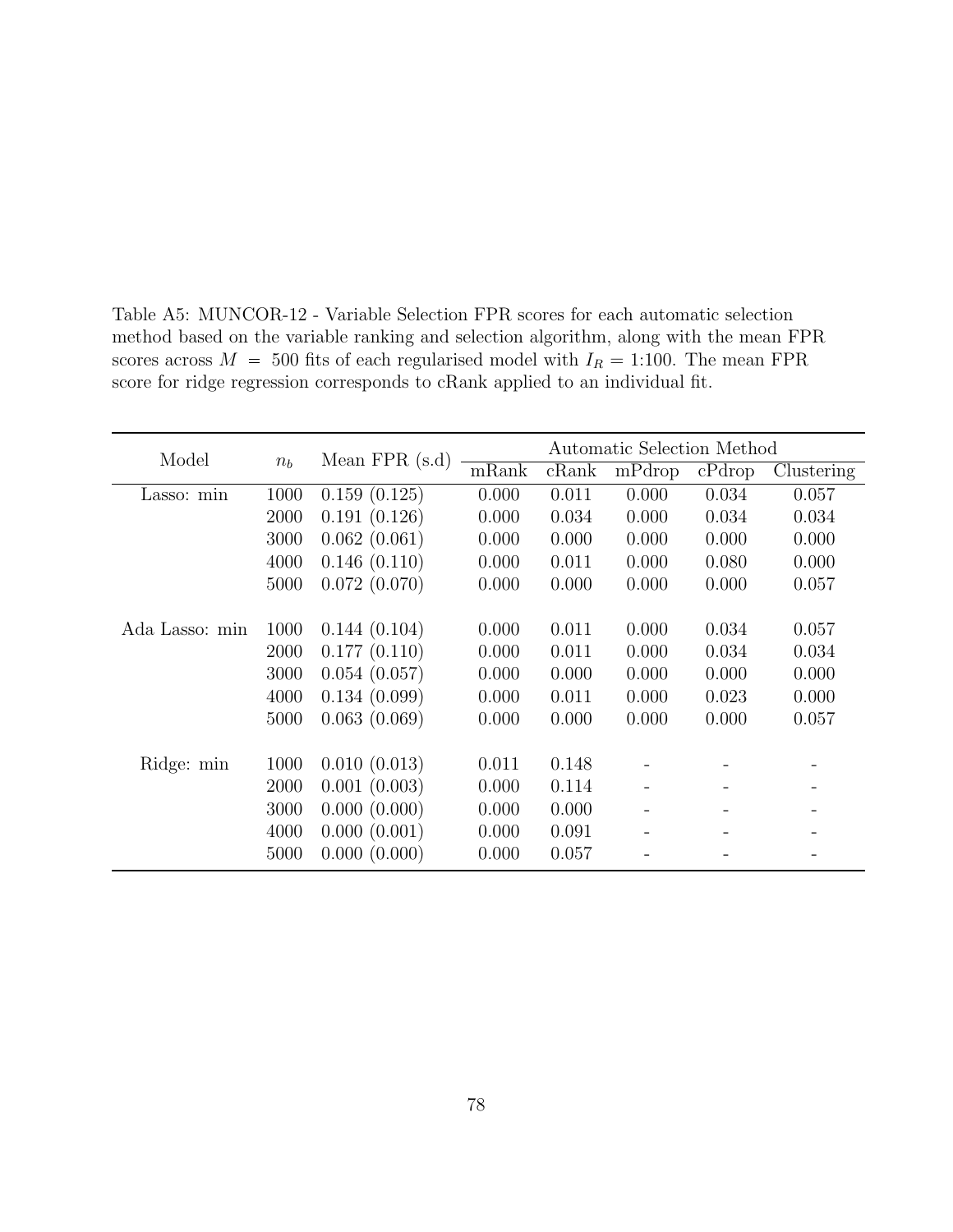| Model          |       |                 |       |       | Automatic Selection Method |        |            |
|----------------|-------|-----------------|-------|-------|----------------------------|--------|------------|
|                | $n_b$ | Mean $FPR(s.d)$ | mRank | cRank | mPdrop                     | cPdrop | Clustering |
| Lasso: min     | 1000  | 0.138(0.101)    | 0.000 | 0.000 | 0.000                      | 0.023  | 0.000      |
|                | 2000  | 0.191(0.126)    | 0.000 | 0.034 | 0.000                      | 0.034  | 0.034      |
|                | 3000  | 0.087(0.072)    | 0.000 | 0.000 | 0.000                      | 0.000  | 0.057      |
|                | 4000  | 0.078(0.068)    | 0.000 | 0.000 | 0.000                      | 0.000  | 0.000      |
|                | 5000  | 0.067(0.060)    | 0.000 | 0.011 | 0.011                      | 0.011  | 0.011      |
|                |       |                 |       |       |                            |        |            |
| Ada Lasso: min | 1000  | 0.126(0.085)    | 0.000 | 0.000 | 0.000                      | 0.023  | 0.057      |
|                | 2000  | 0.177(0.110)    | 0.000 | 0.011 | 0.000                      | 0.034  | 0.034      |
|                | 3000  | 0.080(0.069)    | 0.000 | 0.000 | 0.000                      | 0.000  | 0.000      |
|                | 4000  | 0.069(0.068)    | 0.000 | 0.000 | 0.000                      | 0.000  | 0.000      |
|                | 5000  | 0.057(0.057)    | 0.000 | 0.000 | 0.000                      | 0.011  | 0.011      |
|                |       |                 |       |       |                            |        |            |
| Ridge: min     | 1000  | 0.008(0.013)    | 0.000 | 0.091 |                            |        |            |
|                | 2000  | 0.001(0.003)    | 0.000 | 0.091 |                            |        |            |
|                | 3000  | 0.000(0.000)    | 0.000 | 0.057 |                            |        |            |
|                | 4000  | 0.000(0.000)    | 0.000 | 0.023 |                            |        |            |
|                | 5000  | 0.000(0.000)    | 0.011 | 0.045 |                            |        |            |

Table A6: MUNCOR-12 - Variable Selection FPR scores for each automatic selection method based on the variable ranking and selection algorithm, along with the mean FPR scores across  $M = 500$  fits of each regularised model with  $I_R = 1:1000$ . The mean FPR score for ridge regression corresponds to cRank applied to an individual fit.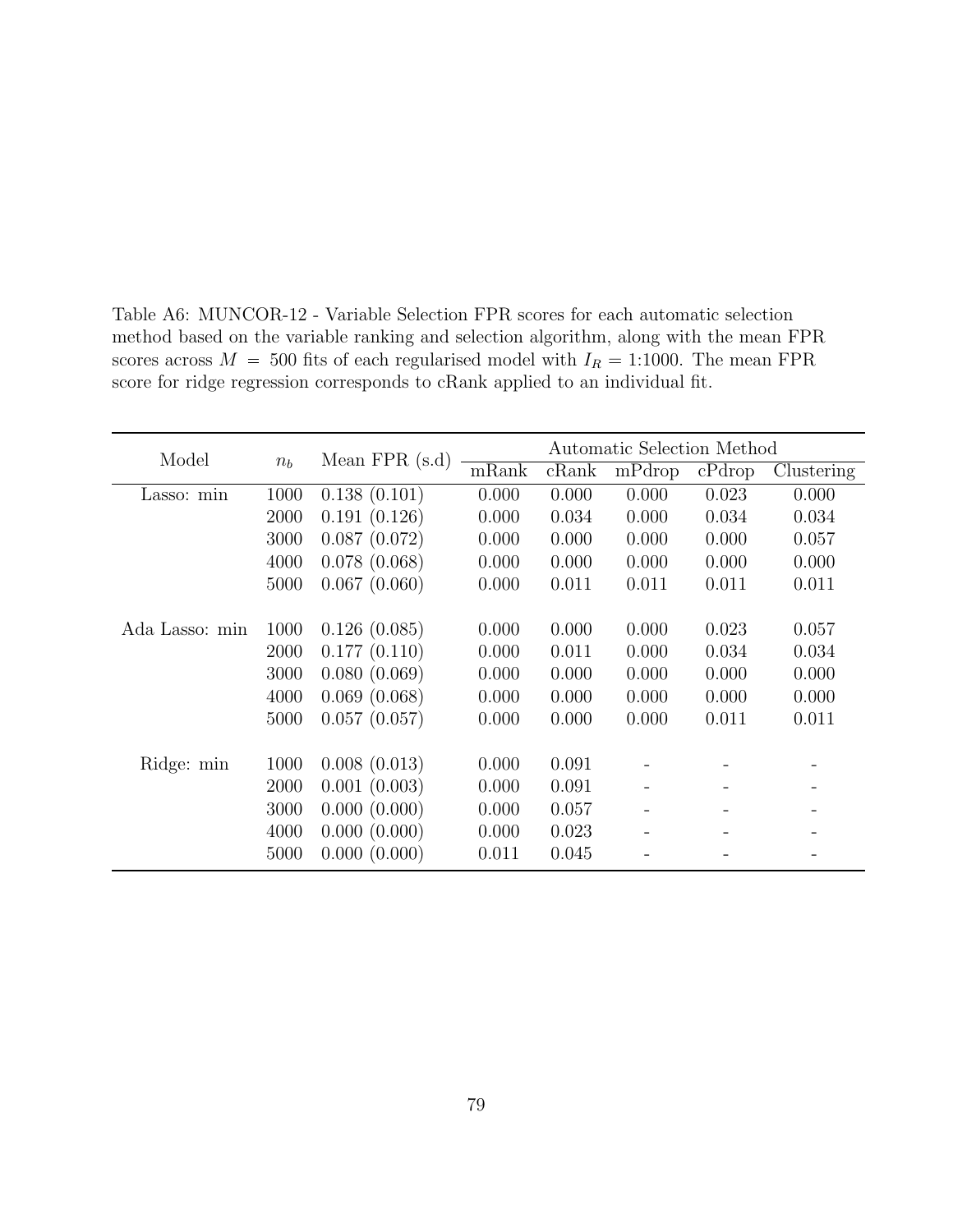| Model          |       |                  |       |       | Automatic Selection Method |        |            |
|----------------|-------|------------------|-------|-------|----------------------------|--------|------------|
|                | $n_b$ | Mean TPR $(s.d)$ | mRank | cRank | mPdrop                     | cPdrop | Clustering |
| Lasso: min     | 1000  | 0.679(0.118)     | 0.333 | 0.708 | 0.625                      | 0.708  | 0.625      |
|                | 2000  | 0.750(0.084)     | 0.542 | 0.667 | 0.667                      | 0.708  | 0.667      |
|                | 3000  | 0.813(0.059)     | 0.708 | 0.792 | 0.708                      | 0.875  | 0.708      |
|                | 4000  | 0.835(0.05)      | 0.792 | 0.792 | 0.792                      | 0.792  | 0.833      |
|                | 5000  | 0.856(0.032)     | 0.833 | 0.833 | 0.833                      | 0.833  | 0.833      |
|                |       |                  |       |       |                            |        |            |
| Ada Lasso: min | 1000  | 0.675(0.118)     | 0.333 | 0.708 | 0.625                      | 0.708  | 0.625      |
|                | 2000  | 0.746(0.084)     | 0.542 | 0.667 | 0.667                      | 0.708  | 0.667      |
|                | 3000  | 0.810(0.059)     | 0.708 | 0.792 | 0.708                      | 0.833  | 0.875      |
|                | 4000  | 0.833(0.050)     | 0.792 | 0.792 | 0.792                      | 0.792  | 0.833      |
|                | 5000  | 0.855(0.031)     | 0.833 | 0.833 | 0.833                      | 0.833  | 0.833      |
|                |       |                  |       |       |                            |        |            |
| Ridge: min     | 1000  | 0.356(0.064)     | 0.500 | 0.833 |                            |        |            |
|                | 2000  | 0.378(0.072)     | 0.875 | 0.917 |                            |        |            |
|                | 3000  | 0.358(0.102)     | 0.667 | 0.875 |                            |        |            |
|                | 4000  | 0.403(0.057)     | 0.792 | 0.875 |                            |        |            |
|                | 5000  | 0.503(0.060)     | 0.833 | 0.833 |                            |        |            |

Table A7: MUNCOR-24 - Variable Selection TPR scores for each automatic selection method based on the variable ranking and selection algorithm, along with the mean TPR scores across  $M = 500$  fits of each regularised model with  $I_R = 1:50$ . The mean TPR score for ridge regression corresponds to cRank applied to an individual fit.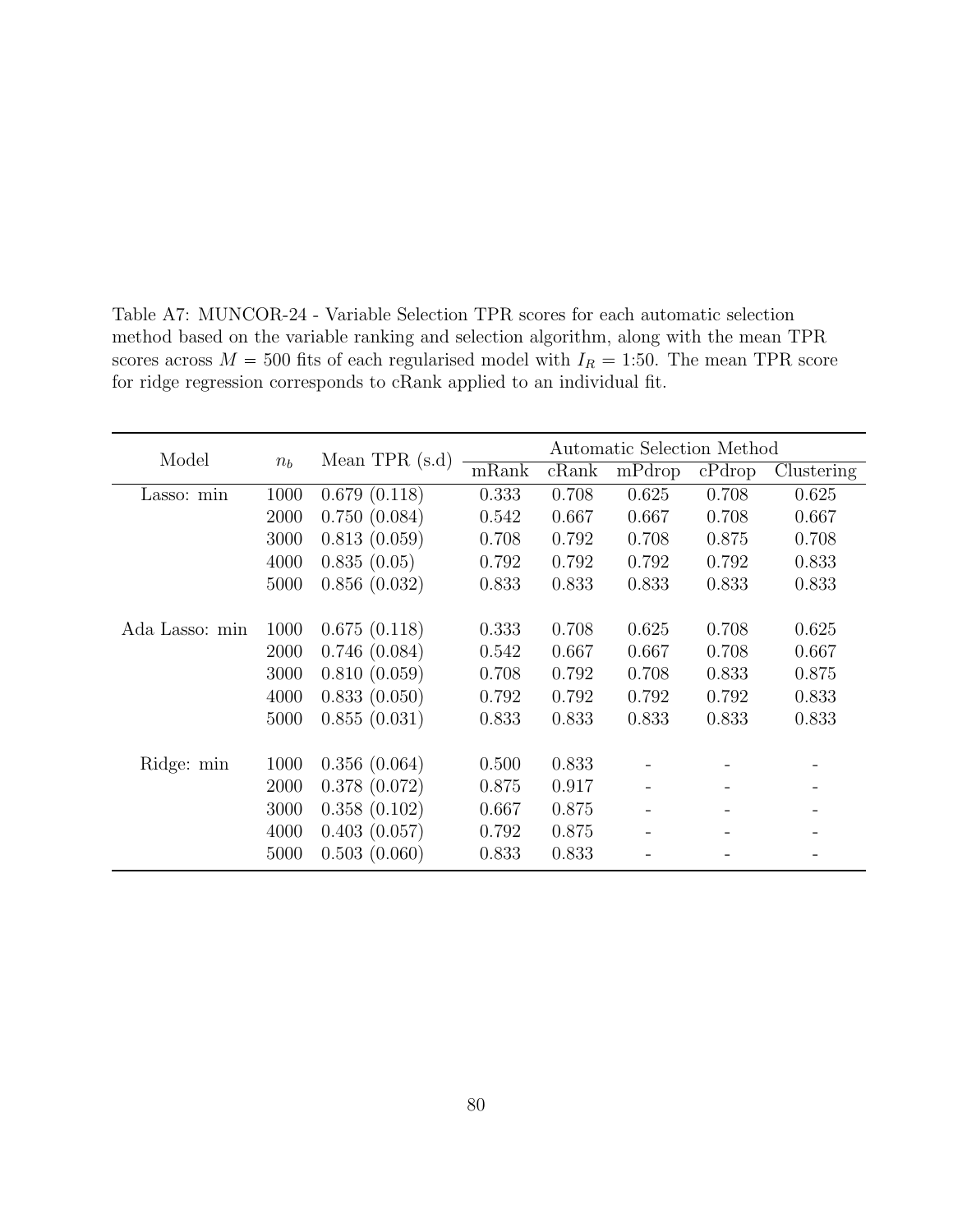| Model          |       |                  |       |       | Automatic Selection Method |        |            |
|----------------|-------|------------------|-------|-------|----------------------------|--------|------------|
|                | $n_b$ | Mean TPR $(s.d)$ | mRank | cRank | mPdrop                     | cPdrop | Clustering |
| Lasso: min     | 1000  | 0.63(0.101)      | 0.458 | 0.542 | 0.458                      | 0.583  | 0.458      |
|                | 2000  | 0.815(0.049)     | 0.792 | 0.792 | 0.792                      | 0.792  | 0.875      |
|                | 3000  | 0.787(0.050)     | 0.750 | 0.750 | 0.750                      | 0.750  | 0.750      |
|                | 4000  | 0.831(0.038)     | 0.792 | 0.833 | 0.792                      | 0.833  | 0.792      |
|                | 5000  | 0.903(0.033)     | 0.875 | 0.917 | 0.875                      | 0.917  | 0.917      |
|                |       |                  |       |       |                            |        |            |
| Ada Lasso: min | 1000  | 0.626(0.099)     | 0.458 | 0.542 | 0.458                      | 0.542  | 0.458      |
|                | 2000  | 0.813(0.049)     | 0.792 | 0.792 | 0.792                      | 0.792  | 0.875      |
|                | 3000  | 0.785(0.050)     | 0.750 | 0.750 | 0.750                      | 0.750  | 0.750      |
|                | 4000  | 0.829(0.038)     | 0.750 | 0.833 | 0.792                      | 0.833  | 0.833      |
|                | 5000  | 0.901(0.033)     | 0.875 | 0.917 | 0.875                      | 0.917  | 0.917      |
|                |       |                  |       |       |                            |        |            |
| Ridge: min     | 1000  | 0.380(0.074)     | 0.458 | 0.792 |                            |        |            |
|                | 2000  | 0.355(0.077)     | 0.792 | 0.875 |                            |        |            |
|                | 3000  | 0.488(0.067)     | 0.750 | 0.875 |                            |        |            |
|                | 4000  | 0.458(0.058)     | 0.833 | 0.875 |                            |        |            |
|                | 5000  | 0.390(0.051)     | 0.917 | 0.958 |                            |        |            |

Table A8: MUNCOR-24 - Variable Selection TPR scores for each automatic selection method based on the variable ranking and selection algorithm, along with the mean TPR scores across  $M = 500$  fits of each regularised model with  $I_R = 1:100$ . The mean TPR score for ridge regression corresponds to cRank applied to an individual fit.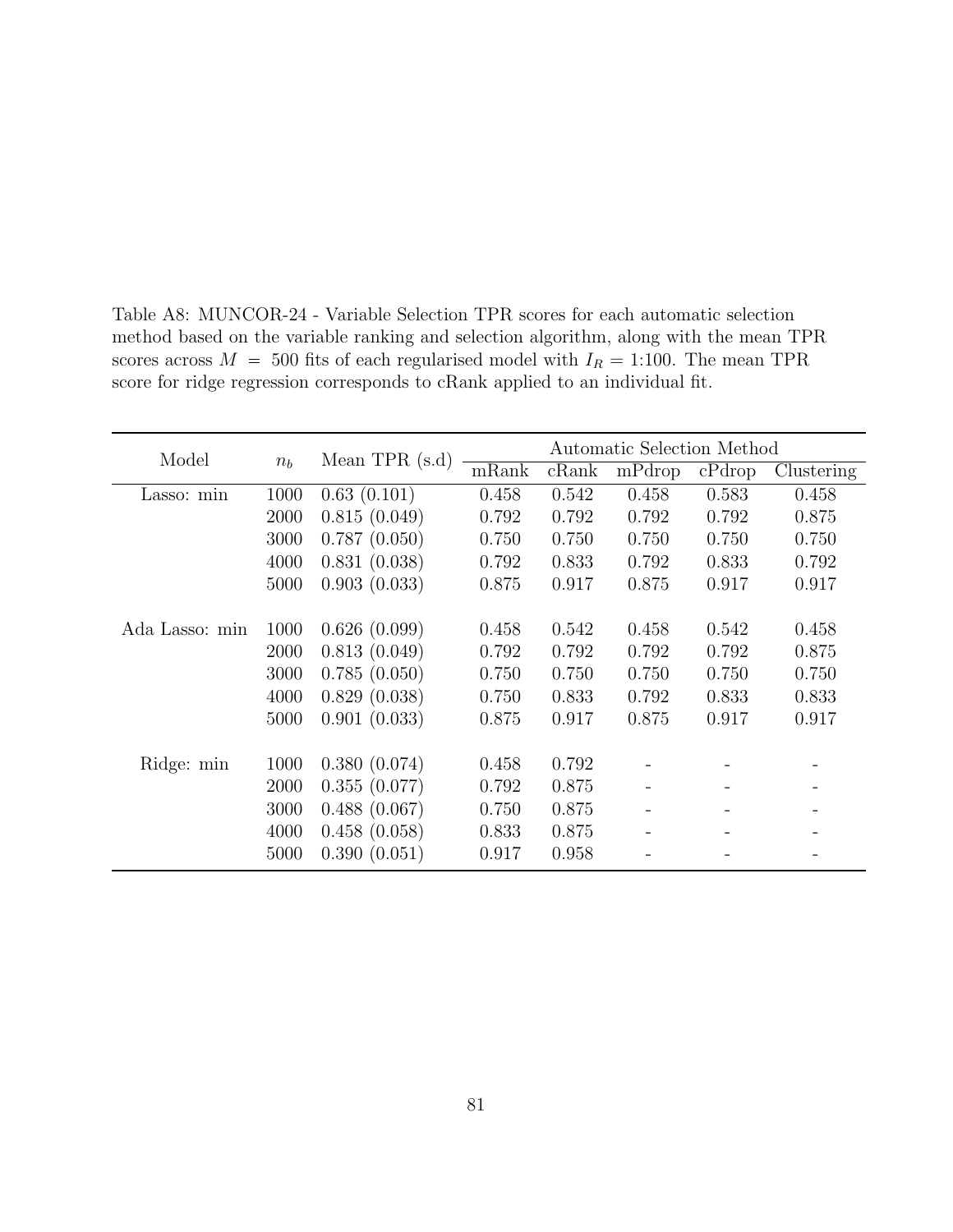| Model          |       |                  |       |       | Automatic Selection Method |        |            |
|----------------|-------|------------------|-------|-------|----------------------------|--------|------------|
|                | $n_b$ | Mean TPR $(s.d)$ | mRank | cRank | mPdrop                     | cPdrop | Clustering |
| Lasso: min     | 1000  | 0.615(0.100)     | 0.458 | 0.458 | 0.458                      | 0.583  | 0.458      |
|                | 2000  | 0.741(0.074)     | 0.667 | 0.667 | 0.667                      | 0.708  | 0.708      |
|                | 3000  | 0.813(0.069)     | 0.667 | 0.750 | 0.750                      | 0.833  | 0.667      |
|                | 4000  | 0.846(0.058)     | 0.833 | 0.833 | 0.833                      | 0.833  | 0.833      |
|                | 5000  | 0.860(0.042)     | 0.833 | 0.833 | 0.833                      | 0.833  | 0.833      |
|                |       |                  |       |       |                            |        |            |
| Ada Lasso: min | 1000  | 0.610(0.098)     | 0.458 | 0.458 | 0.458                      | 0.583  | 0.458      |
|                | 2000  | 0.736(0.074)     | 0.667 | 0.667 | 0.667                      | 0.708  | 0.708      |
|                | 3000  | 0.810(0.068)     | 0.667 | 0.750 | 0.667                      | 0.833  | 0.750      |
|                | 4000  | 0.843(0.058)     | 0.750 | 0.833 | 0.833                      | 0.833  | 0.833      |
|                | 5000  | 0.857(0.042)     | 0.833 | 0.833 | 0.833                      | 0.833  | 0.833      |
|                |       |                  |       |       |                            |        |            |
| Ridge: min     | 1000  | 0.361(0.095)     | 0.542 | 0.958 |                            |        |            |
|                | 2000  | 0.348(0.081)     | 0.708 | 0.875 |                            |        |            |
|                | 3000  | 0.434(0.067)     | 0.792 | 0.958 |                            |        |            |
|                | 4000  | 0.407(0.095)     | 0.833 | 0.833 |                            |        |            |
|                | 5000  | 0.399(0.068)     | 0.833 | 0.917 |                            |        |            |

Table A9: MUNCOR-24 - Variable Selection TPR scores for each automatic selection method based on the variable ranking and selection algorithm, along with the mean TPR scores across  $M = 500$  fits of each regularised model with  $I_R = 1:1000$ . The mean TPR score for ridge regression corresponds to cRank applied to an individual fit.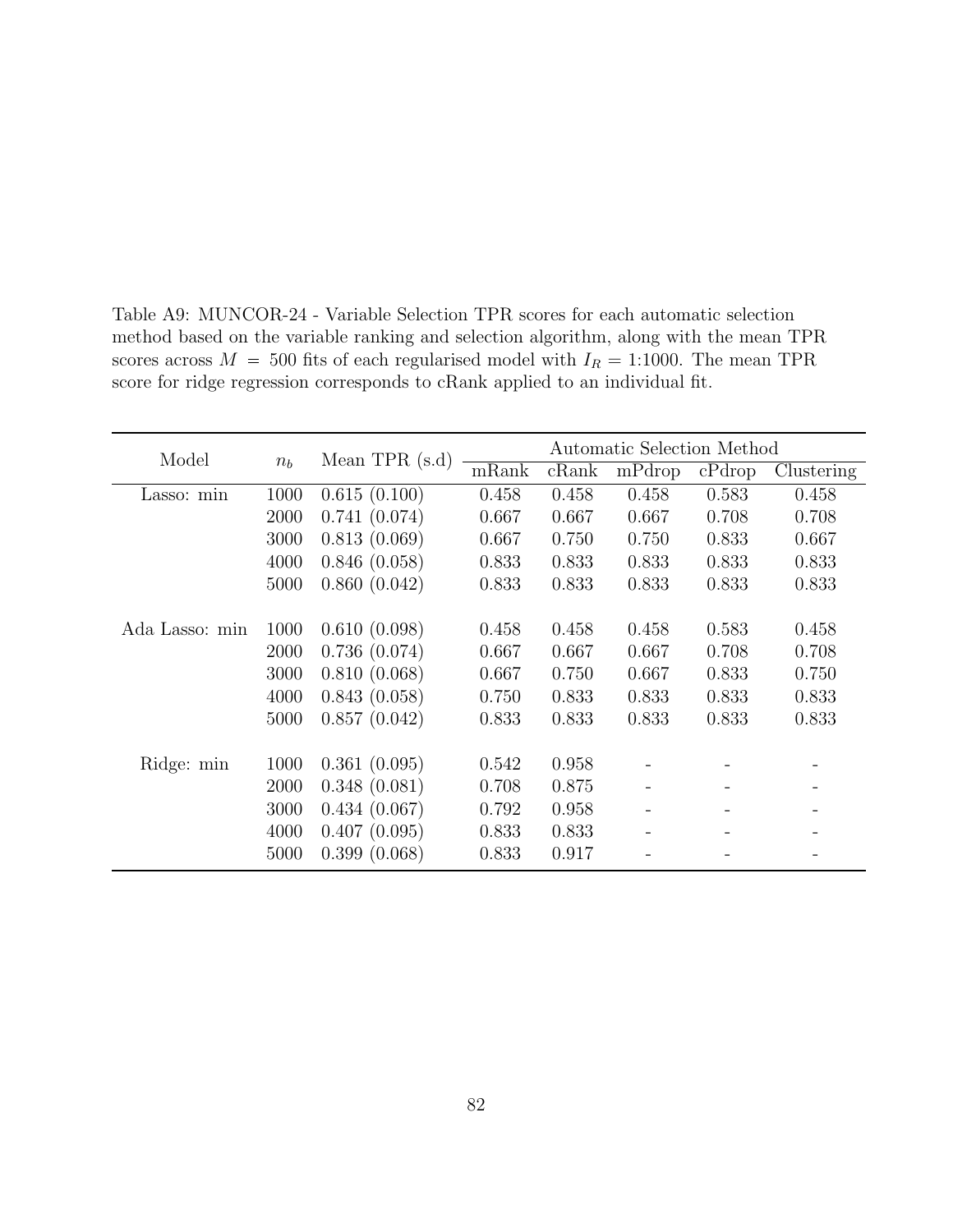| Model          |       |                 |       |       | Automatic Selection Method |        |            |
|----------------|-------|-----------------|-------|-------|----------------------------|--------|------------|
|                | $n_b$ | Mean $FPR(s.d)$ | mRank | cRank | mPdrop                     | cPdrop | Clustering |
| Lasso: min     | 1000  | 0.104(0.077)    | 0.000 | 0.011 | 0.006                      | 0.011  | 0.006      |
|                | 2000  | 0.088(0.055)    | 0.000 | 0.006 | 0.006                      | 0.006  | 0.006      |
|                | 3000  | 0.118(0.060)    | 0.006 | 0.017 | 0.006                      | 0.028  | 0.006      |
|                | 4000  | 0.104(0.057)    | 0.000 | 0.006 | 0.000                      | 0.011  | 0.040      |
|                | 5000  | 0.111(0.056)    | 0.000 | 0.011 | 0.000                      | 0.028  | 0.028      |
|                |       |                 |       |       |                            |        |            |
| Ada Lasso: min | 1000  | 0.099(0.073)    | 0.000 | 0.006 | 0.006                      | 0.011  | 0.006      |
|                | 2000  | 0.085(0.053)    | 0.000 | 0.006 | 0.006                      | 0.006  | 0.006      |
|                | 3000  | 0.112(0.056)    | 0.006 | 0.017 | 0.006                      | 0.028  | 0.028      |
|                | 4000  | 0.099(0.054)    | 0.000 | 0.000 | 0.000                      | 0.011  | 0.040      |
|                | 5000  | 0.105(0.051)    | 0.000 | 0.006 | 0.000                      | 0.028  | 0.006      |
|                |       |                 |       |       |                            |        |            |
| Ridge: min     | 1000  | 0.001(0.002)    | 0.000 | 0.142 |                            |        |            |
|                | 2000  | 0.000(0.000)    | 0.028 | 0.074 |                            |        |            |
|                | 3000  | 0.000(0.000)    | 0.000 | 0.097 |                            |        |            |
|                | 4000  | 0.000(0.000)    | 0.000 | 0.074 |                            |        |            |
|                | 5000  | 0.000(0.000)    | 0.000 | 0.062 |                            |        |            |

Table A10: MUNCOR-24 - Variable Selection FPR scores for each automatic selection method based on the variable ranking and selection algorithm, along with the mean FPR scores across  $M = 500$  fits of each regularised model with  $I_R = 1:50$ . The mean FPR score for ridge regression corresponds to cRank applied to an individual fit.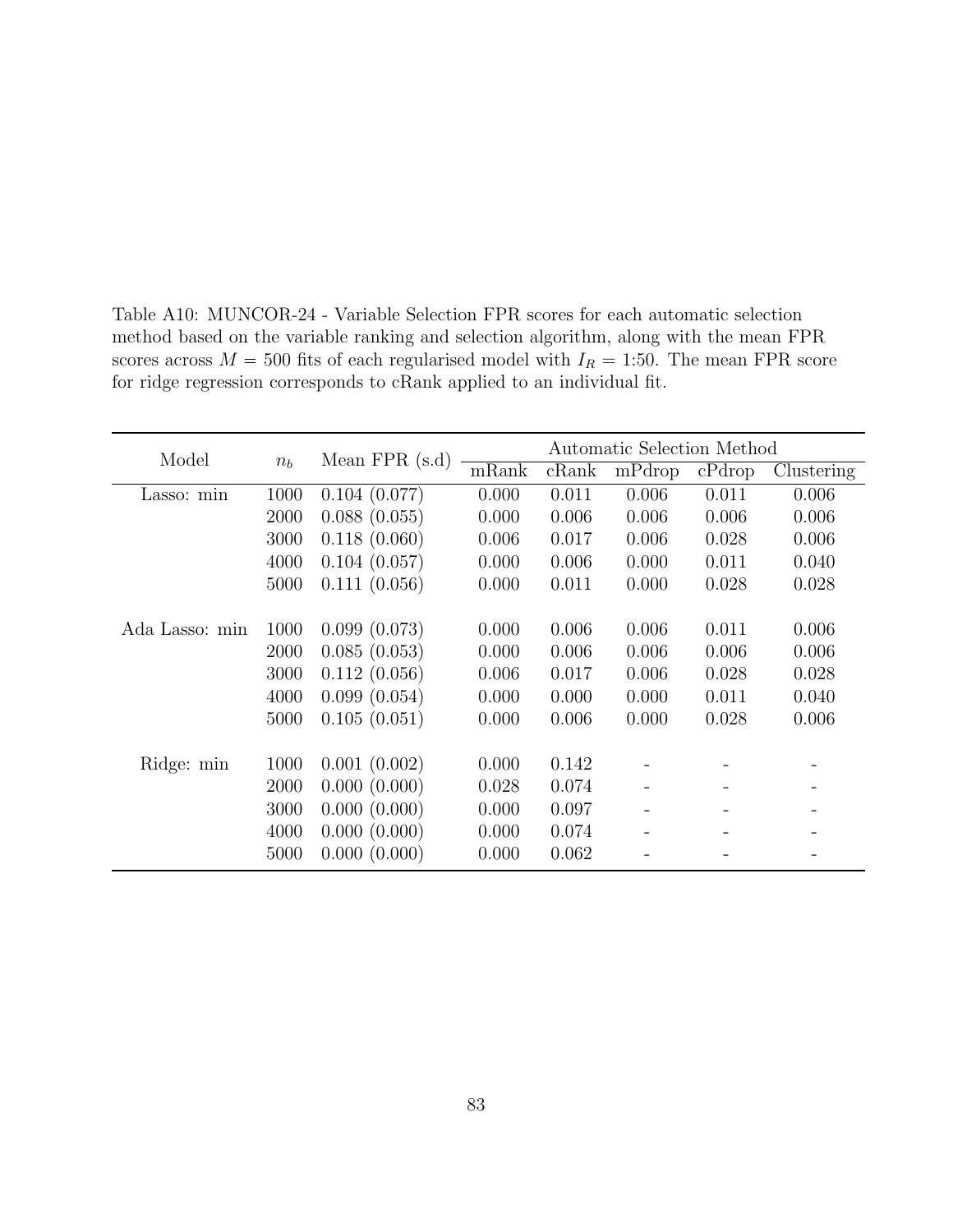| Model          |       | Mean $FPR(s.d)$ | Automatic Selection Method |       |        |        |            |  |
|----------------|-------|-----------------|----------------------------|-------|--------|--------|------------|--|
|                | $n_b$ |                 | mRank                      | cRank | mPdrop | cPdrop | Clustering |  |
| Lasso: min     | 1000  | 0.082(0.070)    | 0.000                      | 0.000 | 0.000  | 0.006  | 0.000      |  |
|                | 2000  | 0.092(0.051)    | 0.000                      | 0.000 | 0.000  | 0.006  | 0.040      |  |
|                | 3000  | 0.124(0.067)    | 0.000                      | 0.000 | 0.000  | 0.034  | 0.000      |  |
|                | 4000  | 0.112(0.062)    | 0.000                      | 0.006 | 0.000  | 0.017  | 0.000      |  |
|                | 5000  | 0.116(0.053)    | 0.000                      | 0.011 | 0.000  | 0.023  | 0.023      |  |
|                |       |                 |                            |       |        |        |            |  |
| Ada Lasso: min | 1000  | 0.080(0.067)    | 0.000                      | 0.000 | 0.000  | 0.000  | 0.000      |  |
|                | 2000  | 0.088(0.048)    | 0.000                      | 0.000 | 0.000  | 0.006  | 0.040      |  |
|                | 3000  | 0.119(0.064)    | 0.000                      | 0.000 | 0.000  | 0.023  | 0.000      |  |
|                | 4000  | 0.106(0.058)    | 0.000                      | 0.006 | 0.000  | 0.017  | 0.017      |  |
|                | 5000  | 0.109(0.049)    | 0.000                      | 0.011 | 0.000  | 0.023  | 0.023      |  |
|                |       |                 |                            |       |        |        |            |  |
| Ridge: min     | 1000  | 0.001(0.003)    | 0.000                      | 0.080 |        |        |            |  |
|                | 2000  | 0.000(0.000)    | 0.000                      | 0.040 |        |        |            |  |
|                | 3000  | 0.000(0.000)    | 0.000                      | 0.119 |        |        |            |  |
|                | 4000  | 0.000(0.000)    | 0.000                      | 0.080 |        |        |            |  |
|                | 5000  | 0.000(0.000)    | 0.006                      | 0.131 |        |        |            |  |

Table A11: MUNCOR-24 - Variable Selection FPR scores for each automatic selection method based on the variable ranking and selection algorithm, along with the mean FPR scores across  $M = 500$  fits of each regularised model with  $I_R = 1:100$ . The mean FPR score for ridge regression corresponds to cRank applied to an individual fit.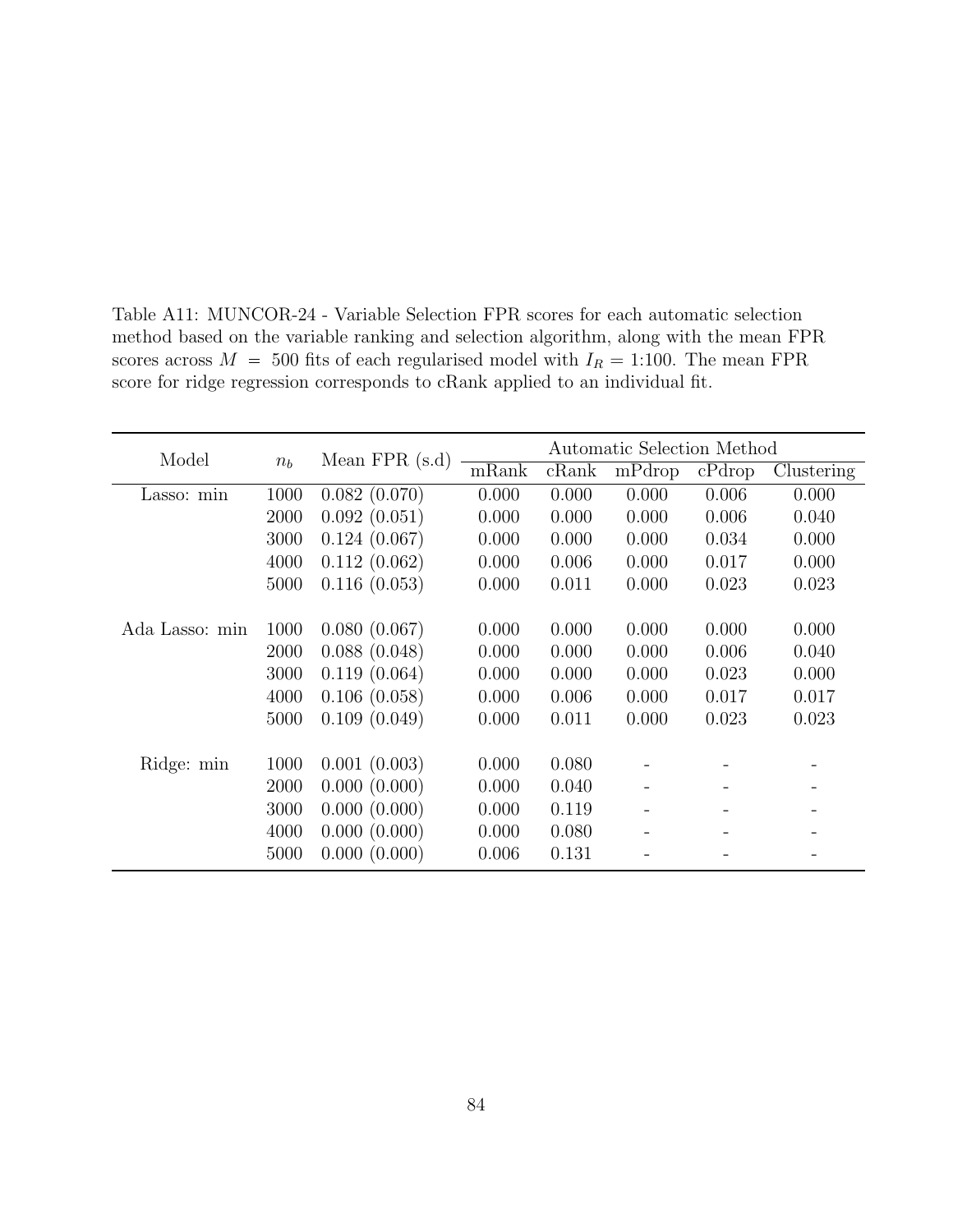| Model          |         | Mean $FPR(s.d)$ | Automatic Selection Method |       |        |           |            |  |
|----------------|---------|-----------------|----------------------------|-------|--------|-----------|------------|--|
|                | $n_{h}$ |                 | mRank                      | cRank | mPdrop | $c$ Pdrop | Clustering |  |
| Lasso: min     | 1000    | 0.088(0.06)     | 0.000                      | 0.000 | 0.000  | 0.011     | 0.000      |  |
|                | 2000    | 0.081(0.053)    | 0.000                      | 0.006 | 0.000  | 0.011     | 0.011      |  |
|                | 3000    | 0.122(0.072)    | 0.000                      | 0.006 | 0.006  | 0.006     | 0.000      |  |
|                | 4000    | 0.116(0.069)    | 0.017                      | 0.006 | 0.017  | 0.017     | 0.017      |  |
|                | 5000    | 0.113(0.057)    | 0.000                      | 0.000 | 0.000  | 0.006     | 0.000      |  |
|                |         |                 |                            |       |        |           |            |  |
| Ada Lasso: min | 1000    | 0.085(0.058)    | 0.000                      | 0.000 | 0.000  | 0.011     | 0.000      |  |
|                | 2000    | 0.077(0.050)    | 0.000                      | 0.006 | 0.000  | 0.011     | 0.011      |  |
|                | 3000    | 0.115(0.068)    | 0.000                      | 0.006 | 0.000  | 0.006     | 0.006      |  |
|                | 4000    | 0.110(0.064)    | 0.000                      | 0.006 | 0.017  | 0.017     | 0.017      |  |
|                | 5000    | 0.106(0.054)    | 0.000                      | 0.000 | 0.000  | 0.006     | 0.000      |  |
|                |         |                 |                            |       |        |           |            |  |
| Ridge: min     | 1000    | 0.001(0.003)    | 0.000                      | 0.142 |        |           |            |  |
|                | 2000    | 0.000(0.000)    | 0.000                      | 0.074 |        |           |            |  |
|                | 3000    | 0.000(0.000)    | 0.000                      | 0.062 |        |           |            |  |
|                | 4000    | 0.000(0.000)    | 0.006                      | 0.028 |        |           |            |  |
|                | 5000    | 0.000(0.000)    | 0.000                      | 0.074 |        |           |            |  |

Table A12: MUNCOR-24 - Variable Selection FPR scores for each automatic selection method based on the variable ranking and selection algorithm, along with the mean FPR scores across  $M = 500$  fits of each regularised model with  $I_R = 1:1000$ . The mean FPR score for ridge regression corresponds to cRank applied to an individual fit.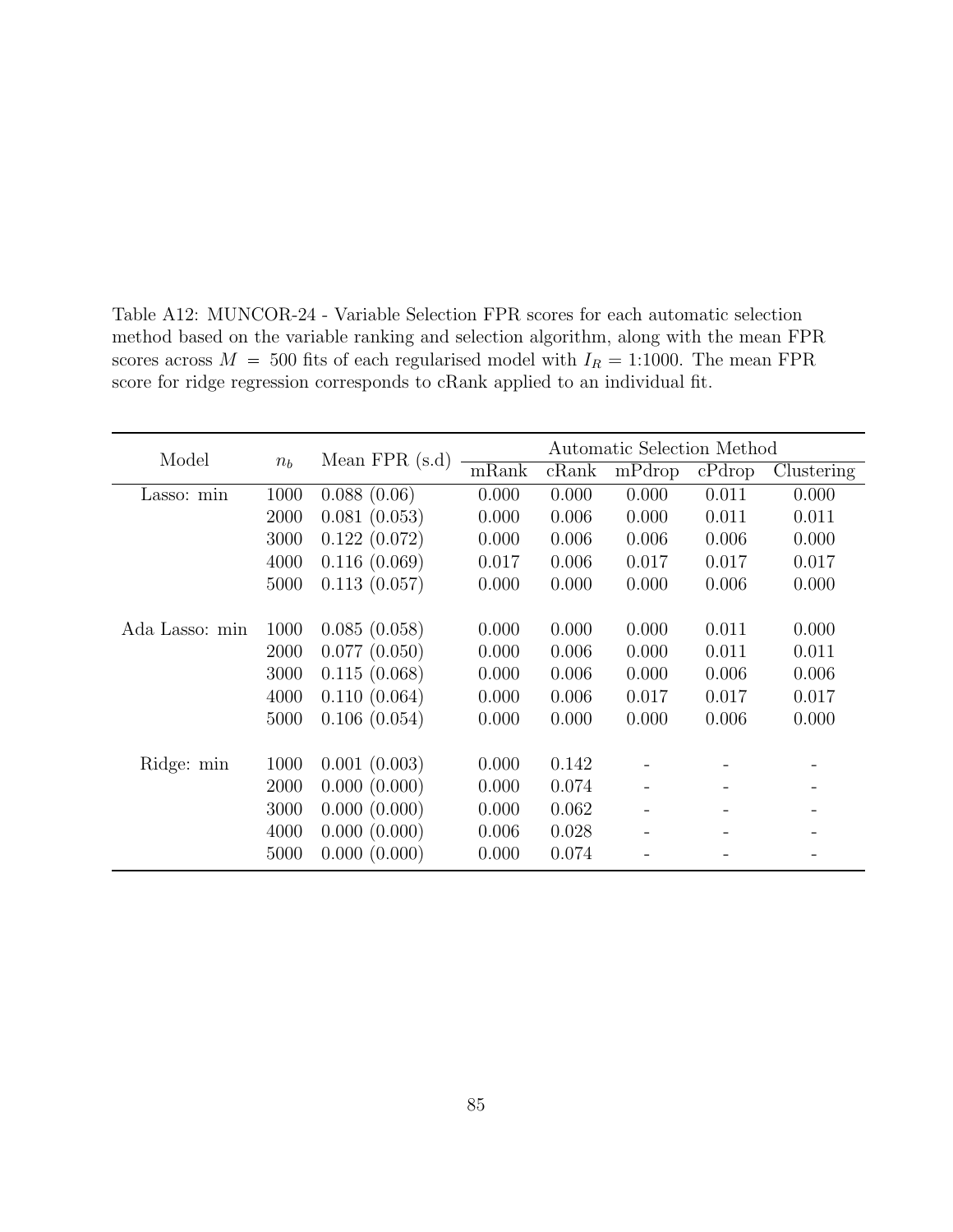| Model          |       | Mean TPR $(s.d)$ | Automatic Selection Method |       |        |        |            |  |
|----------------|-------|------------------|----------------------------|-------|--------|--------|------------|--|
|                | $n_b$ |                  | mRank                      | cRank | mPdrop | cPdrop | Clustering |  |
| Lasso: min     | 1000  | 0.852(0.085)     | 0.750                      | 0.750 | 0.75   | 0.833  | 0.75       |  |
|                | 2000  | 0.975(0.044)     | 0.917                      | 1.000 | 0.917  | 1.000  | 1.000      |  |
|                | 3000  | 1.000(0.005)     | 1.000                      | 1.000 | 1.000  | 1.000  | 1.000      |  |
|                | 4000  | 1.000(0.005)     | 1.000                      | 1.000 | 1.000  | 1.000  | 1.000      |  |
|                | 5000  | 1.000(0.000)     | 1.000                      | 1.000 | 1.000  | 1.000  | 1.000      |  |
|                |       |                  |                            |       |        |        |            |  |
| Ada Lasso: min | 1000  | 0.836(0.088)     | 0.750                      | 0.750 | 0.75   | 0.833  | 0.75       |  |
|                | 2000  | 0.964(0.05)      | 0.917                      | 0.917 | 0.917  | 1.000  | 1.000      |  |
|                | 3000  | 0.999(0.01)      | 1.000                      | 1.000 | 1.000  | 1.000  | 1.000      |  |
|                | 4000  | 0.999(0.01)      | 1.000                      | 1.000 | 1.000  | 1.000  | 1.000      |  |
|                | 5000  | 1.000(0.004)     | 1.000                      | 1.000 | 1.000  | 1.000  | 11.000     |  |
|                |       |                  |                            |       |        |        |            |  |
| Ridge: min     | 1000  | 0.754(0.096)     | 0.833                      | 0.833 |        |        |            |  |
|                | 2000  | 0.858(0.063)     | 1.000                      | 1.000 |        |        |            |  |
|                | 3000  | 0.913(0.066)     | 1.000                      | 1.000 |        |        |            |  |
|                | 4000  | 0.940(0.052)     | 1.000                      | 1.000 |        |        |            |  |
|                | 5000  | 0.965(0.042)     | 1.000                      | 1.000 |        |        |            |  |

Table A13: MCOR-12 - Variable Selection TPR scores for each automatic selection method based on the variable ranking and selection algorithm, along with the mean TPR scores across  $M = 500$  fits of each regularised model with  $I_R = 1:50$ . The mean TPR score for ridge regression corresponds to cRank applied to an individual fit.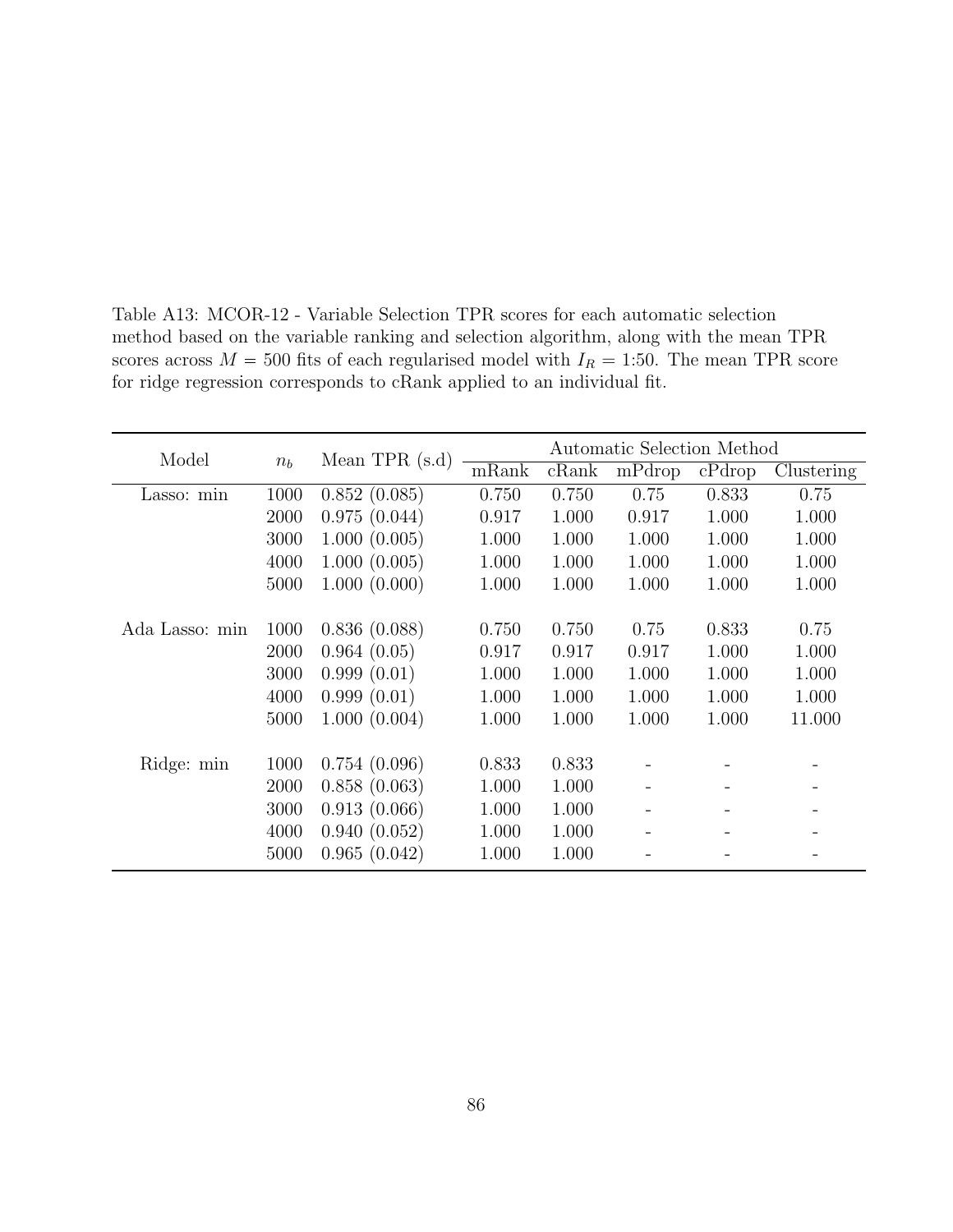| Model          |         | Mean TPR $(s.d)$ | Automatic Selection Method |       |        |        |            |  |
|----------------|---------|------------------|----------------------------|-------|--------|--------|------------|--|
|                | $n_{h}$ |                  | mRank                      | cRank | mPdrop | cPdrop | Clustering |  |
| Lasso: min     | 1000    | 0.935(0.078)     | 0.917                      | 1.000 | 0.917  | 1.000  | 0.917      |  |
|                | 2000    | 0.991(0.027)     | 1.000                      | 1.000 | 1.000  | 1.000  | 1.000      |  |
|                | 3000    | 0.977(0.040)     | 0.917                      | 1.000 | 0.917  | 1.000  | 0.917      |  |
|                | 4000    | 0.999(0.011)     | 1.000                      | 1.000 | 1.000  | 1.000  | 1.000      |  |
|                | 5000    | 1.000(0.000)     | 1.000                      | 1.000 | 1.000  | 1.000  | 1.000      |  |
|                |         |                  |                            |       |        |        |            |  |
| Ada Lasso: min | 1000    | 0.922(0.088)     | 0.917                      | 1.000 | 0.917  | 1.000  | 0.917      |  |
|                | 2000    | 0.986(0.033)     | 1.000                      | 1.000 | 1.000  | 1.000  | 1.000      |  |
|                | 3000    | 0.971(0.045)     | 1.000                      | 1.000 | 0.917  | 1.000  | 1.000      |  |
|                | 4000    | 0.997(0.015)     | 1.000                      | 1.000 | 1.000  | 1.000  | 1.000      |  |
|                | 5000    | 1.000(0.000)     | 1.000                      | 1.000 | 1.000  | 1.000  | 1.000      |  |
|                |         |                  |                            |       |        |        |            |  |
| Ridge: min     | 1000    | 0.736(0.08)      | 0.833                      | 1.000 |        |        |            |  |
|                | 2000    | 0.891(0.049)     | 0.917                      | 1.000 |        |        |            |  |
|                | 3000    | 0.848(0.067)     | 0.917                      | 1.000 |        |        |            |  |
|                | 4000    | 0.957(0.059)     | 1.000                      | 1.000 |        |        |            |  |
|                | 5000    | 0.992(0.026)     | 1.000                      | 1.000 |        |        |            |  |

Table A14: MCOR-12 - Variable Selection TPR scores for each automatic selection method based on the variable ranking and selection algorithm, along with the mean TPR scores across  $M = 500$  fits of each regularised model with  $I_R = 1:100$ . The mean TPR score for ridge regression corresponds to cRank applied to an individual fit.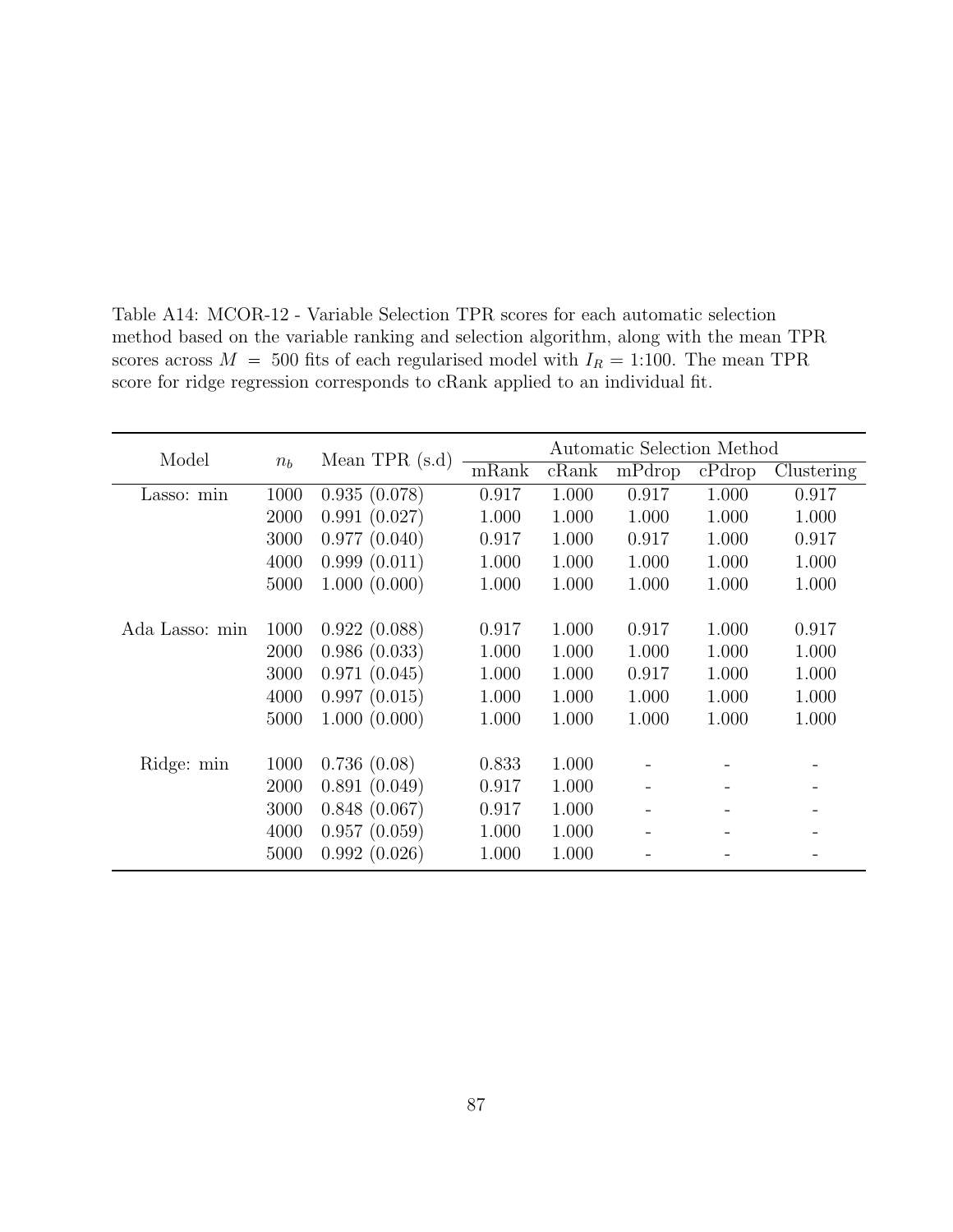| Model          |         | Mean TPR $(s.d)$ | Automatic Selection Method |       |        |        |            |  |
|----------------|---------|------------------|----------------------------|-------|--------|--------|------------|--|
|                | $n_{h}$ |                  | mRank                      | cRank | mPdrop | cPdrop | Clustering |  |
| Lasso: min     | 1000    | 0.911(0.093)     | 1.000                      | 1.000 | 1.000  | 1.000  | 1.000      |  |
|                | 2000    | 0.920(0.071)     | 0.833                      | 0.917 | 0.833  | 0.917  | 0.833      |  |
|                | 3000    | 0.998(0.013)     | 1.000                      | 1.000 | 1.000  | 1.000  | 1.000      |  |
|                | 4000    | 1.000(0.000)     | 1.000                      | 1.000 | 1.000  | 1.000  | 1.000      |  |
|                | 5000    | 1.000(0.000)     | 1.000                      | 1.000 | 1.000  | 1.000  | 1.000      |  |
|                |         |                  |                            |       |        |        |            |  |
| Ada Lasso: min | 1000    | 0.894(0.105)     | 1.000                      | 1.000 | 1.000  | 1.000  | 0.667      |  |
|                | 2000    | 0.912(0.078)     | 0.833                      | 0.917 | 0.833  | 0.917  | 0.833      |  |
|                | 3000    | 0.996(0.018)     | 1.000                      | 1.000 | 1.000  | 1.000  | 1.000      |  |
|                | 4000    | 1.000(0.000)     | 1.000                      | 1.000 | 1.000  | 1.000  | 1.000      |  |
|                | 5000    | 1.000(0.000)     | 1.000                      | 1.000 | 1.000  | 1.000  | 1.000      |  |
|                |         |                  |                            |       |        |        |            |  |
| Ridge: min     | 1000    | 0.757(0.057)     | 0.833                      | 1.000 |        |        |            |  |
|                | 2000    | 0.827(0.034)     | 0.833                      | 0.917 |        |        |            |  |
|                | 3000    | 0.914(0.073)     | 1.000                      | 1.000 |        |        |            |  |
|                | 4000    | 0.963(0.057)     | 1.000                      | 1.000 |        |        |            |  |
|                | 5000    | 0.997(0.016)     | 1.000                      | 1.000 |        |        |            |  |

Table A15: MCOR-12 - Variable Selection TPR scores for each automatic selection method based on the variable ranking and selection algorithm, along with the mean TPR scores across  $M = 500$  fits of each regularised model with  $I_R = 1:1000$ . The mean TPR score for ridge regression corresponds to cRank applied to an individual fit.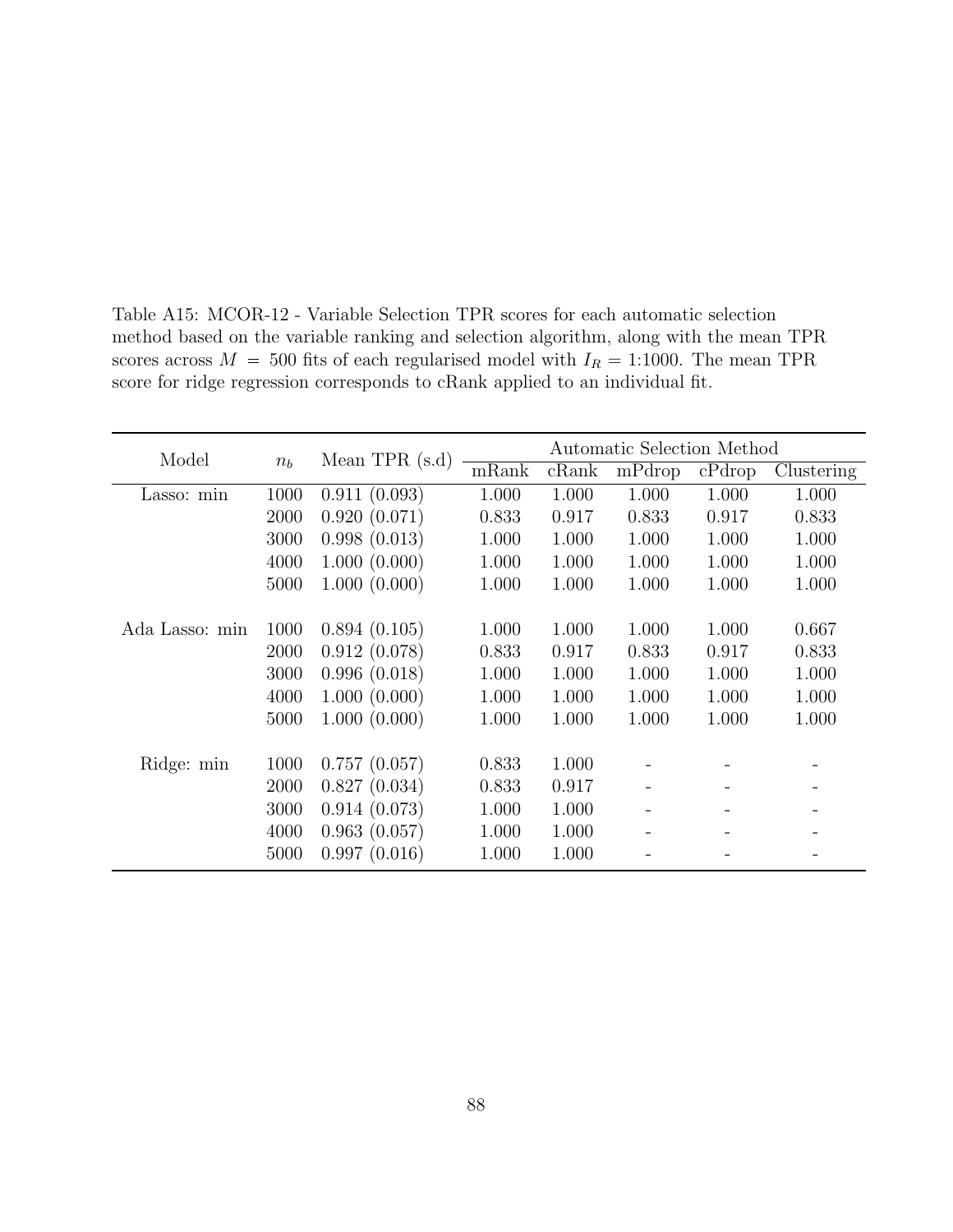| Model          |       |                 | Automatic Selection Method |       |        |        |            |  |
|----------------|-------|-----------------|----------------------------|-------|--------|--------|------------|--|
|                | $n_b$ | Mean $FPR(s.d)$ | mRank                      | cRank | mPdrop | cPdrop | Clustering |  |
| Lasso: min     | 1000  | 0.147(0.126)    | 0.000                      | 0.000 | 0.000  | 0.045  | 0.000      |  |
|                | 2000  | 0.215(0.099)    | 0.000                      | 0.045 | 0.000  | 0.091  | 0.045      |  |
|                | 3000  | 0.208(0.099)    | 0.000                      | 0.000 | 0.000  | 0.102  | 0.000      |  |
|                | 4000  | 0.172(0.079)    | 0.000                      | 0.000 | 0.000  | 0.023  | 0.057      |  |
|                | 5000  | 0.207(0.088)    | 0.011                      | 0.023 | 0.011  | 0.057  | 0.057      |  |
|                |       |                 |                            |       |        |        |            |  |
| Ada Lasso: min | 1000  | 0.128(0.105)    | 0.000                      | 0.000 | 0.000  | 0.045  | 0.000      |  |
|                | 2000  | 0.177(0.085)    | 0.000                      | 0.023 | 0.000  | 0.045  | 0.045      |  |
|                | 3000  | 0.171(0.082)    | 0.000                      | 0.000 | 0.000  | 0.068  | 0.000      |  |
|                | 4000  | 0.138(0.073)    | 0.000                      | 0.000 | 0.000  | 0.011  | 0.057      |  |
|                | 5000  | 0.168(0.081)    | 0.011                      | 0.023 | 0.011  | 0.057  | 0.057      |  |
|                |       |                 |                            |       |        |        |            |  |
| Ridge: min     | 1000  | 0.022(0.016)    | 0.045                      | 0.114 |        |        |            |  |
|                | 2000  | 0.012(0.014)    | 0.114                      | 0.114 |        |        |            |  |
|                | 3000  | 0.000(0.002)    | 0.023                      | 0.227 |        |        |            |  |
|                | 4000  | 0.002(0.004)    | 0.011                      | 0.136 |        |        |            |  |
|                | 5000  | 0.000(0.002)    | 0.091                      | 0.091 |        |        |            |  |

Table A16: MCOR-12 - Variable Selection FPR scores for each automatic selection method based on the variable ranking and selection algorithm, along with the mean FPR scores across  $M = 500$  fits of each regularised model with  $I_R = 1:50$ . The mean FPR score for ridge regression corresponds to cRank applied to an individual fit.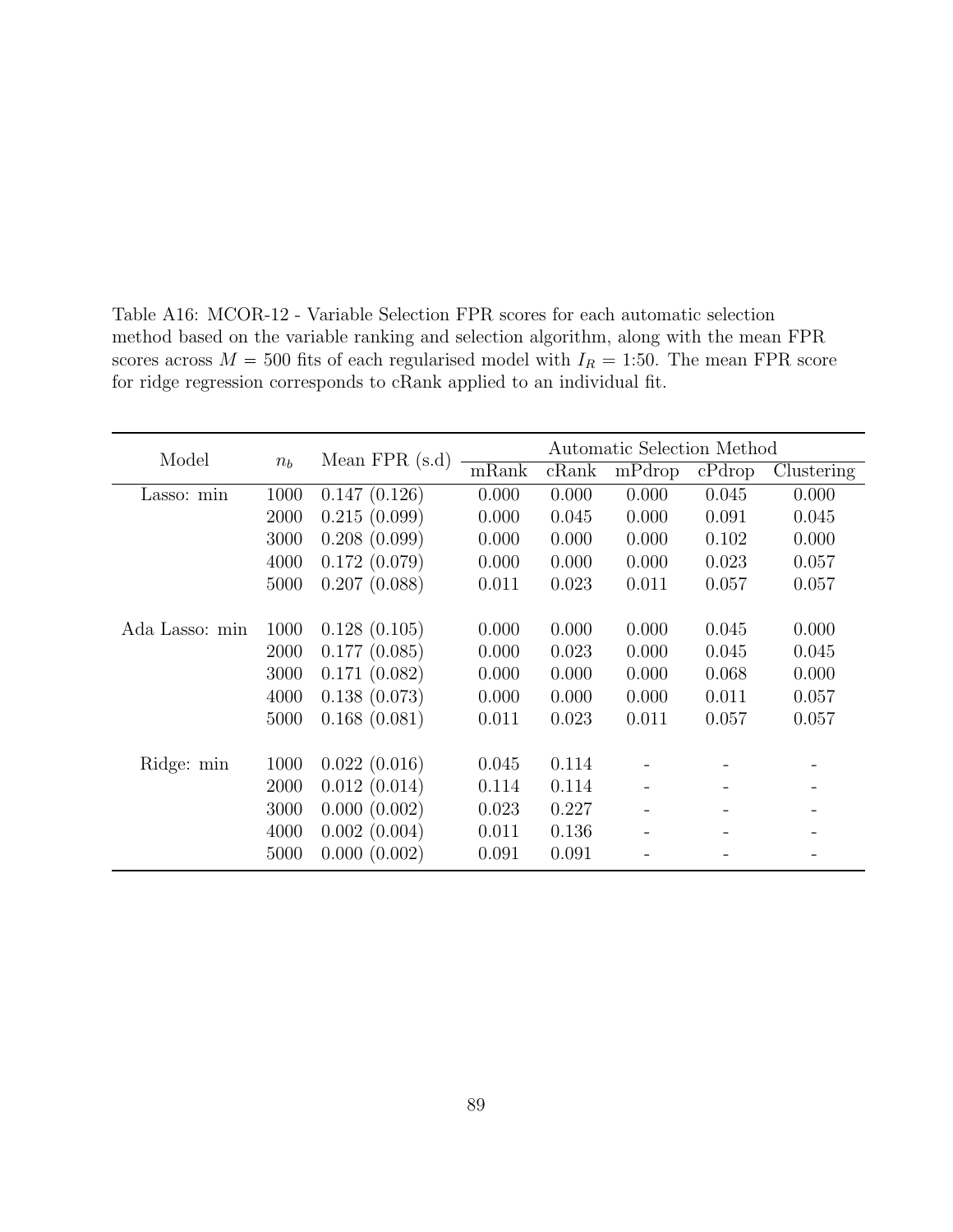| Model          |       |                 | Automatic Selection Method |       |        |        |            |  |
|----------------|-------|-----------------|----------------------------|-------|--------|--------|------------|--|
|                | $n_b$ | Mean $FPR(s.d)$ | mRank                      | cRank | mPdrop | cPdrop | Clustering |  |
| Lasso: min     | 1000  | 0.178(0.113)    | 0.000                      | 0.034 | 0.011  | 0.068  | 0.000      |  |
|                | 2000  | 0.216(0.097)    | 0.011                      | 0.023 | 0.023  | 0.091  | 0.080      |  |
|                | 3000  | 0.223(0.110)    | 0.000                      | 0.045 | 0.000  | 0.091  | 0.000      |  |
|                | 4000  | 0.209(0.095)    | 0.000                      | 0.045 | 0.000  | 0.125  | 0.000      |  |
|                | 5000  | 0.179(0.089)    | 0.000                      | 0.000 | 0.000  | 0.068  | 0.000      |  |
|                |       |                 |                            |       |        |        |            |  |
| Ada Lasso: min | 1000  | 0.154(0.095)    | 0.000                      | 0.011 | 0.000  | 0.045  | 0.000      |  |
|                | 2000  | 0.181(0.083)    | 0.011                      | 0.011 | 0.011  | 0.068  | 0.011      |  |
|                | 3000  | 0.186(0.092)    | 0.000                      | 0.034 | 0.000  | 0.08   | 0.000      |  |
|                | 4000  | 0.177(0.082)    | 0.000                      | 0.045 | 0.000  | 0.102  | 0.000      |  |
|                | 5000  | 0.150(0.078)    | 0.000                      | 0.000 | 0.000  | 0.011  | 0.000      |  |
|                |       |                 |                            |       |        |        |            |  |
| Ridge: min     | 1000  | 0.021(0.015)    | 0.034                      | 0.114 |        |        |            |  |
|                | 2000  | 0.017(0.013)    | 0.034                      | 0.148 |        |        |            |  |
|                | 3000  | 0.002(0.005)    | 0.034                      | 0.125 |        |        |            |  |
|                | 4000  | 0.000(0.001)    | 0.000                      | 0.193 |        |        |            |  |
|                | 5000  | 0.004(0.006)    | 0.023                      | 0.091 |        |        |            |  |

Table A17: MCOR-12 - Variable Selection FPR scores for each automatic selection method based on the variable ranking and selection algorithm, along with the mean FPR scores across  $M = 500$  fits of each regularised model with  $I_R = 1:100$ . The mean FPR score for ridge regression corresponds to cRank applied to an individual fit.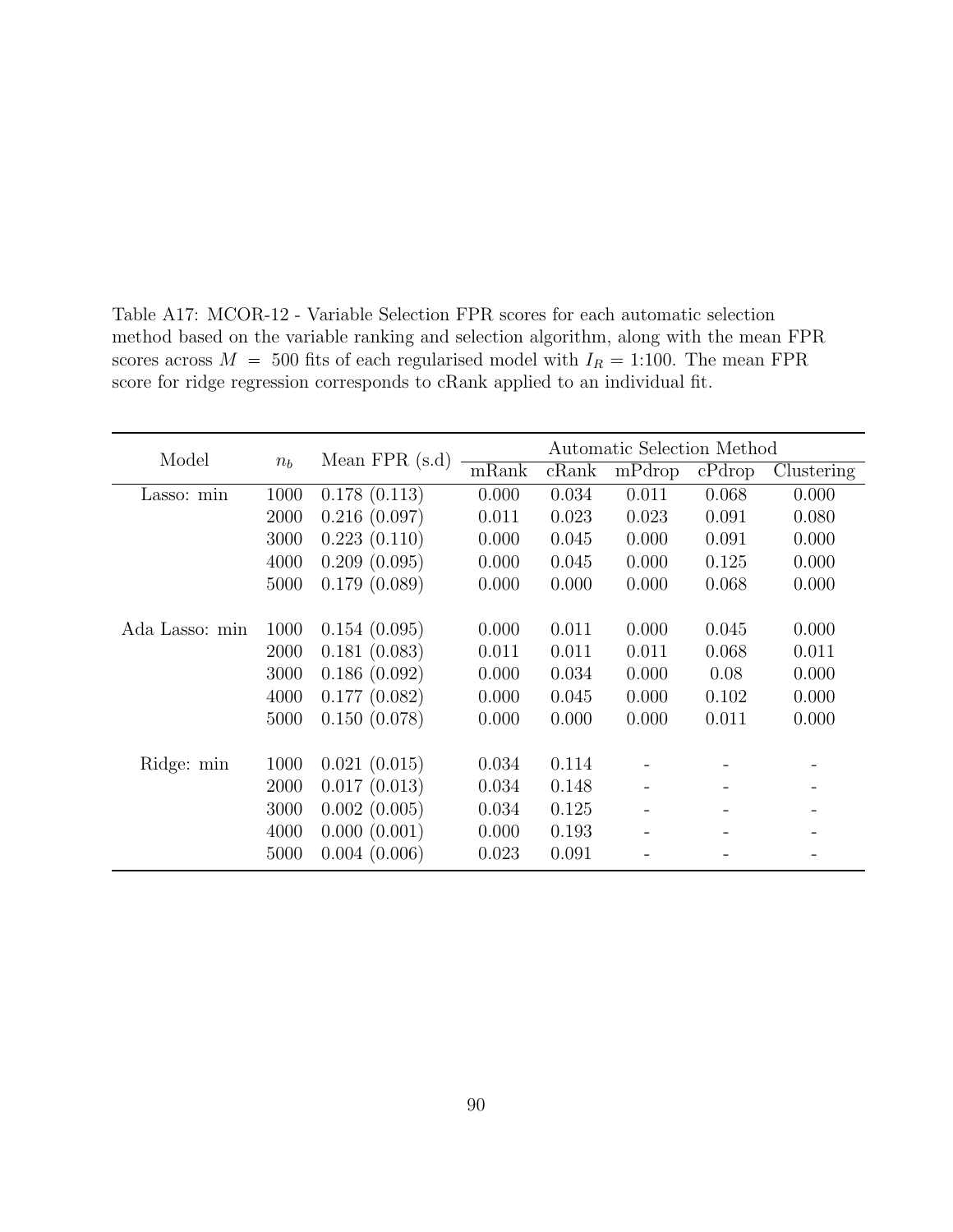| Model          |         | Mean $FPR(s.d)$ | Automatic Selection Method |       |        |        |            |  |
|----------------|---------|-----------------|----------------------------|-------|--------|--------|------------|--|
|                | $n_{h}$ |                 | mRank                      | cRank | mPdrop | cPdrop | Clustering |  |
| Lasso: min     | 1000    | 0.146(0.127)    | 0.011                      | 0.011 | 0.011  | 0.011  | 0.011      |  |
|                | 2000    | 0.184(0.128)    | 0.000                      | 0.034 | 0.000  | 0.102  | 0.000      |  |
|                | 3000    | 0.148(0.087)    | 0.000                      | 0.000 | 0.000  | 0.011  | 0.000      |  |
|                | 4000    | 0.243(0.110)    | 0.000                      | 0.023 | 0.000  | 0.045  | 0.011      |  |
|                | 5000    | 0.174(0.080)    | 0.000                      | 0.023 | 0.000  | 0.045  | 0.023      |  |
|                |         |                 |                            |       |        |        |            |  |
| Ada Lasso: min | 1000    | 0.122(0.103)    | 0.011                      | 0.000 | 0.011  | 0.011  | 0.000      |  |
|                | 2000    | 0.160(0.106)    | 0.000                      | 0.023 | 0.000  | 0.068  | 0.000      |  |
|                | 3000    | 0.122(0.076)    | 0.000                      | 0.000 | 0.000  | 0.000  | 0.000      |  |
|                | 4000    | 0.205(0.091)    | 0.000                      | 0.000 | 0.000  | 0.045  | 0.000      |  |
|                | 5000    | 0.142(0.070)    | 0.000                      | 0.023 | 0.000  | 0.034  | 0.057      |  |
|                |         |                 |                            |       |        |        |            |  |
| Ridge: min     | 1000    | 0.021(0.013)    | 0.034                      | 0.057 |        |        |            |  |
|                | 2000    | 0.006(0.009)    | 0.023                      | 0.148 |        |        |            |  |
|                | 3000    | 0.003(0.006)    | 0.011                      | 0.102 |        |        |            |  |
|                | 4000    | 0.001(0.003)    | 0.011                      | 0.080 |        |        |            |  |
|                | 5000    | 0.002(0.004)    | 0.045                      | 0.057 |        |        |            |  |

Table A18: MCOR-12 - Variable Selection FPR scores for each automatic selection method based on the variable ranking and selection algorithm, along with the mean FPR scores across  $M = 500$  fits of each regularised model with  $I_R = 1:1000$ . The mean FPR score for ridge regression corresponds to cRank applied to an individual fit.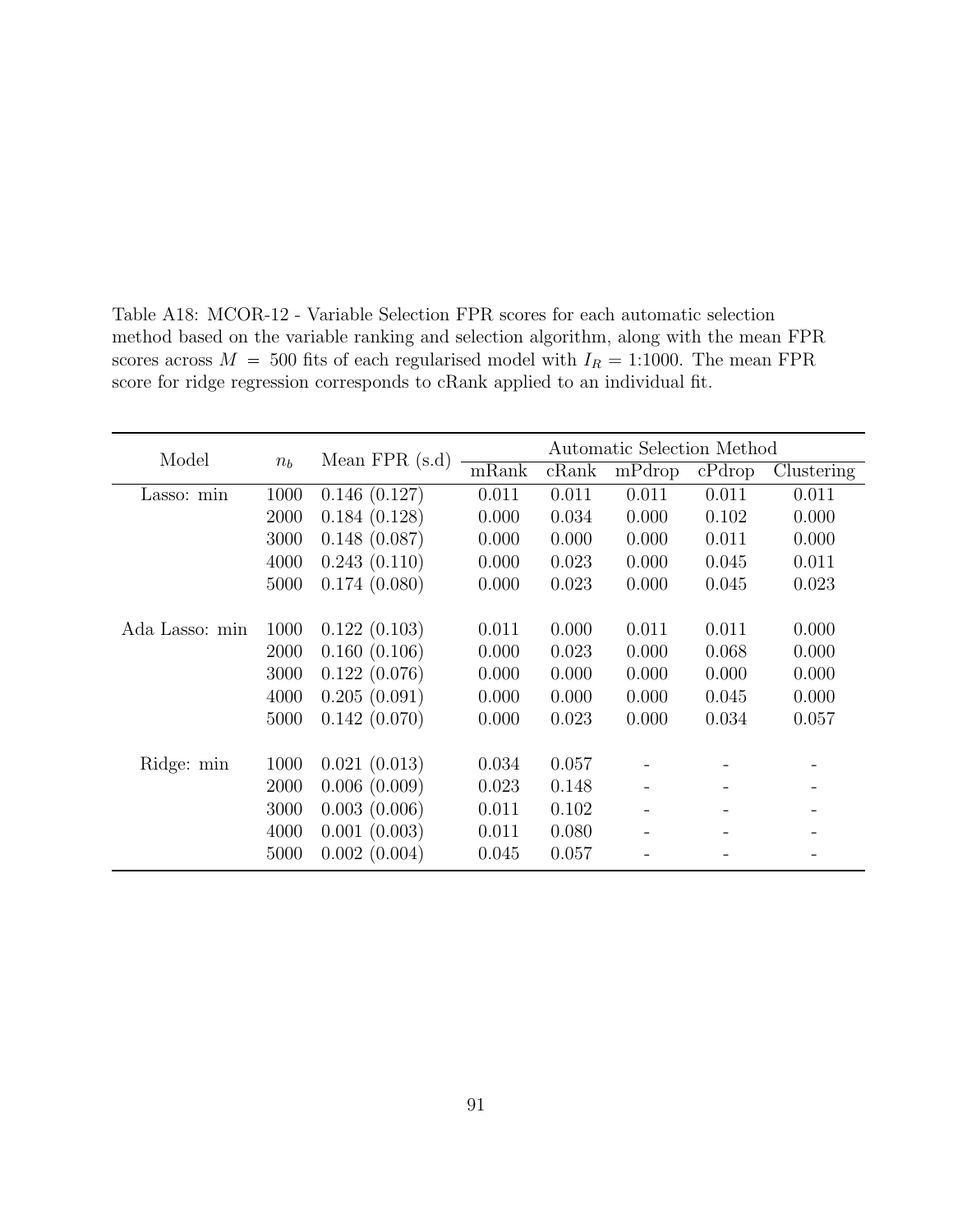| Model          |       |                  | Automatic Selection Method |       |        |        |            |  |
|----------------|-------|------------------|----------------------------|-------|--------|--------|------------|--|
|                | $n_b$ | Mean TPR $(s.d)$ | mRank                      | cRank | mPdrop | cPdrop | Clustering |  |
| Lasso: min     | 1000  | 0.781(0.059)     | 0.792                      | 0.792 | 0.792  | 0.875  | 0.875      |  |
|                | 2000  | 0.867(0.046)     | 0.875                      | 0.875 | 0.875  | 0.875  | 0.917      |  |
|                | 3000  | 0.898(0.042)     | 0.958                      | 0.958 | 0.708  | 0.958  | 0.958      |  |
|                | 4000  | 0.869(0.040)     | 0.792                      | 0.833 | 0.792  | 0.875  | 0.792      |  |
|                | 5000  | 0.921(0.042)     | 0.833                      | 0.875 | 0.833  | 0.958  | 0.958      |  |
|                |       |                  |                            |       |        |        |            |  |
| Ada Lasso: min | 1000  | 0.747(0.062)     | 0.750                      | 0.792 | 0.75   | 0.792  | 0.750      |  |
|                | 2000  | 0.839(0.048)     | 0.750                      | 0.875 | 0.875  | 0.875  | 0.625      |  |
|                | 3000  | 0.870(0.048)     | 0.708                      | 0.833 | 0.708  | 0.958  | 0.708      |  |
|                | 4000  | 0.852(0.042)     | 0.792                      | 0.792 | 0.792  | 0.875  | 0.792      |  |
|                | 5000  | 0.898(0.046)     | 0.833                      | 0.833 | 0.833  | 0.917  | 0.958      |  |
|                |       |                  |                            |       |        |        |            |  |
| Ridge: min     | 1000  | 0.948(0.054)     | 1.000                      | 1.000 |        |        |            |  |
|                | 2000  | 0.868(0.078)     | 1.000                      | 1.000 |        |        |            |  |
|                | 3000  | 0.785(0.098)     | 0.958                      | 1.000 |        |        |            |  |
|                | 4000  | 0.745(0.063)     | 0.917                      | 0.958 |        |        |            |  |
|                | 5000  | 0.691(0.082)     | 0.833                      | 1.000 |        |        |            |  |

Table A19: MCOR-24 - Variable Selection TPR scores for each automatic selection method based on the variable ranking and selection algorithm, along with the mean TPR scores across  $M = 500$  fits of each regularised model with  $I_R = 1:50$ . The mean TPR score for ridge regression corresponds to cRank applied to an individual fit.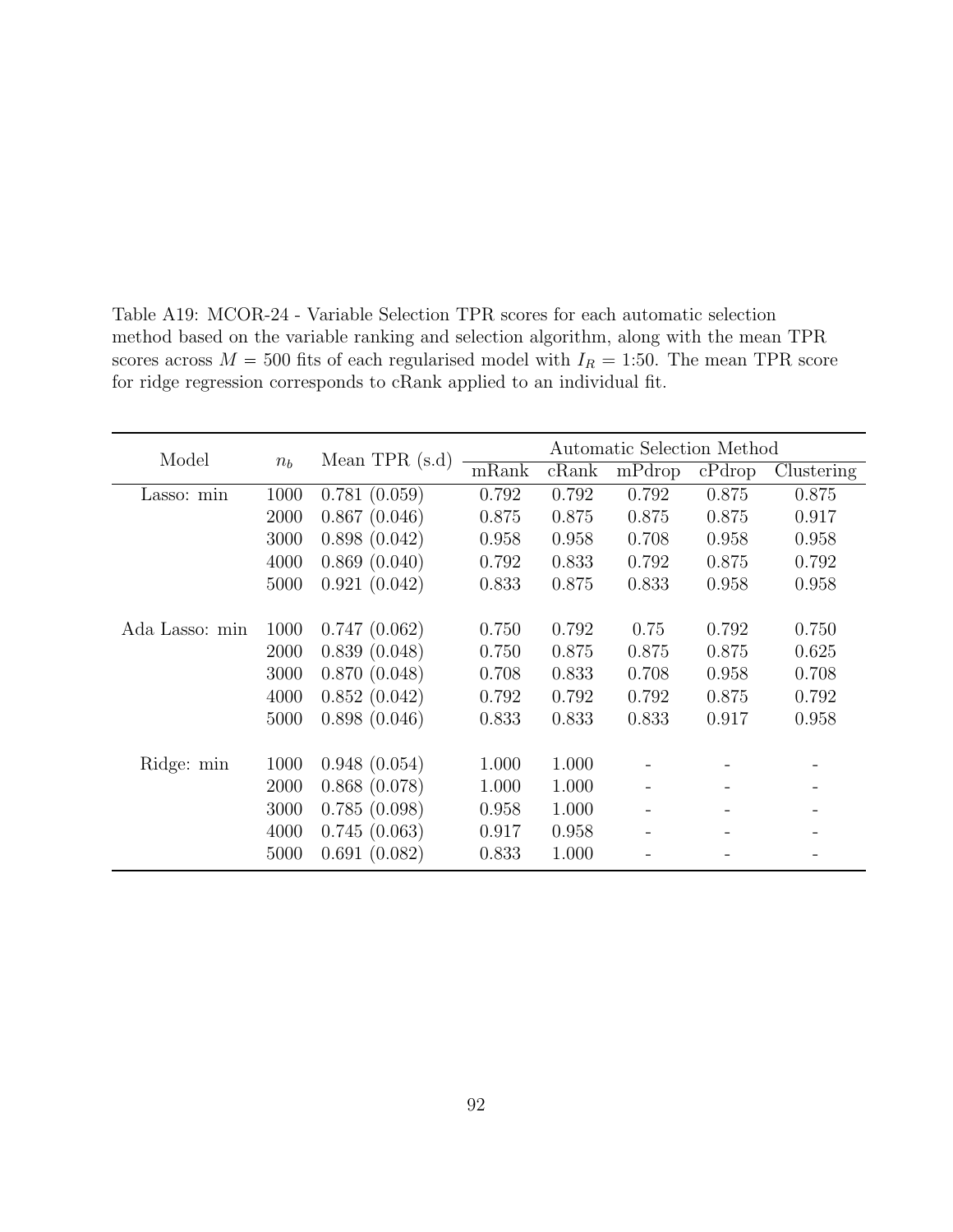| Model          |         | Mean TPR $(s.d)$ |       |       | Automatic Selection Method |        |            |
|----------------|---------|------------------|-------|-------|----------------------------|--------|------------|
|                | $n_{h}$ |                  | mRank | cRank | mPdrop                     | cPdrop | Clustering |
| Lasso: min     | 1000    | 0.806(0.064)     | 0.500 | 0.792 | 0.500                      | 0.875  | 0.917      |
|                | 2000    | 0.846(0.055)     | 0.792 | 0.792 | 0.792                      | 0.833  | 0.875      |
|                | 3000    | 0.840(0.041)     | 0.792 | 0.792 | 0.792                      | 0.792  | 0.875      |
|                | 4000    | 0.868(0.043)     | 0.833 | 0.833 | 0.833                      | 0.833  | 0.833      |
|                | 5000    | 0.901(0.046)     | 0.750 | 0.917 | 0.917                      | 0.958  | 0.917      |
|                |         |                  |       |       |                            |        |            |
| Ada Lasso: min | 1000    | 0.765(0.068)     | 0.667 | 0.708 | 0.708                      | 0.792  | 0.500      |
|                | 2000    | 0.819(0.054)     | 0.792 | 0.792 | 0.792                      | 0.792  | 0.875      |
|                | 3000    | 0.822(0.041)     | 0.792 | 0.792 | 0.792                      | 0.792  | 0.792      |
|                | 4000    | 0.851(0.045)     | 0.792 | 0.792 | 0.833                      | 0.833  | 0.833      |
|                | 5000    | 0.870(0.053)     | 0.750 | 0.792 | 0.75                       | 0.917  | 0.917      |
|                |         |                  |       |       |                            |        |            |
| Ridge: min     | 1000    | 0.949(0.053)     | 1.000 | 1.000 |                            |        |            |
|                | 2000    | 0.833(0.087)     | 1.000 | 1.000 |                            |        |            |
|                | 3000    | 0.815(0.075)     | 0.958 | 1.000 |                            |        |            |
|                | 4000    | 0.788(0.056)     | 1.000 | 1.000 |                            |        |            |
|                | 5000    | 0.716(0.052)     | 0.917 | 1.000 |                            |        |            |

Table A20: MCOR-24 - Variable Selection TPR scores for each automatic selection method based on the variable ranking and selection algorithm, along with the mean TPR scores across  $M = 500$  fits of each regularised model with  $I_R = 1:100$ . The mean TPR score for ridge regression corresponds to cRank applied to an individual fit.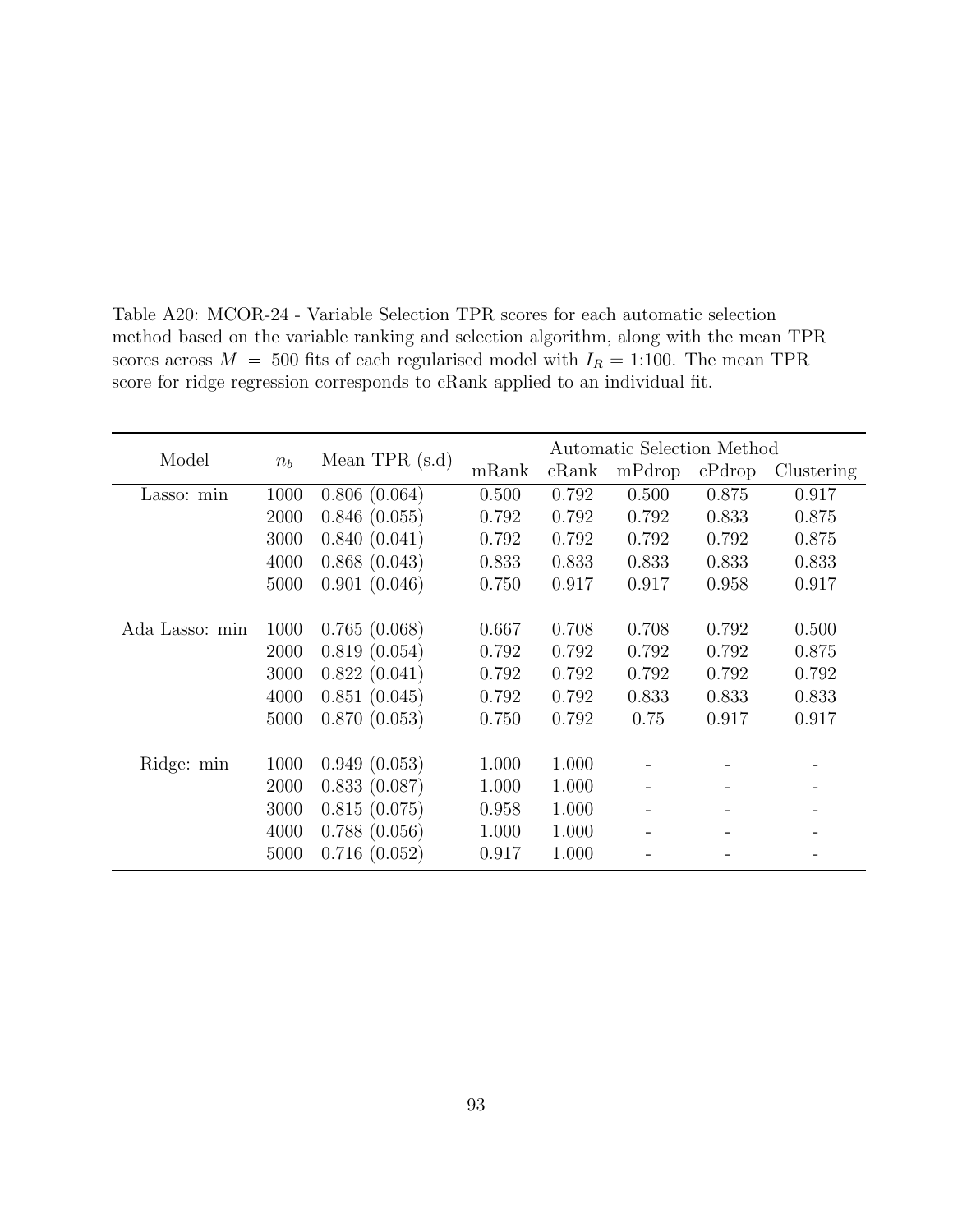| Model          |       | Mean TPR $(s.d)$ |       |       | Automatic Selection Method |        |            |
|----------------|-------|------------------|-------|-------|----------------------------|--------|------------|
|                | $n_b$ |                  | mRank | cRank | mPdrop                     | cPdrop | Clustering |
| Lasso: min     | 1000  | 0.779(0.069)     | 0.667 | 0.917 | 0.667                      | 0.917  | 0.667      |
|                | 2000  | 0.841(0.050)     | 0.792 | 0.792 | 0.792                      | 0.792  | 0.792      |
|                | 3000  | 0.920(0.041)     | 0.958 | 0.958 | 0.958                      | 0.958  | 0.958      |
|                | 4000  | 0.900(0.041)     | 0.875 | 0.875 | 0.875                      | 0.917  | 0.875      |
|                | 5000  | 0.919(0.042)     | 0.875 | 0.875 | 0.875                      | 0.917  | 1.000      |
|                |       |                  |       |       |                            |        |            |
| Ada Lasso: min | 1000  | 0.738(0.077)     | 0.292 | 0.708 | 0.708                      | 0.917  | 0.542      |
|                | 2000  | 0.807(0.052)     | 0.750 | 0.750 | 0.75                       | 0.792  | 0.792      |
|                | 3000  | 0.897(0.046)     | 0.958 | 0.958 | 0.958                      | 0.958  | 0.958      |
|                | 4000  | 0.877(0.043)     | 0.792 | 0.875 | 0.875                      | 0.917  | 0.875      |
|                | 5000  | 0.891(0.042)     | 0.875 | 0.875 | 0.875                      | 0.875  | 0.875      |
|                |       |                  |       |       |                            |        |            |
| Ridge: min     | 1000  | 0.941(0.052)     | 0.958 | 1.000 |                            |        |            |
|                | 2000  | 0.821(0.090)     | 0.958 | 1.000 |                            |        |            |
|                | 3000  | 0.916(0.063)     | 1.000 | 1.000 |                            |        |            |
|                | 4000  | 0.809(0.070)     | 1.000 | 1.000 |                            |        |            |
|                | 5000  | 0.689(0.080)     | 0.917 | 1.000 |                            |        |            |

Table A21: MCOR-24 - Variable Selection TPR scores for each automatic selection method based on the variable ranking and selection algorithm, along with the mean TPR scores across  $M = 500$  fits of each regularised model with  $I_R = 1:1000$ . The mean TPR score for ridge regression corresponds to cRank applied to an individual fit.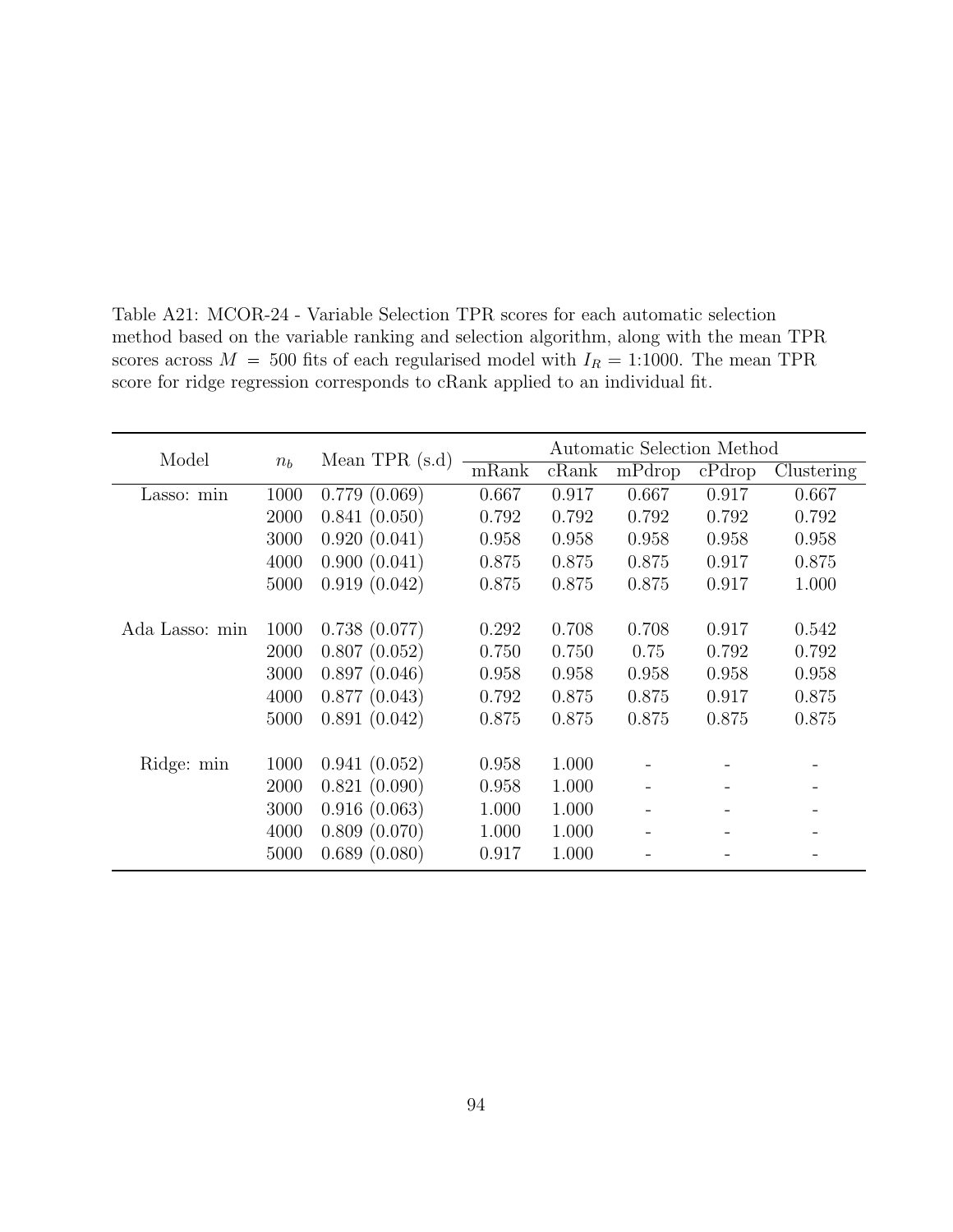| Model          |       |                 |       |       | Automatic Selection Method |        |            |
|----------------|-------|-----------------|-------|-------|----------------------------|--------|------------|
|                | $n_b$ | Mean $FPR(s.d)$ | mRank | cRank | mPdrop                     | cPdrop | Clustering |
| Lasso: min     | 1000  | 0.113(0.061)    | 0.011 | 0.017 | 0.011                      | 0.034  | 0.057      |
|                | 2000  | 0.114(0.062)    | 0.028 | 0.028 | 0.017                      | 0.045  | 0.062      |
|                | 3000  | 0.094(0.054)    | 0.006 | 0.006 | 0.000                      | 0.006  | 0.006      |
|                | 4000  | 0.098(0.057)    | 0.006 | 0.006 | 0.006                      | 0.017  | 0.006      |
|                | 5000  | 0.094(0.058)    | 0.000 | 0.006 | 0.000                      | 0.011  | 0.011      |
|                |       |                 |       |       |                            |        |            |
| Ada Lasso: min | 1000  | 0.103(0.055)    | 0.011 | 0.011 | 0.011                      | 0.023  | 0.011      |
|                | 2000  | 0.103(0.058)    | 0.011 | 0.011 | 0.040                      | 0.04   | 0.006      |
|                | 3000  | 0.083(0.051)    | 0.000 | 0.000 | 0.000                      | 0.006  | 0.000      |
|                | 4000  | 0.090(0.056)    | 0.006 | 0.006 | 0.006                      | 0.011  | 0.006      |
|                | 5000  | 0.084(0.056)    | 0.000 | 0.000 | 0.000                      | 0.011  | 0.028      |
|                |       |                 |       |       |                            |        |            |
| Ridge: min     | 1000  | 0.100(0.03)     | 0.068 | 0.108 |                            |        |            |
|                | 2000  | 0.048(0.017)    | 0.085 | 0.091 |                            |        |            |
|                | 3000  | 0.030(0.012)    | 0.034 | 0.108 |                            |        |            |
|                | 4000  | 0.019(0.011)    | 0.040 | 0.097 |                            |        |            |
|                | 5000  | 0.008(0.008)    | 0.011 | 0.142 |                            |        |            |

Table A22: MCOR-24 - Variable Selection FPR scores for each automatic selection method based on the variable ranking and selection algorithm, along with the mean FPR scores across  $M = 500$  fits of each regularised model with  $I_R = 1:50$ . The mean FPR score for ridge regression corresponds to cRank applied to an individual fit.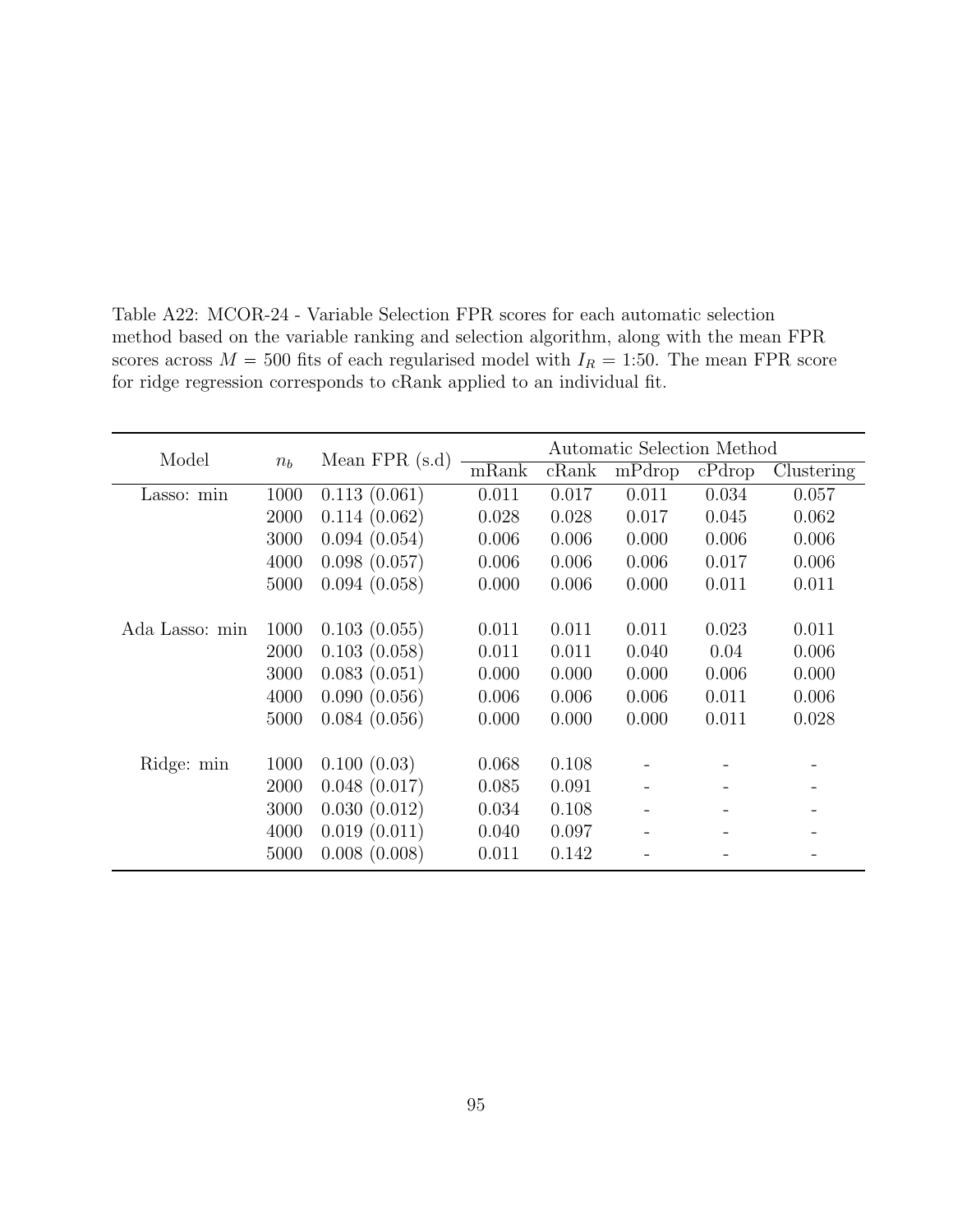| Model          |       | Mean $FPR(s.d)$ |       |       | Automatic Selection Method |        |            |
|----------------|-------|-----------------|-------|-------|----------------------------|--------|------------|
|                | $n_b$ |                 | mRank | cRank | mPdrop                     | cPdrop | Clustering |
| Lasso: min     | 1000  | 0.111(0.069)    | 0.000 | 0.023 | 0.000                      | 0.023  | 0.023      |
|                | 2000  | 0.111(0.066)    | 0.011 | 0.023 | 0.011                      | 0.040  | 0.040      |
|                | 3000  | 0.116(0.058)    | 0.017 | 0.023 | 0.017                      | 0.040  | 0.062      |
|                | 4000  | 0.078(0.041)    | 0.017 | 0.017 | 0.017                      | 0.028  | 0.017      |
|                | 5000  | 0.083(0.055)    | 0.000 | 0.011 | 0.011                      | 0.017  | 0.011      |
|                |       |                 |       |       |                            |        |            |
| Ada Lasso: min | 1000  | 0.101(0.063)    | 0.000 | 0.006 | 0.000                      | 0.023  | 0.000      |
|                | 2000  | 0.101(0.059)    | 0.011 | 0.011 | 0.011                      | 0.034  | 0.057      |
|                | 3000  | 0.105(0.055)    | 0.023 | 0.023 | 0.023                      | 0.023  | 0.023      |
|                | 4000  | 0.069(0.041)    | 0.006 | 0.017 | 0.017                      | 0.017  | 0.017      |
|                | 5000  | 0.074(0.053)    | 0.000 | 0.006 | 0.000                      | 0.017  | 0.023      |
|                |       |                 |       |       |                            |        |            |
| Ridge: min     | 1000  | 0.121(0.038)    | 0.068 | 0.131 |                            |        |            |
|                | 2000  | 0.050(0.015)    | 0.051 | 0.108 |                            |        |            |
|                | 3000  | 0.039(0.013)    | 0.057 | 0.159 |                            |        |            |
|                | 4000  | 0.034(0.007)    | 0.051 | 0.091 |                            |        |            |
|                | 5000  | 0.025(0.009)    | 0.040 | 0.102 |                            |        |            |

Table A23: MCOR-24 - Variable Selection FPR scores for each automatic selection method based on the variable ranking and selection algorithm, along with the mean FPR scores across  $M = 500$  fits of each regularised model with  $I_R = 1:100$ . The mean FPR score for ridge regression corresponds to cRank applied to an individual fit.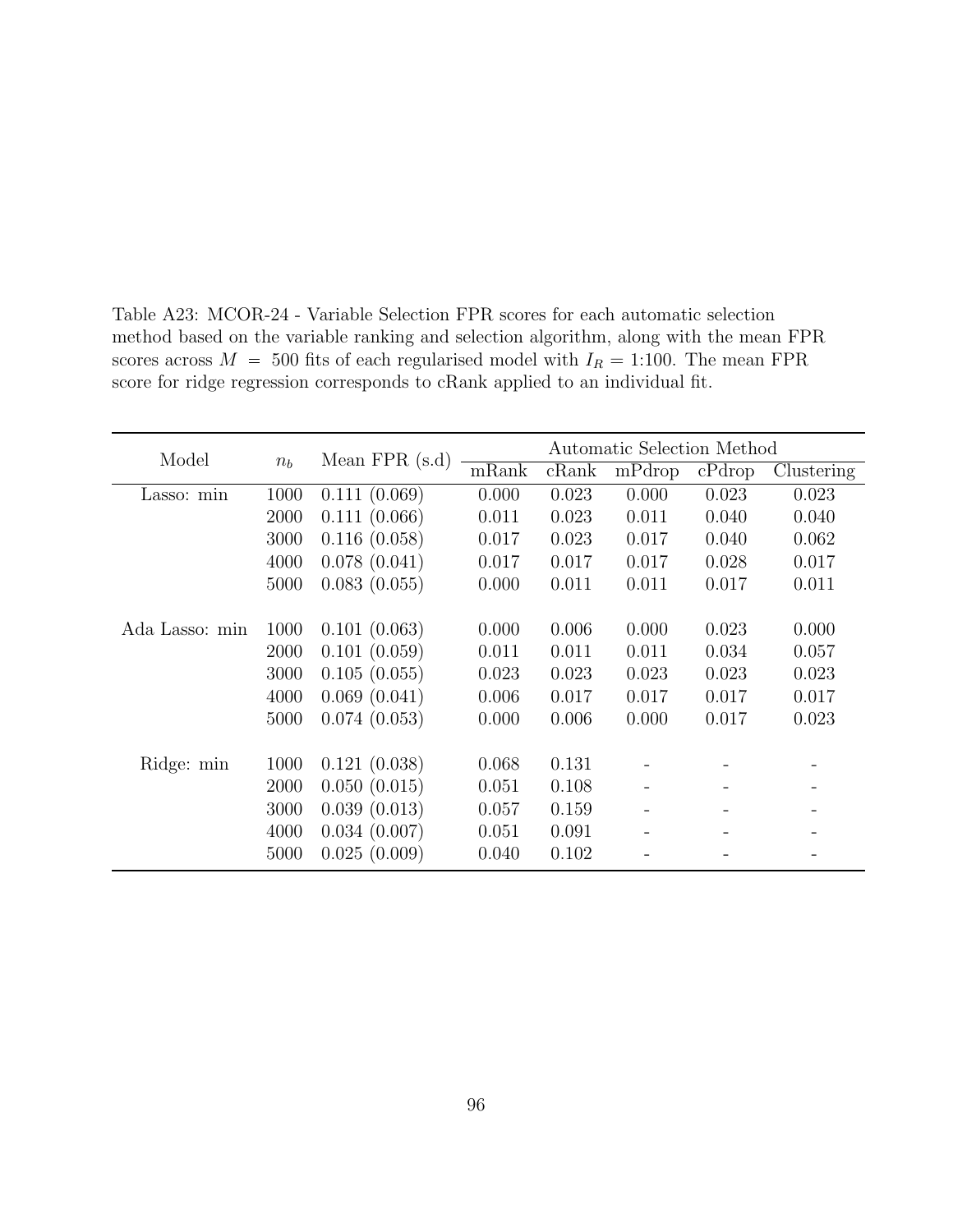| Model          |       | Mean $FPR(s.d)$ |       |       | Automatic Selection Method |        |            |
|----------------|-------|-----------------|-------|-------|----------------------------|--------|------------|
|                | $n_b$ |                 | mRank | cRank | mPdrop                     | cPdrop | Clustering |
| Lasso: min     | 1000  | 0.109(0.061)    | 0.006 | 0.023 | 0.006                      | 0.051  | 0.006      |
|                | 2000  | 0.087(0.046)    | 0.028 | 0.028 | 0.028                      | 0.028  | 0.028      |
|                | 3000  | 0.105(0.058)    | 0.011 | 0.011 | 0.011                      | 0.017  | 0.011      |
|                | 4000  | 0.113(0.063)    | 0.006 | 0.017 | 0.017                      | 0.034  | 0.017      |
|                | 5000  | 0.089(0.049)    | 0.006 | 0.006 | 0.006                      | 0.023  | 0.045      |
|                |       |                 |       |       |                            |        |            |
| Ada Lasso: min | 1000  | 0.098(0.056)    | 0.000 | 0.023 | 0.011                      | 0.045  | 0.000      |
|                | 2000  | 0.078(0.045)    | 0.023 | 0.023 | 0.023                      | 0.023  | 0.028      |
|                | 3000  | 0.096(0.055)    | 0.011 | 0.011 | 0.011                      | 0.011  | 0.011      |
|                | 4000  | 0.100(0.057)    | 0.006 | 0.006 | 0.017                      | 0.017  | 0.017      |
|                | 5000  | 0.079(0.049)    | 0.006 | 0.006 | 0.006                      | 0.006  | 0.006      |
|                |       |                 |       |       |                            |        |            |
| Ridge: min     | 1000  | 0.092(0.030)    | 0.045 | 0.102 |                            |        |            |
|                | 2000  | 0.046(0.013)    | 0.045 | 0.102 |                            |        |            |
|                | 3000  | 0.043(0.011)    | 0.057 | 0.091 |                            |        |            |
|                | 4000  | 0.035(0.009)    | 0.102 | 0.148 |                            |        |            |
|                | 5000  | 0.021(0.008)    | 0.034 | 0.097 |                            |        |            |

Table A24: MCOR-24 - Variable Selection FPR scores for each automatic selection method based on the variable ranking and selection algorithm, along with the mean FPR scores across  $M = 500$  fits of each regularised model with  $I_R = 1:1000$ . The mean FPR score for ridge regression corresponds to cRank applied to an individual fit.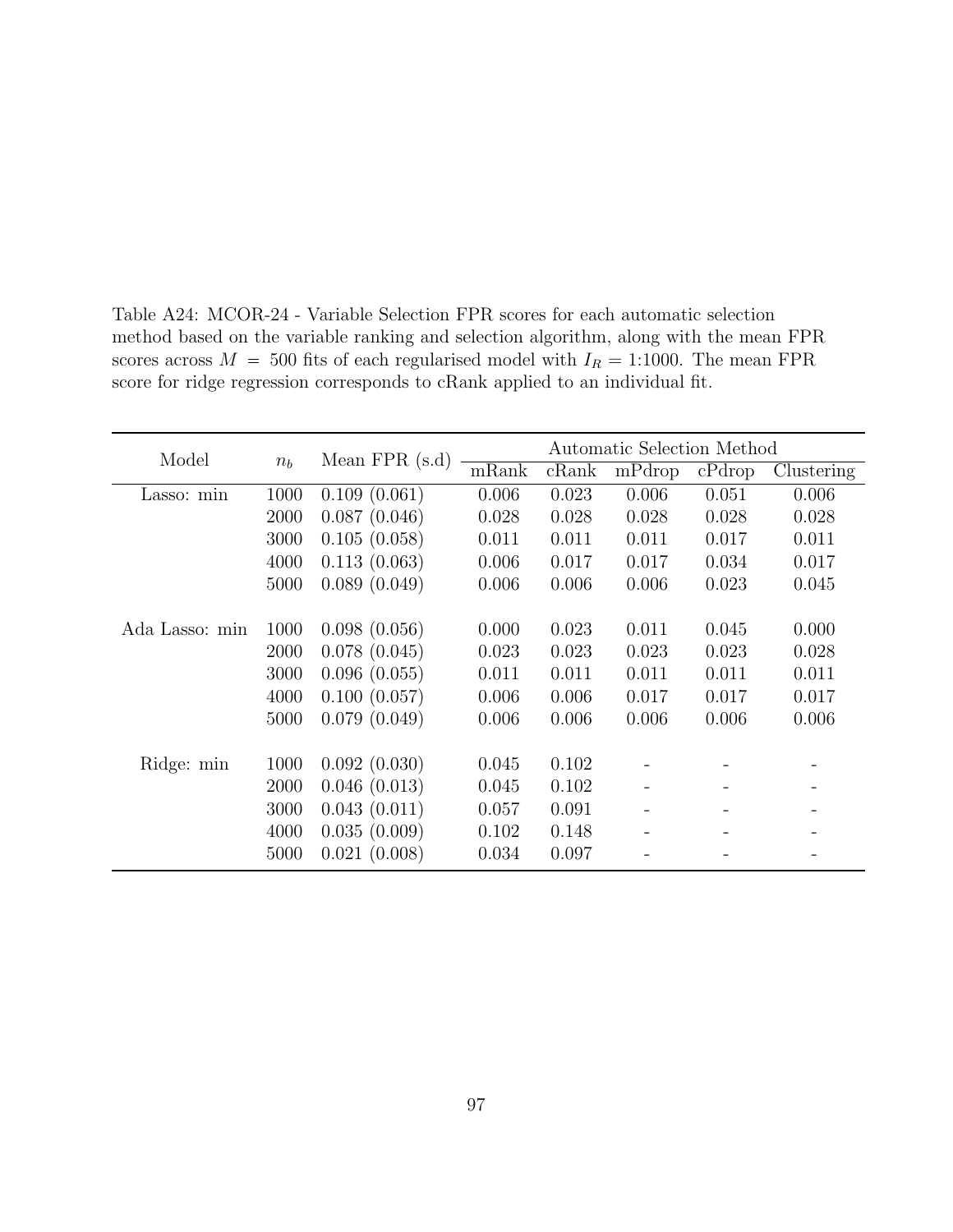| Model          |       | Mean AUC $(s.d)$ |       |       | Automatic Selection Method |        |            |
|----------------|-------|------------------|-------|-------|----------------------------|--------|------------|
|                | $n_b$ |                  | mRank | cRank | mPdrop                     | cPdrop | Clustering |
| Lasso: min     | 1000  | 0.896(0.061)     | 0.994 | 0.994 | 0.994                      | 0.994  | 0.994      |
|                | 2000  | 0.914(0.059)     | 1.000 | 1.000 | 1.000                      | 0.994  | 0.972      |
|                | 3000  | 0.898(0.050)     | 1.000 | 0.994 | 1.000                      | 0.983  | 0.983      |
|                | 4000  | 0.950(0.040)     | 1.000 | 1.000 | 1.000                      | 0.989  | 1.000      |
|                | 5000  | 0.903(0.062)     | 1.000 | 1.000 | 1.000                      | 1.000  | 0.977      |
|                |       |                  |       |       |                            |        |            |
| Ada Lasso: min | 1000  | 0.901(0.052)     | 0.994 | 0.994 | 0.994                      | 0.994  | 0.994      |
|                | 2000  | 0.920(0.049)     | 1.000 | 1.000 | 1.000                      | 0.994  | 0.972      |
|                | 3000  | 0.903(0.043)     | 1.000 | 0.994 | 1.000                      | 0.983  | 0.983      |
|                | 4000  | 0.953(0.037)     | 1.000 | 1.000 | 1.000                      | 0.994  | 1.000      |
|                | 5000  | 0.910(0.054)     | 1.000 | 1.000 | 1.000                      | 1.000  | 0.977      |
|                |       |                  |       |       |                            |        |            |
| Ridge: min     | 1000  | 0.924(0.043)     | 0.994 | 0.983 |                            |        |            |
|                | 2000  | 0.952(0.039)     | 1.000 | 0.977 |                            |        |            |
|                | 3000  | 0.918(0.043)     | 0.994 | 0.943 |                            |        |            |
|                | 4000  | 0.982(0.026)     | 1.000 | 0.960 |                            |        |            |
|                | 5000  | 0.952(0.038)     | 1.000 | 0.955 |                            |        |            |

Table A25: MUNCOR-12 - Variable Selection AUC scores for each automatic selection method based on the variable ranking and selection algorithm, along with the mean AUC scores across  $M = 500$  fits of each regularised model with  $I_R = 1:50$ . The mean AUC score for ridge regression corresponds to cRank applied to an individual fit.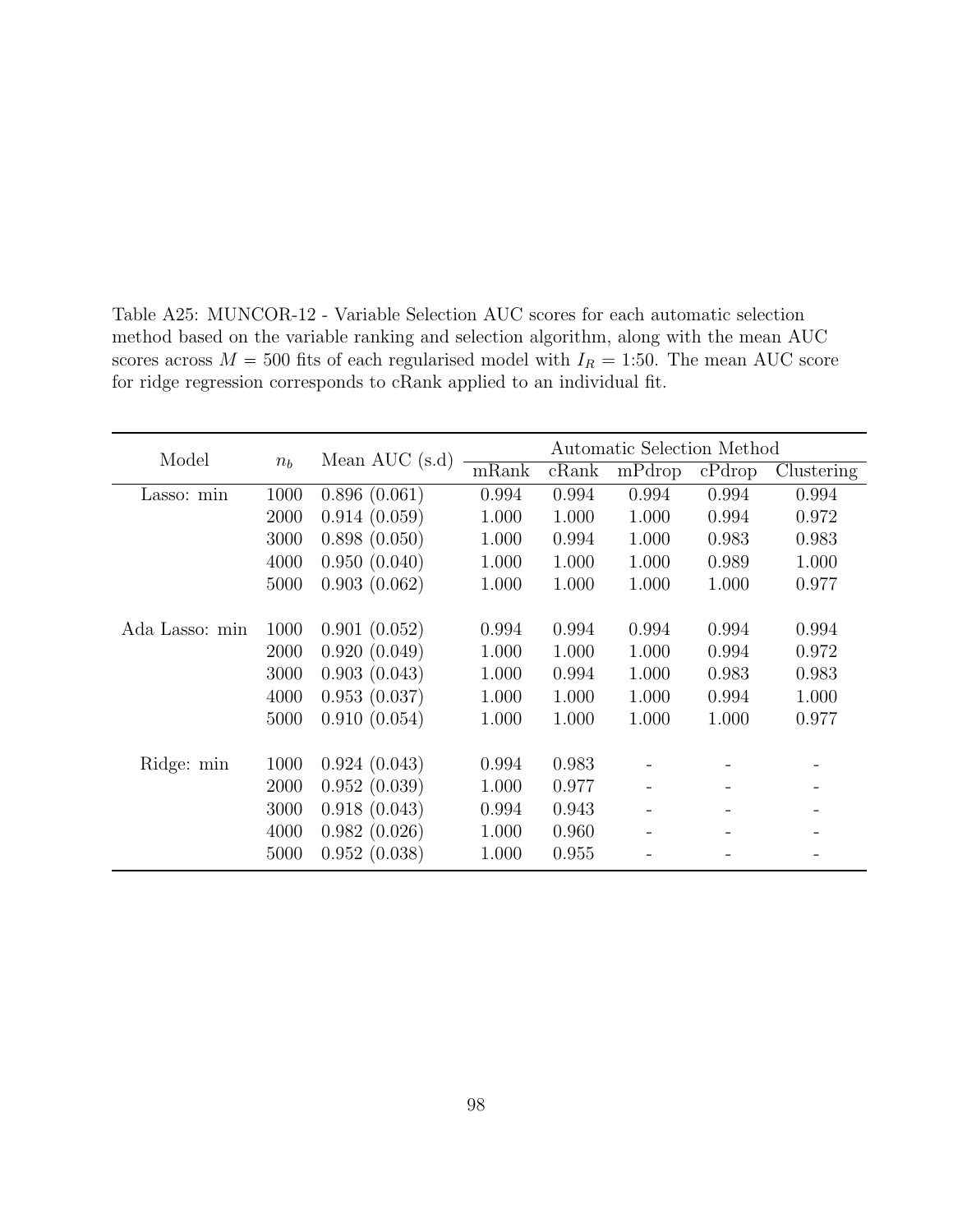| Model          |       |                  |       |       | Automatic Selection Method |        |            |
|----------------|-------|------------------|-------|-------|----------------------------|--------|------------|
|                | $n_b$ | Mean AUC $(s.d)$ | mRank | cRank | mPdrop                     | cPdrop | Clustering |
| Lasso: min     | 1000  | 0.903(0.062)     | 1.000 | 0.994 | 1.000                      | 0.983  | 0.972      |
|                | 2000  | 0.929(0.047)     | 1.000 | 0.983 | 1.000                      | 0.983  | 0.983      |
|                | 3000  | 0.969(0.030)     | 1.000 | 1.000 | 1.000                      | 1.000  | 1.000      |
|                | 4000  | 0.957(0.036)     | 1.000 | 0.994 | 1.000                      | 0.960  | 1.000      |
|                | 5000  | 0.948(0.041)     | 1.000 | 1.000 | 1.000                      | 1.000  | 0.972      |
|                |       |                  |       |       |                            |        |            |
| Ada Lasso: min | 1000  | 0.910(0.054)     | 1.000 | 0.994 | 1.000                      | 0.983  | 0.972      |
|                | 2000  | 0.935(0.044)     | 1.000 | 0.994 | 1.000                      | 0.983  | 0.983      |
|                | 3000  | 0.973(0.028)     | 1.000 | 1.000 | 1.000                      | 1.000  | 0.625      |
|                | 4000  | 0.960(0.035)     | 1.000 | 0.994 | 1.000                      | 0.989  | 1.000      |
|                | 5000  | 0.953(0.039)     | 1.000 | 1.000 | 1.000                      | 1.000  | 0.972      |
|                |       |                  |       |       |                            |        |            |
| Ridge: min     | 1000  | 0.984(0.028)     | 0.994 | 0.926 |                            |        |            |
|                | 2000  | 0.993(0.016)     | 1.000 | 0.943 |                            |        |            |
|                | 3000  | 0.989(0.020)     | 1.000 | 1.000 |                            |        |            |
|                | 4000  | 0.985(0.021)     | 1.000 | 0.955 |                            |        |            |
|                | 5000  | 0.982(0.025)     | 1.000 | 0.972 |                            |        |            |

Table A26: MUNCOR-12 - Variable Selection AUC scores for each automatic selection method based on the variable ranking and selection algorithm, along with the mean AUC scores across  $M = 500$  fits of each regularised model with  $I_R = 1:100$ . The mean AUC score for ridge regression corresponds to cRank applied to an individual fit.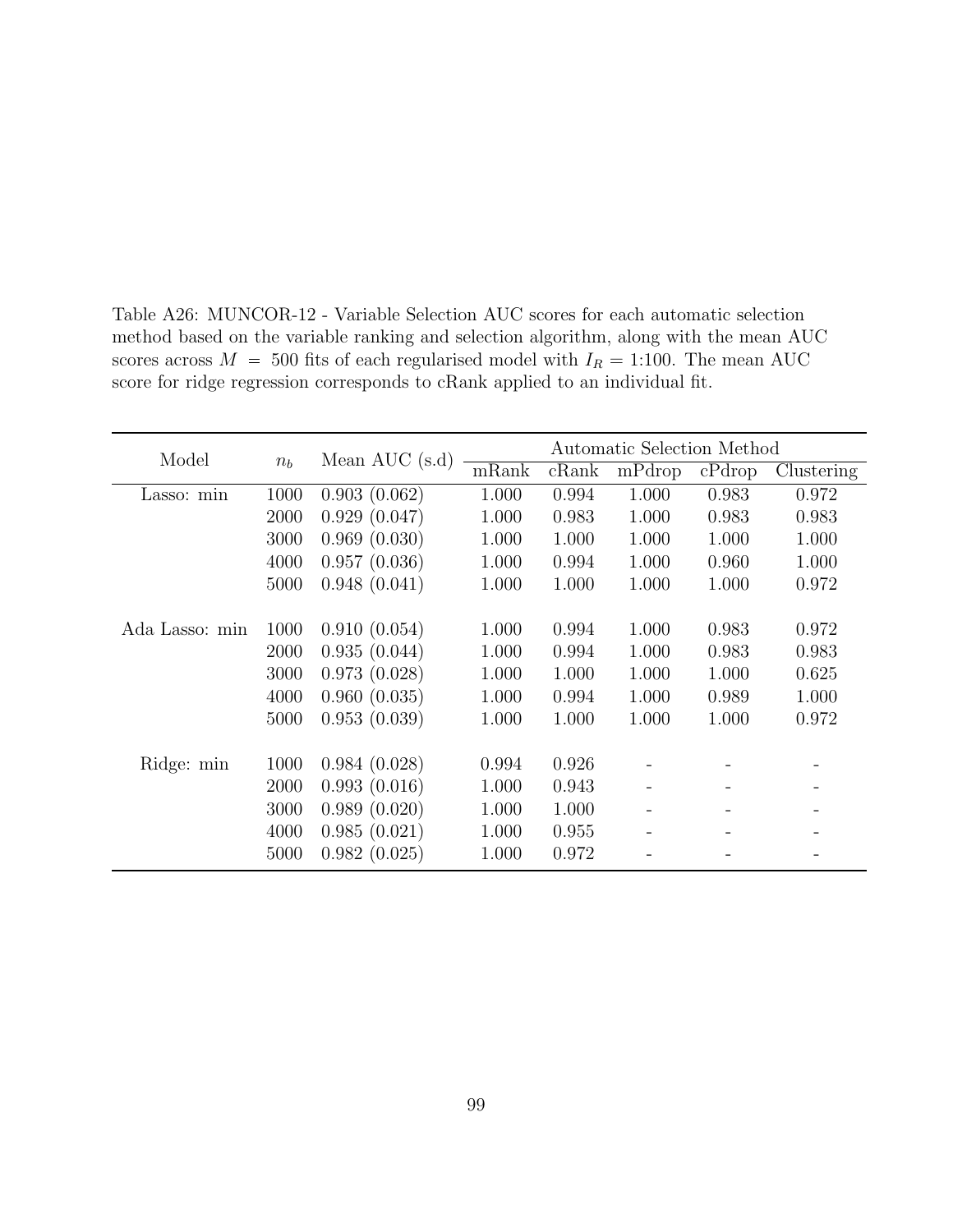| Model          |       | Mean AUC $(s.d)$ |       |       | Automatic Selection Method |        |            |
|----------------|-------|------------------|-------|-------|----------------------------|--------|------------|
|                | $n_b$ |                  | mRank | cRank | mPdrop                     | cPdrop | Clustering |
| Lasso: min     | 1000  | 0.788(0.040)     | 0.667 | 0.848 | 0.810                      | 0.848  | 0.810      |
|                | 2000  | 0.774(0.036)     | 0.771 | 0.830 | 0.830                      | 0.851  | 0.830      |
|                | 3000  | 0.763(0.035)     | 0.851 | 0.887 | 0.851                      | 0.923  | 0.851      |
|                | 4000  | 0.831(0.033)     | 0.896 | 0.893 | 0.896                      | 0.890  | 0.897      |
|                | 5000  | 0.862(0.027)     | 0.917 | 0.911 | 0.917                      | 0.902  | 0.902      |
|                |       |                  |       |       |                            |        |            |
| Ada Lasso: min | 1000  | 0.788(0.041)     | 0.667 | 0.851 | 0.81                       | 0.848  | 0.810      |
|                | 2000  | 0.773(0.036)     | 0.771 | 0.830 | 0.830                      | 0.851  | 0.830      |
|                | 3000  | 0.762(0.035)     | 0.851 | 0.887 | 0.851                      | 0.902  | 0.923      |
|                | 4000  | 0.830(0.033)     | 0.896 | 0.896 | 0.896                      | 0.890  | 0.897      |
|                | 5000  | 0.863(0.026)     | 0.917 | 0.914 | 0.917                      | 0.902  | 0.914      |
|                |       |                  |       |       |                            |        |            |
| Ridge: min     | 1000  | 0.678(0.031)     | 0.750 | 0.846 |                            |        |            |
|                | 2000  | 0.690(0.036)     | 0.923 | 0.921 |                            |        |            |
|                | 3000  | 0.680(0.047)     | 0.833 | 0.889 |                            |        |            |
|                | 4000  | 0.689(0.036)     | 0.896 | 0.901 |                            |        |            |
|                | 5000  | 0.677(0.038)     | 0.917 | 0.885 |                            |        |            |

Table A27: MUNCOR-24 - Variable Selection AUC scores for each automatic selection method based on the variable ranking and selection algorithm, along with the mean AUC scores across  $M = 500$  fits of each regularised model with  $I_R = 1:50$ . The mean AUC score for ridge regression corresponds to cRank applied to an individual fit.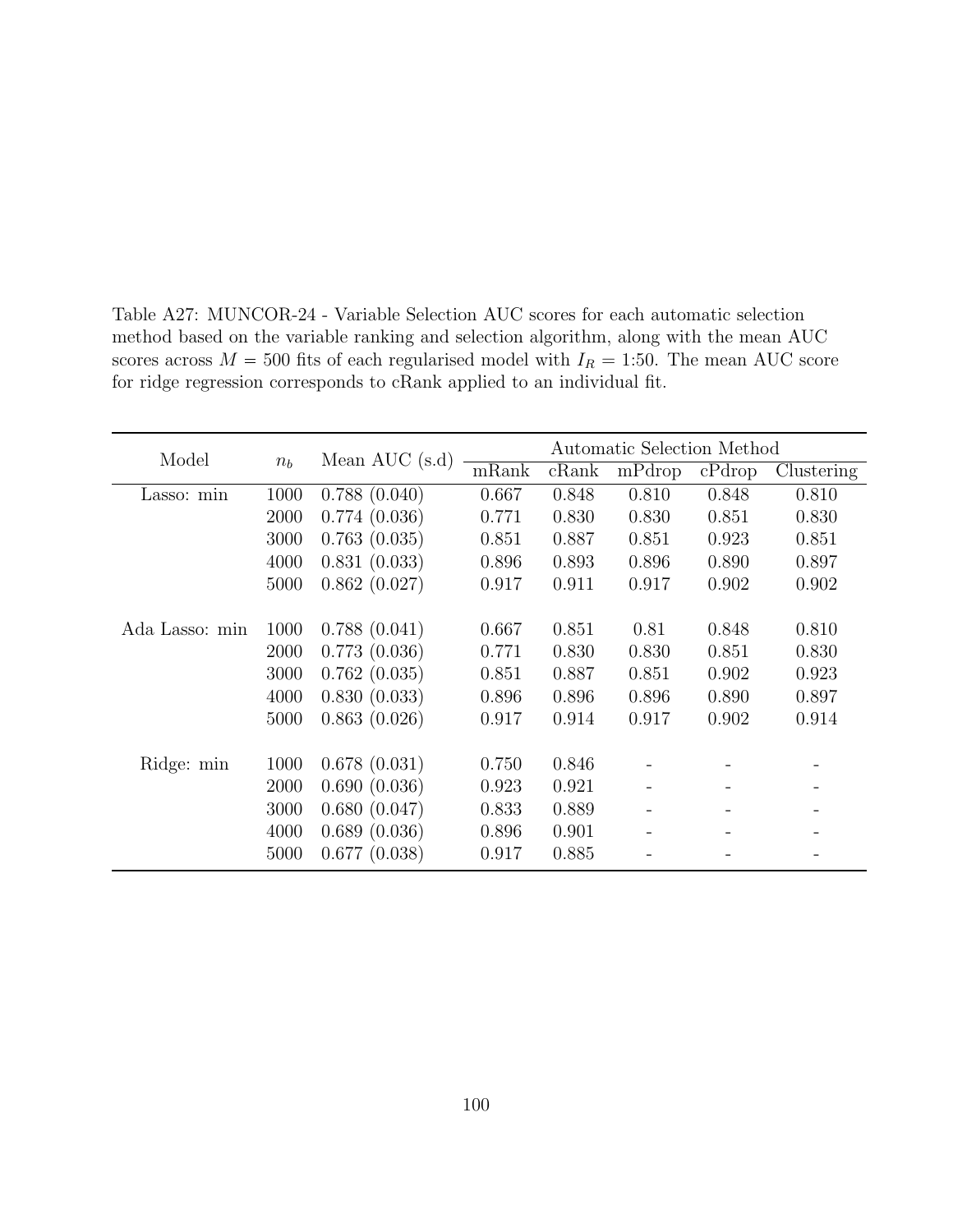|                |       |                  |       |       | Automatic Selection Method |        |            |
|----------------|-------|------------------|-------|-------|----------------------------|--------|------------|
| Model          | $n_b$ | Mean AUC $(s.d)$ | mRank | cRank | mPdrop                     | cPdrop | Clustering |
| Lasso: min     | 1000  | 0.83(0.028)      | 0.729 | 0.771 | 0.729                      | 0.789  | 0.729      |
|                | 2000  | 0.848(0.029)     | 0.896 | 0.896 | 0.896                      | 0.893  | 0.918      |
|                | 3000  | 0.831(0.030)     | 0.875 | 0.875 | 0.875                      | 0.858  | 0.875      |
|                | 4000  | 0.846(0.033)     | 0.896 | 0.914 | 0.896                      | 0.908  | 0.896      |
|                | 5000  | 0.866(0.027)     | 0.938 | 0.953 | 0.938                      | 0.947  | 0.947      |
|                |       |                  |       |       |                            |        |            |
| Ada Lasso: min | 1000  | 0.830(0.028)     | 0.729 | 0.771 | 0.729                      | 0.771  | 0.729      |
|                | 2000  | 0.849(0.028)     | 0.896 | 0.896 | 0.896                      | 0.893  | 0.918      |
|                | 3000  | 0.833(0.029)     | 0.875 | 0.875 | 0.875                      | 0.864  | 0.875      |
|                | 4000  | 0.848(0.031)     | 0.875 | 0.914 | 0.896                      | 0.908  | 0.908      |
|                | 5000  | 0.867(0.026)     | 0.938 | 0.953 | 0.938                      | 0.947  | 0.947      |
|                |       |                  |       |       |                            |        |            |
| Ridge: min     | 1000  | 0.674(0.040)     | 0.729 | 0.856 |                            |        |            |
|                | 2000  | 0.679(0.051)     | 0.896 | 0.918 |                            |        |            |
|                | 3000  | 0.744(0.033)     | 0.875 | 0.878 |                            |        |            |
|                | 4000  | 0.717(0.033)     | 0.917 | 0.898 |                            |        |            |
|                | 5000  | 0.702(0.028)     | 0.955 | 0.914 |                            |        |            |

Table A28: MUNCOR-24 - Variable Selection AUC scores for each automatic selection method based on the variable ranking and selection algorithm, along with the mean AUC scores across  $M = 500$  fits of each regularised model with  $I_R = 1:100$ . The mean AUC score for ridge regression corresponds to cRank applied to an individual fit.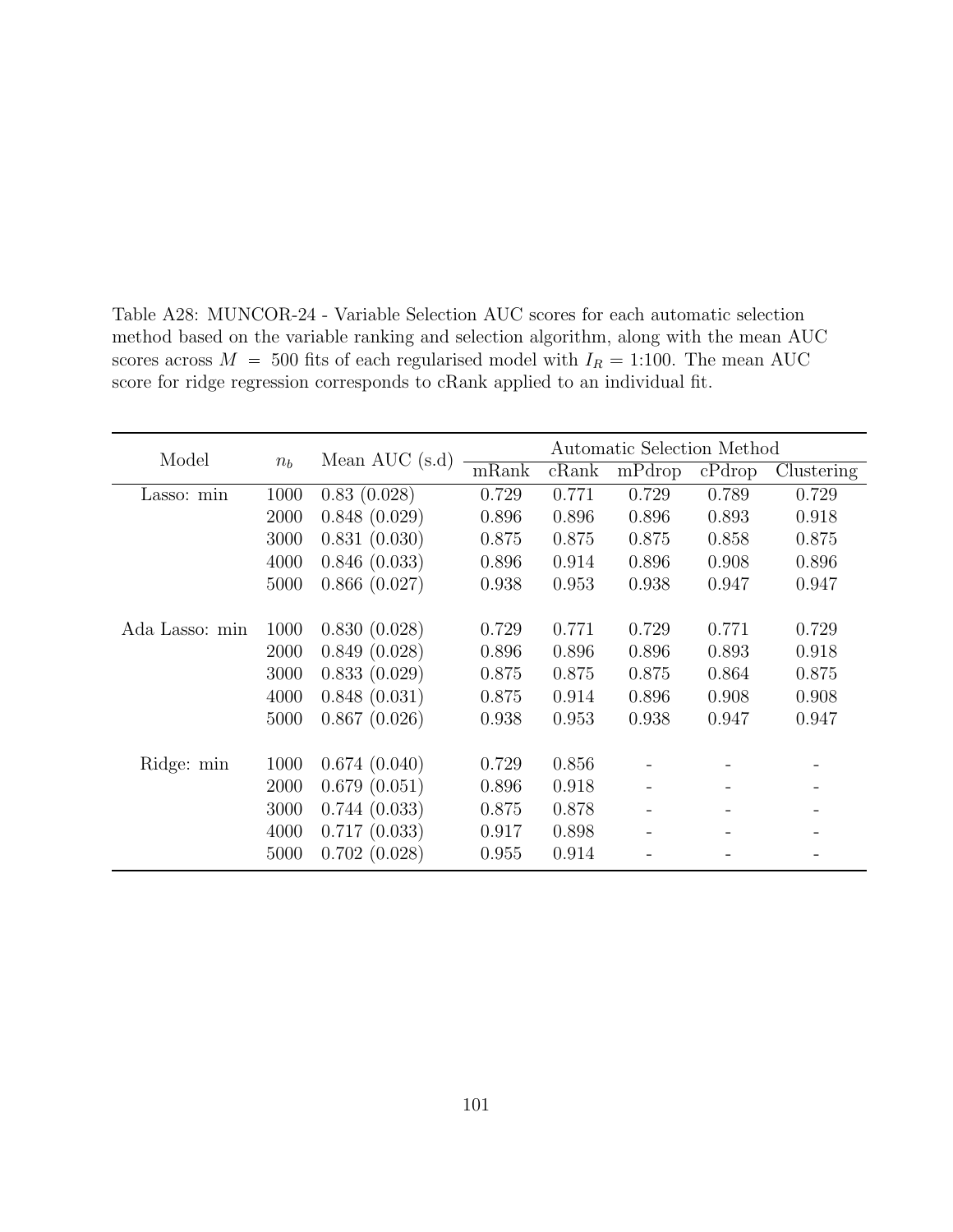| Model          |       |                  |       |       | Automatic Selection Method |        |            |
|----------------|-------|------------------|-------|-------|----------------------------|--------|------------|
|                | $n_b$ | Mean AUC $(s.d)$ | mRank | cRank | mPdrop                     | cPdrop | Clustering |
| Lasso: min     | 1000  | 0.853(0.050)     | 0.875 | 0.875 | 0.875                      | 0.894  | 0.875      |
|                | 2000  | 0.878(0.046)     | 0.958 | 0.977 | 0.958                      | 0.955  | 0.977      |
|                | 3000  | 0.883(0.049)     | 1.000 | 1.000 | 1.000                      | 0.949  | 1.000      |
|                | 4000  | 0.880(0.049)     | 1.000 | 1.000 | 1.000                      | 0.989  | 0.972      |
|                | 5000  | 0.887(0.046)     | 0.994 | 0.989 | 0.994                      | 0.972  | 0.972      |
|                |       |                  |       |       |                            |        |            |
| Ada Lasso: min | 1000  | 0.854(0.042)     | 0.875 | 0.875 | 0.875                      | 0.894  | 0.875      |
|                | 2000  | 0.884(0.043)     | 0.958 | 0.947 | 0.958                      | 0.977  | 0.977      |
|                | 3000  | 0.886(0.043)     | 1.000 | 1.000 | 1.000                      | 0.966  | 1.000      |
|                | 4000  | 0.894(0.042)     | 1.000 | 1.000 | 1.000                      | 0.994  | 0.972      |
|                | 5000  | 0.903(0.041)     | 0.994 | 0.989 | 0.994                      | 0.972  | 0.972      |
|                |       |                  |       |       |                            |        |            |
| Ridge: min     | 1000  | 0.866(0.048)     | 0.894 | 0.860 |                            |        |            |
|                | 2000  | 0.857(0.040)     | 0.943 | 0.943 |                            |        |            |
|                | 3000  | 0.868(0.029)     | 0.989 | 0.886 |                            |        |            |
|                | 4000  | 0.923(0.032)     | 0.994 | 0.932 |                            |        |            |
|                | 5000  | 0.937(0.024)     | 0.955 | 0.955 |                            |        |            |

Table A29: MCOR-12 - Variable Selection AUC scores for each automatic selection method based on the variable ranking and selection algorithm, along with the mean AUC scores across  $M = 500$  fits of each regularised model with  $I_R = 1:50$ . The mean AUC score for ridge regression corresponds to cRank applied to an individual fit.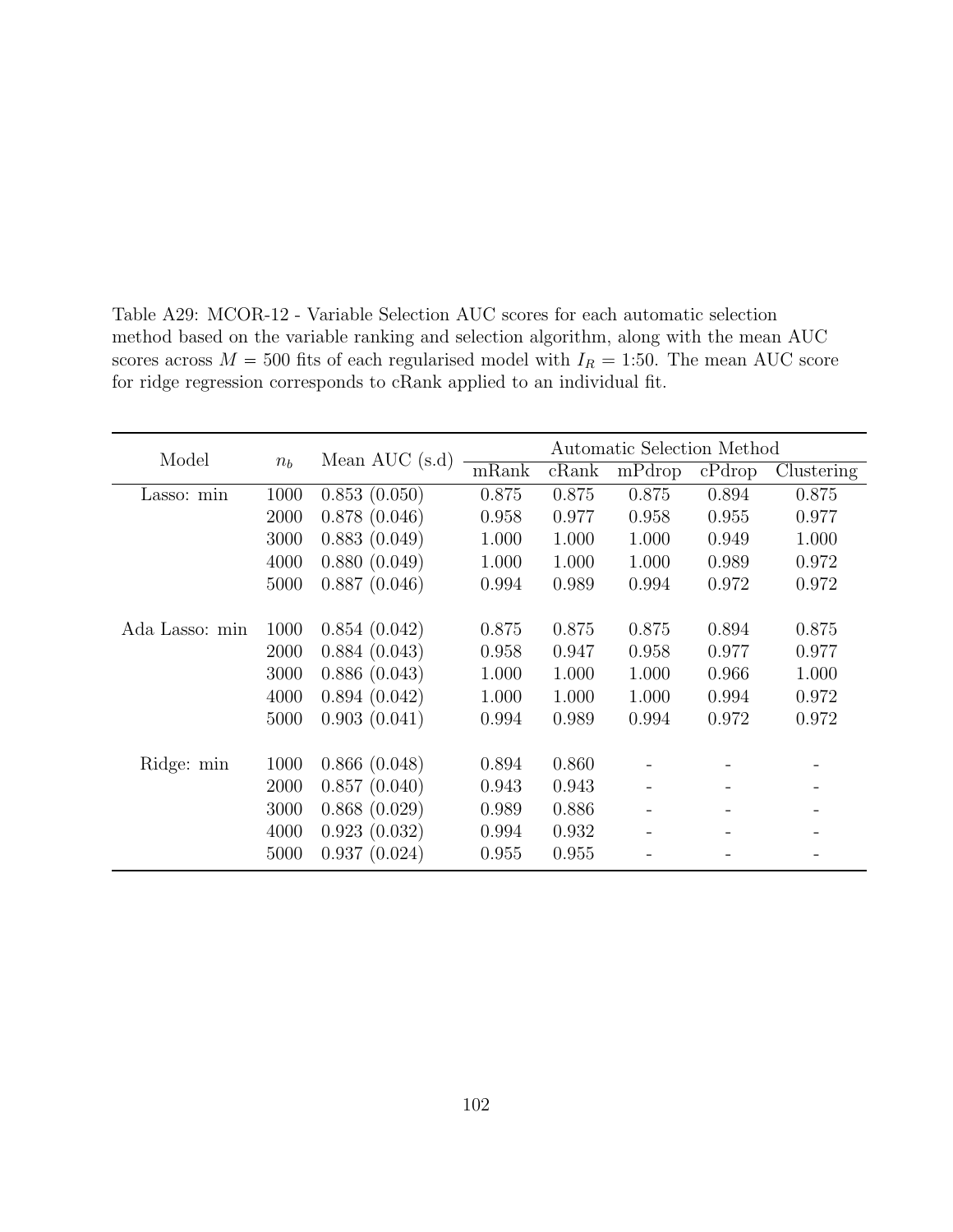| Model          |         | Mean AUC $(s.d)$ |       |       | Automatic Selection Method |        |            |
|----------------|---------|------------------|-------|-------|----------------------------|--------|------------|
|                | $n_{h}$ |                  | mRank | cRank | mPdrop                     | cPdrop | Clustering |
| Lasso: min     | 1000    | 0.868(0.045)     | 0.958 | 0.983 | 0.953                      | 0.966  | 0.958      |
|                | 2000    | 0.896(0.050)     | 0.994 | 0.989 | 0.989                      | 0.955  | 0.960      |
|                | 3000    | 0.877(0.047)     | 0.958 | 0.977 | 0.958                      | 0.955  | 0.958      |
|                | 4000    | 0.925(0.044)     | 1.000 | 0.977 | 1.000                      | 0.938  | 1.000      |
|                | 5000    | 0.914(0.040)     | 1.000 | 1.000 | 1.000                      | 0.966  | 1.000      |
|                |         |                  |       |       |                            |        |            |
| Ada Lasso: min | 1000    | 0.876(0.038)     | 0.958 | 0.994 | 0.958                      | 0.977  | 0.958      |
|                | 2000    | 0.914(0.042)     | 0.994 | 0.994 | 0.994                      | 0.966  | 0.994      |
|                | 3000    | 0.893(0.040)     | 1.000 | 0.983 | 0.958                      | 0.960  | 1.000      |
|                | 4000    | 0.937(0.039)     | 1.000 | 0.977 | 1.000                      | 0.949  | 1.000      |
|                | 5000    | 0.930(0.036)     | 1.000 | 1.000 | 1.000                      | 0.994  | 1.000      |
|                |         |                  |       |       |                            |        |            |
| Ridge: min     | 1000    | 0.910(0.017)     | 0.900 | 0.943 |                            |        |            |
|                | 2000    | 0.956(0.033)     | 0.941 | 0.926 |                            |        |            |
|                | 3000    | 0.923(0.033)     | 0.941 | 0.938 |                            |        |            |
|                | 4000    | 0.956(0.036)     | 1.000 | 0.903 |                            |        |            |
|                | 5000    | 0.969(0.026)     | 0.989 | 0.955 |                            |        |            |

Table A30: MCOR-12 - Variable Selection AUC scores for each automatic selection method based on the variable ranking and selection algorithm, along with the mean AUC scores across  $M = 500$  fits of each regularised model with  $I_R = 1:100$ . The mean AUC score for ridge regression corresponds to cRank applied to an individual fit.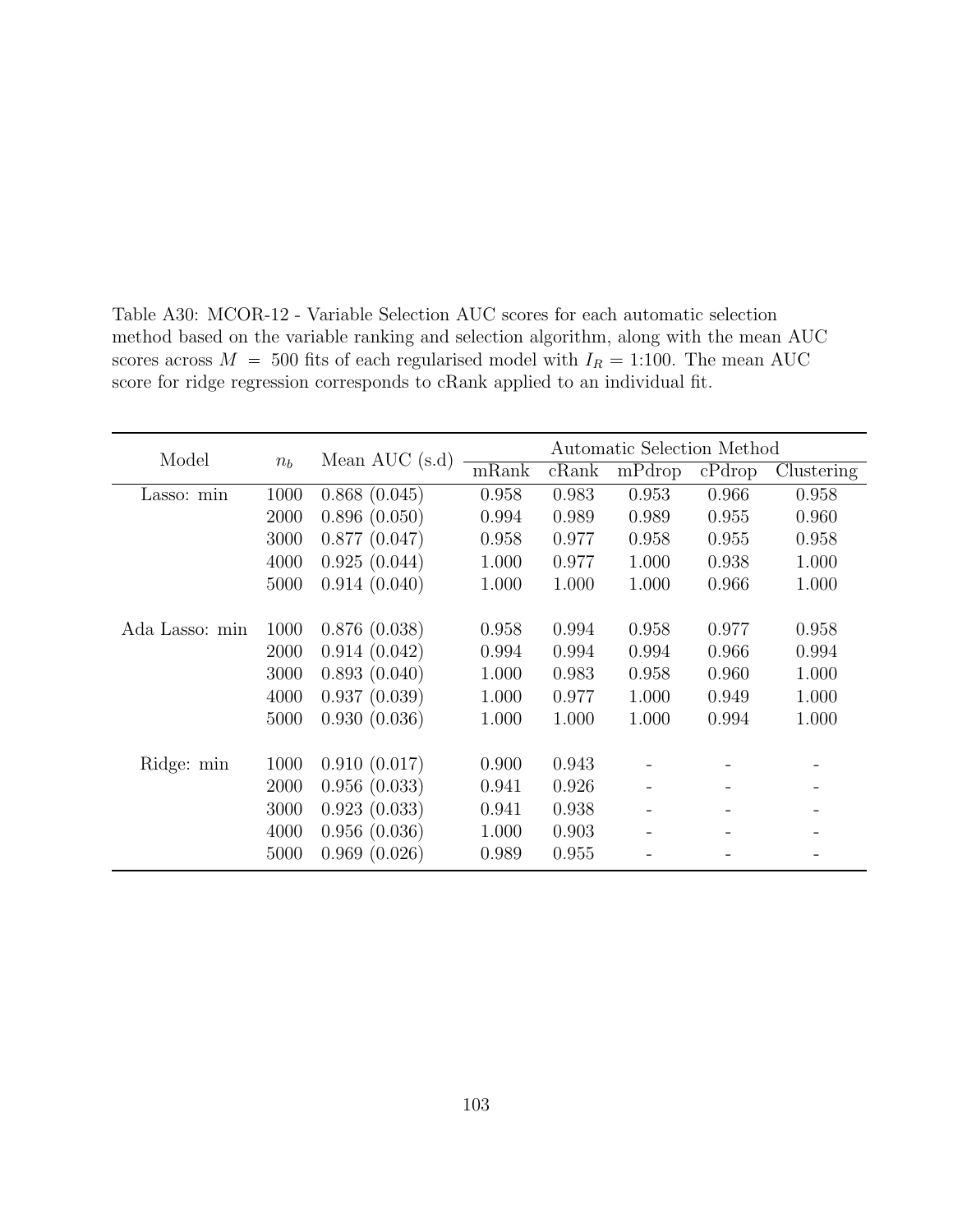| Model          |       |                  |       |       | Automatic Selection Method |        |            |
|----------------|-------|------------------|-------|-------|----------------------------|--------|------------|
|                | $n_b$ | Mean AUC $(s.d)$ | mRank | cRank | mPdrop                     | cPdrop | Clustering |
| Lasso: min     | 1000  | 0.834(0.038)     | 0.890 | 0.887 | 0.890                      | 0.920  | 0.909      |
|                | 2000  | 0.847(0.042)     | 0.923 | 0.923 | 0.929                      | 0.915  | 0.927      |
|                | 3000  | 0.835(0.039)     | 0.976 | 0.976 | 0.854                      | 0.976  | 0.976      |
|                | 4000  | 0.877(0.036)     | 0.893 | 0.914 | 0.893                      | 0.929  | 0.893      |
|                | 5000  | 0.868(0.040)     | 0.917 | 0.935 | 0.917                      | 0.973  | 0.973      |
|                |       |                  |       |       |                            |        |            |
| Ada Lasso: min | 1000  | 0.822(0.037)     | 0.869 | 0.890 | 0.869                      | 0.884  | 0.869      |
|                | 2000  | 0.832(0.040)     | 0.869 | 0.932 | 0.918                      | 0.918  | 0.810      |
|                | 3000  | 0.820(0.040)     | 0.854 | 0.917 | 0.854                      | 0.976  | 0.854      |
|                | 4000  | 0.868(0.034)     | 0.893 | 0.893 | 0.893                      | 0.932  | 0.893      |
|                | 5000  | 0.859(0.037)     | 0.917 | 0.917 | 0.917                      | 0.953  | 0.965      |
|                |       |                  |       |       |                            |        |            |
| Ridge: min     | 1000  | 0.924(0.029)     | 0.966 | 0.946 |                            |        |            |
|                | 2000  | 0.914(0.031)     | 0.957 | 0.955 |                            |        |            |
|                | 3000  | 0.924(0.027)     | 0.962 | 0.946 |                            |        |            |
|                | 4000  | 0.910(0.035)     | 0.938 | 0.931 |                            |        |            |
|                | 5000  | 0.892(0.040)     | 0.911 | 0.929 |                            |        |            |

Table A31: MCOR-24 - Variable Selection AUC scores for each automatic selection method based on the variable ranking and selection algorithm, along with the mean AUC scores across  $M = 500$  fits of each regularised model with  $I_R = 1:50$ . The mean AUC score for ridge regression corresponds to cRank applied to an individual fit.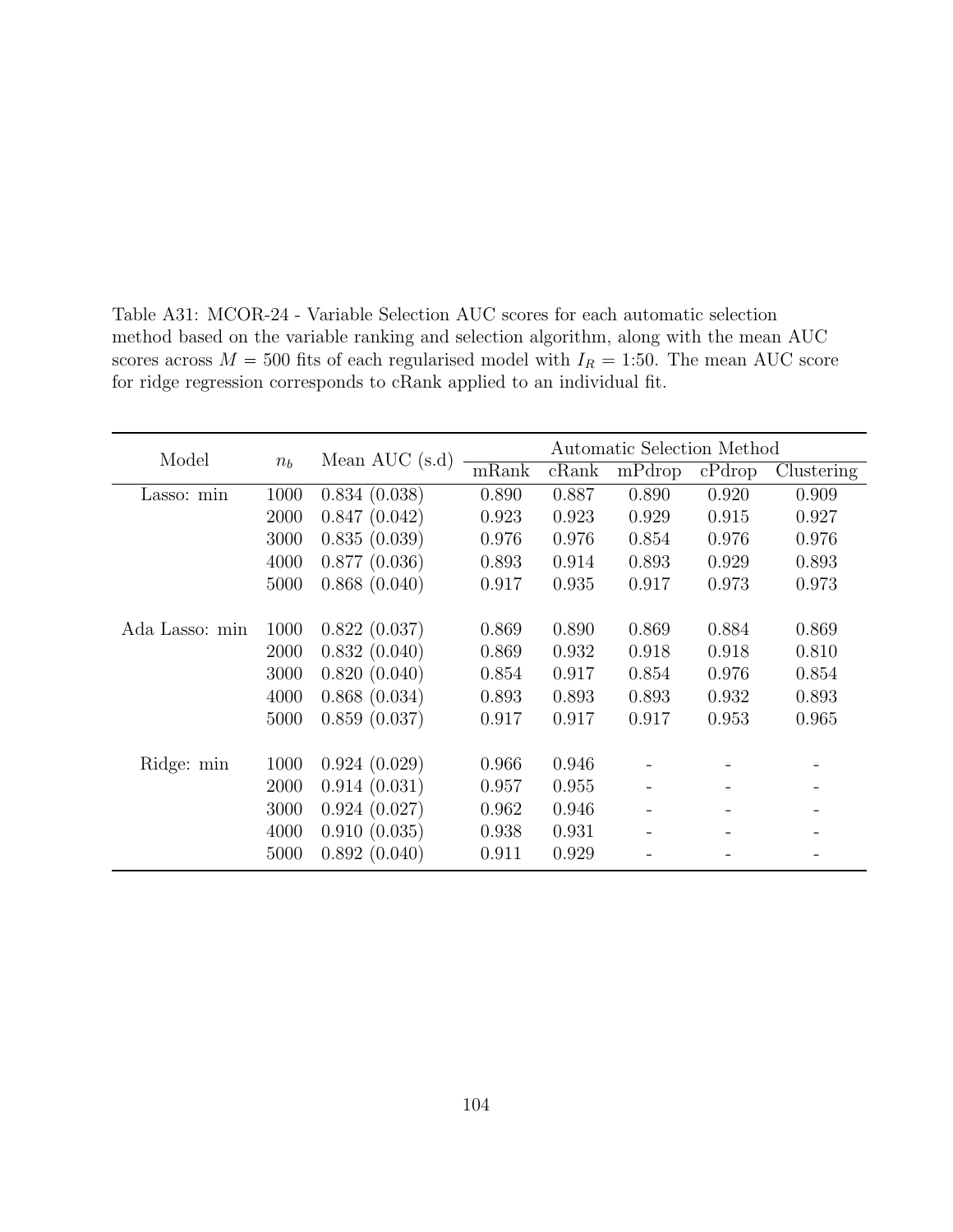| Model          | $n_b$ | Mean AUC $(s.d)$ | Automatic Selection Method |       |        |        |            |
|----------------|-------|------------------|----------------------------|-------|--------|--------|------------|
|                |       |                  | mRank                      | cRank | mPdrop | cPdrop | Clustering |
| Lasso: min     | 1000  | 0.877(0.032)     | 0.750                      | 0.884 | 0.750  | 0.926  | 0.947      |
|                | 2000  | 0.902(0.033)     | 0.890                      | 0.884 | 0.890  | 0.897  | 0.918      |
|                | 3000  | 0.862(0.035)     | 0.887                      | 0.884 | 0.887  | 0.876  | 0.906      |
|                | 4000  | 0.907(0.034)     | 0.908                      | 0.908 | 0.908  | 0.902  | 0.908      |
|                | 5000  | 0.886(0.034)     | 0.875                      | 0.953 | 0.953  | 0.971  | 0.953      |
|                |       |                  |                            |       |        |        |            |
| Ada Lasso: min | 1000  | 0.864(0.029)     | 0.833                      | 0.851 | 0.854  | 0.884  | 0.750      |
|                | 2000  | 0.894(0.031)     | 0.890                      | 0.890 | 0.89   | 0.879  | 0.909      |
|                | 3000  | 0.858(0.034)     | 0.884                      | 0.884 | 0.884  | 0.884  | 0.884      |
|                | 4000  | 0.901(0.033)     | 0.893                      | 0.887 | 0.908  | 0.908  | 0.908      |
|                | 5000  | 0.881(0.033)     | 0.875                      | 0.893 | 0.875  | 0.95   | 0.947      |
|                |       |                  |                            |       |        |        |            |
| Ridge: min     | 1000  | 0.887(0.042)     | 0.966                      | 0.935 |        |        |            |
|                | 2000  | 0.877(0.045)     | 0.974                      | 0.946 |        |        |            |
|                | 3000  | 0.888(0.034)     | 0.951                      | 0.920 |        |        |            |
|                | 4000  | 0.936(0.029)     | 0.974                      | 0.955 |        |        |            |
|                | 5000  | 0.863(0.029)     | 0.938                      | 0.949 |        |        |            |

Table A32: MCOR-24 - Variable Selection AUC scores for each automatic selection method based on the variable ranking and selection algorithm, along with the mean AUC scores across  $M = 500$  fits of each regularised model with  $I_R = 1:100$ . The mean AUC score for ridge regression corresponds to cRank applied to an individual fit.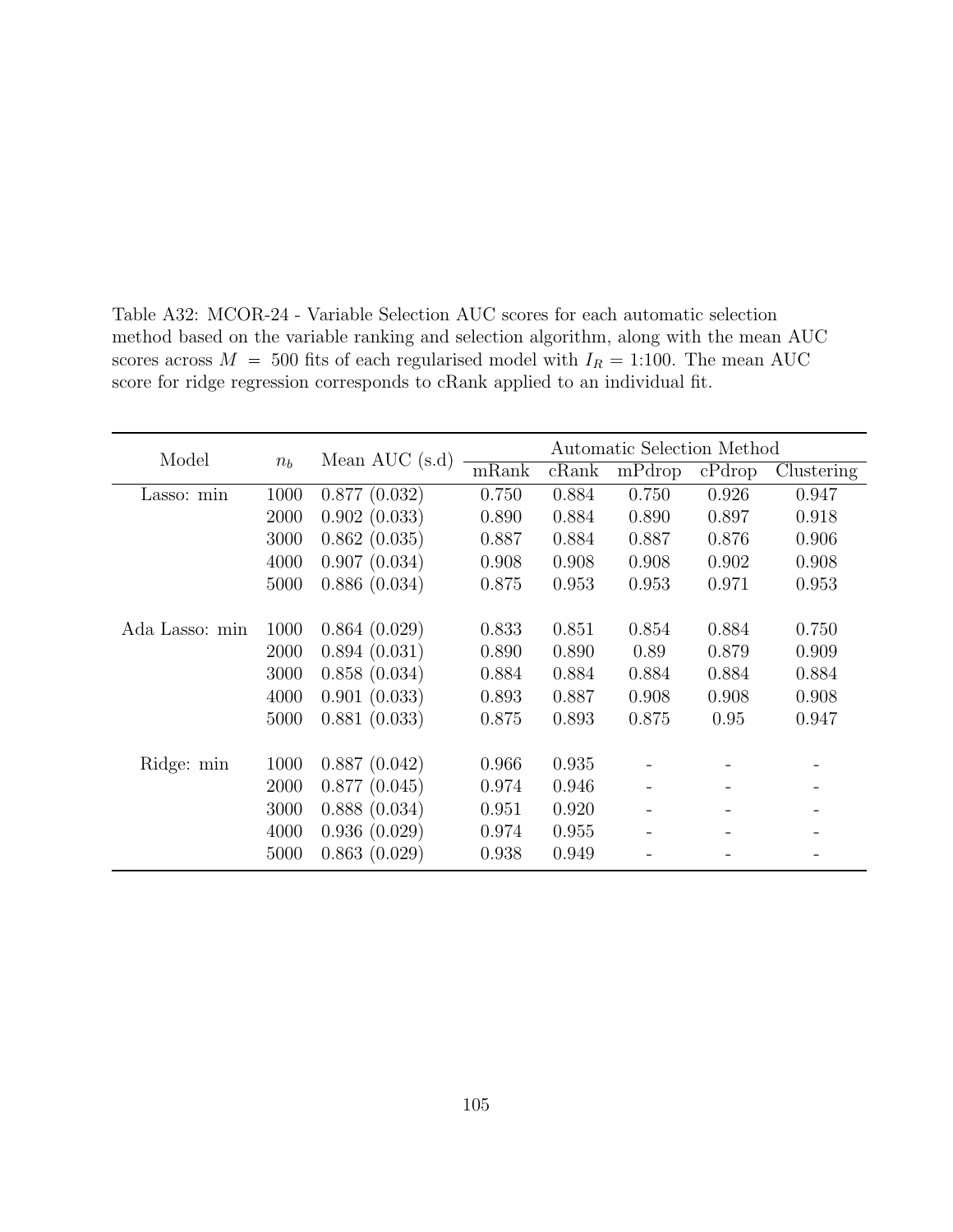Table A33: MCOR-24 - Variable Selection TPR scores for each automatic selection method based on the variable ranking and selection algorithm, along with the mean TPR scores across  $M = 500$  fits of each regularised model with  $I_R = 1:1000$  and  $\lambda =$ "lambda.1se". The mean TPR score for ridge regression corresponds to cRank applied to an individual fit.

| Model          | $n_b$ | Mean TPR $(s.d)$ | Automatic Selection Method |       |        |        |            |
|----------------|-------|------------------|----------------------------|-------|--------|--------|------------|
|                |       |                  | mRank                      | cRank | mPdrop | cPdrop | Clustering |
| Lasso: 1se     | 1000  | 0.658(0.091)     | 0.042                      | 0.708 | 0.542  | 0.792  | 0.542      |
|                | 2000  | 0.797(0.063)     | 0.208                      | 0.708 | 0.750  | 0.792  | 0.500      |
|                | 3000  | 0.896(0.053)     | 0.958                      | 0.875 | 0.958  | 0.958  | 0.333      |
|                | 4000  | 0.884(0.044)     | 0.833                      | 0.833 | 0.875  | 0.875  | 0.292      |
|                | 5000  | 0.894(0.041)     | 0.875                      | 0.750 | 0.875  | 0.875  | 0.292      |
|                |       |                  |                            |       |        |        |            |
| Ada Lasso: 1se | 1000  | 0.436(0.099)     | 0.042                      | 0.500 | 0.208  | 0.542  | 0.208      |
|                | 2000  | 0.571(0.073)     | 0.208                      | 0.500 | 0.750  | 0.583  | 0.417      |
|                | 3000  | 0.630(0.072)     | 0.333                      | 0.458 | 0.375  | 0.667  | 0.333      |
|                | 4000  | 0.677(0.062)     | 0.250                      | 0.375 | 0.833  | 0.750  | 0.250      |
|                | 5000  | 0.675(0.051)     | 0.167                      | 0.375 | 0.708  | 0.708  | 0.167      |
|                |       |                  |                            |       |        |        |            |
| Ridge: 1se     | 1000  | 0.711(0.084)     | 1.000                      | 1.000 |        |        |            |
|                | 2000  | 0.985(0.027)     | 1.000                      | 1.000 |        |        |            |
|                | 3000  | 0.997(0.012)     | 1.000                      | 1.000 |        |        |            |
|                | 4000  | 0.999(0.01)      | 1.000                      | 1.000 |        |        |            |
|                | 5000  | 0.988(0.027)     | 1.000                      | 1.000 |        |        |            |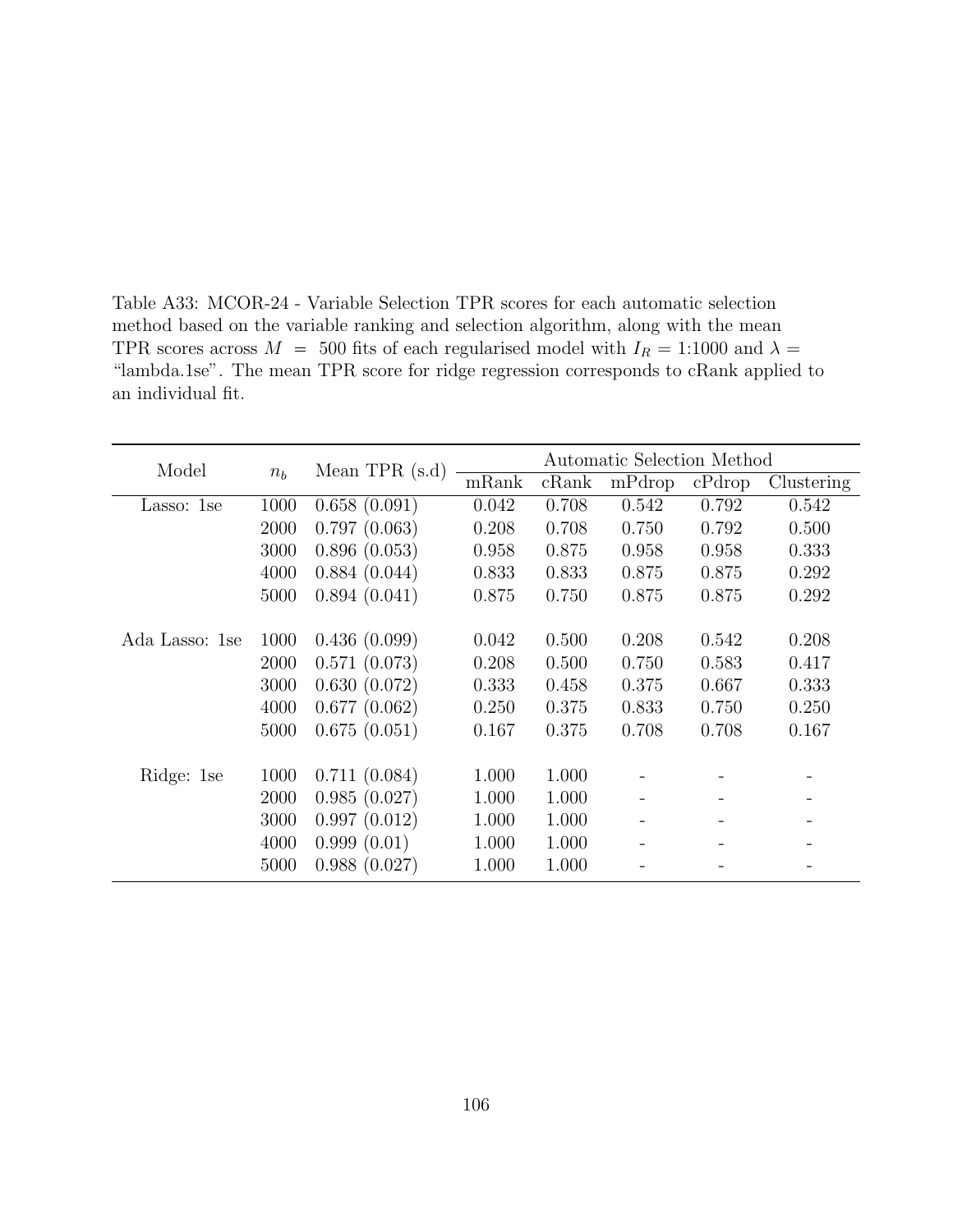Table A34: MCOR-24 - Variable Selection FPR scores for each automatic selection method based on the variable ranking and selection algorithm, along with the mean FPR scores across  $M = 500$  fits of each regularised model with  $I_R = 1:1000$  and  $\lambda =$ "lambda.1se". The mean FPR score for ridge regression corresponds to cRank applied to an individual fit.

| Model          | $n_b$ | Mean $FPR(s.d)$ | Automatic Selection Method |       |        |        |            |
|----------------|-------|-----------------|----------------------------|-------|--------|--------|------------|
|                |       |                 | mRank                      | cRank | mPdrop | cPdrop | Clustering |
| Lasso: 1se     | 1000  | 0.023(0.015)    | 0.000                      | 0.017 | 0.006  | 0.017  | 0.006      |
|                | 2000  | 0.018(0.008)    | 0.000                      | 0.000 | 0.006  | 0.023  | 0.000      |
|                | 3000  | 0.013(0.007)    | 0.006                      | 0.006 | 0.006  | 0.006  | 0.000      |
|                | 4000  | 0.020(0.008)    | 0.006                      | 0.006 | 0.006  | 0.006  | 0.000      |
|                | 5000  | 0.011(0.007)    | 0.000                      | 0.000 | 0.000  | 0.000  | 0.000      |
|                |       |                 |                            |       |        |        |            |
| Ada Lasso: 1se | 1000  | 0.007(0.009)    | 0.000                      | 0.000 | 0.000  | 0.006  | 0.000      |
|                | 2000  | 0.002(0.003)    | 0.000                      | 0.000 | 0.000  | 0.000  | 0.000      |
|                | 3000  | 0.001(0.002)    | 0.000                      | 0.000 | 0.000  | 0.000  | 0.000      |
|                | 4000  | 0.002(0.003)    | 0.000                      | 0.000 | 0.006  | 0.000  | 0.000      |
|                | 5000  | 0.000(0.001)    | 0.000                      | 0.000 | 0.000  | 0.000  | 0.000      |
|                |       |                 |                            |       |        |        |            |
| Ridge: 1se     | 1000  | 0.042(0.009)    | 0.068                      | 0.085 |        |        |            |
|                | 2000  | 0.060(0.006)    | 0.068                      | 0.085 |        |        |            |
|                | 3000  | 0.062(0.006)    | 0.074                      | 0.085 |        |        |            |
|                | 4000  | 0.066(0.005)    | 0.068                      | 0.108 |        |        |            |
|                | 5000  | 0.056(0.009)    | 0.068                      | 0.108 |        |        |            |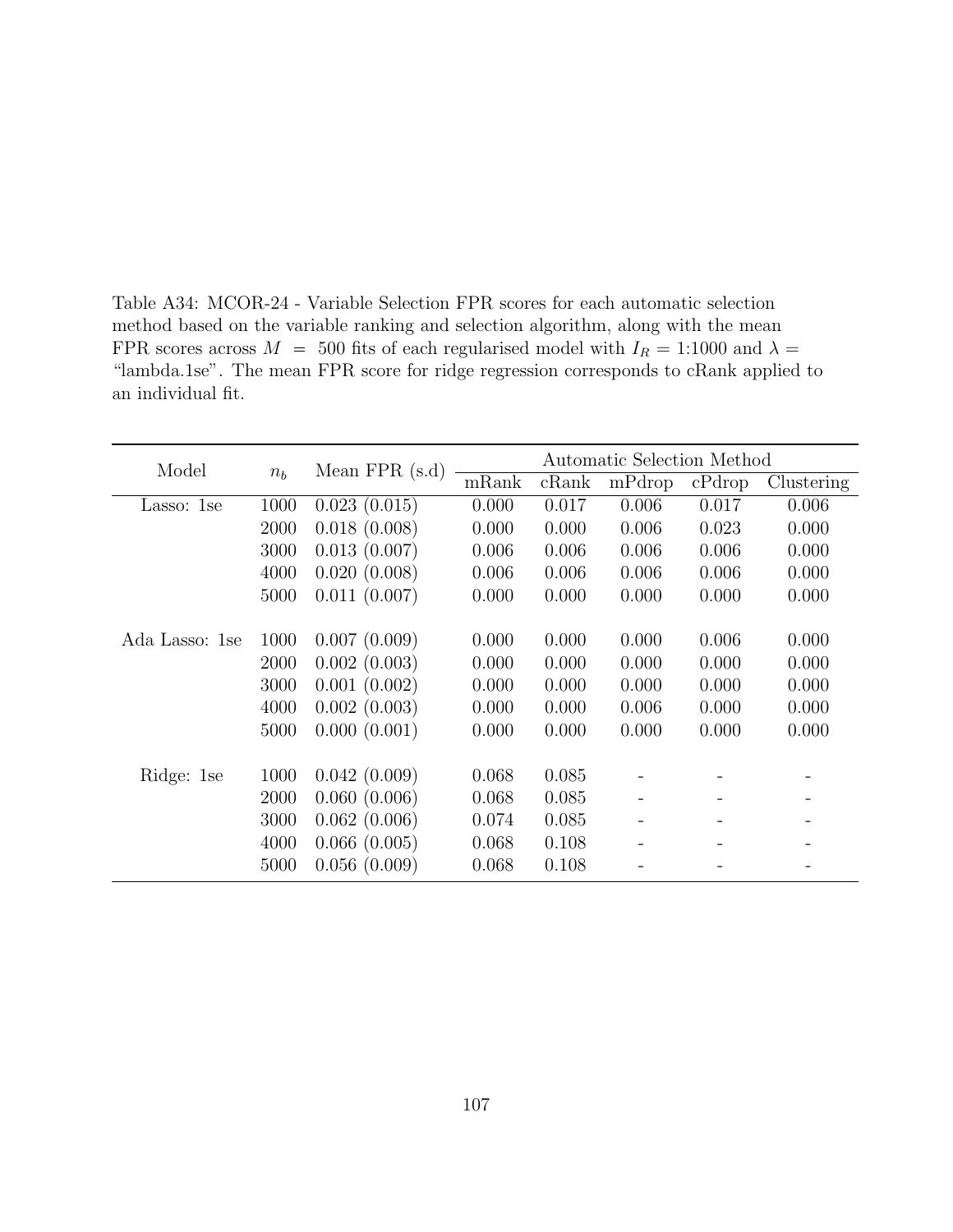

k 中 1:50 中 1:100 中 1:1000

Figure A1: MUNCOR-12 - Distribution of variable selection TPR scores across  $M = 500$ model fits for each  $I_R$  across all  $n_b$ 's. The marker " $\times$ " corresponds to the TPR score obtained using the automatic selection technique cRank from the variable ranking and selection algorithm. The distribution under the ridge regression model corresponds to cRank applied to the individual model fits.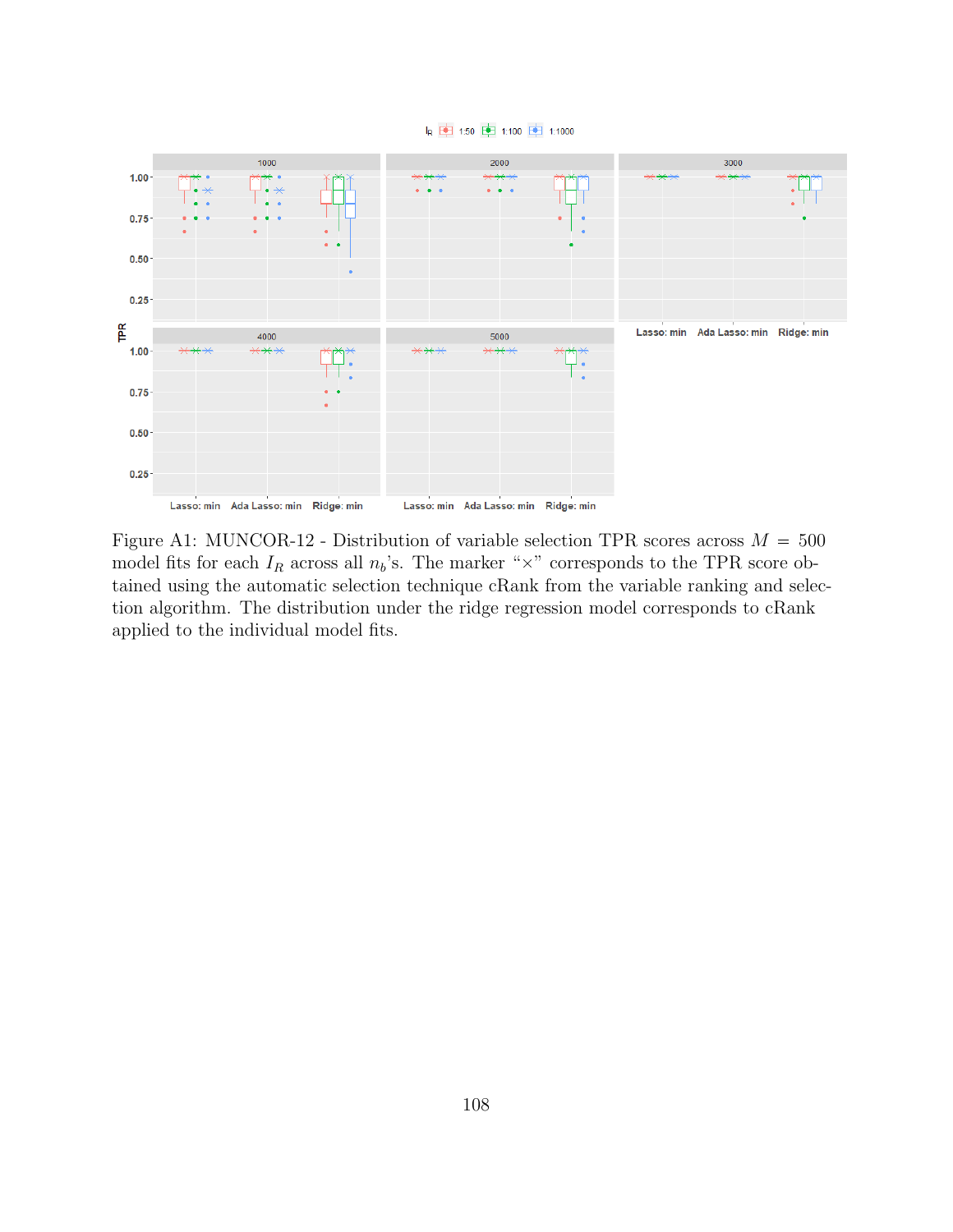

k 中 1:50 中 1:100 中 1:1000

Figure A2: MUNCOR-24 - Distribution of variable selection TPR scores across  $M = 500$ model fits for each  $I_R$  across all  $n_b$ 's. The marker " $\times$ " corresponds to the TPR score obtained using the automatic selection technique cRank from the variable ranking and selection algorithm. The distribution under the ridge regression model corresponds to cRank applied to the individual model fits.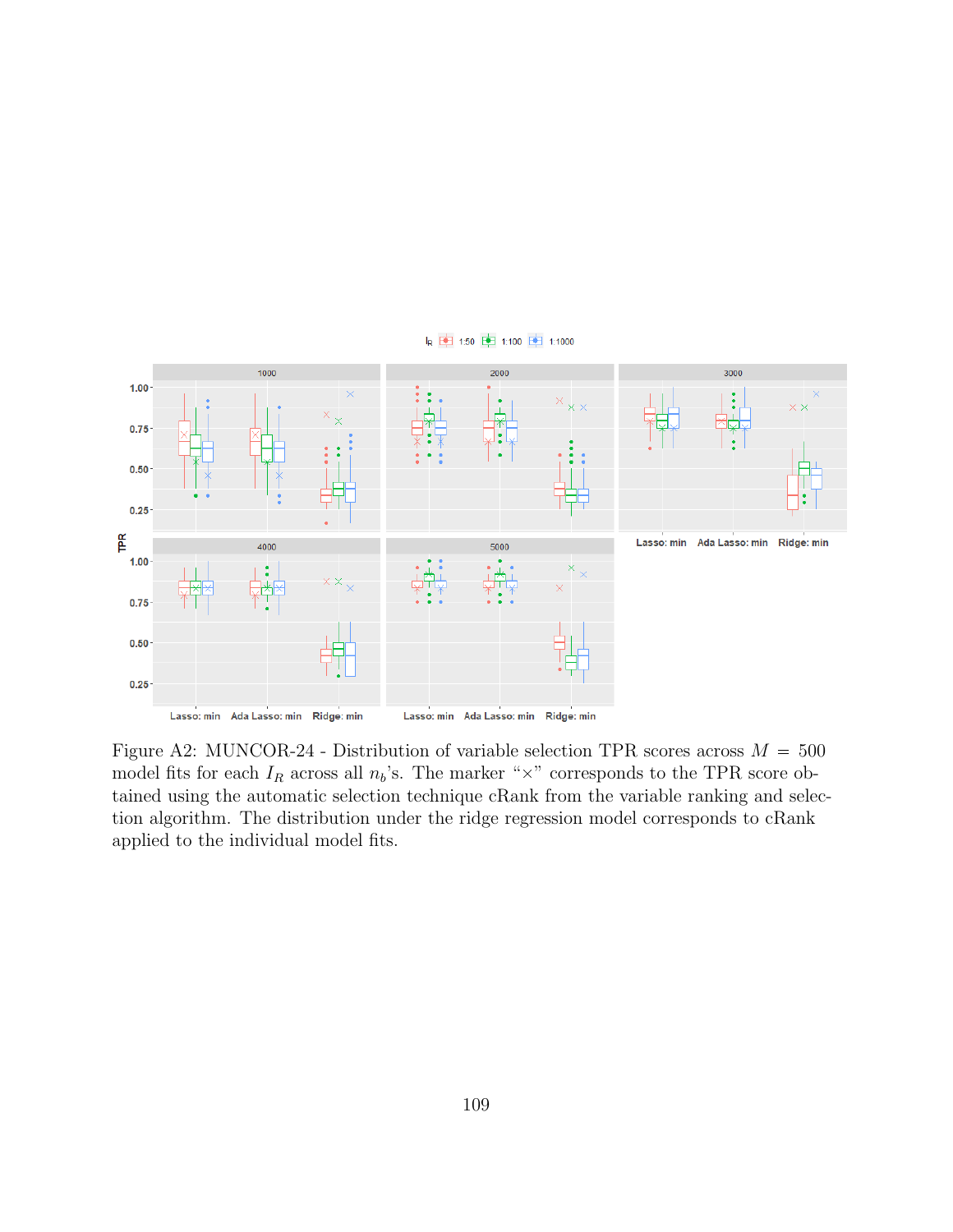

k 中 1:50 中 1:100 中 1:1000

Figure A3: MCOR-12 - Distribution of variable selection TPR scores across  $M = 500$ model fits for each  $I_R$  across all  $n_b$ 's. The marker " $\times$ " corresponds to the TPR score obtained using the automatic selection technique cRank from the variable ranking and selection algorithm. The distribution under the ridge regression model corresponds to cRank applied to the individual model fits.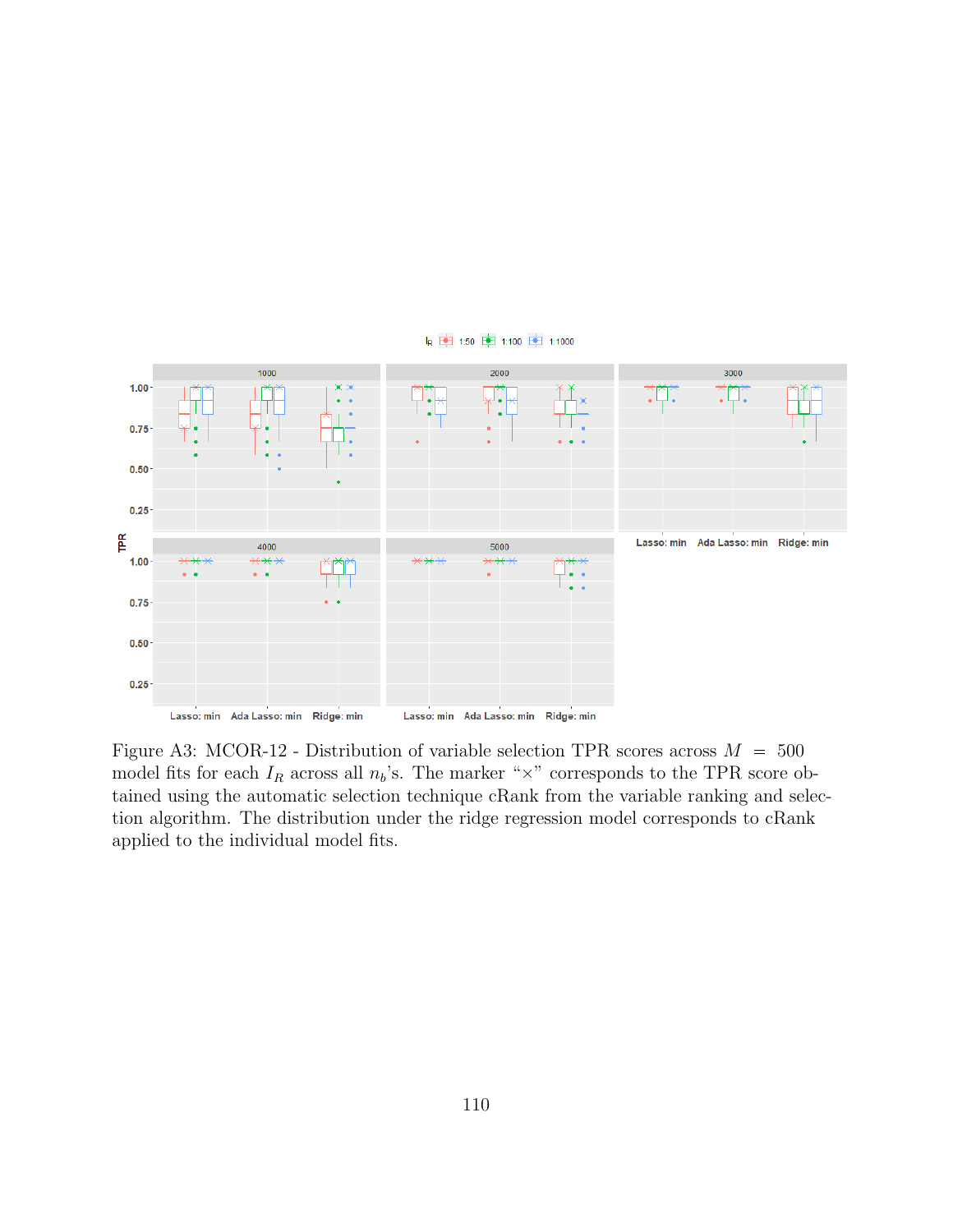

k 中 1:50 中 1:100 中 1:1000

Figure A4: MCOR-24 - Distribution of variable selection TPR scores across  $M = 500$ model fits for each  $I_R$  across all  $n_b$ 's. The marker " $\times$ " corresponds to the TPR score obtained using the automatic selection technique cRank from the variable ranking and selection algorithm. The distribution under the ridge regression model corresponds to cRank applied to the individual model fits.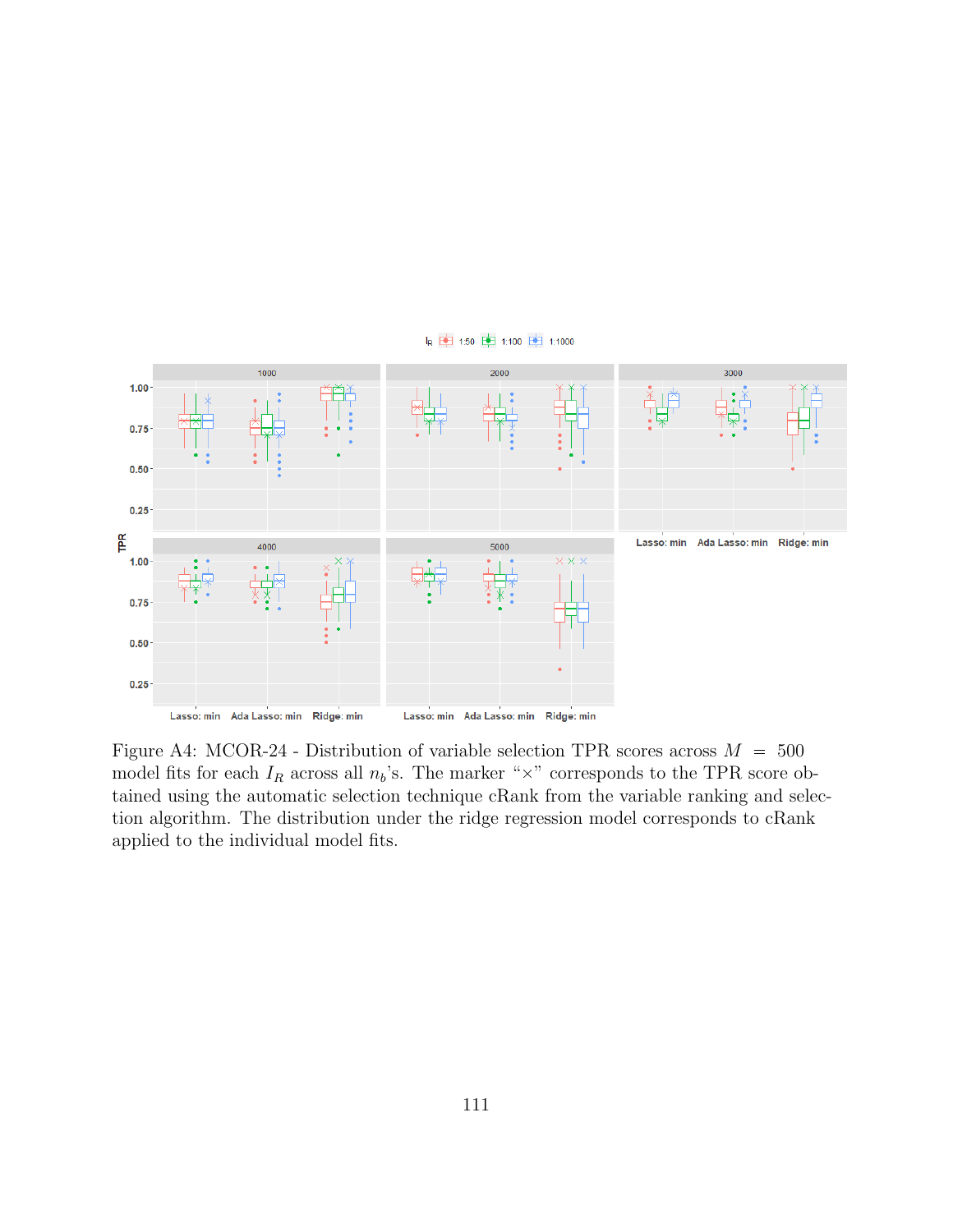

k 中 1:50 中 1:100 中 1:1000

Figure A5: MUNCOR-12 - Distribution of variable selection FPR scores across  $M = 500$ model fits for each  $I_R$  across all  $n_b$ 's. The marker " $\times$ " corresponds to the FPR score obtained using the automatic selection technique cRank from the variable ranking and selection algorithm. The distribution under the ridge regression model corresponds to cRank applied to the individual model fits.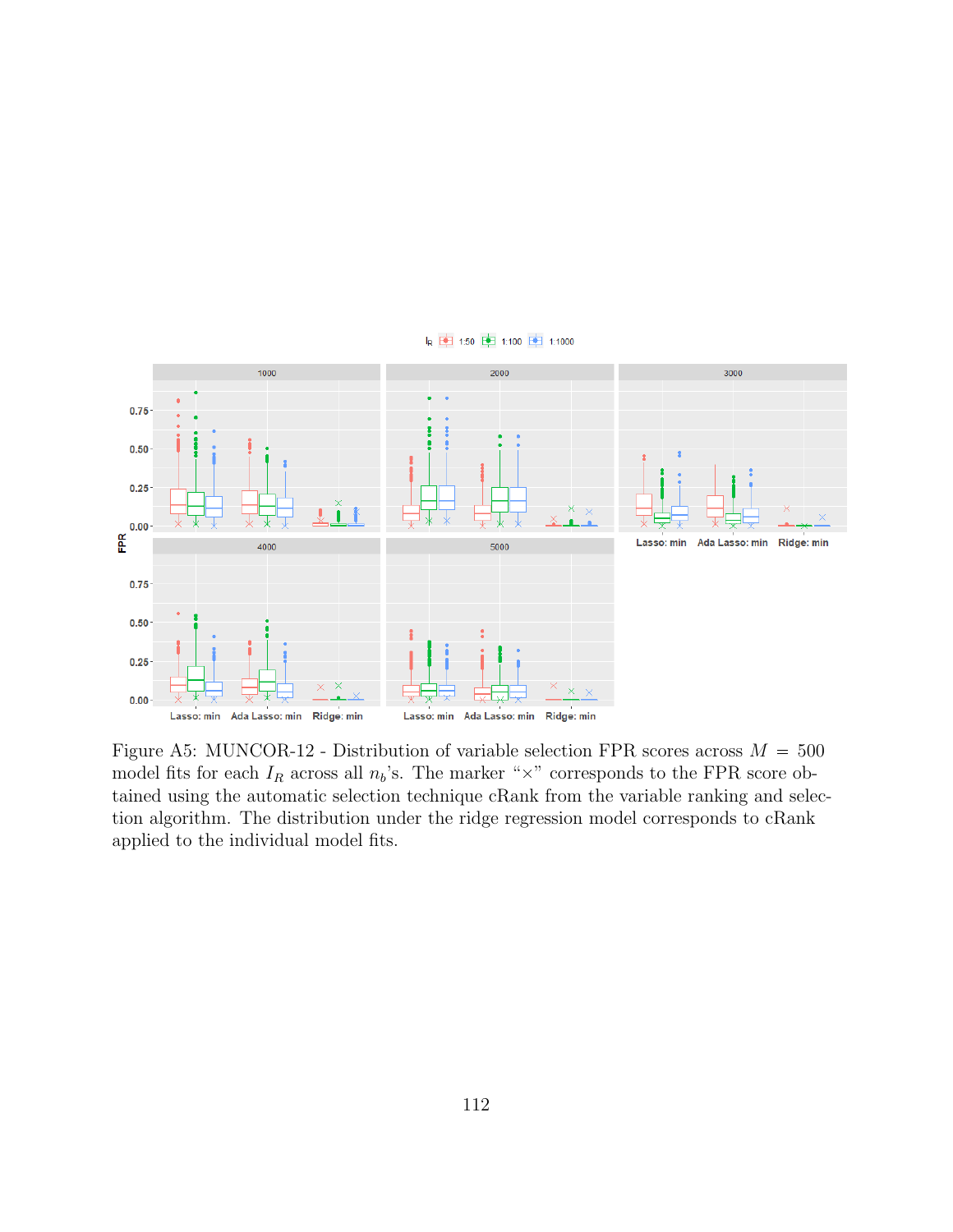

k 中 1:50 中 1:100 中 1:1000

Figure A6: MUNCOR-24 - Distribution of variable selection FPR scores across  $M = 500$ model fits for each  $I_R$  across all  $n_b$ 's. The marker " $\times$ " corresponds to the FPR score obtained using the automatic selection technique cRank from the variable ranking and selection algorithm. The distribution under the ridge regression model corresponds to cRank applied to the individual model fits.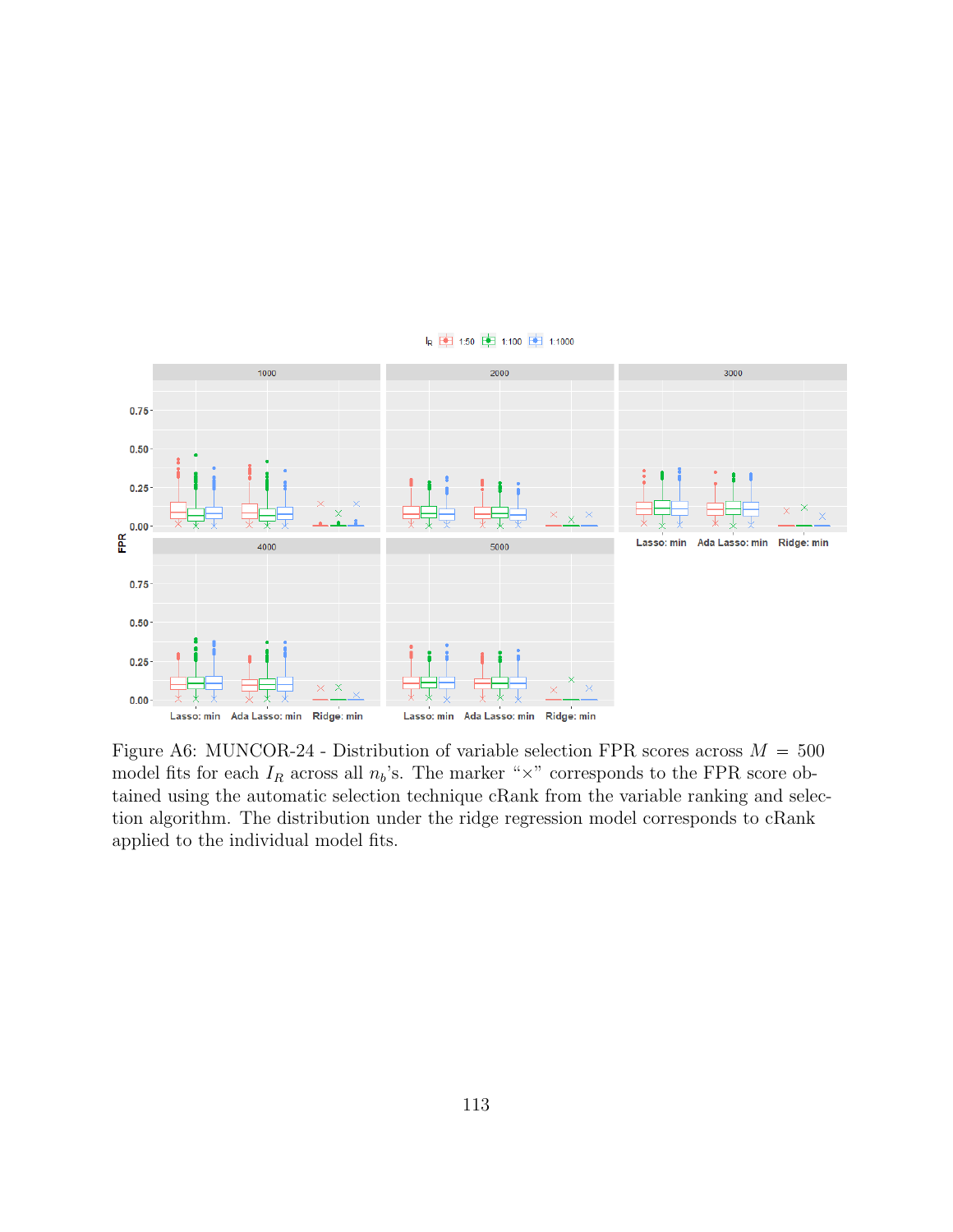

k 中 1:50 中 1:100 中 1:1000

Figure A7: MCOR-12 - Distribution of variable selection FPR scores across  $M = 500$ 

model fits for each  $I_R$  across all  $n_b$ 's. The marker " $\times$ " corresponds to the FPR score obtained using the automatic selection technique cRank from the variable ranking and selection algorithm. The distribution under the ridge regression model corresponds to cRank applied to the individual model fits.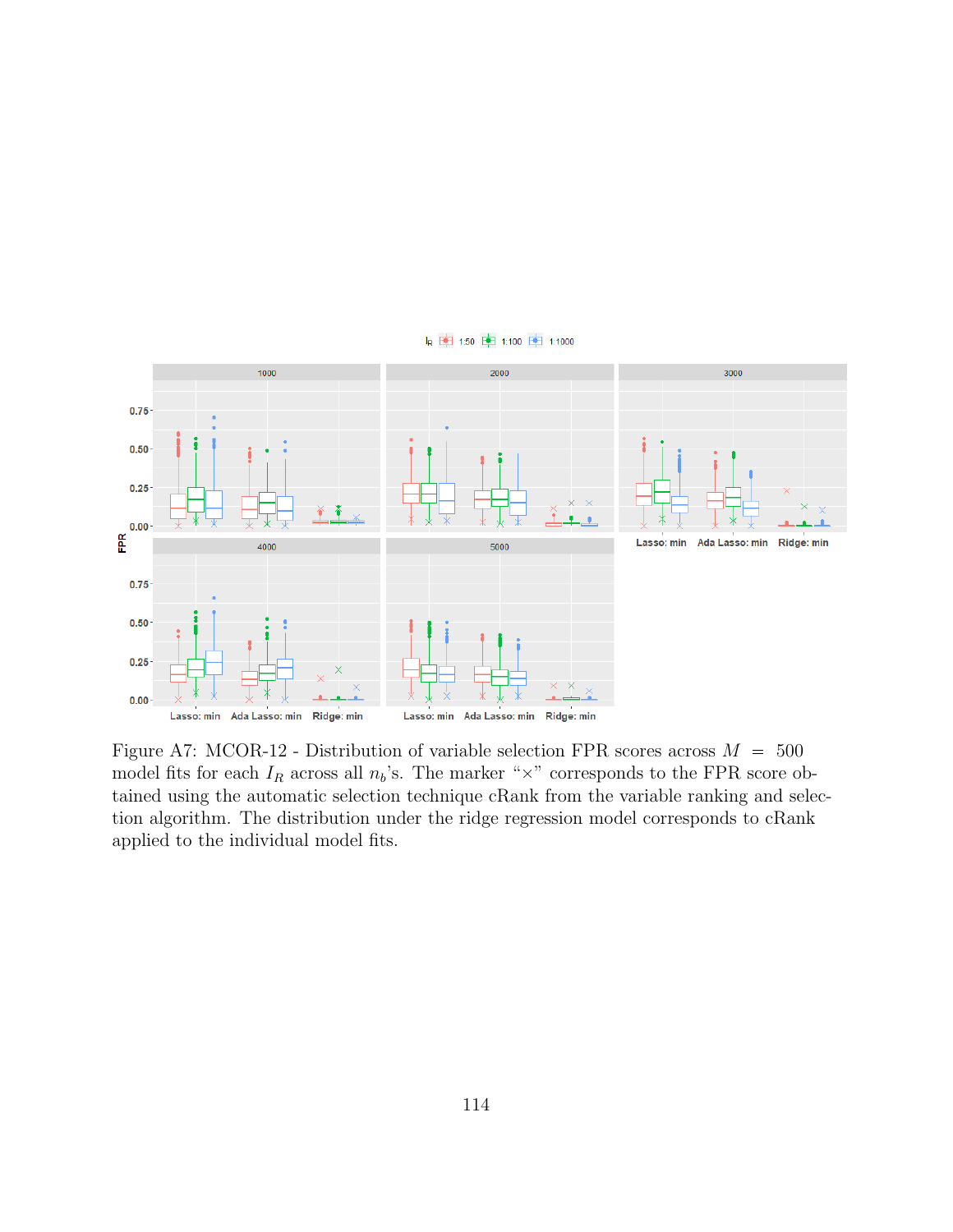

k 中 1:50 中 1:100 中 1:1000

Figure A8: MCOR-24 - Distribution of variable selection FPR scores across  $M = 500$ model fits for each  $I_R$  across all  $n_b$ 's. The marker " $\times$ " corresponds to the FPR score obtained using the automatic selection technique cRank from the variable ranking and selection algorithm. The distribution under the ridge regression model corresponds to cRank applied to the individual model fits.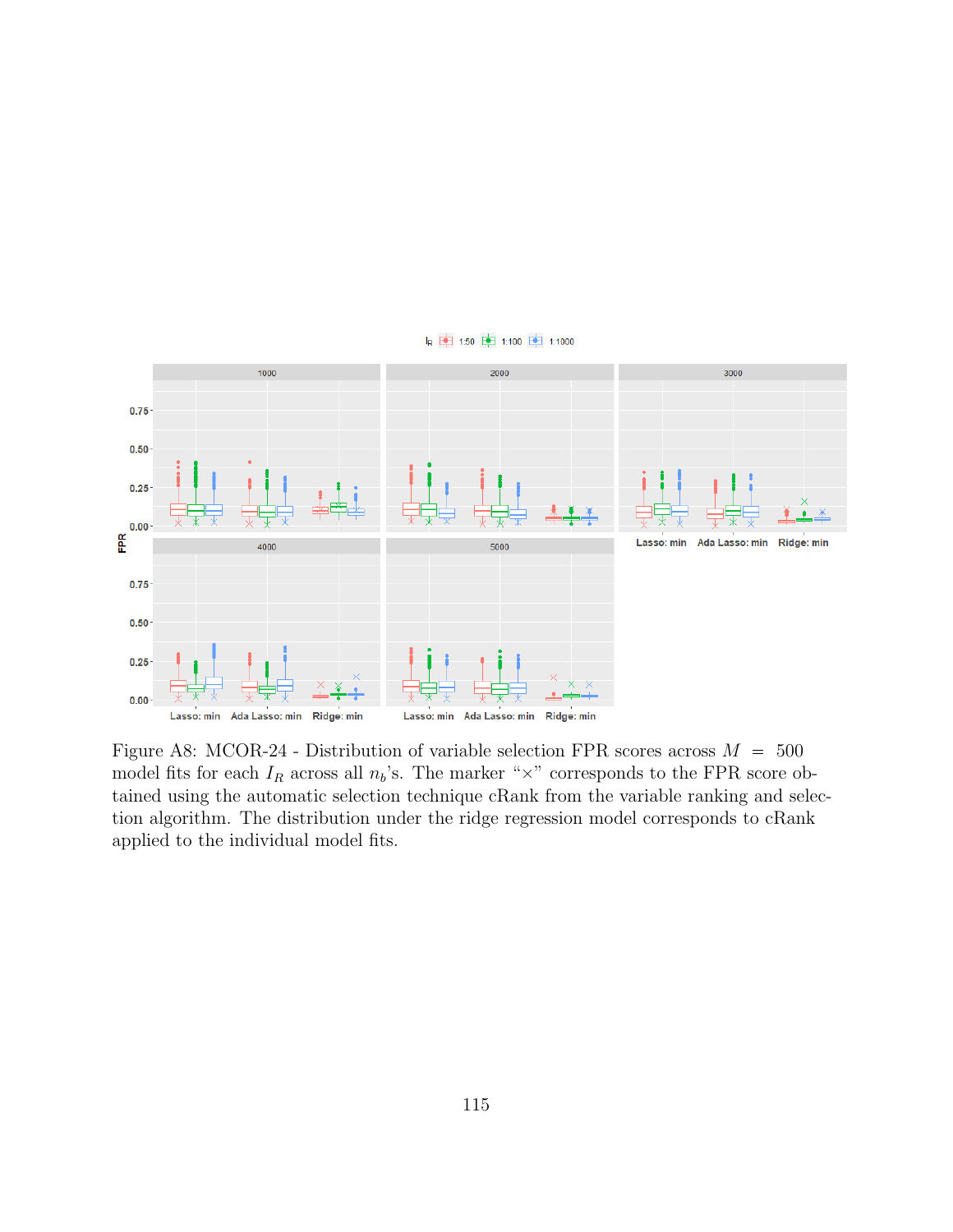

Figure A9: MUNCOR-12 - Distribution of variable selection AUC scores across  $M = 500$ model fits for each  $I_R$  across all  $n_b$ 's. The marker " $\times$ " corresponds to the AUC score obtained using the automatic selection technique cRank from the variable ranking and selection algorithm. The distribution under the ridge regression model corresponds to cRank applied to the individual model fits.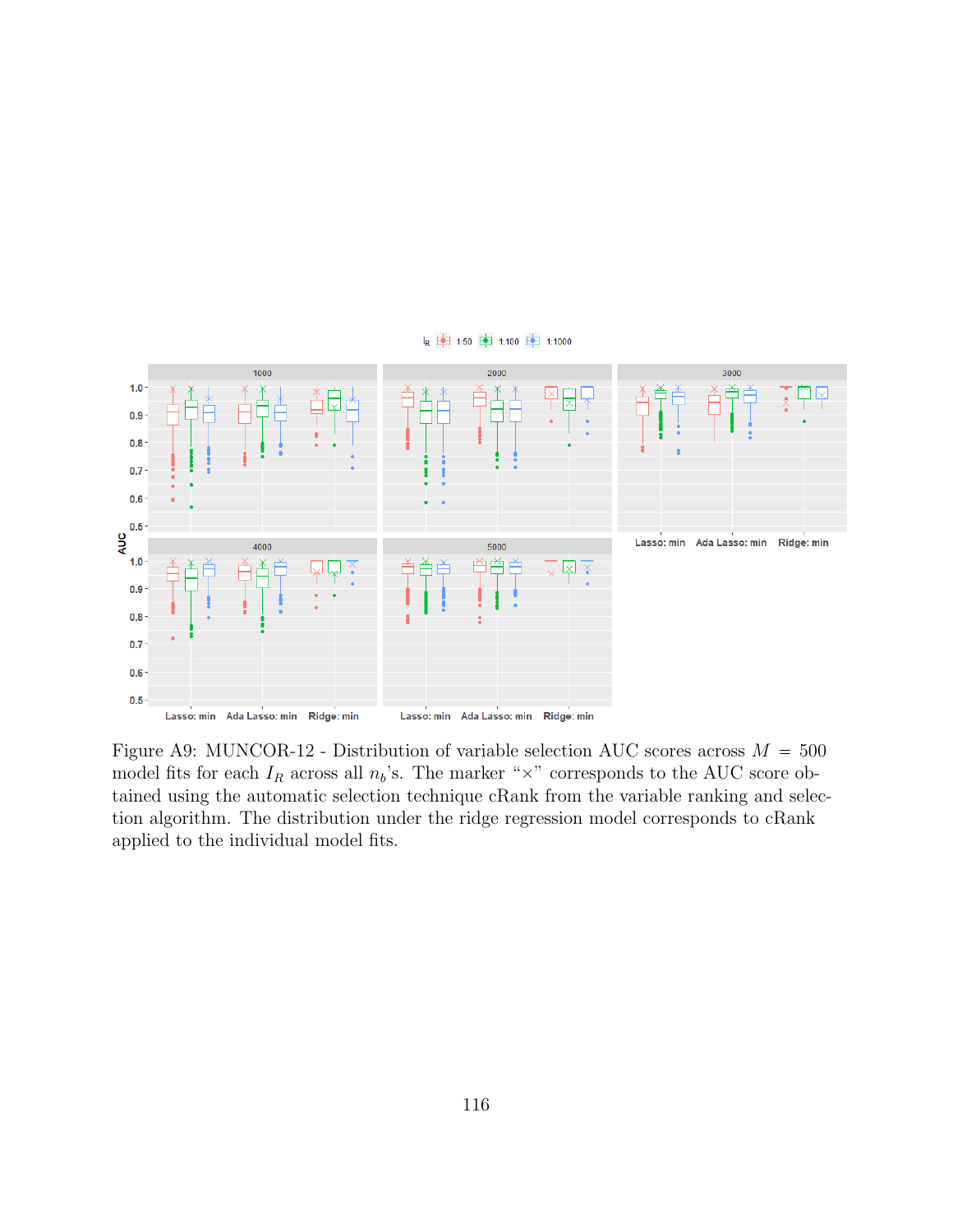

k 中 1:50 中 1:100 中 1:1000

Figure A10: MUNCOR-24 - Distribution of variable selection AUC scores across  $M = 500$ model fits for each  $I_R$  across all  $n_b$ 's. The marker " $\times$ " corresponds to the AUC score obtained using the automatic selection technique cRank from the variable ranking and selection algorithm. The distribution under the ridge regression model corresponds to cRank applied to the individual model fits.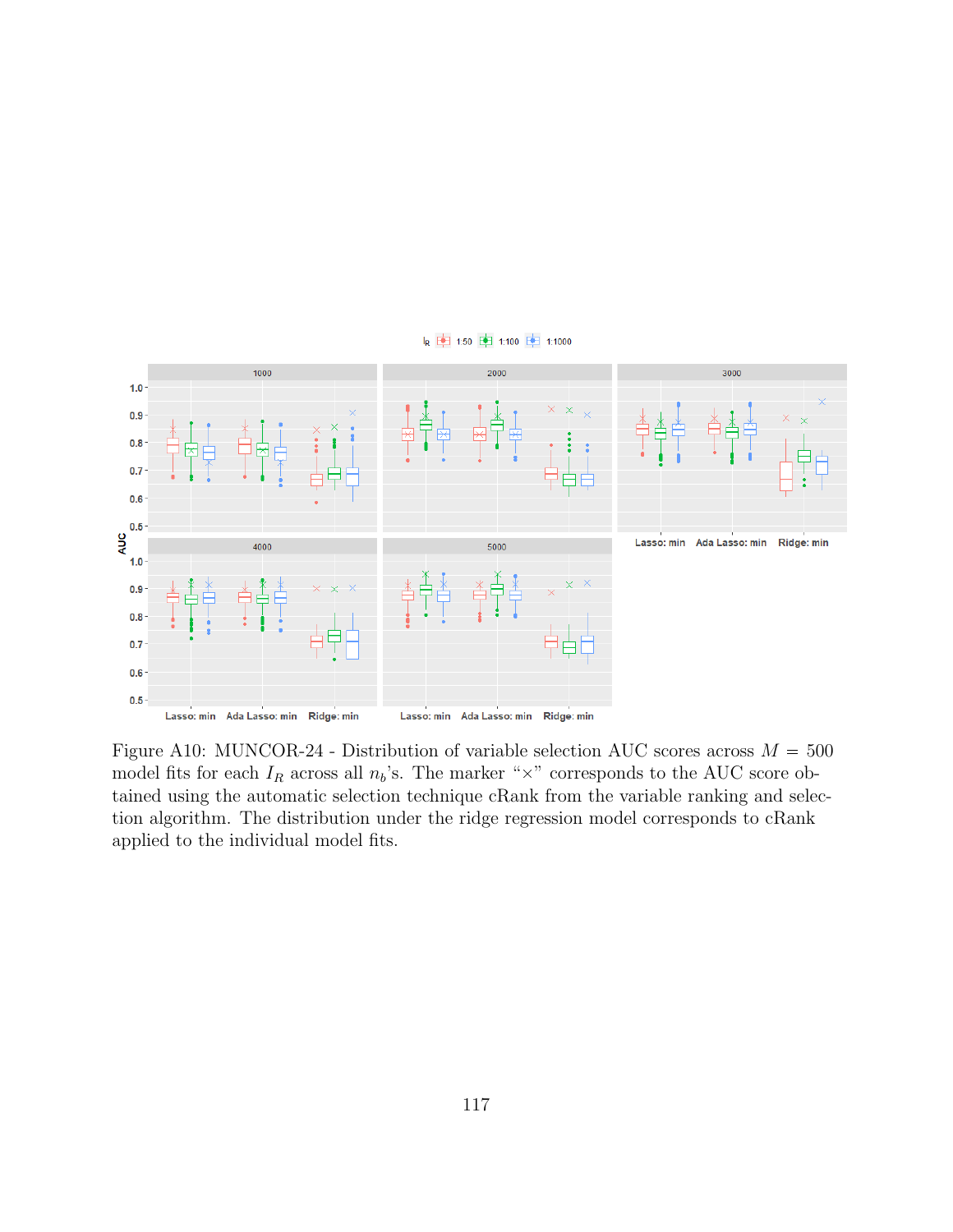

Figure A11: MCOR-12 - Distribution of variable selection AUC scores across  $M = 500$ model fits for each  $I_R$  across all  $n_b$ 's. The marker " $\times$ " corresponds to the AUC score obtained using the automatic selection technique cRank from the variable ranking and selection algorithm. The distribution under the ridge regression model corresponds to cRank applied to the individual model fits.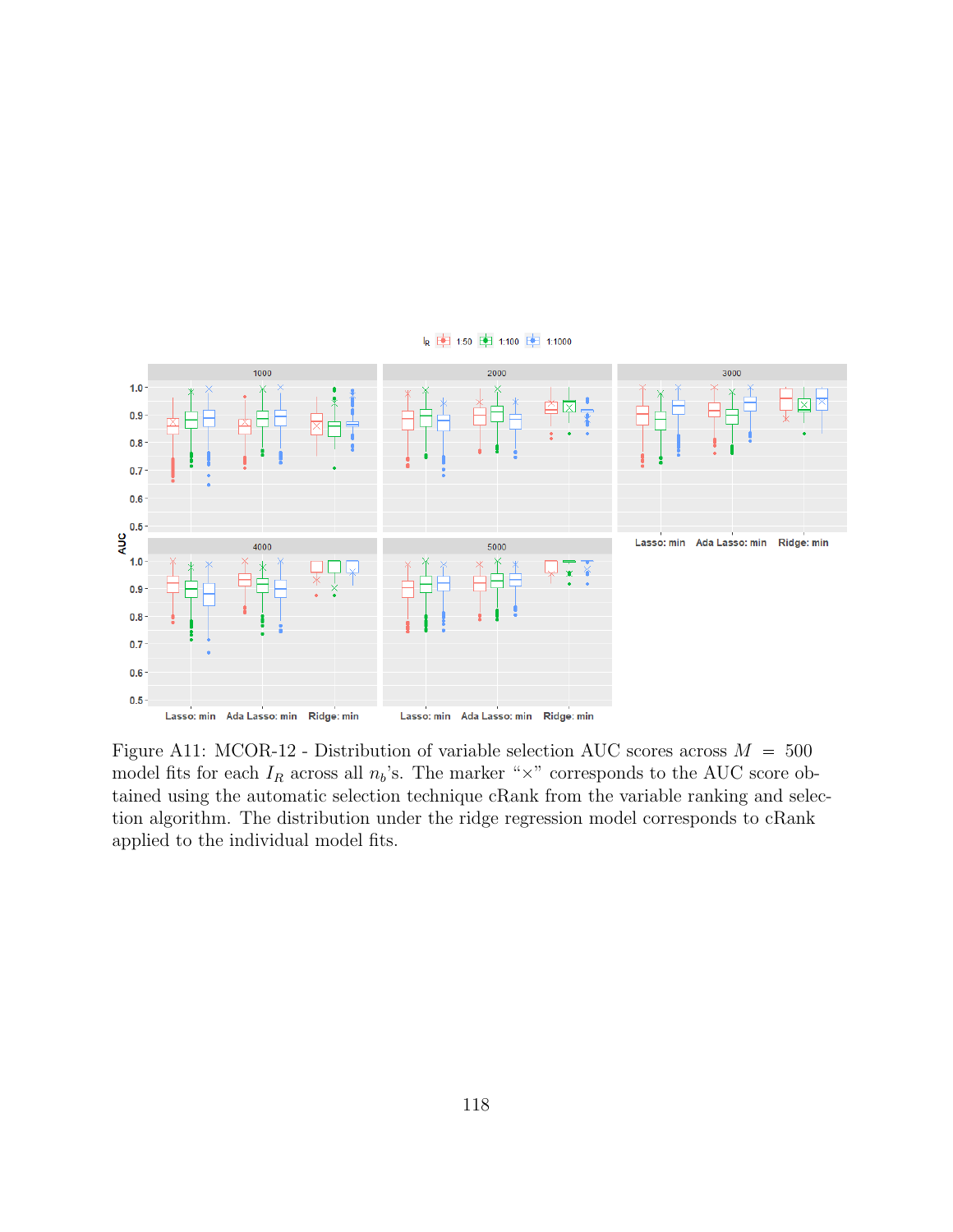

Figure A12: MCOR-24 - Distribution of variable selection AUC scores across  $M = 500$ model fits for each  $I_R$  across all  $n_b$ 's. The marker " $\times$ " corresponds to the AUC score obtained using the automatic selection technique cRank from the variable ranking and selection algorithm. The distribution under the ridge regression model corresponds to cRank applied to the individual model fits.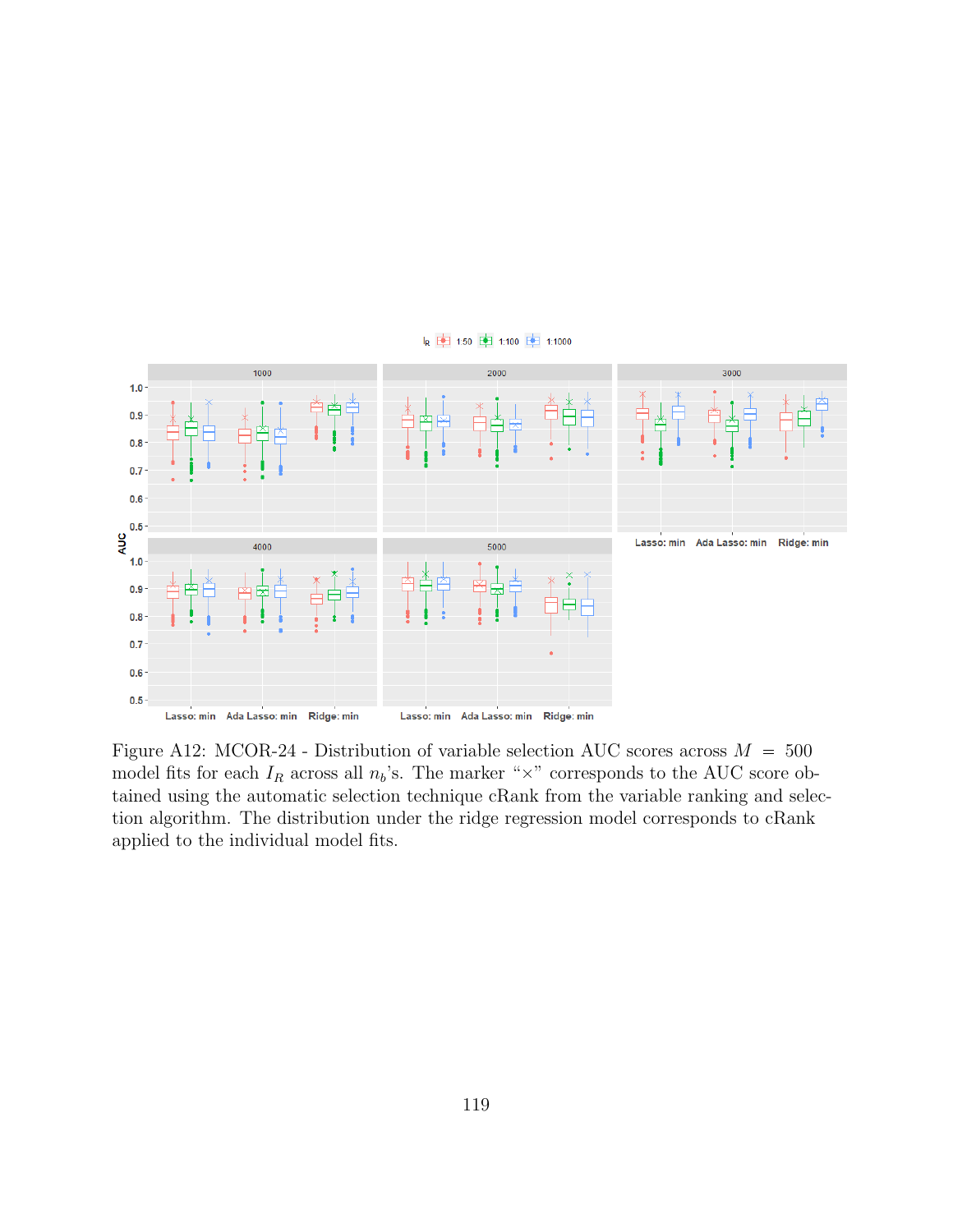

Figure A13: MCOR-24 - Distribution of variable selection TPR scores across  $M = 500$ model fits with (a)  $\lambda$  = "lambda.min" and (b)  $\lambda$  = "lambda.1se" for  $n_b$  = 2000, 4000, 5000. The marker " $\times$ " corresponds to the TPR score obtained using the automatic selection technique cRank from the variable ranking and selection algorithm. The distribution under the ridge regression model corresponds to cRank applied to the individual model fits.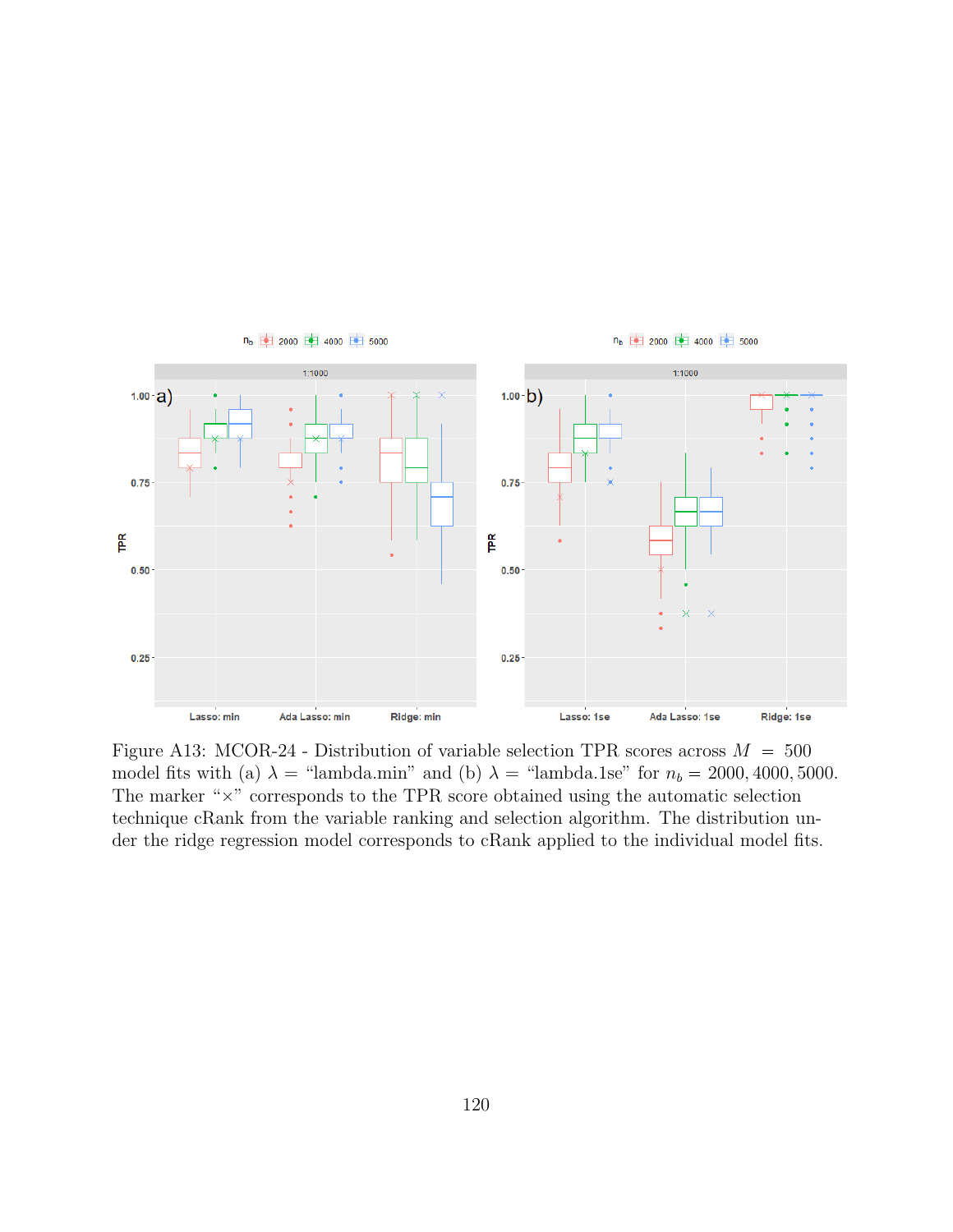

Figure A14: MCOR-24 - Distribution of variable selection FPR scores across  $M = 500$ model fits with (a)  $\lambda$  = "lambda.min" and (b)  $\lambda$  = "lambda.1se" for  $n_b$  = 2000, 4000, 5000. The marker " $\times$ " corresponds to the FPR score obtained using the automatic selection technique cRank from the variable ranking and selection algorithm. The distribution under the ridge regression model corresponds to cRank applied to the individual model fits.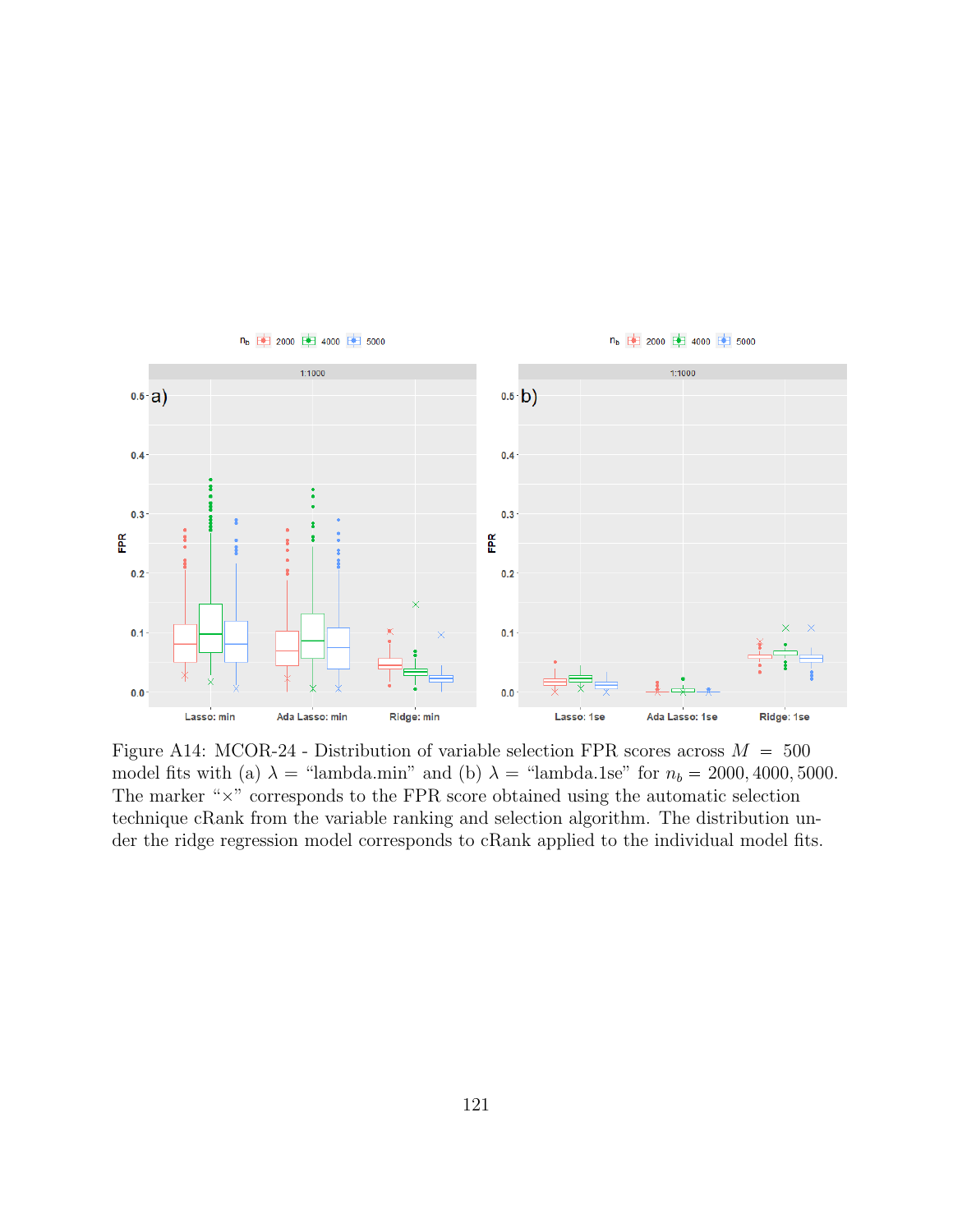

Figure A15: MCOR-24 - Distribution of variable selection AUC scores across  $M = 500$ model fits with (a)  $\lambda$  = "lambda.min" and (b)  $\lambda$  = "lambda.1se" for  $n_b$  = 2000, 4000, 5000. The marker " $\times$ " corresponds to the AUC score obtained using the automatic selection technique cRank from the variable ranking and selection algorithm. The distribution under the ridge regression model corresponds to cRank applied to the individual model fits.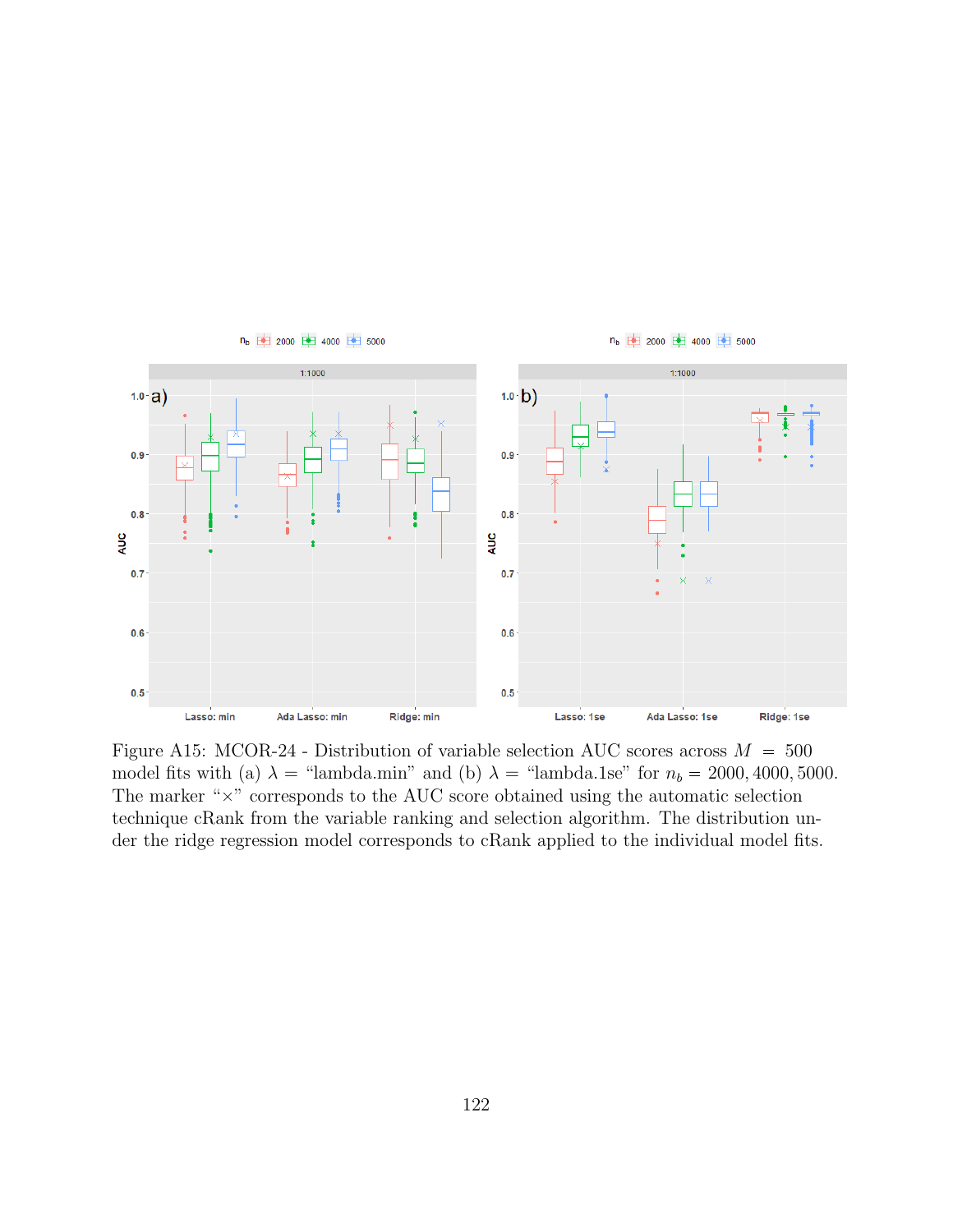## Bibliography

- (2021). Forest fires. https://www.nrcan.gc.ca/our-natural-resources/forests/ wildland-fires-insects-disturbances/forest-fires/13143. Accessed: 2020-06-28.
- Algamal, Z. (2017). An efficient gene selection method for high-dimensional microarray data based on sparse logistic regression. *Electronic Journal of Applied Statistical Analysis*,  $10(1):242-256.$
- Arezzo, M. F. and Guagnano, G. (2018). Response-based sampling for binary choice models with sample selection. *Econometrics*,  $6(1):12$ .
- Birgé, L. and Massart, P. (2007). Minimal penalties for gaussian model selection. *Probability* Theory and Related Fields, 138(1-2):33–73.
- Breiman, L. (2001). Random forests. Machine learning, 45(1):5–32.
- Brillinger, D. R., Preisler, H. K., and Benoit, J. W. (2003). Risk assessment: a forest fire example. Lecture Notes-Monograph Series, pages 177–196.
- Bruce, D. (1963). How many fires. Fire Control Notes, 24(2):45–50.
- Cario, M. C. and Nelson, B. L. (1997). Modeling and generating random vectors with arbitrary marginal distributions and correlation matrix. Technical report, Citeseer.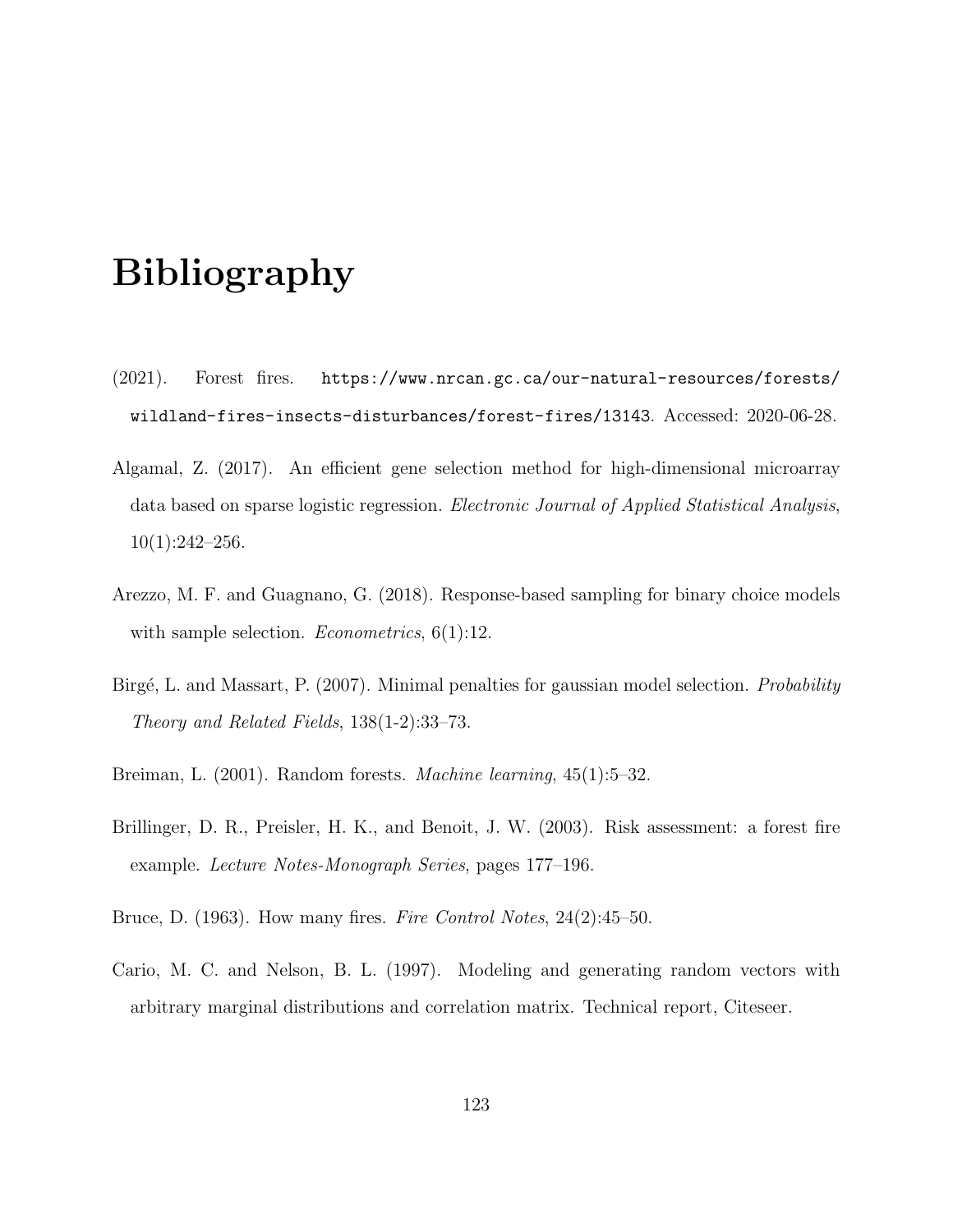- Cunningham, A. A. and Martell, D. L. (1973). A stochastic model for the occurrence of man-caused forest fires. *Canadian Journal of Forest Research*,  $3(2):282-287$ .
- Ebenuwa, S. H., Sharif, M. S., Alazab, M., and Al-Nemrat, A. (2019). Variance ranking attributes selection techniques for binary classification problem in imbalance data. IEEE Access, 7:24649–24666.
- Efron, B., Hastie, T., Johnstone, I., Tibshirani, R., et al. (2004). Least angle regression. Annals of Statistics, 32(2):407–499.
- Fan, J. and Li, R. (2001). Variable selection via nonconcave penalized likelihood and its oracle properties. Journal of the American Statistical Association, 96(456):1348–1360.
- Fan, J., Peng, H., et al. (2004). Nonconcave penalized likelihood with a diverging number of parameters. Annals of Statistics, 32(3):928–961.
- Fernández, A., López, V., Galar, M., Del Jesus, M. J., and Herrera, F. (2013). Analysing the classification of imbalanced data-sets with multiple classes: Binarization techniques and ad-hoc approaches. Knowledge-Based Systems, 42:97–110.
- Fithian, W. and Hastie, T. (2014). Local case-control sampling: Efficient subsampling in imbalanced data sets. Annals of Statistics, 42(5):1693.
- Friedman, J., Hastie, T., and Tibshirani, R. (2010). Regularization paths for generalized linear models via coordinate descent. *Journal of Statistical Software*,  $33(1):1-22$ .
- Friedman, J., Hastie, T., Tibshirani, R., Narasimhan, B., Tay, K., and Simon, N. (2021). glmnet: Lasso and Elastic-Net Regularized Generalized Linear Models. R package version 4.1-1.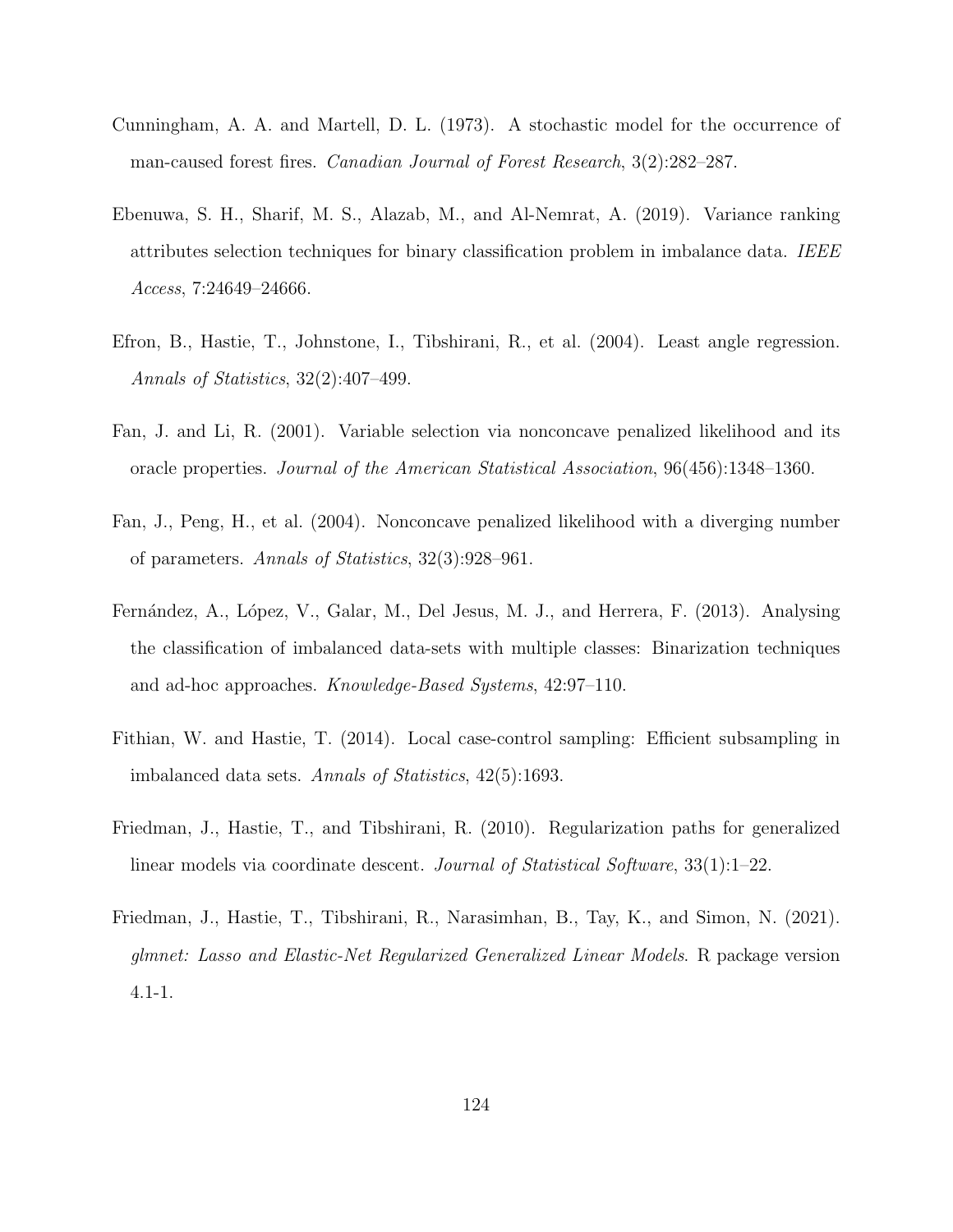- García, V., Sánchez, J. S., and Mollineda, R. A. (2012). On the effectiveness of preprocessing methods when dealing with different levels of class imbalance. Knowledge-Based Systems,  $25(1):13-21.$
- García-Pedrajas, N., Pérez-Rodríguez, J., García-Pedrajas, M., Ortiz-Boyer, D., and Fyfe, C. (2012). Class imbalance methods for translation initiation site recognition in dna sequences. Knowledge-Based Systems, 25(1):22–34.
- Guo, P., Zeng, F., Hu, X., Zhang, D., Zhu, S., Deng, Y., and Hao, Y. (2015). Improved variable selection algorithm using a lasso-type penalty, with an application to assessing hepatitis b infection relevant factors in community residents. PLoS One, 10(7):e0134151.
- Guyon, X. and Yao, J.-f. (1999). On the underfitting and overfitting sets of models chosen by order selection criteria. Journal of Multivariate Analysis, 70(2):221–249.
- Hinkley, D. V. (1970). Inference about the change-point in a sequence of random variables. Biometrika, 57(1):1–17.
- Hoerl, A. E. and Kennard, R. W. (1970). Ridge regression: Biased estimation for nonorthogonal problems. Technometrics, 12(1):55–67.
- Hosmer, D. W., Lemeshow, S., and Sturdivant, R. X. (2000). Applied logistic regression. Wiley New York.
- Jiang, Y., Scott, A. J., and Wild, C. J. (2011). Adjusting for non-response in populationbased case-control studies. International Statistical Review, 79(2):145–159.
- Johnson, R. A., Wichern, D. W., et al. (2002). Applied multivariate statistical analysis, volume 5.
- Killick, R. and Eckley, I. (2014). changepoint: An r package for changepoint analysis. Journal of Statistical Software, 58(3):1–19.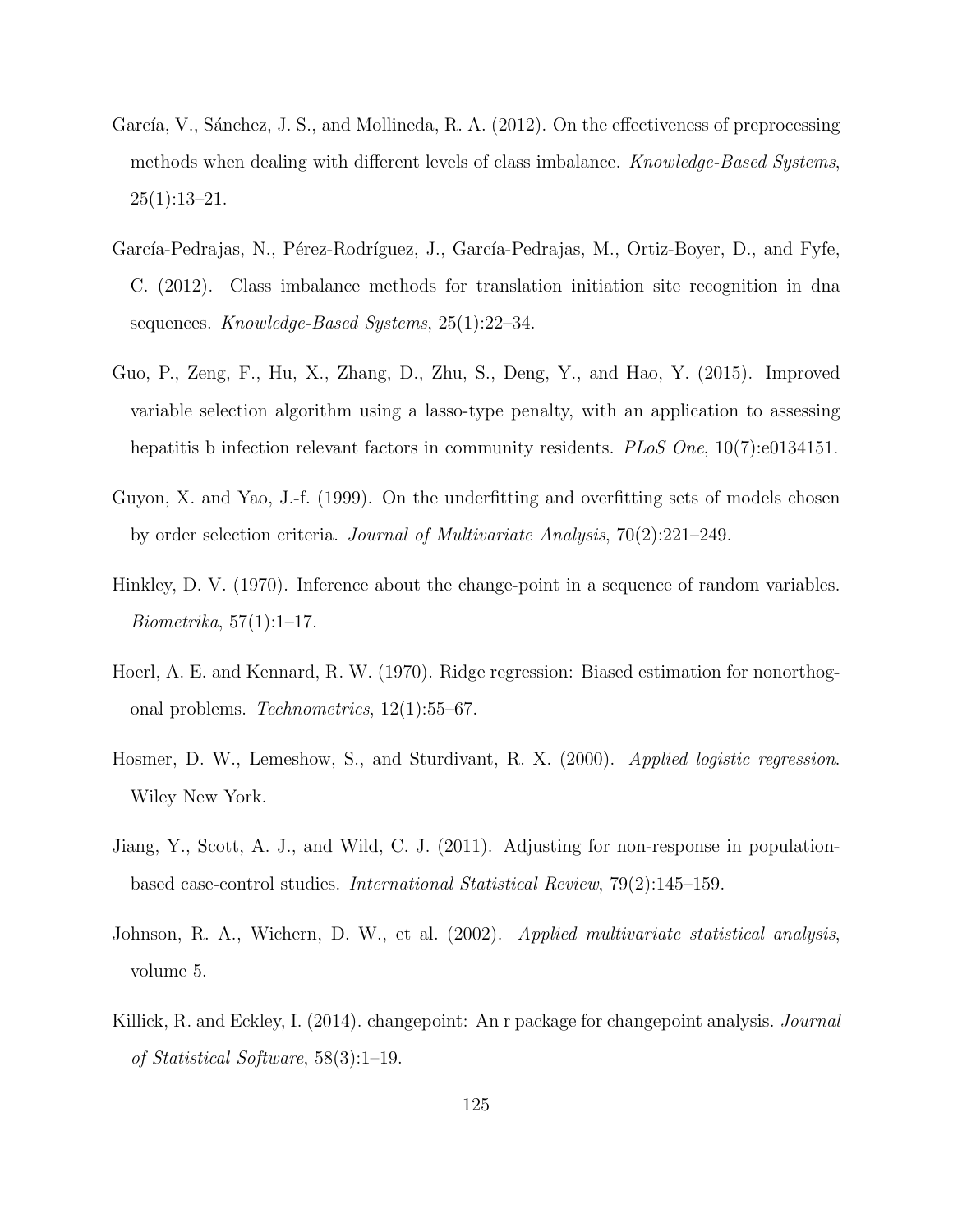- Killick, R., Haynes, K., and Eckley, I. (2016). *changepoint: Methods for Changepoint Detec*tion. R package version 2.2.2.
- Kumar, S., Attri, S., and Singh, K. (2019). Comparison of lasso and stepwise regression technique for wheat yield prediction. Journal of Agrometeorology, 21(2):188–192.
- Lavielle, M. (2005). Using penalized contrasts for the change-point problem. Signal Process $ing, 85(8):1501-1510.$
- López, V., Del Río, S., Benítez, J. M., and Herrera, F. (2015). Cost-sensitive linguistic fuzzy rule based classification systems under the mapreduce framework for imbalanced big data. Fuzzy Sets and Systems, 258:5–38.
- Maechler, M., Rousseeuw, P., Struyf, A., Hubert, M., and Hornik, K. (2019). *cluster:* Cluster Analysis Basics and Extensions. R package version  $2.1.0$  — For new features, see the 'Changelog' file (in the package source).
- McCullagh, P. and Nelder, J. A. (1989). Generalized linear models. Chapman and Hall.
- Murray, K. and Conner, M. M. (2009). Methods to quantify variable importance: implications for the analysis of noisy ecological data. Ecology, 90(2):348–355.
- Nadeem, K., Taylor, S., Woolford, D. G., and Dean, C. (2020). Mesoscale spatiotemporal predictive models of daily human-and lightning-caused wildland fire occurrence in british columbia. International Journal of Wildland Fire, 29(1):11–27.
- Shi, W., Wahba, G., Irizarry, R. A., Bravo, H. C., and Wright, S. J. (2012). The partitioned lasso-patternsearch algorithm with application to gene expression data. BMC Bioinformatics, 13(1):1–10.
- Smith, G. (2018). Step away from stepwise. Journal of Big Data,  $5(1)$ :1-12.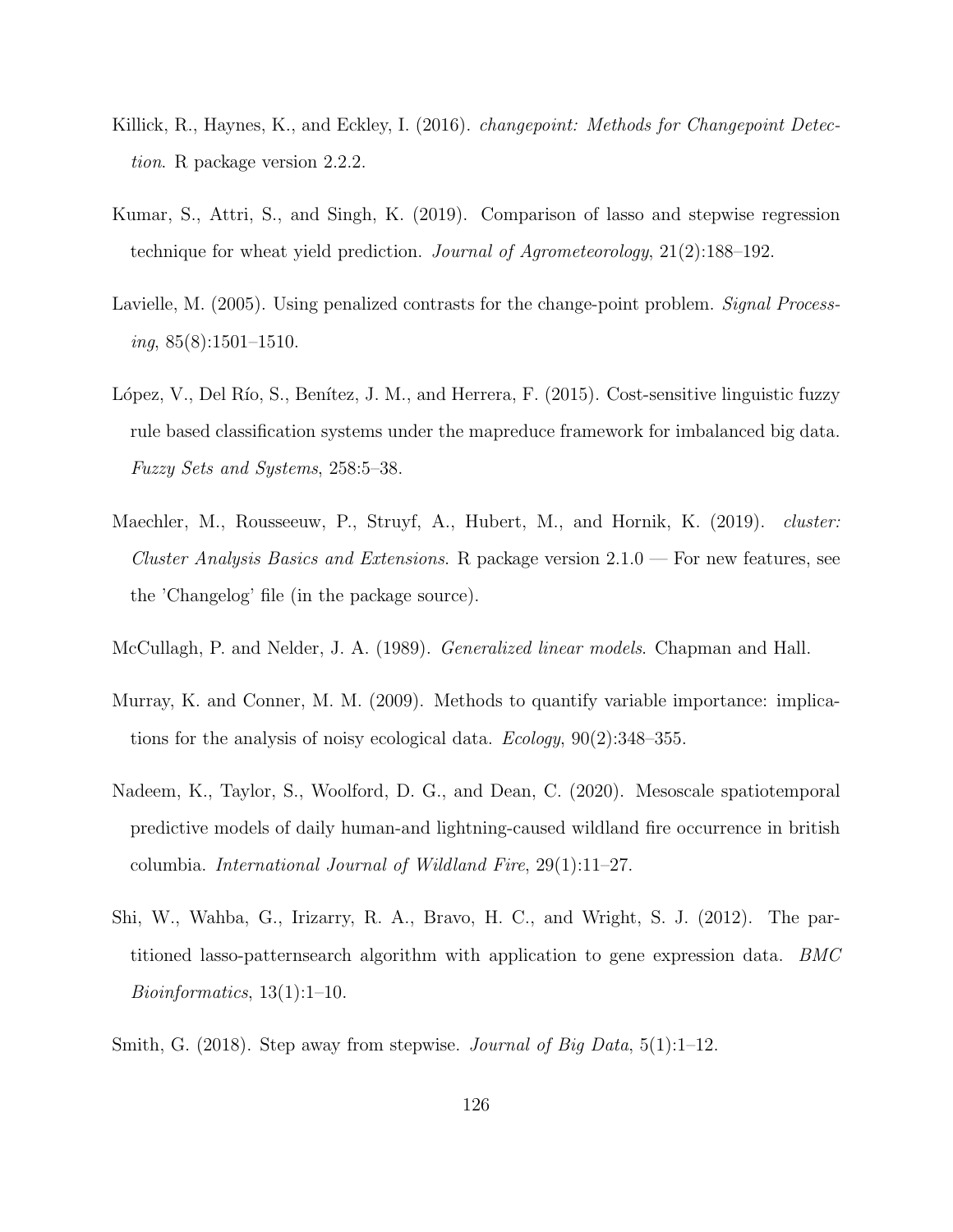- Somers, R. H. (1962). A new asymmetric measure of association for ordinal variables. American sociological review, pages 799–811.
- Tibshirani, R. (1996). Regression shrinkage and selection via the lasso. Journal of the Royal Statistical Society: Series B (Methodological), 58(1):267–288.
- Touloumis, A. (2016). Simulating correlated binary and multinomial responses under marginal model specification: The simcormultres package. The R Journal,  $8(2)$ :79.
- Touloumis, A. (2019). SimCorMultRes: Simulates Correlated Multinomial Responses. R package version 1.7.0.
- Wang, H., Lengerich, B. J., Aragam, B., and Xing, E. P. (2019). Precision lasso: accounting for correlations and linear dependencies in high-dimensional genomic data. *Bioinformatics*, 35(7):1181–1187.
- Woolford, D., Bellhouse, D., Braun, W., Dean, C. B., Martell, D., and Sun, J. (2011). A spatiotemporal model for people-caused forest fire occurrence in the Romeo Malette forest. Journal of Environmental Statistics, 2:2–16.
- Wu, Y. (2020). Can't ridge regression perform variable selection? Technometrics, pages 1–9.
- Xie, Y. and Manski, C. F. (1989). The logit model and response-based samples. Sociological Methods & Research, 17(3):283–302.
- Yu, H., Sun, C., Yang, X., Zheng, S., Wang, Q., and Xi, X. (2018). Lw-elm: A fast and flexible cost-sensitive learning framework for classifying imbalanced data. IEEE Access, 6:28488–28500.
- Zhang, C.-X., Zhang, J.-S., and Yin, Q.-Y. (2017). A ranking-based strategy to prune variable selection ensembles. Knowledge-Based Systems, 125:13–25.